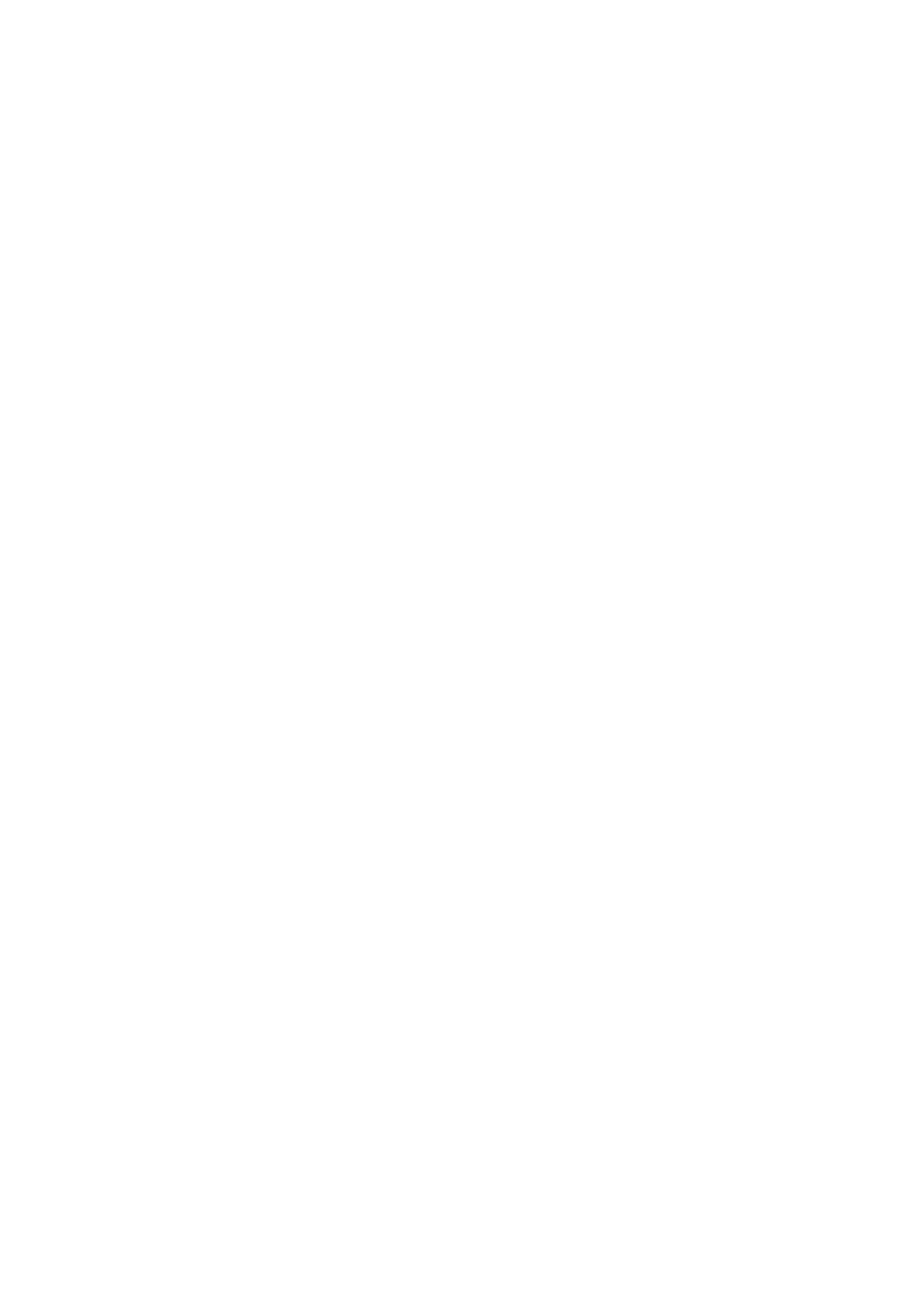The information contained in this prospectus is not complete and may be changed. Clover Health Investments, Corp. may not sell these securities until the registration statement filed with the Securities and Exchange Commission is effective. This prospectus is not an offer to sell these securities and it is not the solicitation of an offer to buy these securities in any state where the offer or sale is not permitted.

**SUBJECT TO COMPLETION, DATED MAY 9, 2022 PRELIMINARY PROSPECTUS**



## **\$300,000,000 Clover Health Investments, Corp. Debt Securities Class A Common Stock Preferred Stock Warrants**

Clover Health Investments, Corp. may, from time to time, sell securities in one or more offerings pursuant to this prospectus separately or together in any combination. The specific terms of any securities to be offered will be provided in supplements to this prospectus. You should read this prospectus and any prospectus supplement carefully before you invest.

Our Class A common stock is listed on the NASDAQ Stock Market LLC ("NASDAQ") under the symbol "CLOV." Unless stated otherwise in a prospectus supplement, none of the other securities offered hereby will be listed on any securities exchange.

The securities may be sold to or through one or more agents, underwriters or dealers, or directly to purchasers, on a delayed or continuous basis.

Investing in our securities involves risks. You should consider the risk factors described in any accompanying prospectus supplement or any documents incorporated by reference herein and therein, including our most recent Annual Report on Form 10-K and Quarterly Reports on Form 10-Q, if applicable.

Neither the Securities and Exchange Commission nor any state securities commission has approved or disapproved of these securities or determined if this **prospectus is truthful or complete. Any representation to the contrary is a criminal offense.**

This prospectus is dated  $.2022$ .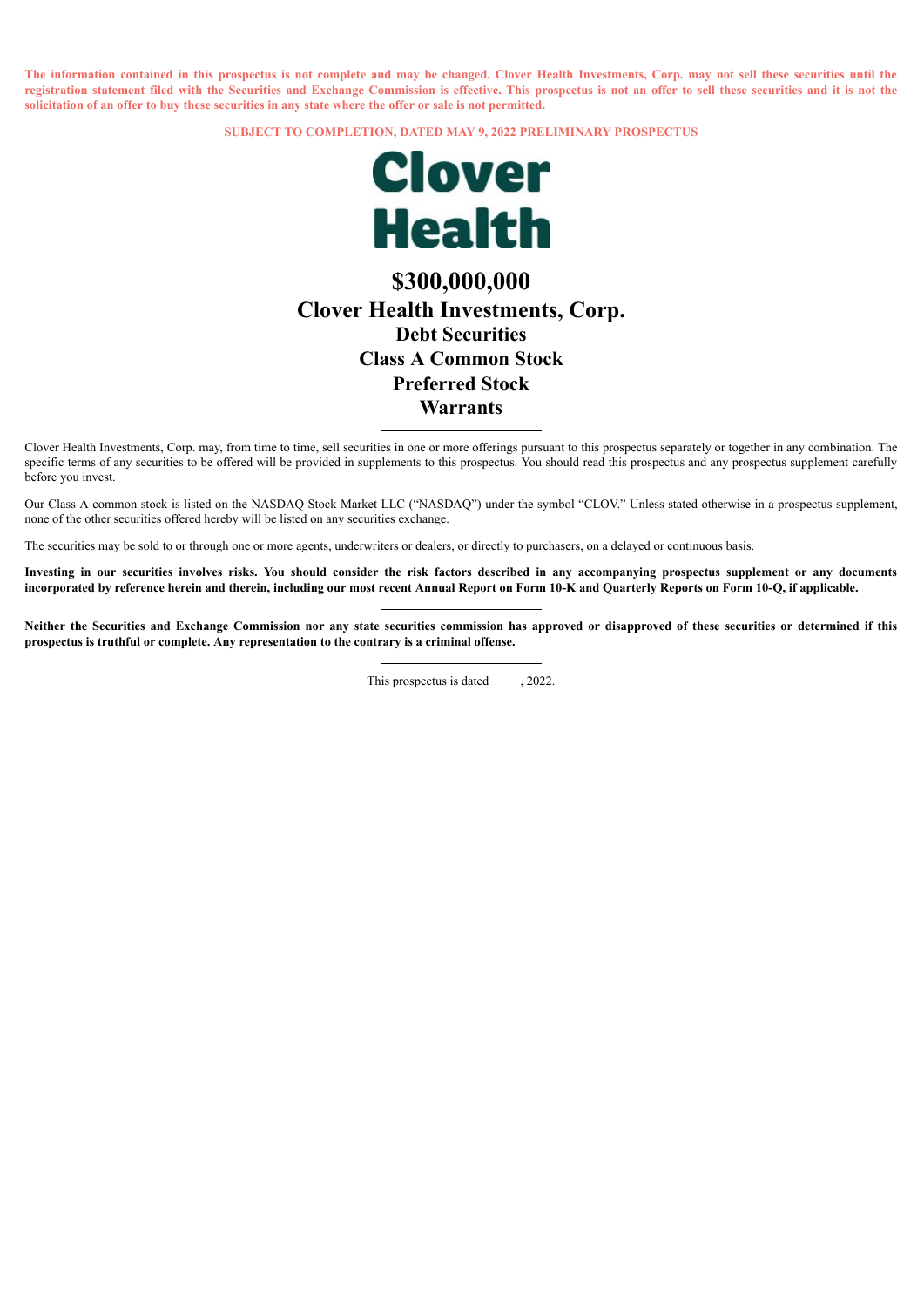We have not authorized anyone to provide any information other than that contained or incorporated by reference in this prospectus, in any accompanying prospectus supplement or in any free writing prospectus filed by us with the Securities and Exchange Commission (the "SEC"). We take no responsibility for, and can provide no assurance as to the reliability of, any other information that others may give you. You should not assume that the information contained in or incorporated by reference in this prospectus or any prospectus supplement or in any such free writing prospectus is accurate as of any date other than their respective dates. Our business, financial condition, results of operations and prospects may have changed since the date of this prospectus or of any prospectus **supplement, free writing prospectus or document incorporated by reference.**

We are not making an offer of these securities to any person or in any jurisdiction where the offer is not permitted.

### **TABLE OF CONTENTS**

i

<span id="page-3-0"></span>ABOUT THIS [PROSPECTUS](#page-3-0)<br>
ALOVER HEALTH INVESTMENTS.<br>
CONVARD-LOOKING STATEMENTS<br> [1](#page-3-0)2<br>
<u>AUSE OF PROCEEDS</u><br>
23<br>
<u>DESCRIPTION OF DEPIT SECURITIES</u><br>
<u>DESCRIPTION OF POUTY SECURITIES</u><br>
23<br>
<u>DESCRIPTION OF POUTY SECURITIES</u><br>
23<br>
<u>D</u> CLOVER HEALTH [INVESTMENTS,](#page-4-0) CORP. **RISK [FACTORS](#page-5-0)** [FORWARD-LOOKING](#page-6-0) STATEMENTS USE OF [PROCEEDS](#page-8-0) [DESCRIPTION](#page-9-0) OF DEBT SECURITIES [DESCRIPTION](#page-11-0) OF EQUITY SECURITIES [DESCRIPTION](#page-16-0) OF WARRANTS PLAN OF [DISTRIBUTION](#page-19-0) LEGAL [MATTERS](#page-21-0) [EXPERTS](#page-22-0) [19](#page-22-0) [INCORPORATION](#page-22-1) OF CERTAIN INFORMATION BY REFERENCE WHERE YOU CAN FIND MORE [INFORMATION](#page-22-2)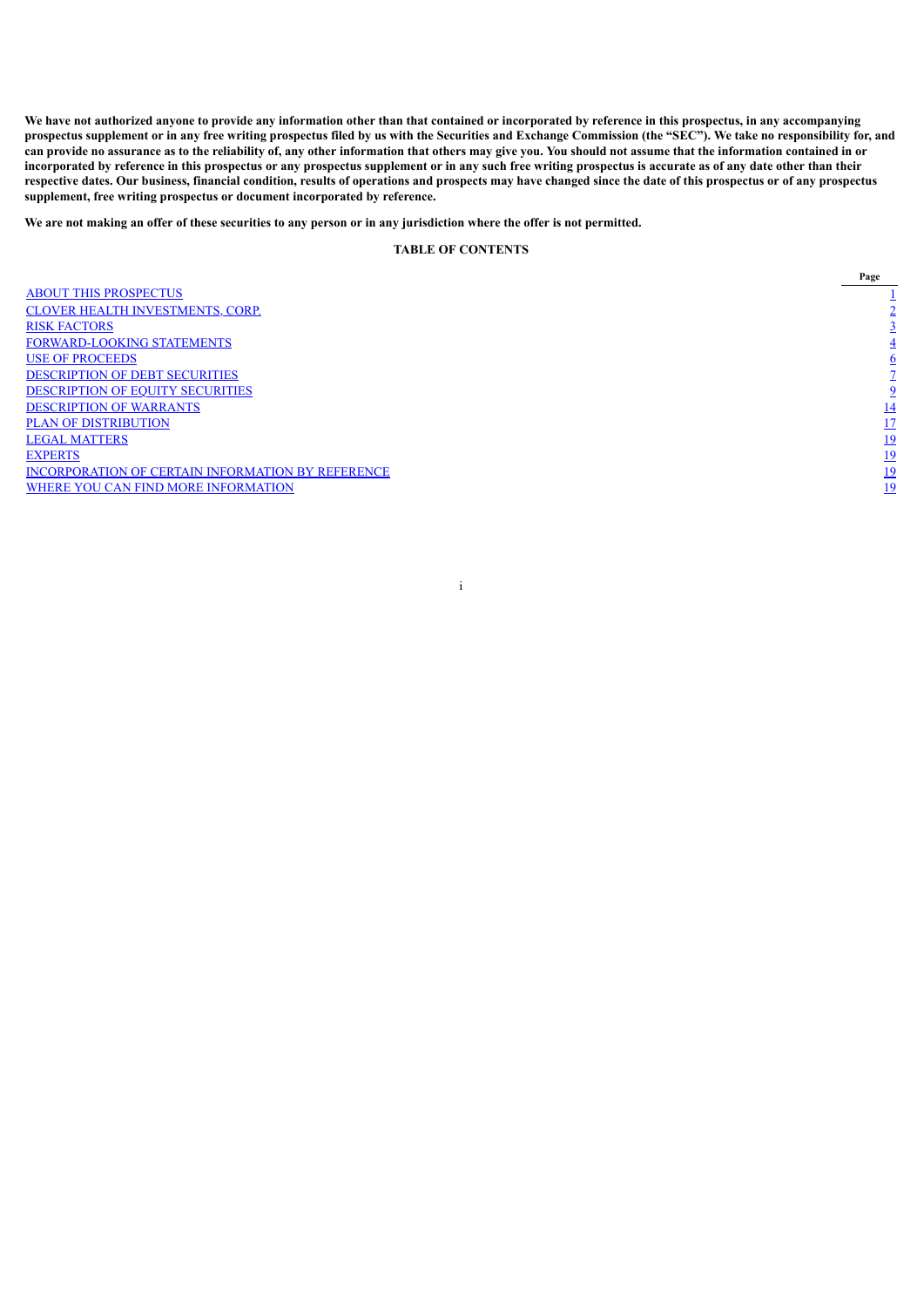#### **ABOUT THIS PROSPECTUS**

This prospectus is part of a registration statement that we filed with the SEC utilizing a "shelf" registration process. Under this shelf process, we may, from time to time, sell in one or more offerings, debt securities, Class A common stock, preferred stock, or warrants to purchase any of the foregoing or other securities, properties or assets.

Each time securities are sold, a prospectus supplement will be provided that will contain specific information about the terms of that offering, including the specific amounts, prices, and terms of the securities offered. The prospectus supplement may also add, update or change information contained in this prospectus. To the extent any statement made in a prospectus supplement or a document incorporated by reference herein after the date hereof is inconsistent with the statements made in this prospectus, the statements made in this prospectus will be deemed modified or superseded by those made in the prospectus supplement or the incorporated document.

You should carefully read both this prospectus and any prospectus supplement together with additional information described below under the headings "Incorporation of Certain Information by Reference" and "Where You Can Find More Information." We have filed or incorporated by reference exhibits to the registration statement of which this prospectus is a part. You should read the exhibits carefully for provisions that may be important to you.

Clover Health, the Clover Health logo, the Clover Assistant and our other registered or common law trademarks, tradenames and service marks appearing in this prospectus are our property. Solely for convenience, our trademarks, tradenames and service marks referred to in this prospectus appear without the  $\mathbb{O}$ ,  $^{\text{TM}}$  and  $^{\text{SM}}$  symbols, but those references are not intended to indicate, in any way, that we will not assert, to the fullest extent under applicable law, our rights to these trademarks and tradenames. This prospectus contains or incorporates by reference additional trademarks, tradenames and service marks of other companies that are the property of their respective owners.

1

<span id="page-4-0"></span>In both this prospectus and any accompanying prospectus supplement, unless we otherwise specify or the context otherwise requires, references to "Clover," the "Company," "we," "us," and "our" are to Clover Health Investments, Corp. and its subsidiaries.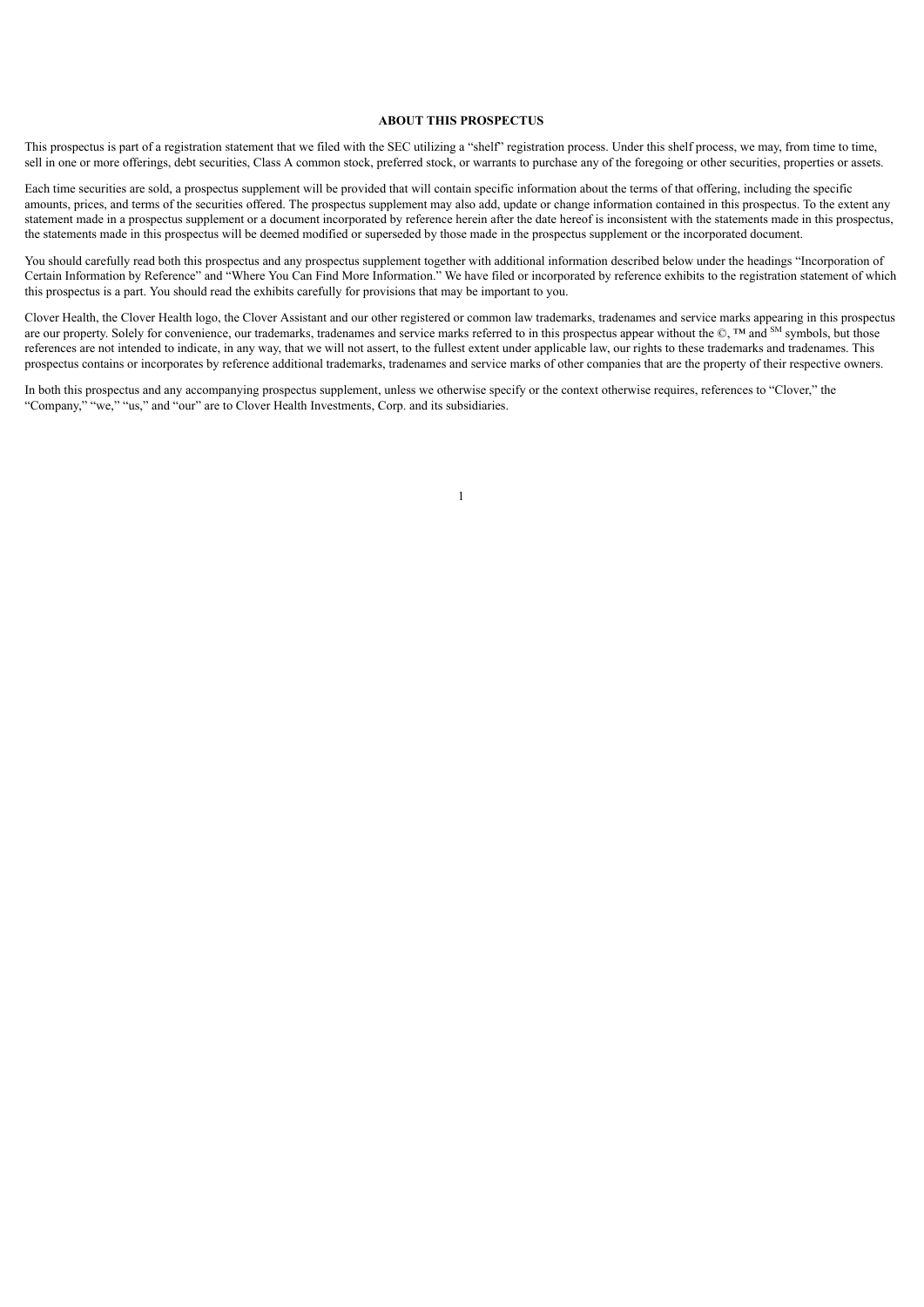#### **CLOVER HEALTH INVESTMENTS, CORP.**

At Clover Health, we are singularly focused on creating great, sustainable healthcare to improve every life. We have centered our strategy on building and deploying physician-enablement software that we believe can enable every physician to deliver data-driven value-based care, without the need to adopt complicated value-based payment schemes. We first launched this approach in our Medicare Advantage ("MA") insurance business and have recently brought it to a new non-insurance line of business through fee-for-service Medicare.

The Clover Assistant, our proprietary software platform, is designed to enable healthcare providers to improve the care for all patients. Historically, value-based care has generally been restricted to sophisticated physician groups with the resources and infrastructure to support it. This has left behind physicians that care for many Medicare beneficiaries, especially among at-risk populations. With the Clover Assistant, we believe we can help all physicians, and thus all patients, enjoy the benefits of value-based care. This approach of empowering all physicians has allowed us to focus on driving Clover Assistant adoption as a means of rapidly growing our number of lives under management.

<span id="page-5-0"></span>We were incorporated on October 18, 2019, as a special purpose acquisition company and a Cayman Islands exempted company under the name Social Capital Hedosophia Holdings Corp. III ("SCH"). On April 24, 2020, SCH completed its initial public offering. On January 7, 2021, SCH consummated a business combination with Clover Health Investments, Corp. and changed its name to Clover Health Investments, Corp. Our principal executive offices are located at 3401 Mallory Lane, Suite 210, Franklin, Tennessee 37067. Our telephone number is (201) 432-2133. Our website address is www.cloverhealth.com. The information contained on our website is not intended to form a part of, or be incorporated by reference into, this prospectus.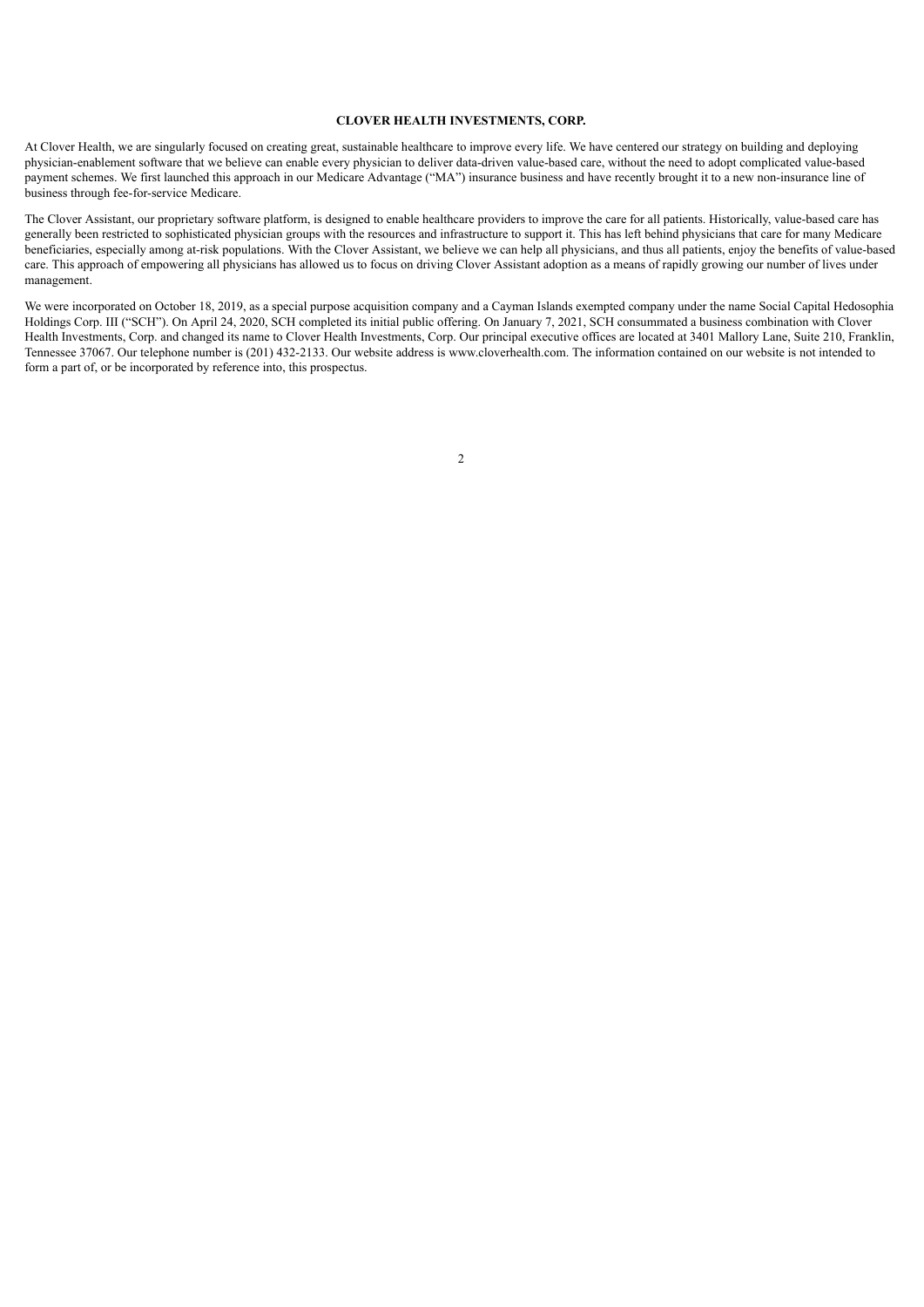### **RISK FACTORS**

<span id="page-6-0"></span>Investing in our securities involves risks. Before deciding to invest in our securities, you should carefully consider the risk factors described in Item 1A of our most recent Annual Report on Form 10-K for the year ended December 31, 2021 (which is incorporated by reference herein), any subsequent Quarterly Reports on Form 10-Q and subsequent Annual Reports on Form 10-K, incorporated by reference herein, and all other information contained or incorporated by reference into this prospectus, and the risk factors and other information contained in or incorporated by reference into any accompanying prospectus supplement. Additional risks and uncertainties not presently known to us or that we currently deem immaterial may also impair our business operations.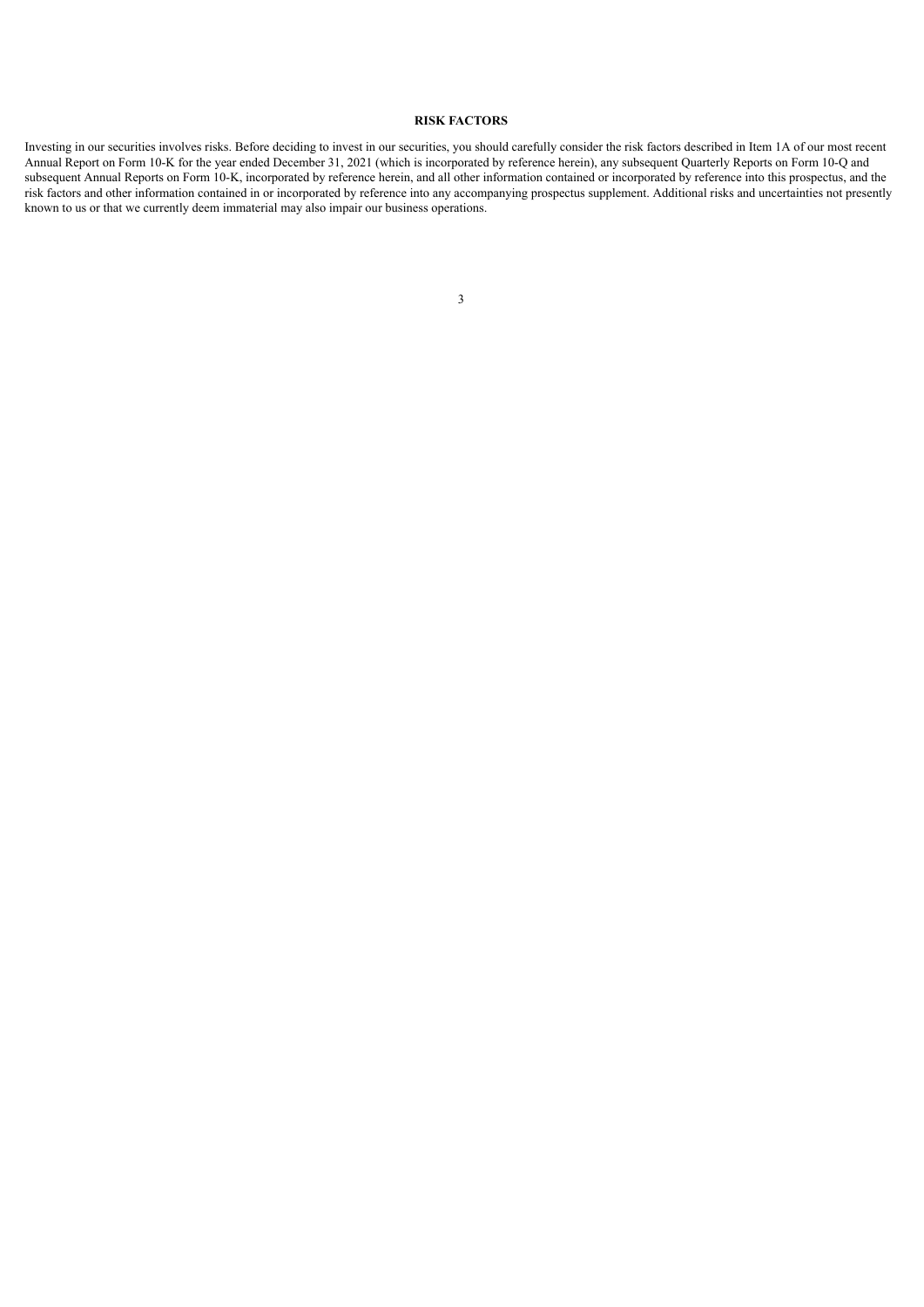#### **FORWARD-LOOKING STATEMENTS**

This document, any prospectus supplement and the documents incorporated by reference herein, contain forward-looking statements within the meaning of Section 27A of the Securities Act of 1933, as amended (the "Securities Act"), and Section 21E of the Securities Exchange Act of 1934, as amended (the "Exchange Act"). All statements contained, or incorporated by reference, in this document other than statements of historical fact, including statements regarding our future results of operations, financial position, market size and opportunity, our business strategy and plans, the factors affecting our performance and our objectives for future operations, are forward-looking statements. The words "believe," "may," "will," "estimate," "continue," "anticipate," "intend," "could," "should," "would," "can," "expect," "project," "outlook," "forecast," "objective," "plan," "potential," "seek," "grow," "target," "if," and the negative or plural of these words and similar expressions are intended to identify forwardlooking statements. We have based these forward-looking statements largely on our current expectations and projections about future events and trends that we believe may affect our financial condition, results of operations, business strategy, short-term and long-term business operations and objectives and financial needs. These forwardlooking statements are subject to a number of risks, uncertainties and assumptions, including those described in this prospectus, any prospectus supplement, the section titled "Risk Factors" in Item 1A of our most recent Annual Report on Form 10-K for the year ended December 31, 2021 (which is incorporated by reference herein) and the risk factors described in our other filings with the SEC incorporated by reference herein. Moreover, we operate in a very competitive and rapidly changing environment. New risks emerge from time to time. It is not possible for our management to predict all risks, nor can we assess the impact of all factors on our business or the extent to which any factor, or combination of factors, may cause actual results to differ materially from those contained in any forward-looking statements we may make. In light of these risks, uncertainties and assumptions, the future events and trends discussed in this document, any prospectus supplement and the documents incorporated by reference, may not occur, and actual results could differ materially and adversely from those anticipated or implied in the forward-looking statements. Forward-looking statements contained in this document, any prospectus supplement and the documents incorporated by reference, involve a number of judgments, risks and uncertainties, including, without limitation, risks related to:

- our expectations regarding results of operations, financial condition, and cash flows;
- our expectations regarding the development and expansion of our Insurance and Non-Insurance businesses;
- our ability to successfully enter new service markets and manage our operations;
- anticipated trends and challenges in our business and in the markets in which we operate;
- our ability to expand our beneficiary base and provider network;
- our ability to maintain and increase adoption and use of the Clover Assistant;
- the anticipated benefits associated with the use of the Clover Assistant platform, including our ability to utilize the platform to manage our medical care ratios;
- our ability to develop new features and functionality that meet market needs and achieve market acceptance;
- our ability to retain and hire necessary employees and staff our operations appropriately;
- the timing and amount of certain investments in growth;
- the effect of uncertainties related to the global COVID-19 pandemic on our business, results of operations and financial condition;
- the outcome of any known and unknown litigation and regulatory proceedings;
- any current, pending or future legislation, regulations or policies that could have a negative effect on our revenue and businesses, including rules, regulations and policies relating to healthcare and Medicare;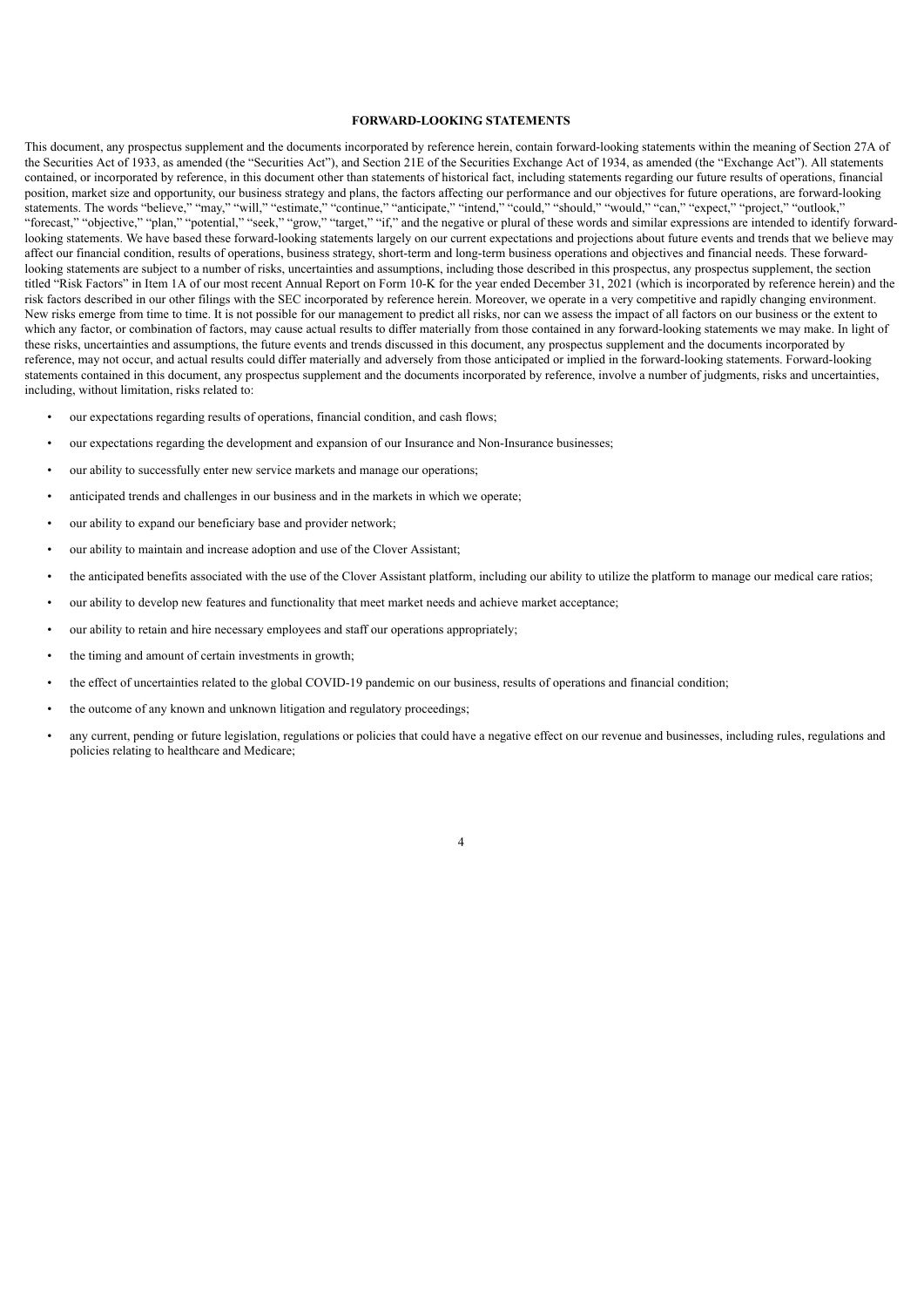- our ability to maintain or improve our Star Ratings or otherwise continue to improve the financial performance of our business;
- our ability to maintain, protect and enhance our intellectual property; and
- general economic conditions, including the societal and economic impact of the COVID-19 pandemic and its variants, and geopolitical uncertainty and instability.

We caution you that the foregoing list of judgments, risks and uncertainties that may cause actual results to differ materially from those in the forward-looking statements may not be complete. You should not rely upon forward-looking statements as predictions of future events. The events and circumstances reflected in the forward-looking statements may not be achieved or occur or may be materially different from what we expect. Although we believe that the expectations reflected in the forward-looking statements are reasonable, we cannot guarantee future results, levels of activity, performance or achievements. Except as required by law, we undertake no obligation to update any of these forward-looking statements after the date of this document or to conform these statements to actual results or revised expectations.

You should read this document, any prospectus supplement and the documents incorporated by reference herein with the understanding that our actual future results, levels of activity, performance and events and circumstances may be materially different from what we expect. This document, any prospectus supplement or the documents incorporated by reference, contain estimates, projections and other information concerning our industry, our business and the markets for our products. We obtained the industry, market, and similar data set forth in this document from our own internal estimates and research and from industry research, publications, surveys and studies conducted by third parties, including governmental agencies, and such information is inherently subject to uncertainties. Actual events or circumstances may differ materially from events and circumstances that are assumed in this information. You are cautioned not to give undue weight to any such information, projections, or estimates.

<span id="page-8-0"></span>As a result of a number of known and unknown risks and uncertainties, including without limitation, the important factors described in this prospectus, any prospectus supplement and in the "Risk Factors" section in our most recent Annual Report on Form 10-K for the year ended December 31, 2021, as filed with the SEC and available on its website at www.sec.gov, any subsequent Quarterly Reports on Form 10-Q and any subsequent Annual Reports on Form 10-K incorporated by reference herein, our actual results or performance may be materially different from those expressed or implied by these forward-looking statements.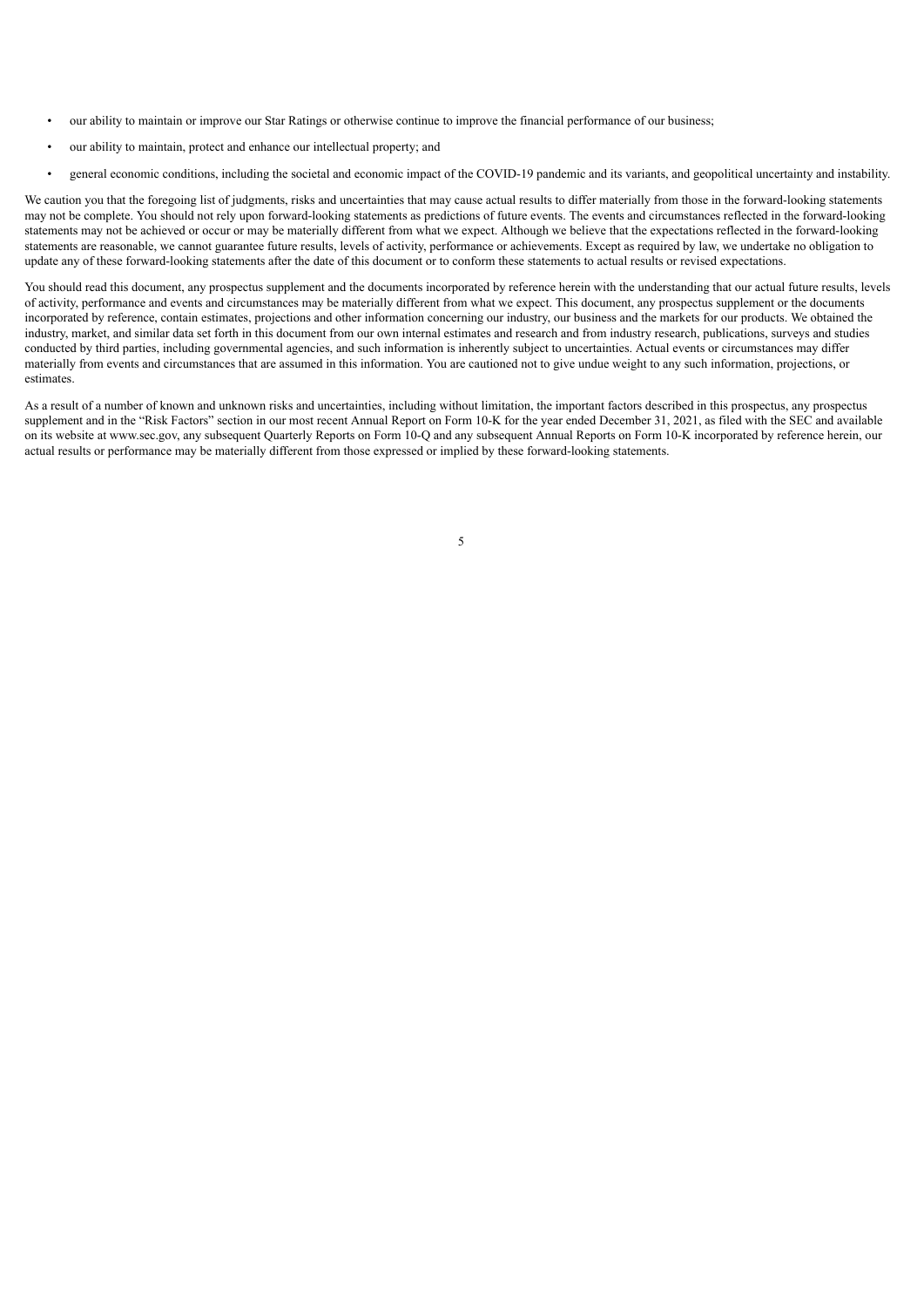#### **USE OF PROCEEDS**

<span id="page-9-0"></span>Unless otherwise indicated in the applicable prospectus supplement, we will use the net proceeds from the sale of securities offered by this prospectus and any related prospectus supplement for general corporate purposes. We may temporarily invest funds that are not immediately needed for these purposes in short-term investments, including, but not limited to, marketable securities. Additional information on the use of net proceeds from the sale of securities that we may offer from time to time by this prospectus and any related prospectus supplement may be set forth in the applicable prospectus supplement relating to a particular offering.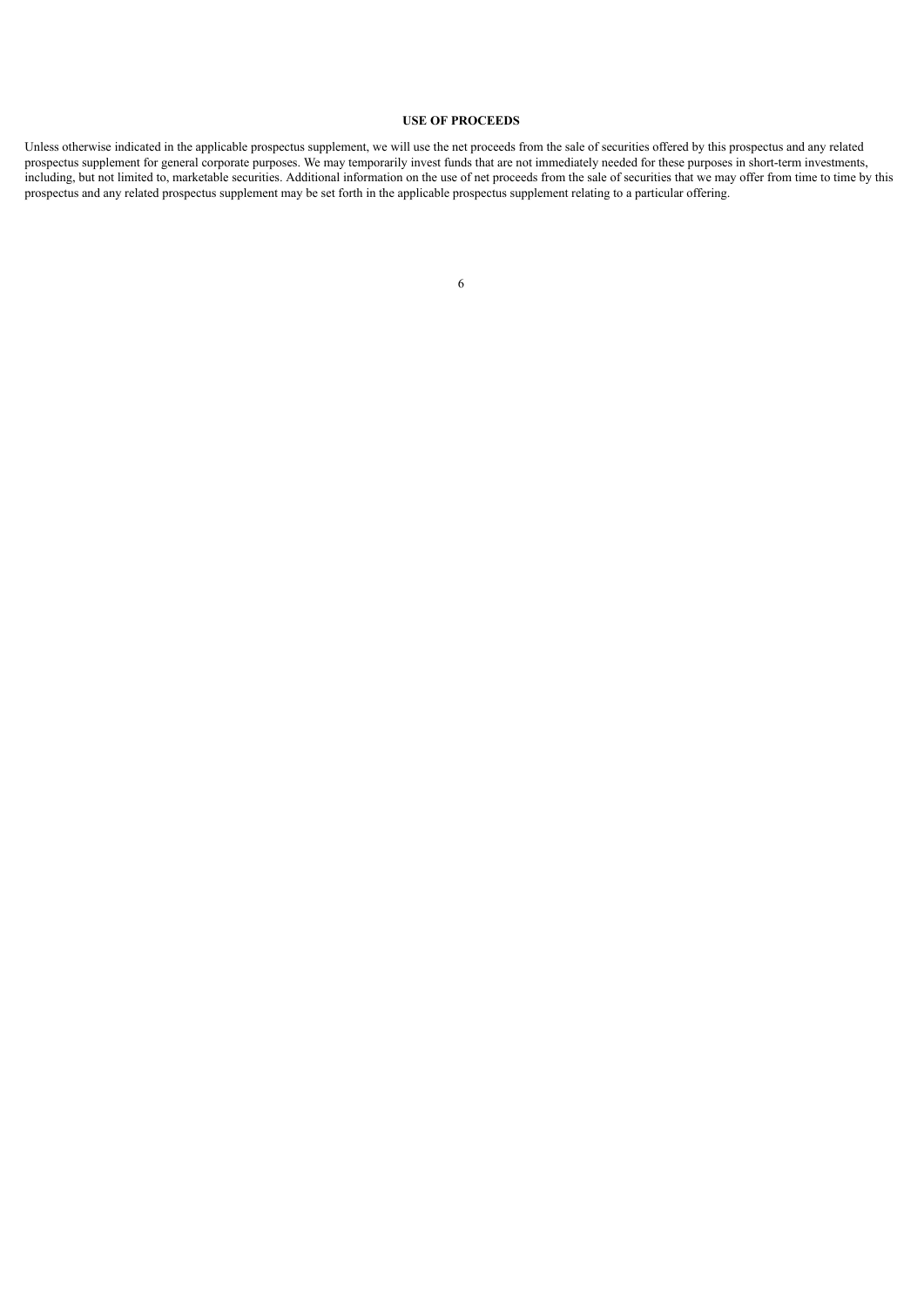#### **DESCRIPTION OF DEBT SECURITIES**

We will set forth in the applicable prospectus supplement a description of the debt securities that may be offered under this prospectus.

The debt securities may be secured or unsecured. Except as otherwise provided in a supplemental indenture or prospectus supplement, the debt securities will be unsecured and will (i) rank equally in right of payment with any of our existing and future unsecured and unsubordinated indebtedness, (ii) rank senior in right of payment to any of our future subordinated indebtedness, (iii) be effectively subordinated to any of our future secured indebtedness, to the extent of the value of any assets securing such indebtedness; and (iv) be structurally subordinated to all of the liabilities of our subsidiaries.

All payments of principal of, premium, if any, and interest on, and all registration, transfer, exchange, authentication and delivery of, the debt securities will be effected initially by the trustee or its agent acting as trustee, paying agent or registrar as set forth in the indenture at an office designated by the trustee as its corporate trust office.

#### **Information in the Prospectus Supplement**

The prospectus supplement for any offered series of debt securities will describe the following terms, as applicable:

- the title:
- any limit on the aggregate principal amount:
- the percentage of the principal amount at which the debt securities will be sold and, if applicable, the method of determining the price;
- the maturity date or dates;
- the rate at which the debt securities will bear interest, if any, and the interest payment dates;
- the date or dates from which any interest will accrue, or how such date or dates will be determined, and the interest payment dates and any related record dates;
- any provisions for the payment of additional amounts for taxes;
- the denominations in which the currency or currency unit of the debt securities will be issuable if other than denominations of \$2,000 and integral multiples of \$1,000 in excess thereof:
- the terms and conditions on which we may optionally redeem the debt securities;
- the terms and conditions on which we may be required to redeem the debt securities;
- any obligation for us to redeem, purchase or repay the debt securities at the option of a holder upon the happening of an event, and the terms and conditions of redemption, purchase or repayment;
- the names and duties of any co-trustees, depositaries, authenticating agents, calculation agents, paying agents, transfer agents or registrars for the debt securities;
- any changes in or additions to the covenants applicable to the particular debt securities being issued;
- any additions to or changes in the events of default with respect to the securities and any change in the right of the trustee or the holders to declare the principal and interest, if any, with respect to such securities to be due and payable;

7

• the terms and conditions, if any, pursuant to which the debt securities are secured;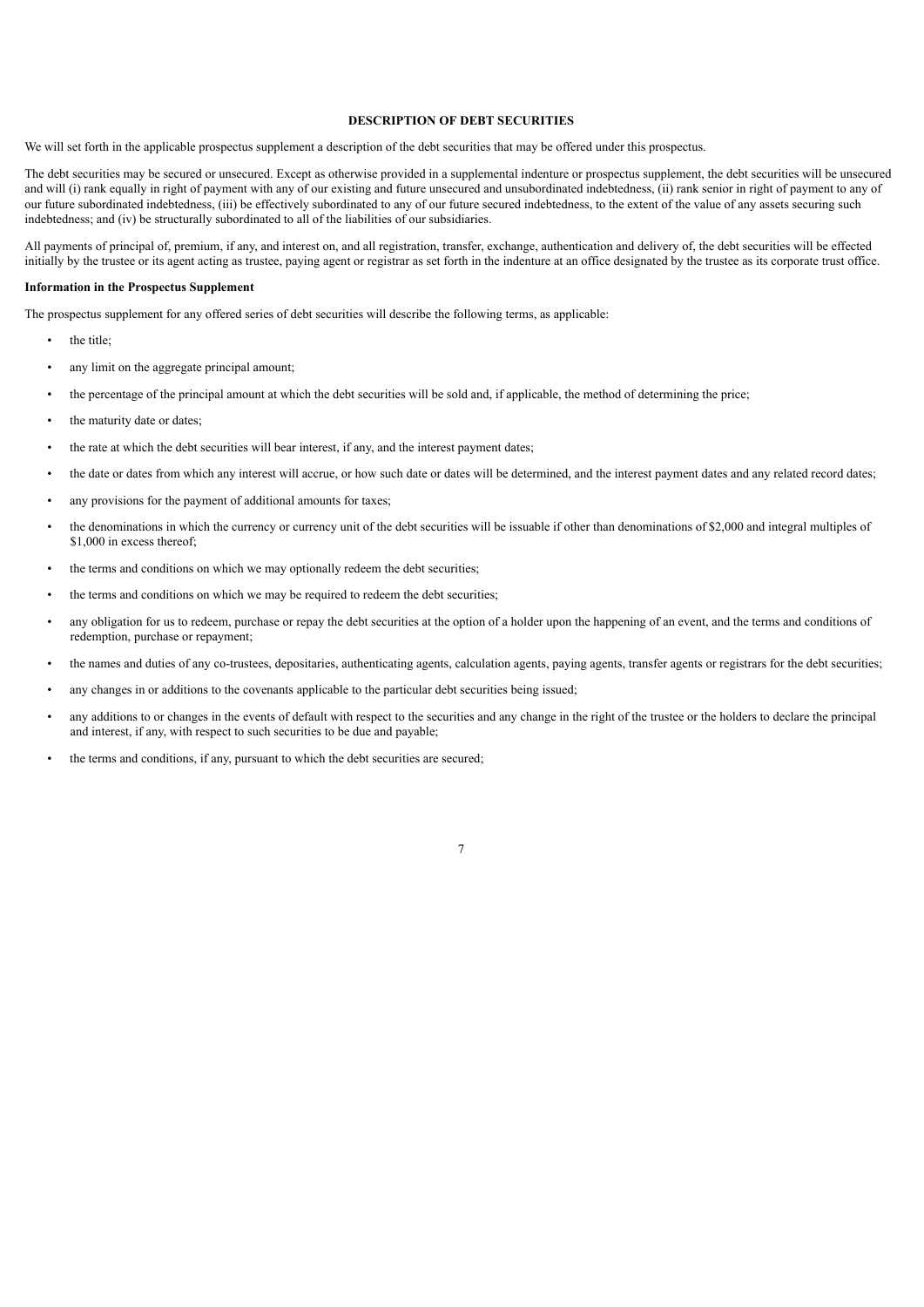- any material provisions of the applicable indenture described in this prospectus that do not apply to the debt securities;
- any other terms of the debt securities, which may modify, supplement or delete any provision of the indenture as it applies to that series; and
- any other specific terms of the debt securities.

<span id="page-11-0"></span>We will issue the debt securities only in registered form. As currently anticipated, debt securities of a series will trade in book-entry form.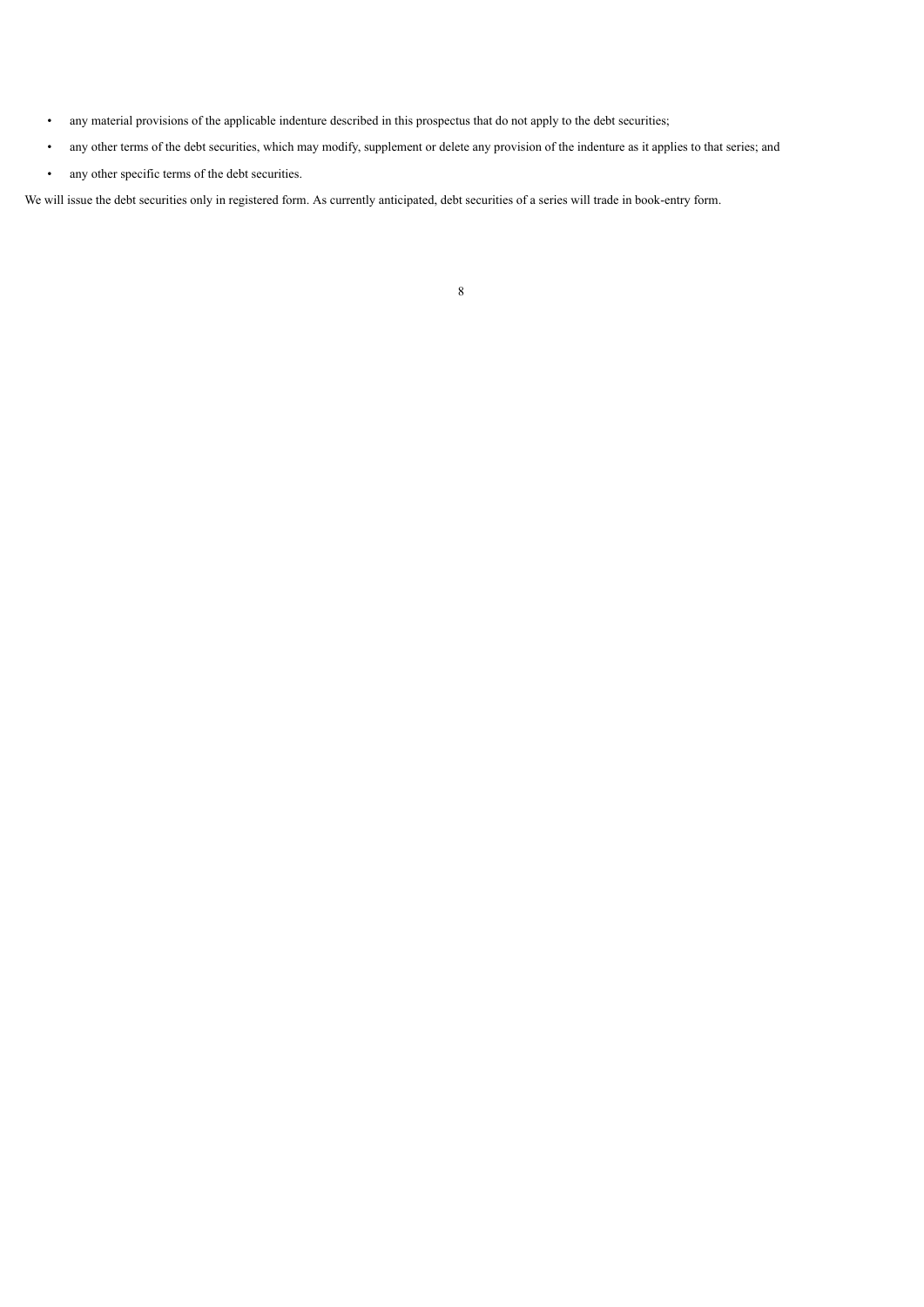#### **DESCRIPTION OF EQUITY SECURITIES**

#### **General**

The following summary of the material terms of our equity securities is not intended to be a complete summary of the rights and preferences of such securities, and is qualified by reference to the amended and restated certificate of incorporation (for purposes of this section, the "charter") and the amended and restated bylaws (for purposes of this section, the "bylaws"), each of which is either filed or incorporated by reference as an exhibit to the registration statement of which this prospectus is a part, and applicable Delaware law. We urge to you read the charter and bylaws in their entirety for a complete description of the rights and preferences of our equity securities.

The total amount of our authorized capital stock consists of:

- 2,500,000,000 shares of our Class A common stock, par value \$0.0001 per share;
- 500,000,000 shares of our Class B common stock, par value \$0.0001 per share; and
- 25,000,000 shares of our preferred stock, par value \$0.0001 per share.

As of May 2, 2022, there were 378,916,307 shares of Class A common stock and 94,446,449 shares of Class B common stock outstanding. At that date, there were no shares of preferred stock issued or outstanding.

#### **Capital Stock**

We have two classes of authorized common stock, Class A common stock and Class B common stock. Unless our board of directors determines otherwise, all of our capital stock will be issued in uncertificated form.

#### *Voting Rights*

Holders of our Class A common stock are entitled to one vote per share, and holders of our Class B common stock are entitled to ten votes per share, on each matter submitted to a vote of stockholders, as provided by the charter. The holders of Class A common stock and Class B common stock will generally vote together as a single class on all matters (including the election of directors) submitted to a vote of our stockholders, unless otherwise required by Delaware law or the charter. Delaware law could require either holders of Class A common stock or Class B common stock to vote separately as a single class in the following circumstances:

- if we were to seek to amend the charter to increase or decrease the par value of a class of our capital stock, then that class would be required to vote separately to approve the proposed amendment; and
- if we were to seek to amend the charter in a manner that alters or changes the powers, preferences, or special rights of a class of our capital stock in a manner that affected such holders adversely, then that class would be required to vote separately to approve the proposed amendment.

The charter and bylaws provide for a classified board of directors that is divided into three classes with staggered three-year terms. Only the directors in one class will be subject to election by a plurality of the votes cast at each annual meeting of Clover's stockholders, with the directors in the other classes continuing for the remainder of their respective three-year terms. The bylaws provide that the holders of a majority of the capital stock issued and outstanding and entitled to vote thereat, present in person or represented by proxy, will constitute a quorum at all meetings of the stockholders for the transaction of business. When a quorum is present, the affirmative vote of a majority of the votes cast is required to take action, unless otherwise specified by law, the bylaws or the charter, and except for the election of directors, which is determined by a plurality vote. There are no cumulative voting rights.

#### *Dividend Rights*

Each holder of shares of our common stock is entitled to the payment of dividends and other distributions as may be declared by our board of directors from time to time out of our assets or funds legally available for dividends or other distributions. These rights are subject to the preferential rights of the holders of our preferred stock, if any, and any contractual limitations on our ability to declare and pay dividends.

 $\overline{9}$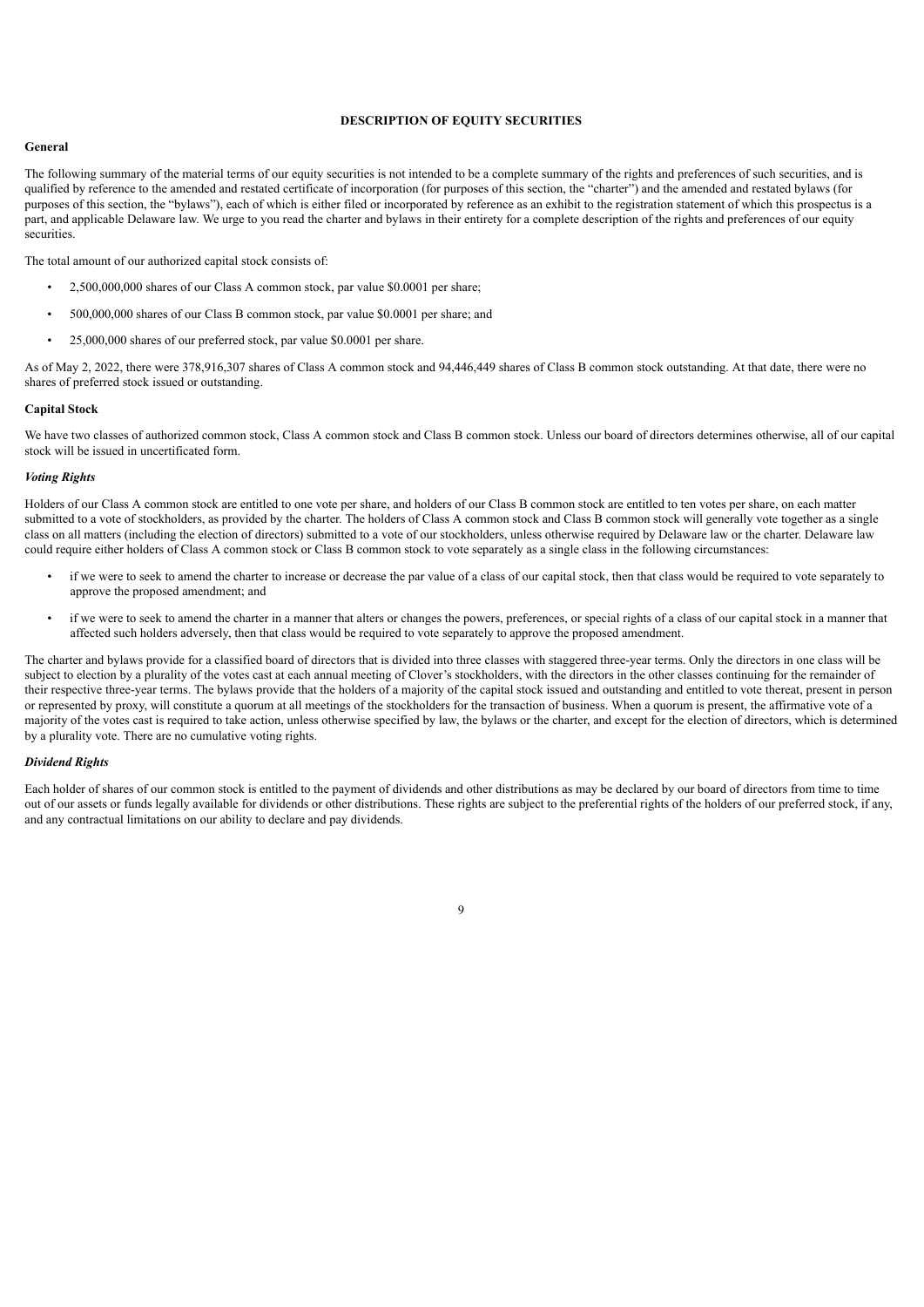#### *Other Rights*

Each holder of our Class A common stock and Class B common stock is subject to, and may be adversely affected by, the rights of the holders of any series of our preferred stock that we may designate and issue in the future. Our Class A common stock and Class B common stock are not entitled to preemptive rights and are not subject to conversion (except as noted below), redemption, or sinking fund provisions.

#### *Liquidation Rights*

If we are involved in a voluntary or involuntary liquidation, dissolution or winding up of the Company's affairs, or a similar event, each holder of our Class A common stock and Class B common stock will participate pro rata in all assets remaining after payment of liabilities, subject to prior distribution rights of our preferred stock, if any, then outstanding.

#### *Conversion*

Each outstanding share of Class B common stock is convertible at any time at the option of the holder into one share of Class A common stock. In addition, each share of Class B common stock will convert automatically into one share of Class A common stock upon any transfer, whether or not for value, except for certain permitted transfers, described in the paragraph that immediately follows this paragraph and further described in the charter. Once converted into Class A common stock, the Class B common stock will not be reissued. In addition, all the outstanding shares of Class B common stock will convert automatically into one share of Class A common stock upon the earliest of (i) January 7, 2031, (ii) the separation date of the last to separate of Vivek Garipalli and Andrew Toy (the "Founders"), (iii) the date that is one (1) year after the death or permanent disability of the last to die or become disabled of the Founders and (iv) the date specified by the affirmative vote of the holders of our Class B common stock representing not less than two-thirds (2/3) of the voting power of the outstanding shares of our Class B common stock, voting separately as a single class.

A transfer of Class B common stock will not trigger an automatic conversion of such stock to Class A common stock if it is a permitted transfer. A permitted transfer is a transfer by a holder of Class B common stock to any of the persons or entities listed in clauses (i) through (ix) below, each referred to herein as a Permitted Transferee, and from any such Permitted Transferee back to such holder of Class B common stock and/or any other Permitted Transferee established by or for such holder of Class B common stock:

- (i) to a trust for the benefit of the holder of Class B common stock and for the benefit of no other person;
- (ii) to a trust for the benefit of the holder of Class B common stock and persons other than the holder of Class B common stock so long as the holder of Class B common stock retains sole dispositive power and voting control;
- (iii) to a trust under the terms of which such holder of Class B common stock has retained a "qualified interest" within the meaning of §2702(b)(1) of the Internal Revenue Code and/or a reversionary interest so long as the holder of Class B common stock retains sole dispositive power and exclusive voting control with respect to the shares of Class B common stock held by such trust;
- (iv) to an Individual Retirement Account, as defined in Section 408(a) of the Internal Revenue Code, or a pension, profit sharing, stock bonus, or other type of plan or trust of which such holder of Class B common stock is a participant or beneficiary and which satisfies the requirements for qualification under Section 401 of the Internal Revenue Code, so long as such holder of Class B common stock retains sole dispositive power and exclusive voting control with respect to the shares of Class B common stock held in such account, plan, or trust;
- (v) to a corporation, partnership, or limited liability company in which such holder of Class B common stock directly, or indirectly, retains sole dispositive power and exclusive voting control with respect to the shares of Class B common stock held by such corporation, partnership, or limited liability company;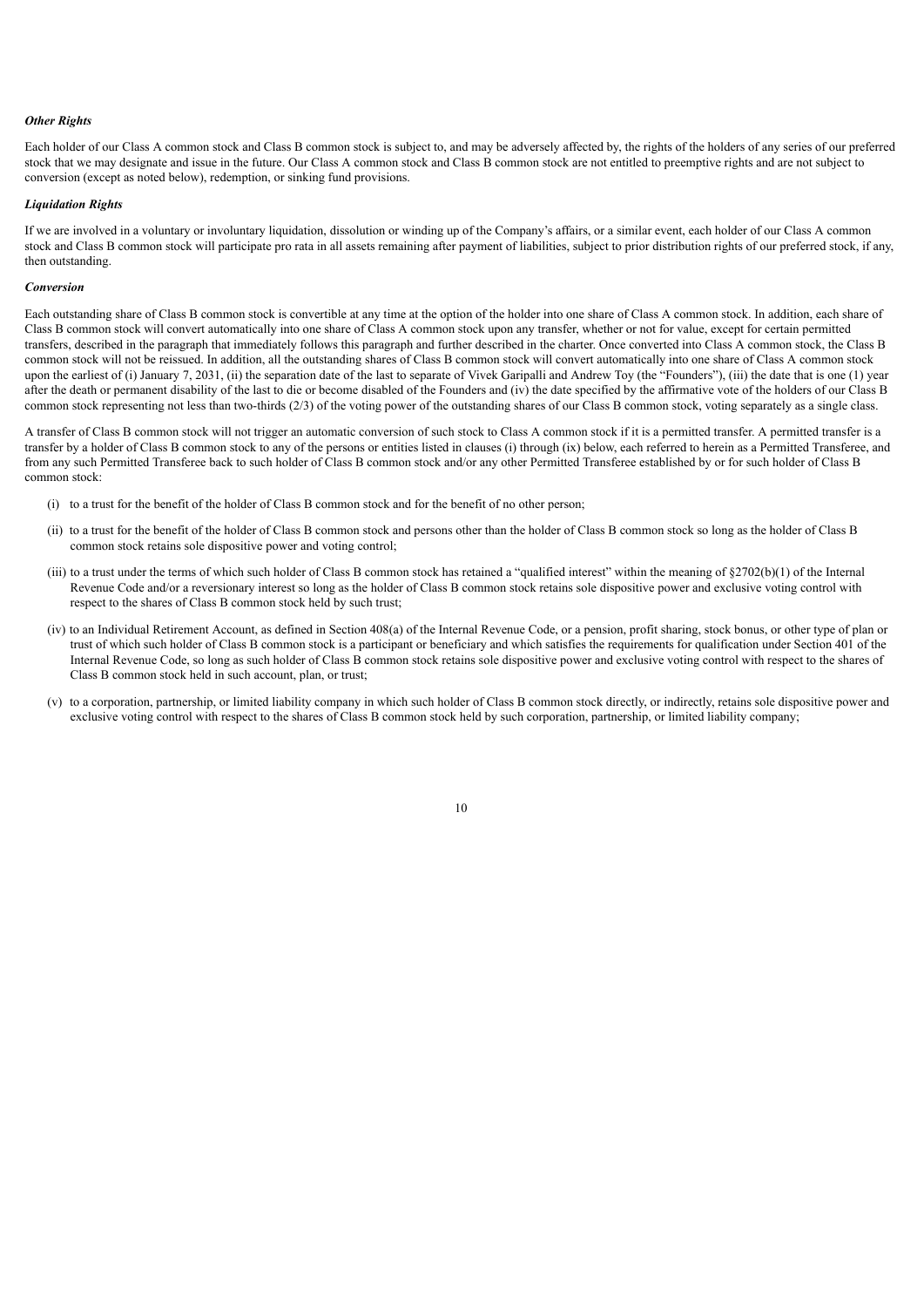- (vi) solely with respect to a holder of Class B common stock that is a venture capital, private equity or similar private investment fund, to any general partner, managing member, officer or director of such holder of Class B common stock or an affiliated investment fund now or hereafter existing that is controlled by one or more general partners or managing members of, or shares the same management or advisory company with, such holder of Class B common stock;
- (vii) to any other corporation, partnership, limited liability company or trust approved by our board of directors;
- (viii) to a trust or private non-operating organization that is tax-exempt under Section 501(c)(3) of the Internal Revenue Code so long as such holder of Class B common stock has dispositive power and voting control with respect to the shares of Class B common stock held by such trust or organization and the transfer to such trust does not involve any payment of cash, securities, property or other consideration (other than an interest in such trust or organization) to such holder of Class B common stock; and
- (ix) to any immediate family member of such holder of Class B common stock for estate planning purposes.

#### **Anti-Takeover Effects of Delaware Law and Our Charter and Bylaws**

The charter and bylaws contain provisions that may delay, defer or discourage another party from acquiring control of the Company. We expect that these provisions, which are summarized below, will discourage coercive takeover practices or inadequate takeover bids. These provisions are also designed to encourage persons seeking to acquire control of the Company to first negotiate with our board of directors, which we believe may result in an improvement of the terms of any such acquisition in favor of our stockholders. However, they also give our board of directors the power to discourage mergers that some of our stockholders may favor.

#### *Dual Class Common Stock*

The charter provides for a dual class common stock structure pursuant to which holders of our Class B common stock will have the ability to control the outcome of matters requiring stockholder approval, even if they own significantly less than a majority of the shares of our outstanding Class A common stock and Class B common stock, including the election of directors and significant corporate transactions, such as a merger or other sale of us or our assets. Current investors, executives, and employees will have the ability to exercise significant influence over those matters.

#### *Special Meetings of Stockholders*

The charter provides that a special meeting of stockholders may be called by (a) the chairperson of our board of directors, (b) our Chief Executive Officer, (c) our lead independent director or (d) our board of directors pursuant to a resolution adopted by a majority of the board.

#### *Action by Written Consent*

The charter provides that any action required or permitted to be taken by our stockholders must be effected at an annual or special meeting of the stockholders, and may not be taken by written consent in lieu of a meeting.

#### *Staggered Board*

Our board of directors is divided into three classes. The directors in each class will serve for a three-year term, one class being elected each year by our stockholders. This system of electing and removing directors may tend to discourage a third-party from making a tender offer or otherwise attempting to obtain control of the Company, because it generally makes it more difficult for stockholders to replace a majority of the directors.

#### *Removal of Directors*

Our board of directors or any individual director may be removed from office at any time, but only for cause and only by the affirmative vote of not less than two-thirds of the voting power of all of our then outstanding shares of voting stock entitled to vote at an election of directors.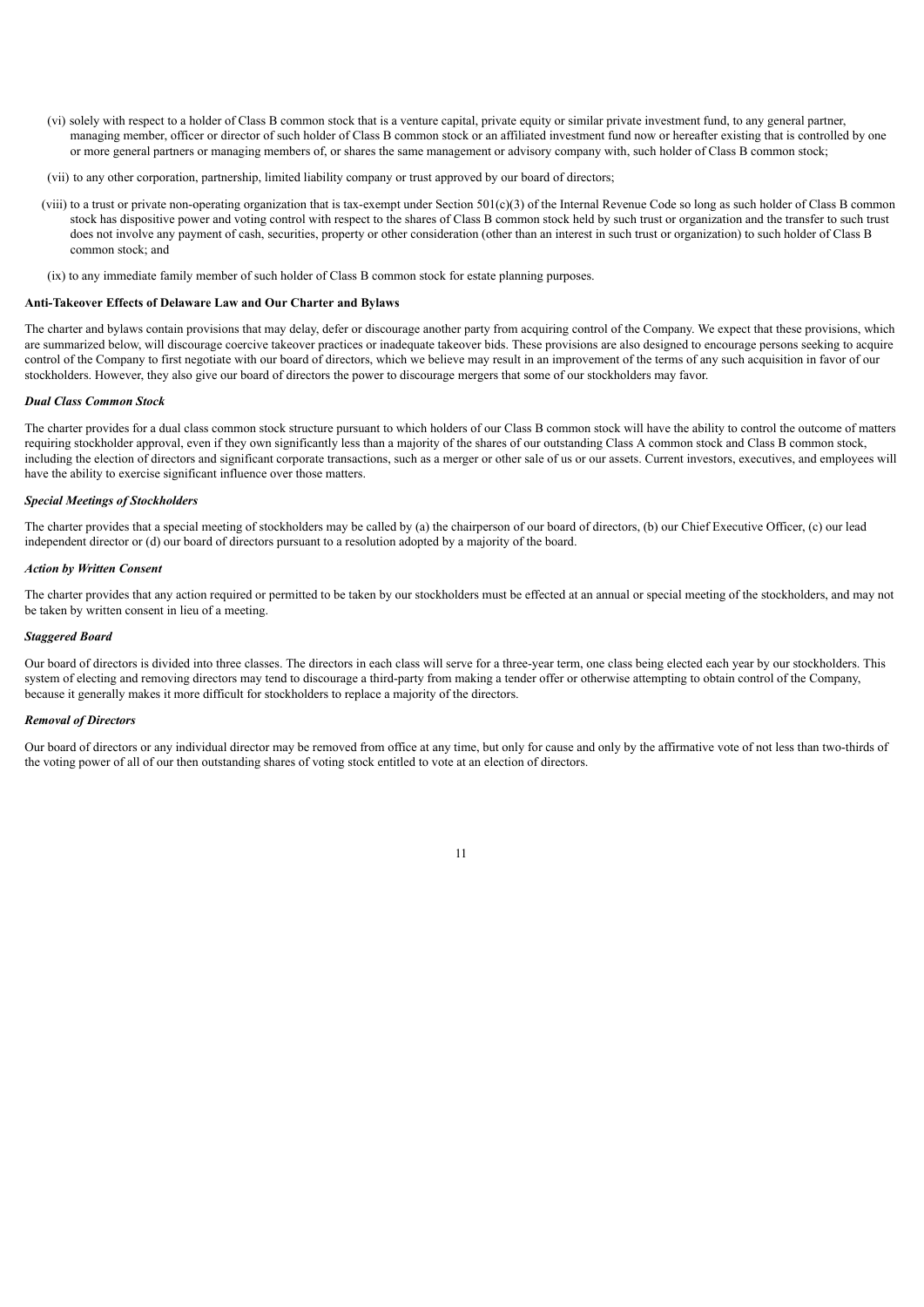#### *Stockholders Not Entitled to Cumulative Voting*

The charter does not permit stockholders to cumulate their votes in the election of directors. Accordingly, the holders of a majority of our outstanding shares of Class A common stock and Class B common stock entitled to vote in any election of directors can elect all of the directors standing for election, if they choose, other than any directors that holders of our preferred stock may be entitled to elect.

#### *Delaware Anti-takeover Statute*

We are subject to Section 203 of the Delaware General Corporation Law, which prohibits persons deemed to be "interested stockholders" from engaging in a "business" combination" with a publicly held Delaware corporation for three years following the date these persons become interested stockholders unless the business combination is, or the transaction in which the person became an interested stockholder was, approved in a prescribed manner or another prescribed exception applies. Generally, an "interested stockholder" is a person who, together with affiliates and associates, owns, or within three years prior to the determination of interested stockholder status did own, 15% or more of a corporation's voting stock. Generally, a "business combination" includes a merger, asset, or stock sale, or other transaction resulting in a financial benefit to the interested stockholder. The existence of this provision may have an anti-takeover effect with respect to transactions not approved in advance by our board of directors.

#### *Issuance of undesignated preferred stock*

Our board of directors have the authority, without further action by the stockholders, to issue up to 25,000,000 shares of undesignated preferred stock with rights and preferences, including voting rights, designated from time to time by our board of directors. The existence of authorized but unissued shares of preferred stock enables our board of directors to render more difficult or to discourage an attempt to obtain control of us by means of a merger, tender offer, proxy contest or other means.

#### *Choice of Forum*

Our charter provides that the Court of Chancery of the State of Delaware will be the exclusive forum for the following types of actions or proceedings under Delaware statutory or common law: (1) any derivative action or proceeding brought on our behalf; (2) any action asserting a claim of breach of a fiduciary duty or other wrongdoing by any of our directors, officers, employees, or agents to us or our stockholders; (3) any action asserting a claim against us arising pursuant to any provision of the General Corporation Law of the State of Delaware or our charter or bylaws; (4) any action to interpret, apply, enforce, or determine the validity of our charter or bylaws; or (5) any action asserting a claim governed by the internal affairs doctrine. The provisions would not apply to suits brought to enforce a duty or liability created by the Securities Act, or the Exchange Act, or any other claim for which the U.S. federal courts have exclusive jurisdiction. Furthermore, Section 22 of the Securities Act creates concurrent jurisdiction for federal and state courts over all such Securities Act actions. Accordingly, both state and federal courts have jurisdiction to entertain such claims. To prevent having to litigate claims in multiple jurisdictions and the threat of inconsistent or contrary rulings by different courts, among other considerations, our charter provides that the federal district courts of the United States of America will be the exclusive forum for resolving any complaint asserting a cause of action arising under the Securities Act.

#### **Transfer Agent and Registrar**

The transfer agent and registrar for our Class A common stock is Continental Stock Transfer & Trust Company. The transfer agent and registrar's telephone number and address are (212) 509-4000 and 1 State Street, 30th Floor, New York, NY 10004, respectively.

#### **Listing**

Our Class A common stock is listed on NASDAQ under the symbol "CLOV." Our Class B common stock is not listed on any stock market or exchange.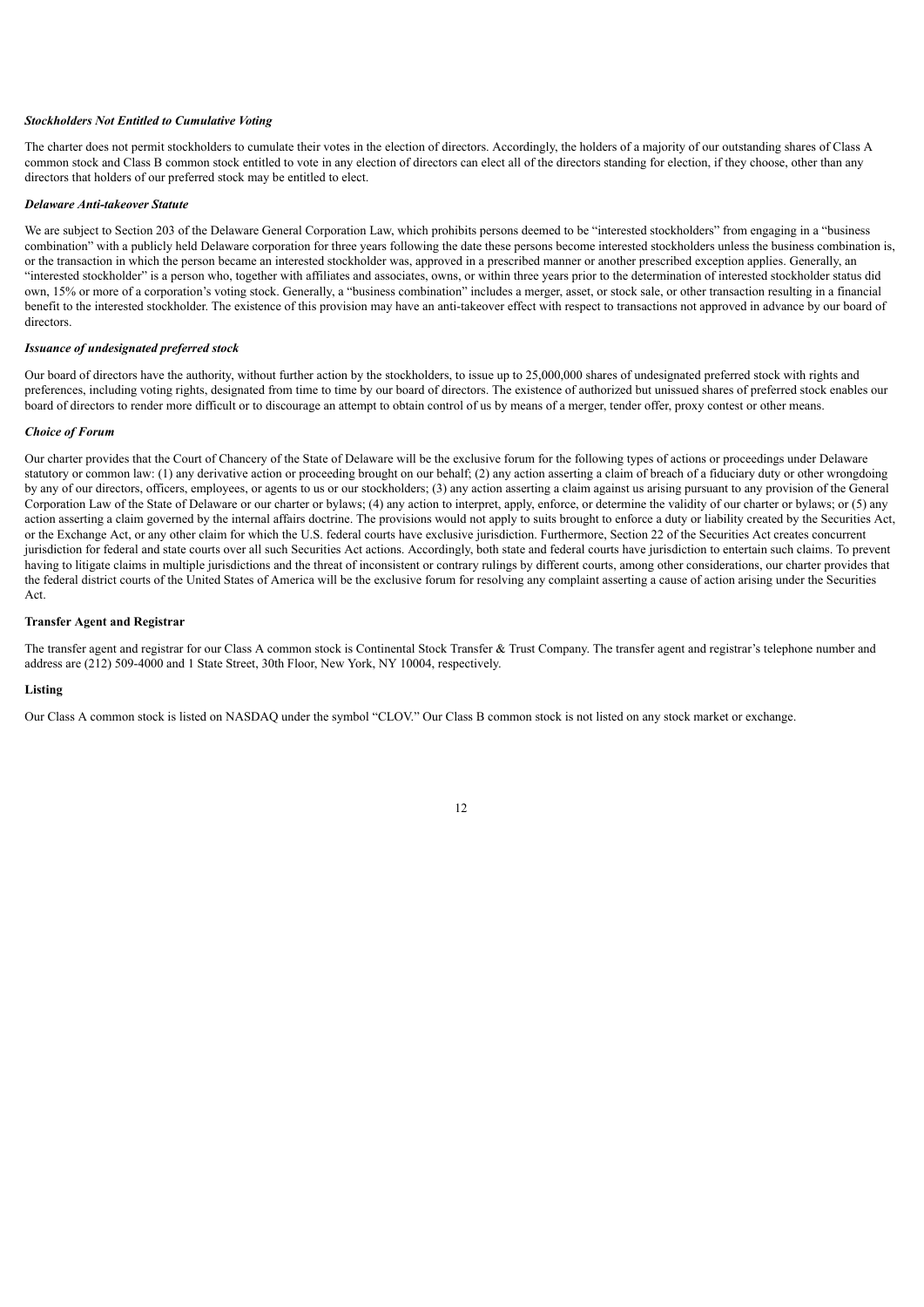#### **Preferred Stock**

Our board of directors has authority to issue shares of our preferred stock in one or more series, to fix for each such series such voting powers, designations, preferences, qualifications, limitations or restrictions thereof, including dividend rights, conversion rights, redemption privileges and liquidation preferences for the issue of such series all to the fullest extent permitted by the Delaware General Corporation Law. The issuance of our preferred stock could have the effect of decreasing the trading price of our Class A common stock, restricting dividends on our capital stock, diluting the voting power of our common stock, impairing the liquidation rights of our capital stock, or delaying or preventing a change in control of the Company.

The particular terms of any series of preferred stock offered by us will be described in the prospectus supplement relating to that series of preferred stock. Those terms relating to the series of preferred stock offered may include:

- the number of shares of the preferred stock being offered;
- the title and liquidation preference per share of the preferred stock;
- voting rights, in addition to the voting rights provided by law, and, if so, the terms of such voting rights;
- conversion privileges, and, if so, the terms and conditions of such conversion, including provision for adjustment of the conversion rate in such events as our board of directors shall determine;
- the purchase price of the preferred stock;
- the dividend rate or method for determining the dividend rate; and
- the dates on which dividends will be paid;
- whether dividends on the preferred stock will be cumulative or noncumulative and, if cumulative, the dates from which dividends shall commence to accumulate;
- any redemption or sinking fund provisions applicable to the preferred stock;
- any securities exchange on which the preferred stock may be listed; and
- <span id="page-16-0"></span>• any additional dividend, liquidation, redemption, sinking fund and other rights and restrictions applicable to the preferred stock.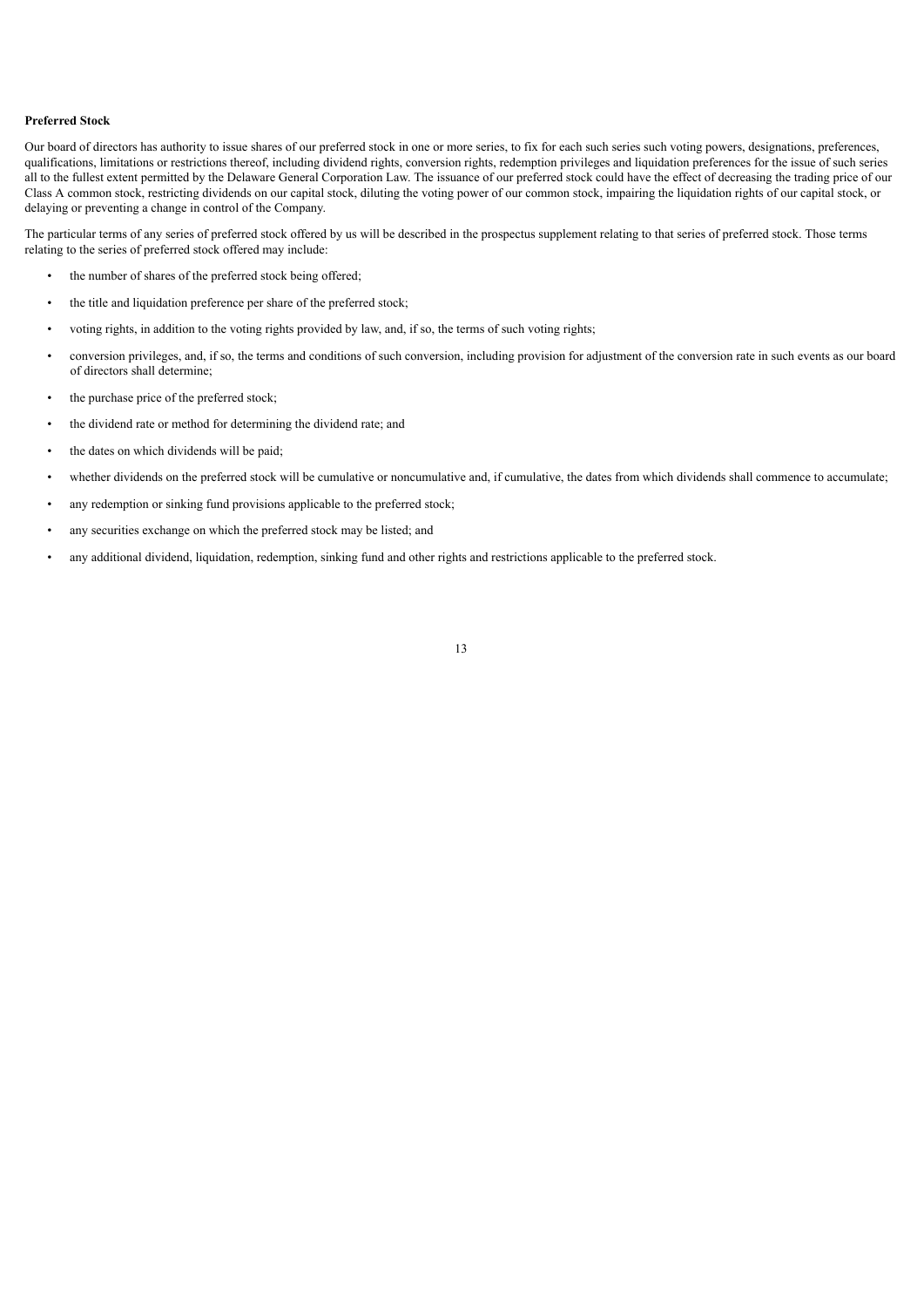#### **DESCRIPTION OF WARRANTS**

#### **General**

We may offer warrants, including warrants to purchase debt securities, Class A common stock, preferred stock or other securities, property or assets (including rights to receive payment in cash or securities based on the value, rate or price of one or more specified commodities, currencies, securities or indices), as well as other types of warrants. We may offer warrants independently or together with other securities offered under this prospectus, and they may be attached to or separate from those securities. We will issue the warrants under one or more warrant agreements between us and a bank or trust company, as warrant agent, that we will describe in the prospectus supplement relating to the warrants we offer.

The following is a summary of certain general terms and provisions of the warrants, but they are not complete and are subject to, and are qualified in their entirety by reference to, the warrant agreement and the warrant certificate relating to the warrants. Forms of these documents will be filed as exhibits to the registration statement of which this prospectus is a part, either by an amendment to the registration statement or by a Current Report on Form 8-K. See "Where You Can Find More Information" for information on how to obtain copies of these documents. You should read the summary below, the applicable prospectus supplement and the provisions of the warrant agreement and the warrant certificate before investing in our warrants.

#### **Debt Warrants**

We will describe in the applicable prospectus supplement the terms of warrants to purchase debt securities that we may offer, the warrant agreement relating to the debt warrants and the warrant certificates representing the debt warrants. These terms will include the following:

- the title of the debt warrants;
- the debt securities for which the debt warrants are exercisable;
- the aggregate number of the debt warrants:
- the price or prices at which we will issue the debt warrants, the principal amount of debt securities that holders may purchase upon exercise of each debt warrant and the price or prices at which such principal amount may be purchased upon exercise;
- currency, currencies, or currency units, if other than in U.S. dollars, in which such debt warrants are to be issued or for which the debt warrants may be exercised;

- the procedures and conditions relating to the exercise of the debt warrants;
- the designation and terms of any related debt securities issued with the debt warrants, and the number of debt warrants issued with each debt security;
- the date, if any, from which holders may separately transfer the debt warrants and the related securities;
- the date on which the right to exercise the debt warrants commences, and the date on which the right expires;
- the maximum or minimum number of the debt warrants which holders may exercise at any time;
- if applicable, a discussion of material U.S. federal income tax considerations;
- any other terms of the debt warrants and terms, procedures and limitations relating to the exercise of the debt warrants; and
- the terms of the securities that may be purchased upon exercise of the debt warrants.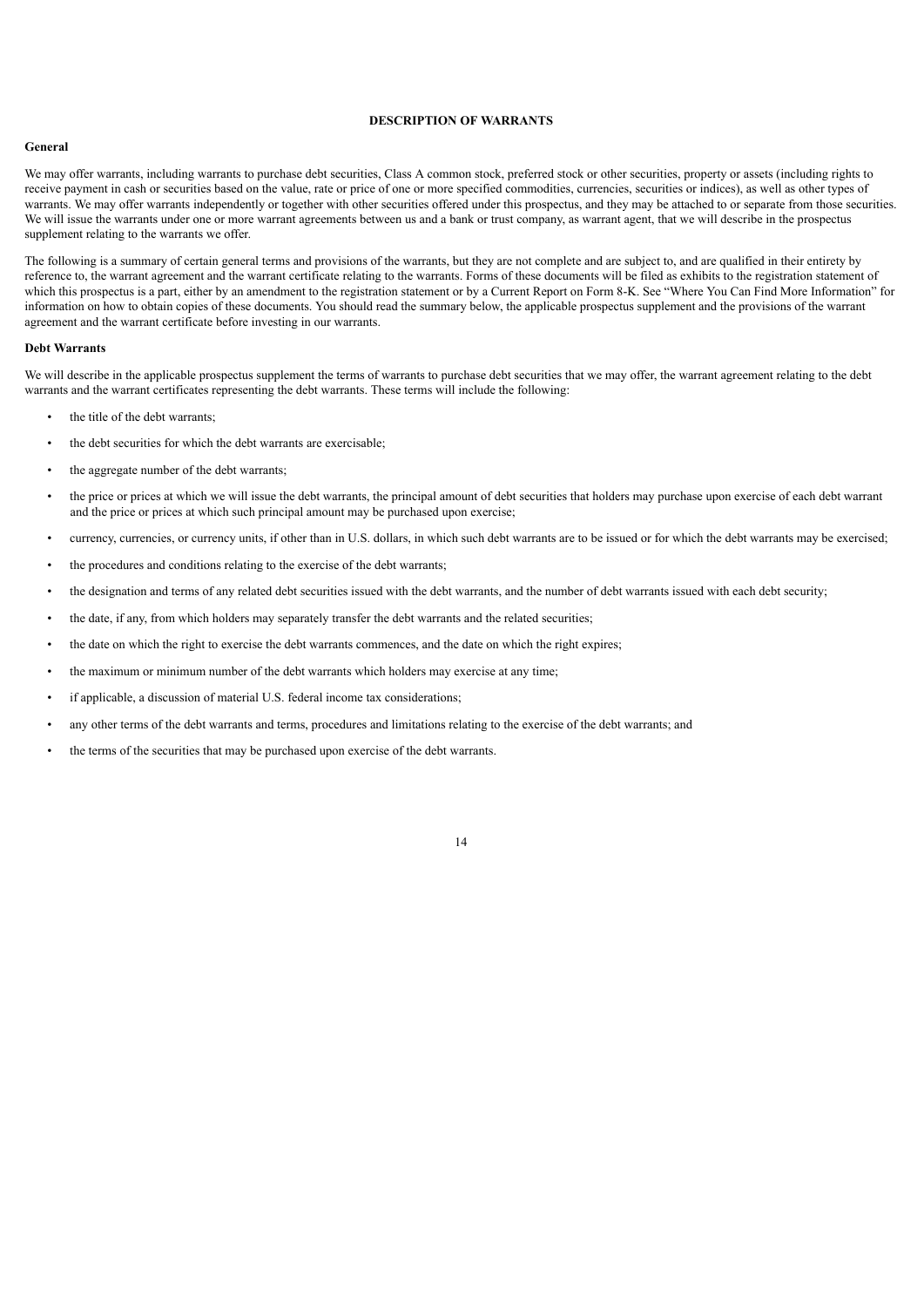We will also describe in the applicable prospectus supplement any provisions for a change in the exercise price or expiration date of the warrants and the kind, frequency and timing of any notice to be given. Holders may exchange debt warrant certificates for new debt warrant certificates of different denominations and may exercise debt warrants at the corporate trust office of the warrant agent or any other office that we indicate in the applicable prospectus supplement. Prior to exercise, holders will not have any of the rights of holders of the debt securities purchasable upon that exercise and will not be entitled to payments of principal, premium, if any, or interest on the debt securities purchasable upon the exercise.

#### **Other Warrants**

We may issue other warrants for Class A common stock, preferred stock or other securities, property or assets (including rights to receive payment in cash or securities based on the value, rate or price of one or more specified commodities, currencies, securities or indices), as well as other types of warrants. We will describe in the applicable prospectus supplement the following terms of those warrants:

- the title of the warrants;
- the securities, which may include Class A common stock, preferred stock or other securities, property or assets (including rights to receive payment in cash or securities based on the value, rate or price of one or more specified commodities, currencies, securities or indices), for which holders may exercise the warrants;
- the aggregate number of the warrants;
- the price or prices at which we will issue the warrants, the number of securities or amount of other property or assets that holders may purchase upon exercise of each warrant and the price or prices at which such securities, property or assets may be purchased;
- currency, currencies, or currency units, if other than in U.S. dollars, in which such warrants are to be issued or for which the warrants may be exercised;
- the procedures and conditions relating to the exercise of the warrants;
- the designation and terms of any related securities issued with the warrants, and the number of warrants issued with each security;
- the date, if any, from which holders may separately transfer the warrants and the related securities;
- the date on which the right to exercise the warrants commences, and the date on which the right expires;
- the maximum or minimum number of warrants which holders may exercise at any time;
- if applicable, a discussion of material U.S. federal income tax considerations; and
- any other terms of the warrants, including terms, procedures and limitations relating to the exchange and exercise of the warrants.

We will also describe in the applicable prospectus supplement any provisions for a change in the exercise price or the expiration date of the warrants and the kind, frequency and timing of any notice to be given. Holders may exchange warrant certificates for new warrant certificates of different denominations and may exercise warrants at the corporate trust office of the warrant agent or any other office that we indicate in the applicable prospectus supplement. Prior to the exercise of the warrants, holders will not have any of the rights of holders of the Class A common stock, preferred stock or other securities purchasable upon that exercise and will not be entitled to dividend payments, if any, or voting rights of Class A common stock, preferred stock or other securities purchasable upon the exercise.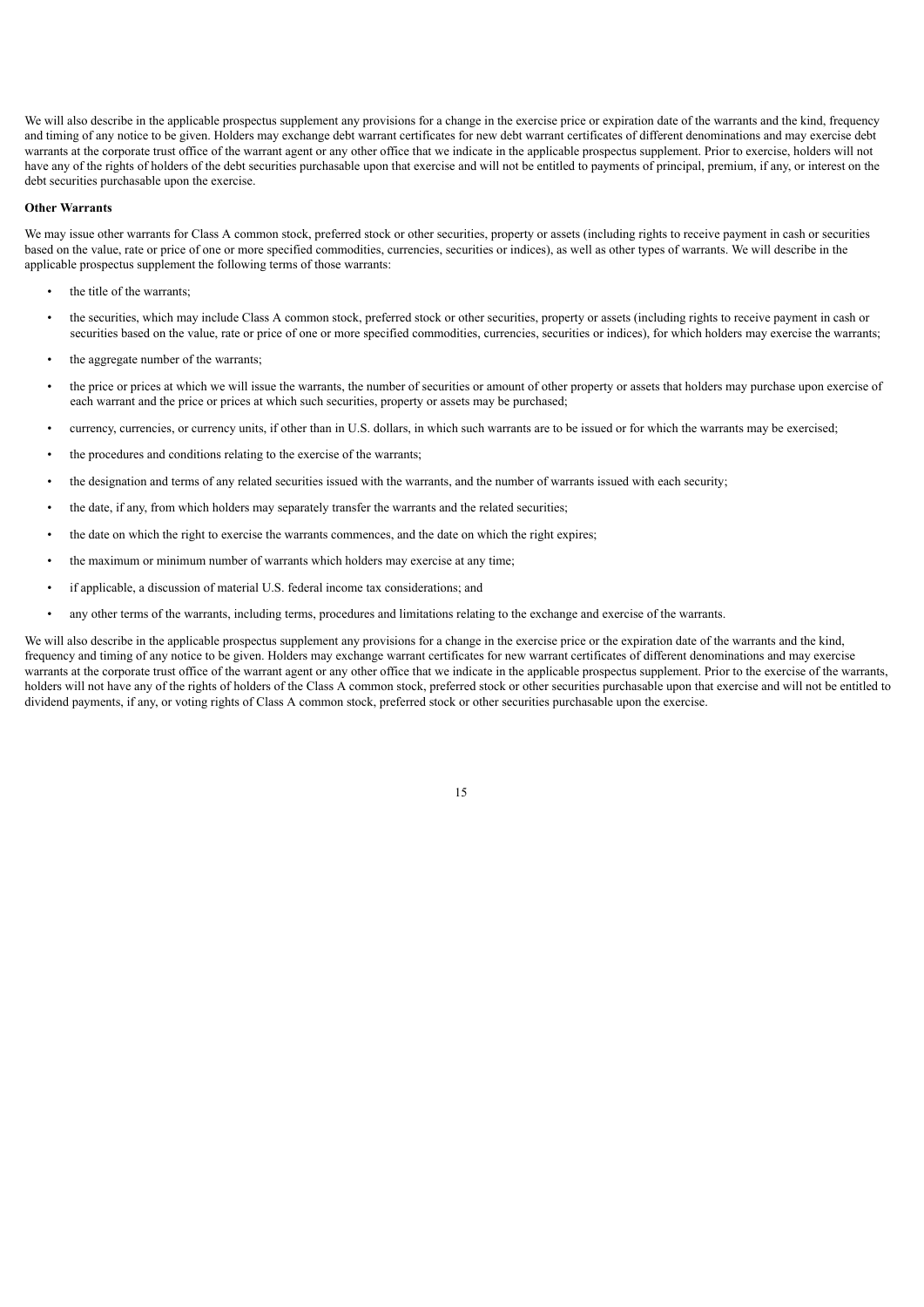#### **Exercise of Warrants**

We will describe in the prospectus supplement relating to the warrants the principal amount or the number of our securities, or amount of other securities, property or assets that holders may purchase for cash upon exercise of a warrant, and the exercise price. Holders may exercise a warrant as described in the prospectus supplement relating to the warrants at any time up to the close of business on the expiration date stated in the prospectus supplement. Unexercised warrants will become void after the close of business on the expiration date, or any later expiration date that we determine.

<span id="page-19-0"></span>We will forward the securities purchasable upon the exercise as soon as practicable after receipt of payment and the properly completed and executed warrant certificate at the corporate trust office of the warrant agent or other office stated in the applicable prospectus supplement. If a holder exercises less than all of the warrants represented by the warrant certificate, we will issue the holder a new warrant certificate for the remaining warrants.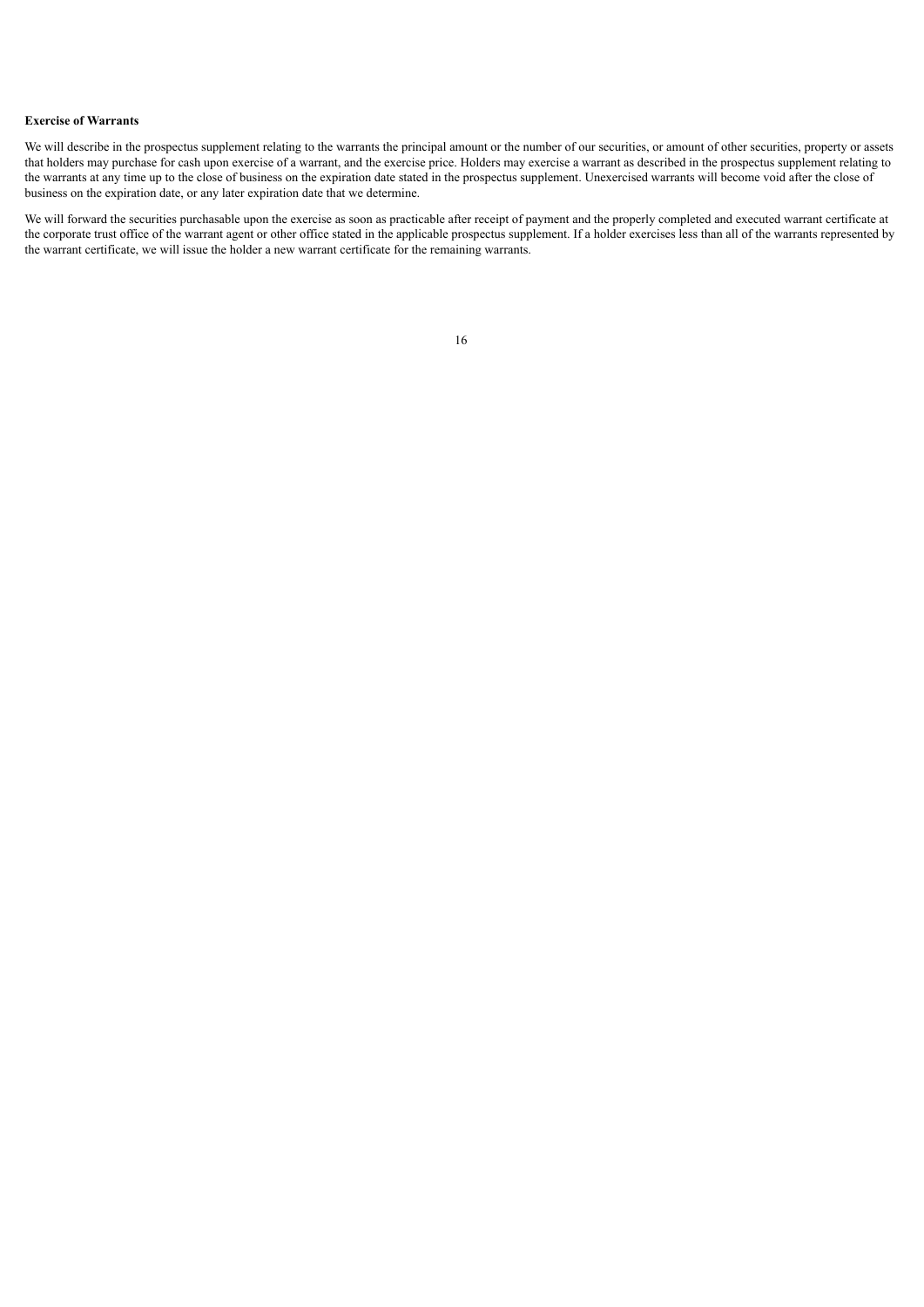#### **PLAN OF DISTRIBUTION**

We may sell securities, separately or in combination, in one or more of the following ways:

- in the over-the-counter market or on any national securities exchange on which our securities are listed or traded, if any;
- to or through underwriting syndicates represented by managing underwriters;
- through one or more underwriters without a syndicate for them to offer and sell to the public;
- through brokers, dealers or agents;
- directly to investors, including through a specific bidding, auction or other process;
- in privately negotiated transactions;
- via block trades in which the broker-dealer will attempt to sell the securities as agent, but may position and sell a portion of the block as principal to facilitate the transaction; or
- in "at the market offerings," within the meaning of Rule  $415(a)(4)$  under the Securities Act, to or through a market maker or into an existing trading market, on an exchange or otherwise.

The securities we distribute by any of these methods may be sold to the public, in one or more transactions, either:

- at a fixed price or prices, which may be changed;
- at market prices prevailing at the time of sale:
- at prices related to prevailing market prices; or
- at negotiated prices.

We may sell securities from time to time to one or more underwriters, who would purchase the securities as principal for resale to the public, either on a firm-commitment or best-efforts basis and such securities may be resold by them, either at a fixed public offering price established at the time of offering or from time to time in one or more negotiated transactions or otherwise, at prices related to prevailing market prices determined at the time of sale. If we sell securities to underwriters, we may execute an underwriting agreement with them at the time of sale and will name them in the applicable prospectus supplement. In connection with those sales, underwriters may be deemed to have received compensation from us in the form of underwriting discounts or commissions and may also receive commissions from purchasers of the securities for whom they may act as agents. Underwriters may resell the securities to or through dealers, and those dealers may receive compensation in the form of discounts, concessions or commissions from the underwriters and/or commissions from purchasers for whom they may act as agents. The applicable prospectus supplement will include any required information about underwriting compensation we pay to underwriters, and any discounts, concessions or commissions underwriters allow to participating dealers, in connection with an offering of securities.

We may solicit offers to purchase securities directly from the public from time to time. We may also designate agents from time to time to solicit offers to purchase securities from the public on our behalf. If required, the applicable prospectus supplement relating to any particular offering of securities will name any agents designated to solicit offers, and will include information about any commissions we may pay the agents, in that offering. Agents may be deemed to be "underwriters" as that term is defined in the Securities Act.

From time to time, we may sell securities to one or more dealers acting as principals. The dealers, who may be deemed to be "underwriters" as that term is defined in the Securities Act, may then resell those securities to the public.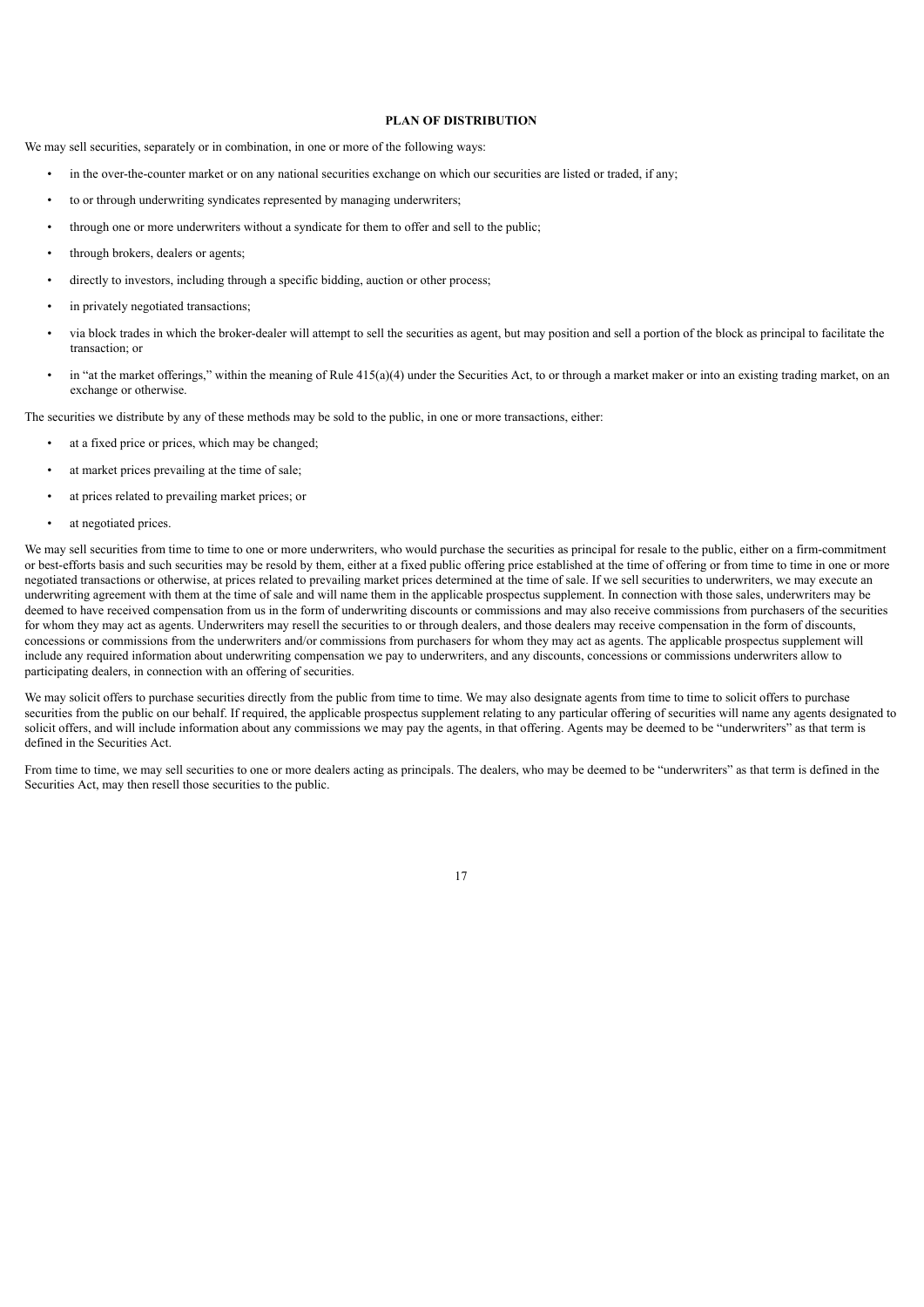Any underwriter or agent involved in the offer and sale of any securities will be named in the applicable prospectus supplement.

Underwriters, agents, and dealers may be entitled, under agreements with us, to indemnification against certain civil liabilities, including liabilities under the Securities Act. Unless otherwise stated in a prospectus supplement, the obligations of the underwriters to purchase any securities will be conditioned on customary closing conditions and the underwriters will be obligated to purchase all of such series of securities, if any are purchased.

In connection with an offering, the underwriters may purchase and sell securities in the open market. These transactions may include short sales, stabilizing transactions and purchases to cover positions created by short sales. Short sales involve the sale by the underwriters of a greater number of securities than they are required to purchase in an offering. Stabilizing transactions consist of certain bids or purchases made for the purpose of preventing or retarding a decline in the market price of the securities while an offering is in progress.

The underwriters may also impose a penalty bid. This occurs when a particular underwriter repays to the underwriters a portion of the underwriting discount received by it because the underwriters have repurchased securities sold by or for the account of that underwriter in stabilizing or short-covering transactions.

These activities by the underwriters may stabilize, maintain or otherwise affect the market price of the securities. As a result, the price of the securities may be higher than the price that otherwise might exist in the open market. If these activities are commenced, they may be discontinued by the underwriters at any time. These transactions may be effected on an exchange or automated quotation system, if the securities are listed on that exchange or admitted for trading on that automated quotation system, or in the over-the-counter market or otherwise.

We make no representation or prediction as to the direction or magnitude of any effect that the transactions described above may have on the price of our securities. In addition, we make no representation that any underwriters will engage in these transactions or that these transactions, once commenced, will not be discontinued without notice.

<span id="page-21-0"></span>Certain of the underwriters, dealers, or agents and their affiliates may engage in transactions with and perform services for us and/or any of our affiliates in the ordinary course of their businesses.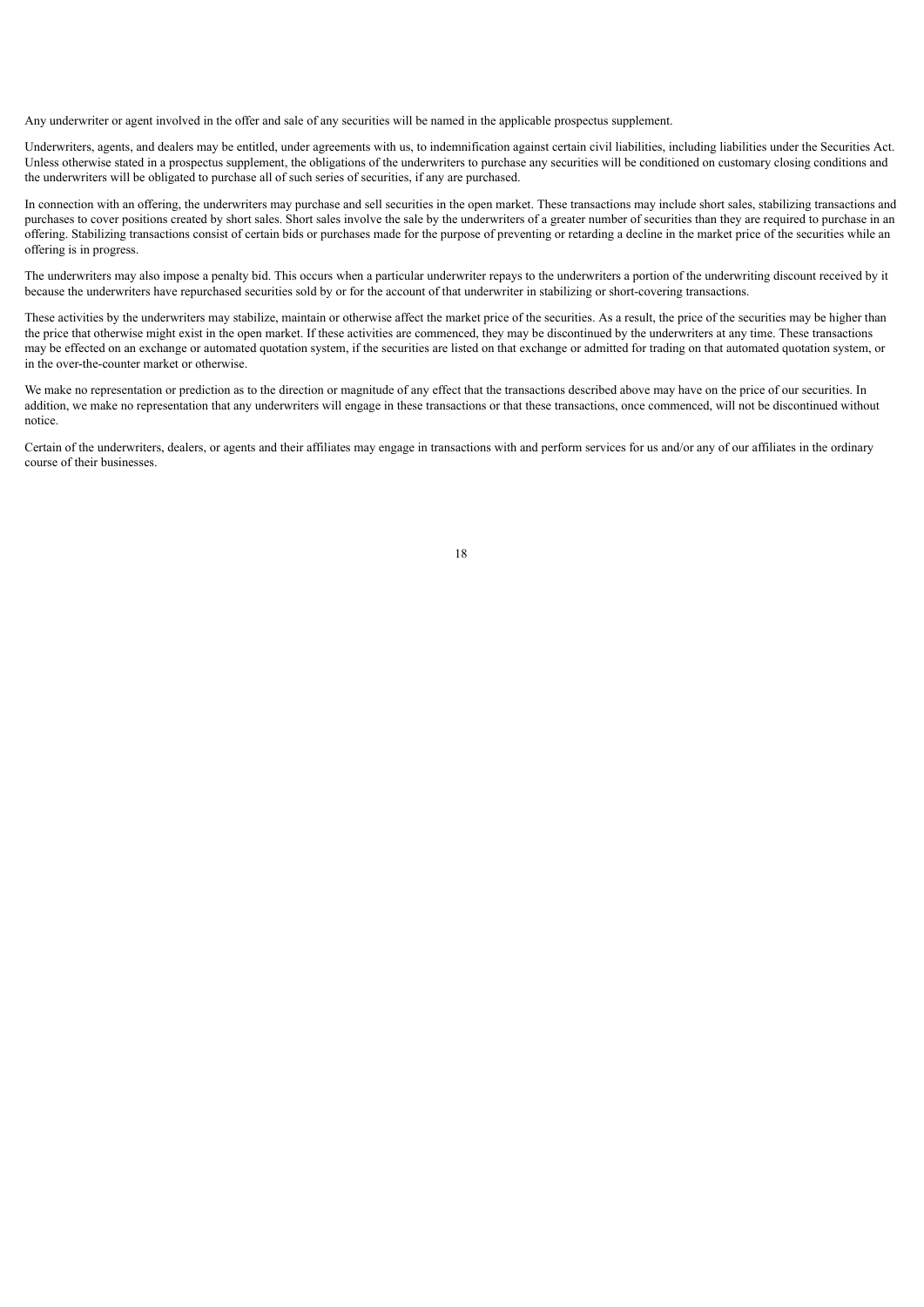#### **LEGAL MATTERS**

<span id="page-22-0"></span>Certain legal matters with respect to the securities will be passed upon for the Company by Fried, Frank, Harris, Shriver & Jacobson LLP, New York, New York.

#### **EXPERTS**

The consolidated financial statements of Clover Health Investments, Corp. and subsidiaries included in Clover Health Investments, Corp. and subsidiaries' Annual Report (Form 10-K) for the year ended December 31, 2021, and the effectiveness of Clover Health Investments, Corp. and subsidiaries' internal control over financial reporting as of December 31, 2021 have been audited by Ernst & Young LLP, independent registered public accounting firm, as set forth in their reports thereon, included therein, and incorporated herein by reference. Such consolidated financial statements are incorporated herein by reference in reliance upon such reports given on the authority of such firm as experts in accounting and auditing.

#### **INCORPORATION OF CERTAIN INFORMATION BY REFERENCE**

<span id="page-22-1"></span>The SEC allows us to "incorporate by reference" into this document the information which Clover filed with the SEC. This means that we can disclose important information by referring you to those documents. Any information referred to in this way is considered part of this prospectus from the date we file that document. The information incorporated by reference is an important part of this prospectus and information that Clover files later with the SEC will automatically update and supersede this information. The following documents filed by the Company (File No. 001-39252) with the SEC pursuant to the Exchange Act are incorporated herein by reference other than any portions of the respective filings that were furnished, pursuant to Item 2.02 or Item 7.01 of Current Reports on Form 8-K (including exhibits related thereto) or other applicable SEC rules, rather than filed, prior to the termination of the offerings under this prospectus:

- the Company's Annual Report on Form 10-K for the fiscal year ended [December](https://www.sec.gov/ix?doc=/Archives/edgar/data/1801170/000180117022000015/clov-20211231.htm) 31, 2021;
- the Company's Quarterly Report on Form 10-Q for the quarterly period ended [March](https://www.sec.gov/ix?doc=/Archives/edgar/data/0001801170/000180117022000027/clov-20220331.htm) 31, 2022;
- the Company's Current Report on Form 8-K filed with the SEC on [January](https://www.sec.gov/ix?doc=/Archives/edgar/data/1801170/000180117022000006/clov-20220113.htm) 19, 2022; and
- the description of Equity Securities contained in **[Exhibit](https://www.sec.gov/Archives/edgar/data/1801170/000180117022000015/descriptionofsecurities.htm) 4.3** to the Company's Annual Report on Form 10-K for the fiscal year ended December 31, 2021, as supplemented by the "Description of Equity Securities" included in this prospectus and including all amendments and reports filed for the purpose of updating such description.

All reports and other documents filed by the Company pursuant to Sections 13(a), 13(c), 14 or 15(d) of the Exchange Act subsequent to the date of filing of the registration statement of which this prospectus is a part and prior to the filing of a post-effective amendment, which indicates that all securities offered hereby have been sold or which deregisters all securities then remaining unsold, but excluding any information furnished to, rather than filed with, the SEC (including exhibits related thereto), shall be incorporated by reference herein and shall be deemed to be a part of this prospectus from the dates of filing of such reports and documents.

Any statement contained in a document incorporated or deemed to be incorporated by reference herein shall be deemed to be modified or superseded for purposes of the registration statement of which this prospectus is a part to the extent that a statement contained in any subsequent prospectus or prospectus supplement hereunder or in any document subsequently filed with the SEC which also is or is deemed to be incorporated by reference herein modifies or supersedes such statement. Any such statement so modified or superseded shall not be deemed, except as so modified or superseded, to constitute a part of the registration statement of which this prospectus is a part.

#### **WHERE YOU CAN FIND MORE INFORMATION**

<span id="page-22-2"></span>We will provide without charge to each person, including any beneficial owner, to whom a copy of this prospectus is delivered, upon the oral or written request of such person, a copy of any or all of the documents which

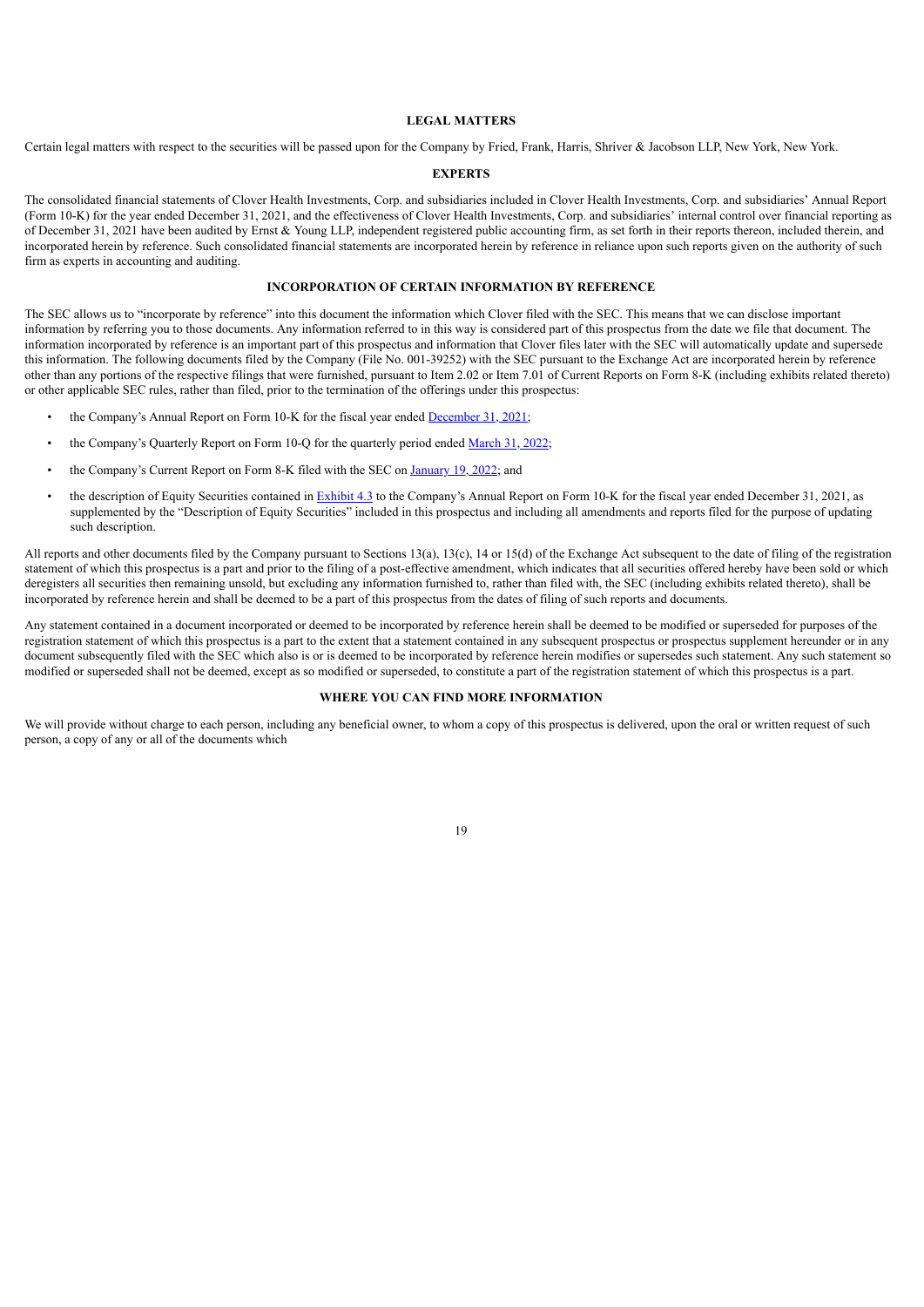are incorporated by reference in this prospectus, other than exhibits to such documents (unless such exhibits are specifically incorporated by reference into such documents). Requests should be directed to:

> Clover Health Investments, Corp. Attn: Corporate Secretary 3401 Mallory Lane, Suite 210 Franklin, Tennessee 37067 Telephone: (401) 432-2133

The Company files annual, quarterly and current reports, proxy statements and other information with the SEC. The SEC also maintains an Internet site that contains reports, proxy and information statements, and other information regarding issuers that file electronically with the SEC. The address of the SEC's Internet site is www.sec.gov.

You may also get a copy of these reports from our website at https://investors.cloverhealth.com/. The information contained on our website is not intended to form a part of, or be incorporated by reference into, this prospectus.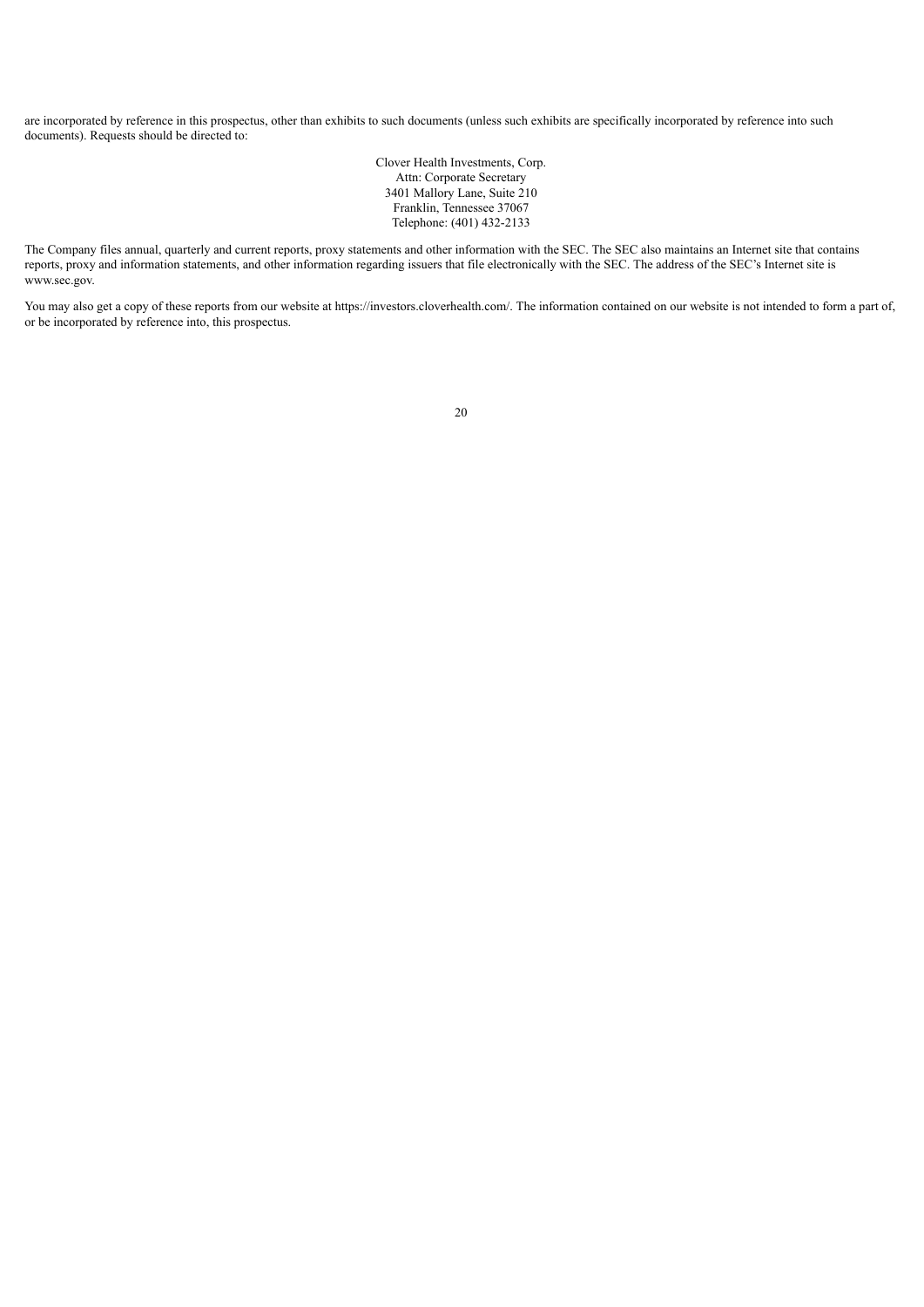#### **PART II**

#### **Information Not Required in Prospectus**

#### **Item 14. Other Expenses of Issuance and Distribution**

The following is a statement of the expenses (all of which are estimated) to be incurred by the Registrant in connection with the distribution of the securities registered under this registration statement:

|                                                  | Amount to be paid |
|--------------------------------------------------|-------------------|
| SEC registration fee                             | 27,810            |
| Legal fees and expenses                          | *                 |
| Accounting fees and expenses                     |                   |
| Printing fees                                    | $\ast$            |
| Trustee's and transfer agent's fees and expenses |                   |
| Rating agency fees                               |                   |
| Miscellaneous                                    |                   |
| Total                                            | *                 |

These fees and expenses depend on the securities offered and the number of issuances and accordingly cannot be estimated at this time.

#### **Item 15. Indemnification of Directors and Officers**

Section 145 of the Delaware General Corporation Law authorizes a court to award, or a corporation's board of directors to grant, indemnity to directors and officers under certain circumstances and subject to certain limitations. The terms of Section 145 of the Delaware General Corporation Law are sufficiently broad to permit indemnification under certain circumstances for liabilities, including reimbursement of expenses incurred, arising under the Securities Act of 1933, as amended (the "Securities Act").

As permitted by the Delaware General Corporation Law, the Company's amended and restated certificate of incorporation contains provisions that eliminate the personal liability of its directors for monetary damages for any breach of fiduciary duties as a director, to the fullest extent permitted by law.

As permitted by the Delaware General Corporation Law, the Company's amended and restated bylaws provide that:

- the Company is required to indemnify its directors and officers to the fullest extent permitted by the Delaware General Corporation Law, subject to very limited exceptions;
- the Company may indemnify its other employees and agents as set forth in the Delaware General Corporation Law;
- the Company is required to advance expenses, as incurred, to its directors and officers in connection with a legal proceeding to the fullest extent permitted by the Delaware General Corporation Law, subject to limited exceptions; and
- the rights conferred in the bylaws are not exclusive.

The Company has entered, and intends to continue to enter into separate indemnification agreements with its current directors and executive officers to provide these directors and executive officers additional contractual assurances regarding the scope of the protections and indemnification set forth in the Company's amended and restated certificate of incorporation and amended and restated bylaws and to provide additional procedural protections. At present, there is no pending litigation or proceeding involving a director, executive officer or employee of the Company for which indemnification is sought. The indemnification provisions in the Company's amended and restated certificate of incorporation, amended and restated bylaws and the indemnification agreements

II-1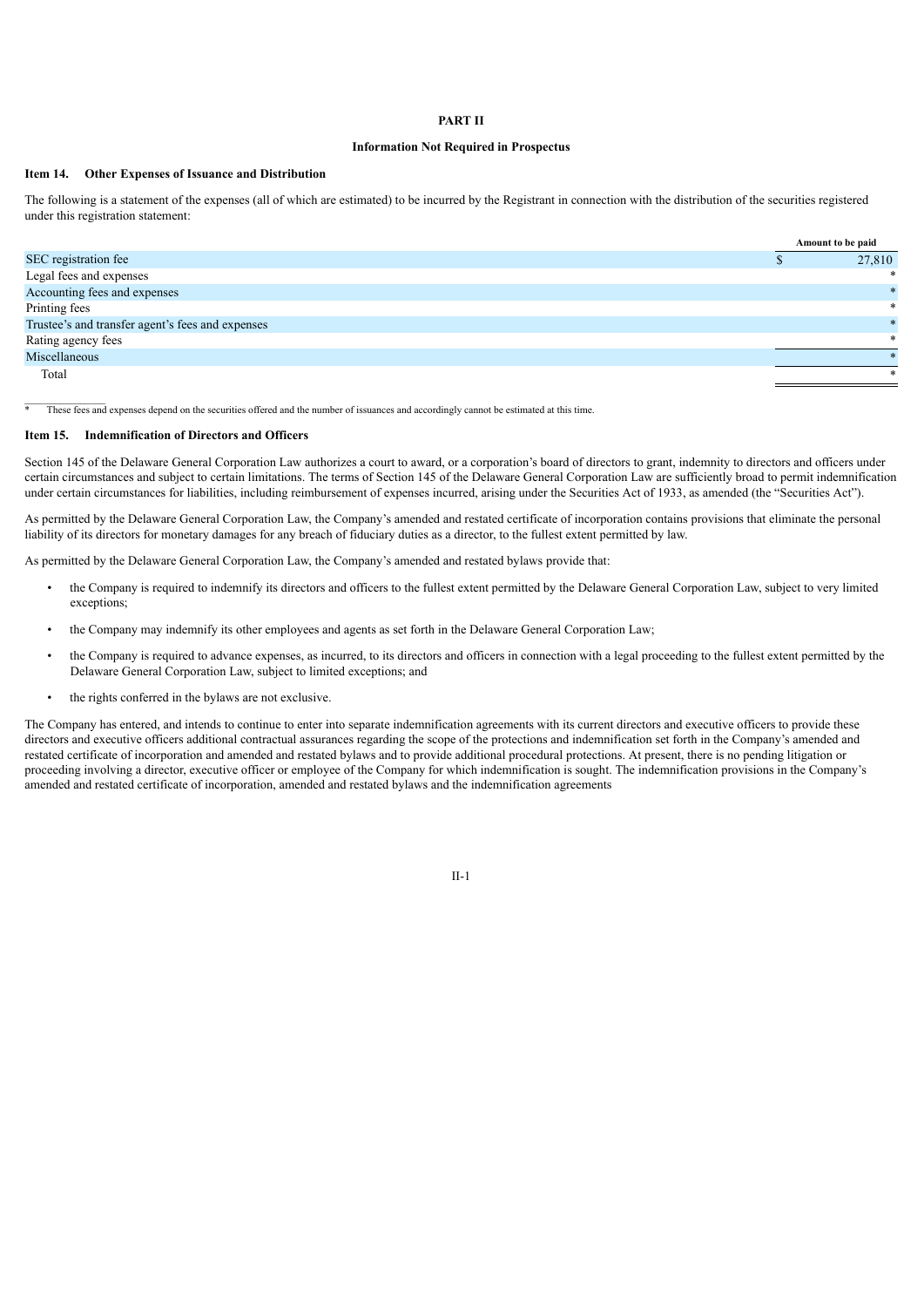entered into or to be entered into between the Company and each of its directors and executive officers may be sufficiently broad to permit indemnification of the Company's directors and executive officers for liabilities arising under the Securities Act.

The Company has directors' and officers' liability insurance for securities matters.

The form of Underwriting Agreement(s) of the Company is expected to provide for indemnification of the Company and its directors, officers and certain other persons under certain circumstances described therein by each underwriter participating in an offering of securities.

#### **Item 16. Exhibits**

| Exhibit No. | <b>Description</b>                                                                                                                                                                                      |
|-------------|---------------------------------------------------------------------------------------------------------------------------------------------------------------------------------------------------------|
| 1.1         | Form of Underwriting Agreement (Debt Securities).*                                                                                                                                                      |
| 1.2         | Form of Underwriting Agreement (Equity Securities).*                                                                                                                                                    |
| 1.3         | Form of Underwriting Agreement (Warrants).*                                                                                                                                                             |
| 4.1         | Amended and Restated Certificate of Incorporation (incorporated by reference to Exhibit 3.1 of the Company's Current Report on Form 8-K (File No. 001-<br>39252) filed on January 12, 2021).            |
| 4.2         | Amended and Restated Bylaws (incorporated by reference to Exhibit 3.2 of the Company's Current Report on Form 8-K (File No. 001-39252) filed on January<br>$12, 2021$ ).                                |
| 4.3         | Form of Indenture, to be entered into between the Company and Wilmington Trust, National Association, as Trustee.                                                                                       |
| 4.4         | Form of Debt Securities (included in Exhibit 4.3).                                                                                                                                                      |
| 4.5         | Specimen Class A Common Stock certificate (incorporated by reference to Exhibit 4.5 of the Company's Registration Statement on Form S-4/A (Registration<br>No. 333-249558) filed on November 20, 2020). |
| 4.6         | Specimen Class B Common Stock certificate (incorporated by reference to Exhibit 4.6 of the Company's Registration Statement on Form S-4/A (File No. 333-<br>249558) filed on November 20, 2020).        |
| 4.7         | Specimen Preferred Stock Certificate.*                                                                                                                                                                  |
| 4.8         | Form of Warrant Agreement (including form of warrant certificate).*                                                                                                                                     |
| 5.1         | Opinion of Fried, Frank, Harris, Shriver & Jacobson LLP.                                                                                                                                                |
| 23.1        | Consent of Ernst & Young LLP.                                                                                                                                                                           |
| 23.2        | Consent of Fried, Frank, Harris, Shriver & Jacobson LLP (included in Exhibit 5.1).                                                                                                                      |
| 24.1        | Power of Attorney (included on the signature page of this registration statement).                                                                                                                      |
| 25.1        | Statement of Eligibility of Wilmington Trust, National Association, as Trustee, on Form T-1.                                                                                                            |

107 Filing Fee [Table.](#page-115-0)

<sup>\*</sup> To be filed by amendment or as an exhibit to a current report on Form 8-K and incorporated herein by reference.

#### **Item 17. Undertakings**

The undersigned Registrant hereby undertakes:

- (a) (1) To file, during any period in which offers or sales are being made, a post-effective amendment to this registration statement:
	- (i) To include any prospectus required by Section  $10(a)(3)$  of the Securities Act of 1933;
	- (ii) To reflect in the prospectus any facts or events arising after the effective date of the registration statement (or the most recent post-effective amendment thereof) which, individually or in the aggregate, represent a fundamental change in the information set forth in the registration statement. Notwithstanding the foregoing, any increase or decrease in volume of securities offered (if the total dollar value of securities offered would not exceed that which was registered) and any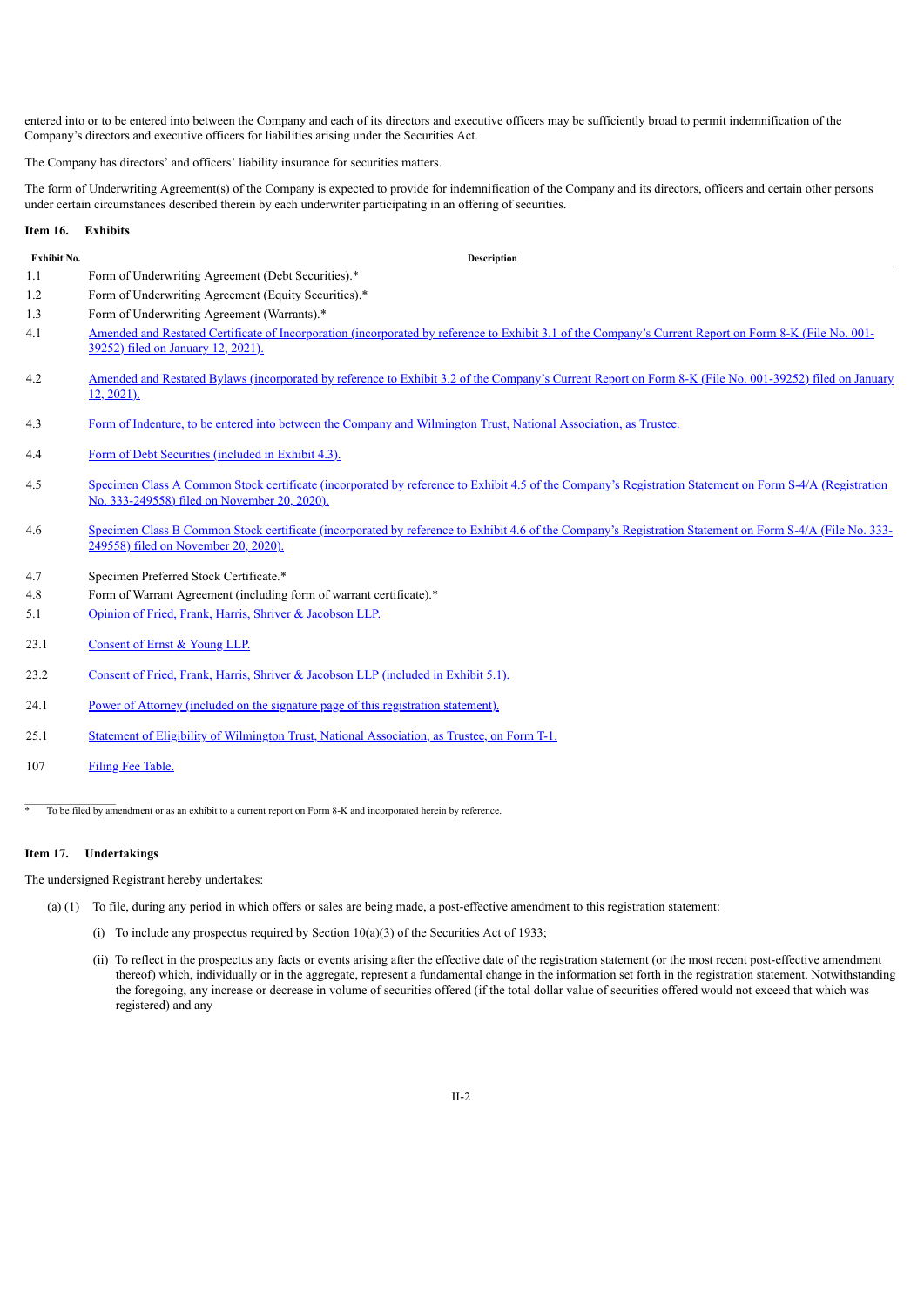deviation from the low or high end of the estimated maximum offering range may be reflected in the form of prospectus filed with the Commission pursuant to Rule 424(b) if, in the aggregate, the changes in volume and price represent no more than a 20 percent change in the maximum aggregate offering price set forth in the "Calculation of Registration Fee" table in the effective registration statement; and

(iii) To include any material information with respect to the plan of distribution not previously disclosed in the registration statement or any material change to such information in the registration statement;

*provided, however*, that paragraphs (a)(1)(i), (ii) and (iii) do not apply if the information required to be included in a post-effective amendment by those paragraphs is contained in reports filed with or furnished to the Commission by the Registrant pursuant to Section 13 or Section 15(d) of the Securities Exchange Act of 1934 that are incorporated by reference in the registration statement, or is contained in a form of prospectus filed pursuant to Rule 424(b) that is part of the registration statement.

- (2) That, for the purpose of determining any liability under the Securities Act of 1933, each such post-effective amendment shall be deemed to be a new registration statement relating to the securities offered therein, and the offering of such securities at that time shall be deemed to be the initial bona fide offering thereof.
- (3) To remove from registration by means of a post-effective amendment any of the securities being registered which remain unsold at the termination of the offering.
- (4) That, for the purpose of determining liability under the Securities Act of 1933 to any purchaser:
	- (i) Each prospectus filed by the Registrant pursuant to Rule 424(b)(3) shall be deemed to be part of the registration statement as of the date the filed prospectus was deemed part of and included in the registration statement; and
	- (ii) Each prospectus required to be filed pursuant to Rule  $424(b)(2)$ , (b)(5) or (b)(7) as part of a registration statement in reliance on Rule 430B relating to an offering made pursuant to Rule  $415(a)(1)(i)$ , (vii) or (x) for the purpose of providing the information required by Section 10(a) of the Securities Act of 1933 shall be deemed to be part of and included in the registration statement as of the earlier of the date such form of prospectus is first used after effectiveness or the date of the first contract of sale of securities in the offering described in the prospectus. As provided in Rule 430B, for liability purposes of the issuer and any person that is at that date an underwriter, such date shall be deemed to be a new effective date of the registration statement relating to the securities in the registration statement to which that prospectus relates, and the offering of such securities at that time shall be deemed to be the initial bona fide offering thereof. Provided, however, that no statement made in a registration statement or prospectus that is part of the registration statement or made in a document incorporated or deemed incorporated by reference into the registration statement or prospectus that is part of the registration statement will, as to a purchaser with a time of contract of sale prior to such effective date, supersede or modify any statement that was made in the registration statement or prospectus that was part of the registration statement or made in any such document immediately prior to such effective date.
- (5) That, for the purpose of determining liability of the Registrant under the Securities Act of 1933 to any purchaser in the initial distribution of the securities, the undersigned Registrant undertakes that in a primary offering of securities of the undersigned Registrant pursuant to this registration statement, regardless of the underwriting method used to sell the securities to the purchaser, if the securities are offered or sold to such purchaser by means of any of the following communications, the undersigned

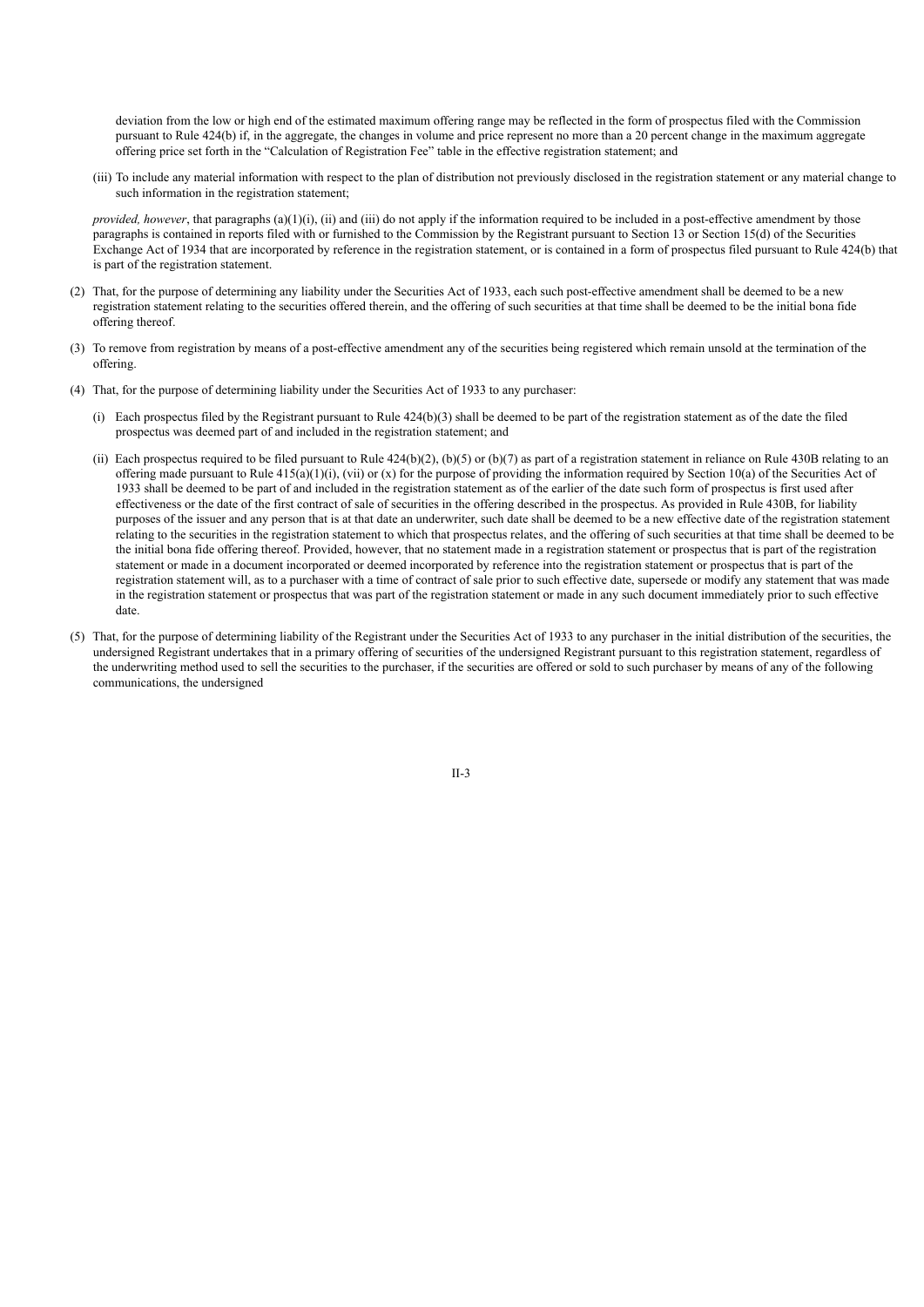Registrant will be a seller to the purchaser and will be considered to offer or sell such securities to such purchaser:

- (i) Any preliminary prospectus or prospectus of the undersigned Registrant relating to the offering required to be filed pursuant to Rule 424;
- (ii) Any free writing prospectus relating to the offering prepared by or on behalf of the undersigned Registrant or used or referred to by the undersigned Registrant;
- (iii) The portion of any other free writing prospectus relating to the offering containing material information about the undersigned Registrant or its securities provided by or on behalf of the undersigned Registrant; and
- (iv) Any other communication that is an offer in the offering made by the undersigned Registrant to the purchaser.
- (b) That, for purposes of determining any liability under the Securities Act of 1933, each filing of the Registrant's annual report pursuant to Section 13(a) or Section 15(d) of the Securities Exchange Act of 1934 (and, where applicable, each filing of an employee benefit plan's annual report pursuant to Section 15(d) of the Securities Exchange Act of 1934) that is incorporated by reference in the registration statement shall be deemed to be a new registration statement relating to the securities offered therein, and the offering of such securities at that time shall be deemed to be the initial bona fide offering thereof.
- <span id="page-27-0"></span>(c) Insofar as indemnification for liabilities arising under the Securities Act of 1933 may be permitted to directors, officers and controlling persons of the Registrant pursuant to the foregoing provisions, or otherwise, the Registrant has been advised that in the opinion of the Securities and Exchange Commission such indemnification is against public policy as expressed in the Act and is, therefore, unenforceable. In the event that a claim for indemnification against such liabilities (other than the payment by the Registrant of expenses incurred or paid by a director, officer or controlling person of the Registrant in the successful defense of any action, suit or proceeding) is asserted by such director, officer or controlling person in connection with the securities being registered, the Registrant will, unless in the opinion of its counsel the matter has been settled by controlling precedent, submit to a court of appropriate jurisdiction the question whether such indemnification by it is against public policy as expressed in the Act and will be governed by the final adjudication of such issue.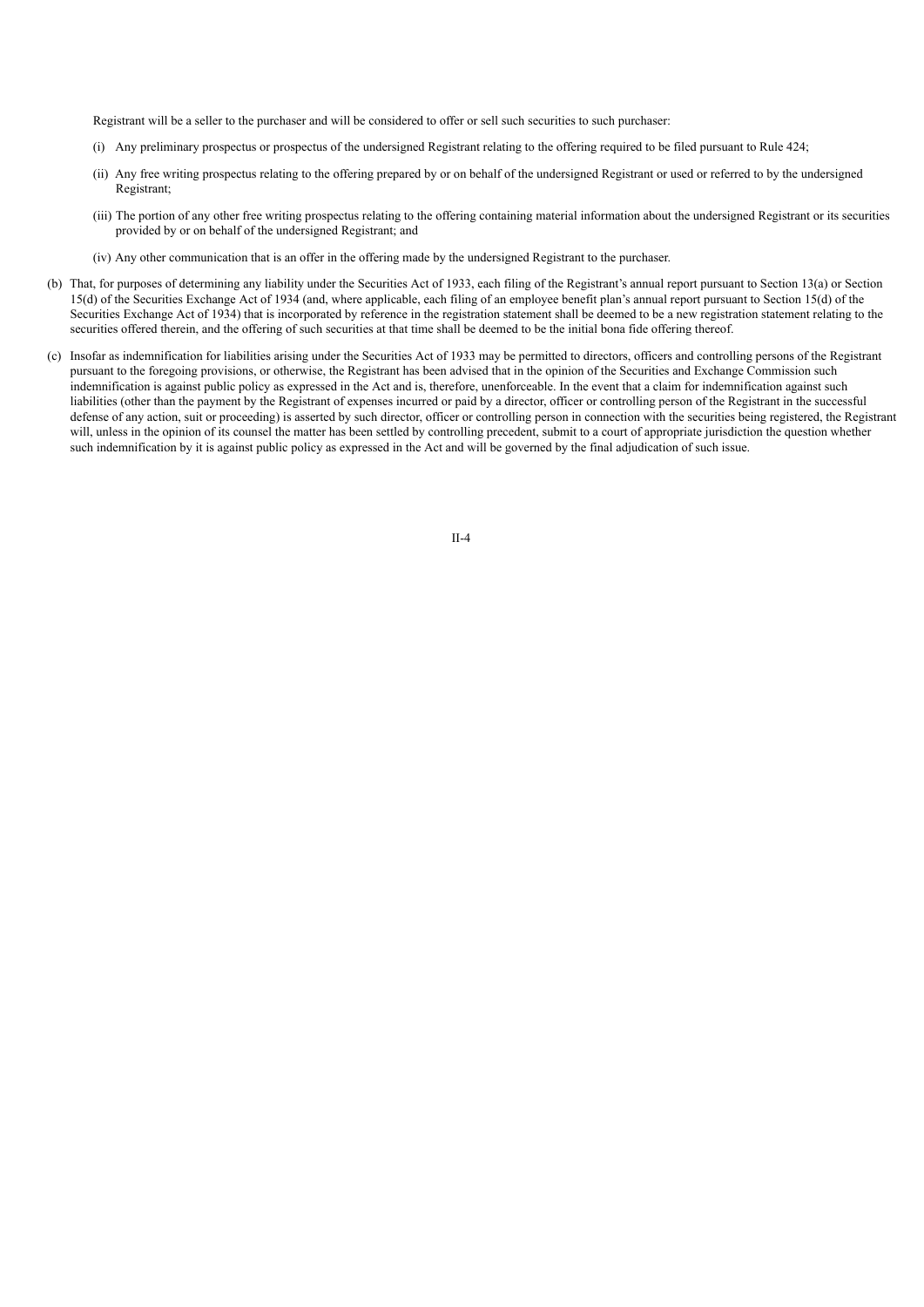#### **SIGNATURES**

Pursuant to the requirements of the Securities Act of 1933, Clover Health Investments, Corp. certifies that it has reasonable grounds to believe that it meets all of the requirements for filing on Form S-3 and has duly caused this registration statement to be signed on its behalf by the undersigned, thereunto duly authorized, in the City of Franklin, State of Tennessee, on the 9th day of May, 2022.

#### **CLOVER HEALTH INVESTMENTS, CORP.**

By: /s/ Vivek Garipalli Name: Vivek Garipalli Title: Chief Executive Officer and Chairman

#### **POWER OF ATTORNEY**

KNOW ALL PERSONS BY THESE PRESENTS, that each person whose signature appears below hereby constitutes and appoints Vivek Garipalli, Joseph R. Martin and Christopher F. Nenno as his or her true and lawful attorney-in-fact and agent, with full power of substitution and resubstitution, for him or her and in his or her name, place and stead, in any and all capacities, to sign any and all amendments (including post-effective amendments) to this registration statement on Form S-3 and to file the same, with all exhibits thereto, and other documents in connection therewith, with the Securities and Exchange Commission, granting unto said attorney-in-fact and agent full with all exhibits thereto, and other documents in conn power and authority to do and perform each and every act and thing requisite and necessary to be done, as fully to all intents and purposes as he or she might or could do in person, hereby ratifying and confirming all that said attorney-in-fact and agent, or his or her substitute or substitutes, may lawfully do or cause to be done by virtue hereof. This Power of Attorney may be signed in several counterparts.

Pursuant to the requirements of the Securities Act of 1933, this registration statement has been signed by the following persons in the capacities and on the dates indicated.

| Signature                    | <b>Title</b>                                                                                   | Date        |
|------------------------------|------------------------------------------------------------------------------------------------|-------------|
| /s/ Vivek Garipalli          |                                                                                                |             |
| Vivek Garipalli              | Chief Executive Officer and Chairman (Principal Executive Officer)                             | May 9, 2022 |
| /s/ Andrew Toy               |                                                                                                |             |
| Andrew Toy                   | President, Chief Technology Officer and Director                                               | May 9, 2022 |
| /s/ Mark C. Herbers          |                                                                                                |             |
| Mark C. Herbers              | Interim Chief Financial Officer (Principal Financial Officer and Principal Accounting Officer) | May 9, 2022 |
| /s/ Chelsea Clinton          |                                                                                                |             |
| Chelsea Clinton              | Director                                                                                       | May 9, 2022 |
| /s/ Demetrios L. Kouzoukas   |                                                                                                |             |
| Demetrios L. Kouzoukas       | Director                                                                                       | May 9, 2022 |
| /s/ William G. Robinson, Jr. |                                                                                                |             |
| William G. Robinson, Jr.     | Director                                                                                       | May 9, 2022 |
| /s/ Lee Shapiro              |                                                                                                |             |
| Lee Shapiro                  | Director                                                                                       | May 9, 2022 |
| /s/ Nathaniel S. Turner      |                                                                                                |             |
| Nathaniel S. Turner          | Director                                                                                       | May 9, 2022 |

II-5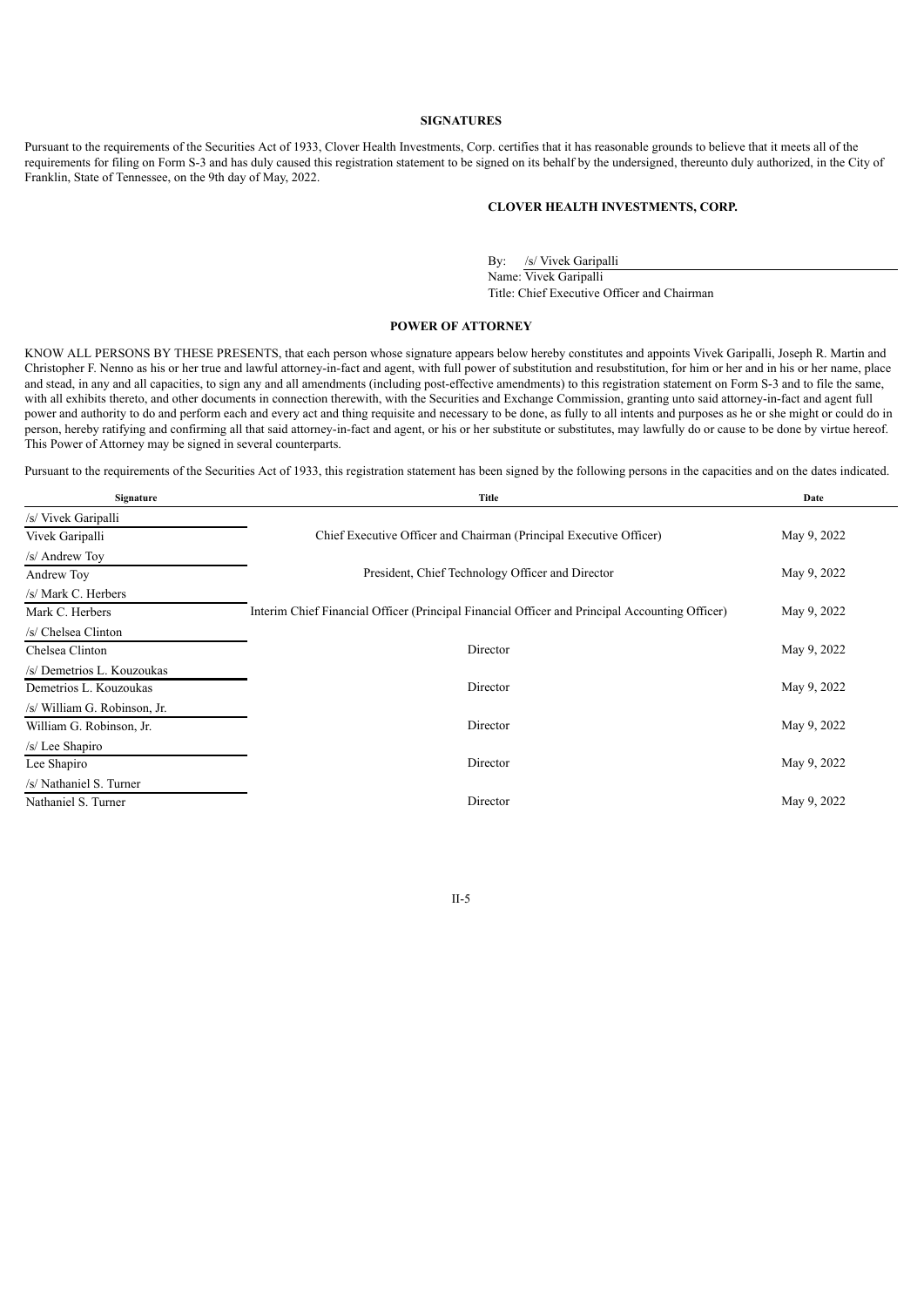## <span id="page-29-0"></span>CLOVER HEALTH INVESTMENTS, CORP.

as the Company

and

## WILMINGTON TRUST, NATIONAL ASSOCIATION

as the Trustee

Indenture

Dated as of

 $\mathcal{L}_\text{max}$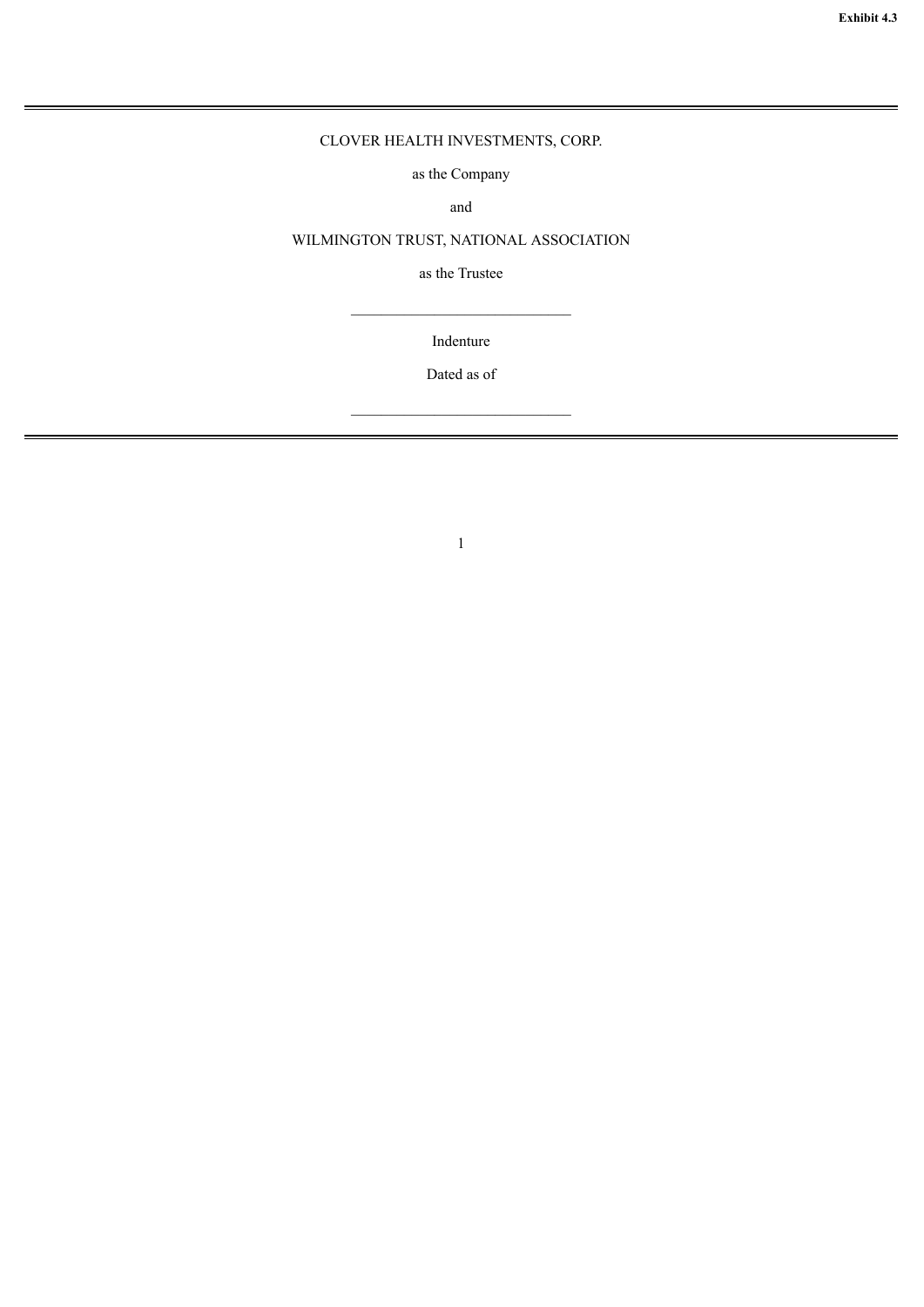## TABLE OF CONTENTS

## ARTICLE 1

## Definitions and Incorporation by Reference

| Section 1.01 | Definitions.                                      |   |
|--------------|---------------------------------------------------|---|
| Section 1.02 | <i><b>Other Definitions</b></i>                   |   |
| Section 1.03 | Incorporation by Reference of Trust Indenture Act | 6 |
| Section 1.04 | <b>Rules of Construction</b>                      | 6 |
|              | ARTICLE 2                                         |   |

## THE SECURITIES

| Section 2.01 | Form and Dating                                           | 6  |
|--------------|-----------------------------------------------------------|----|
| Section 2.02 | <i>Execution and Authentication</i>                       | 6  |
| Section 2.03 | Amount Unlimited; Issuable in Series                      | 9  |
| Section 2.04 | Denomination and Date of Securities; Payments of Interest | 11 |
| Section 2.05 | Registrar and Paying Agent; Agents Generally              | 12 |
| Section 2.06 | Paying Agent to Hold Money in Trust                       | 12 |
| Section 2.07 | Transfer and Exchange                                     | 13 |
| Section 2.08 | <b>Replacement Securities</b>                             | 15 |
| Section 2.09 | <b>Outstanding Securities</b>                             | 16 |
| Section 2.10 | <b>Temporary Securities</b>                               | 17 |
| Section 2.11 | Cancellation                                              | 17 |
| Section 2.12 | <b>CUSIP</b> Numbers                                      | 18 |
| Section 2.13 | Defaulted Interest                                        | 18 |
|              |                                                           |    |

## ARTICLE 3

## **REDEMPTION**

| Section 3.01 | Applicability of Article                    | 18 |
|--------------|---------------------------------------------|----|
| Section 3.02 | Notice of Redemption; Partial Redemptions   | 18 |
| Section 3.03 | Payment of Securities Called for Redemption | 20 |
|              | <b>ARTICLE 4</b>                            |    |
|              | <b>COVENANTS</b>                            |    |
| Section 4.01 | <b>Payment of Securities</b>                | 21 |
| Section 4.02 | Maintenance of Office or Agency             | 21 |
| Section 4.03 | Corporate Existence                         | 22 |

| Section 4.04 | Certificate to Trustee | 22 |
|--------------|------------------------|----|
|              |                        |    |
|              |                        |    |

## ARTICLE 5

## SUCCESSOR CORPORATION

| Section 5.01<br>Merger, Consolidation or Sale of Assets |  |
|---------------------------------------------------------|--|
|---------------------------------------------------------|--|

Page

## i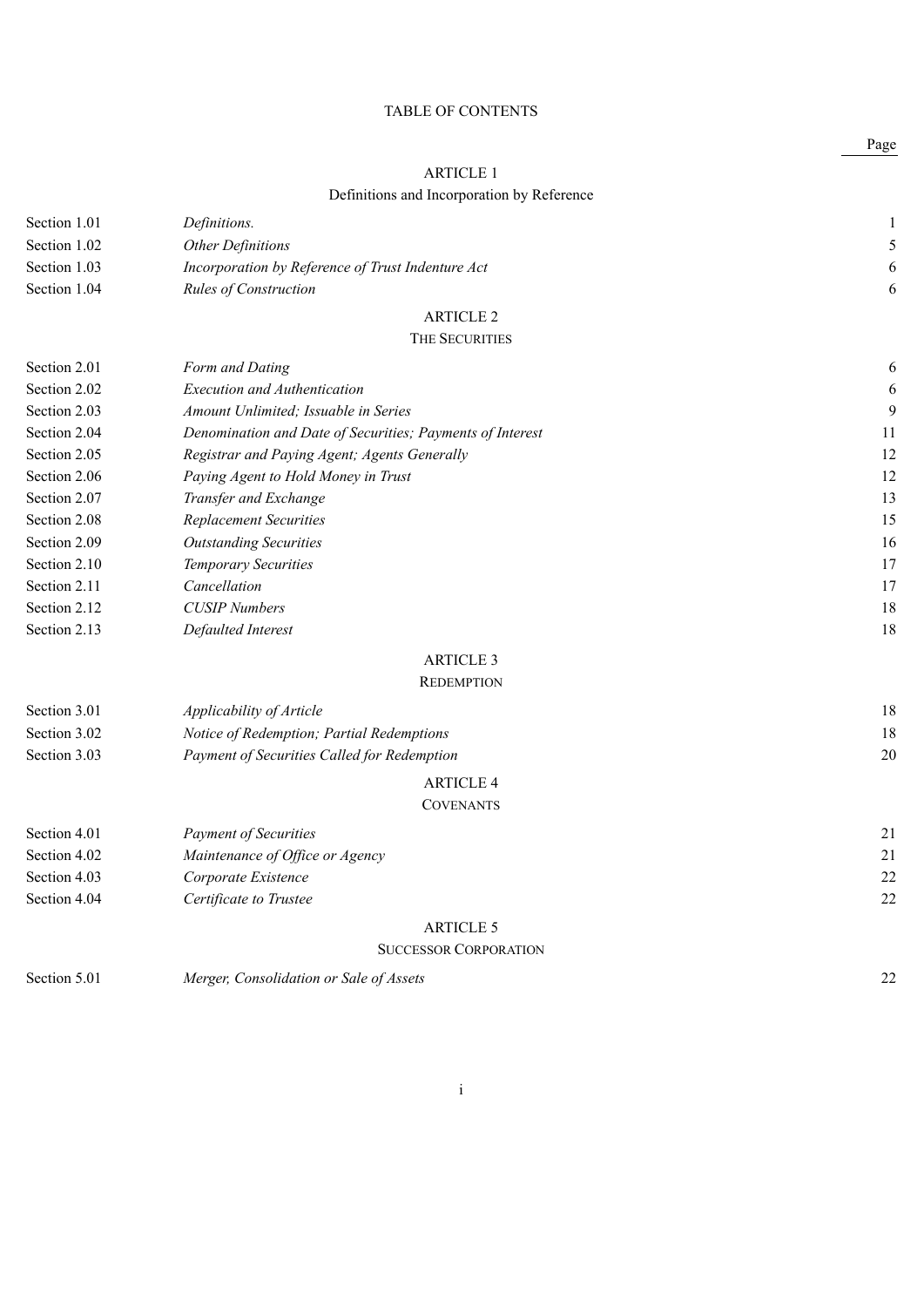Section 5.02 *Successor Substituted* 23

## ARTICLE 6 DEFAULT AND REMEDIES

| Section 6.01 | Events of Default                     | 23 |
|--------------|---------------------------------------|----|
| Section 6.02 | Acceleration                          | 24 |
| Section 6.03 | Other Remedies                        | 24 |
| Section 6.04 | <i>Waiver of Past Defaults</i>        | 25 |
| Section 6.05 | Control by Majority                   | 25 |
| Section 6.06 | Limitation on Suits                   | 25 |
| Section 6.07 | [Reserved].                           | 26 |
| Section 6.08 | <b>Collection Suit by Trustee</b>     | 26 |
| Section 6.09 | Trustee May File Proofs of Claim      | 26 |
| Section 6.10 | <i>Application of Proceeds</i>        | 26 |
| Section 6.11 | Restoration of Rights and Remedies    | 27 |
| Section 6.12 | <b>Undertaking for Costs</b>          | 27 |
| Section 6.13 | <b>Rights and Remedies Cumulative</b> | 27 |
| Section 6.14 | Delay or Omission not Waiver          | 27 |
|              |                                       |    |

## ARTICLE 7

## TRUSTEE

| Section 7.01 | General                                | 28 |
|--------------|----------------------------------------|----|
| Section 7.02 | Certain Rights of Trustee              | 28 |
| Section 7.03 | <b>Individual Rights of Trustee</b>    | 31 |
| Section 7.04 | Trustee's Disclaimer                   | 31 |
| Section 7.05 | Notice of Default                      | 31 |
| Section 7.06 | Reports by Trustee to Holders          | 32 |
| Section 7.07 | Compensation and Indemnity             | 32 |
| Section 7.08 | Replacement of Trustee                 | 33 |
| Section 7.09 | Acceptance of Appointment by Successor | 34 |
| Section 7.10 | Successor Trustee by Merger, Etc       | 35 |
| Section 7.11 | Eligibility                            | 36 |
| Section 7.12 | Money Held in Trust                    | 36 |

## ARTICLE 8

## SATISFACTION AND DISCHARGE OF INDENTURE; UNCLAIMED MONEYS

| 36 |
|----|
| 36 |
| 37 |
| 37 |
| 37 |
|    |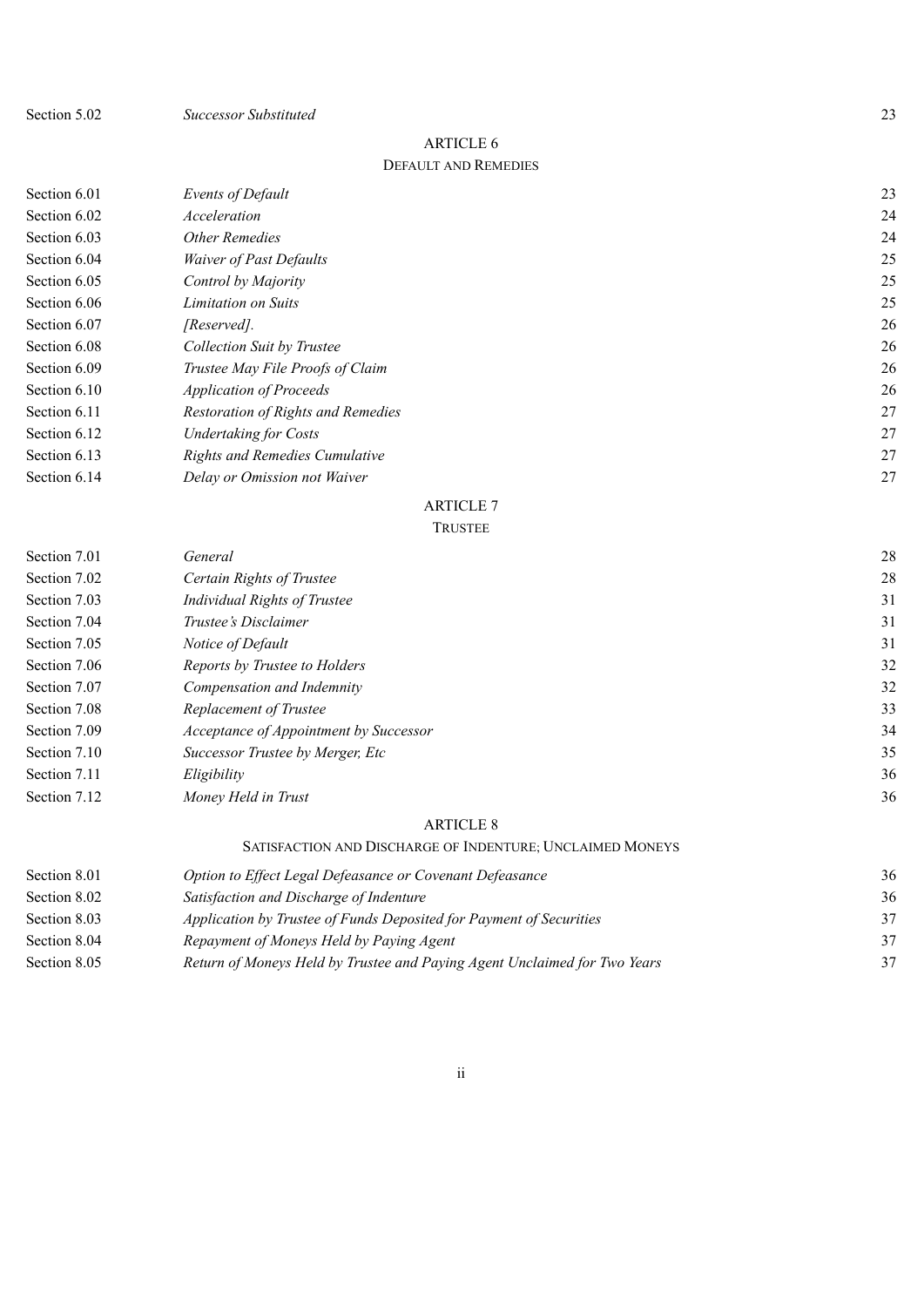| Section 8.06  | Legal Defeasance of Indenture                                                                   | 37 |
|---------------|-------------------------------------------------------------------------------------------------|----|
| Section 8.07  | Defeasance of Certain Obligations                                                               | 38 |
| Section 8.08  | Conditions to Legal or Covenant Defeasance                                                      | 38 |
|               | <b>ARTICLE 9</b>                                                                                |    |
|               | AMENDMENTS, SUPPLEMENTS AND WAIVERS                                                             |    |
| Section 9.01  | Without Consent of Holders                                                                      | 39 |
| Section 9.02  | With Consent of Holders                                                                         | 40 |
| Section 9.03  | Revocation and Effect of Consent                                                                | 41 |
| Section 9.04  | Notation on or Exchange of Securities                                                           | 41 |
| Section 9.05  | Trustee to Sign Amendments, Etc                                                                 | 42 |
| Section 9.06  | Conformity with Trust Indenture Act                                                             | 42 |
|               | <b>ARTICLE 10</b>                                                                               |    |
|               | <b>MISCELLANEOUS</b>                                                                            |    |
| Section 10.01 | Trust Indenture Act of 1939                                                                     | 42 |
| Section 10.02 | <b>Notices</b>                                                                                  | 42 |
| Section 10.03 | Certificate and Opinion as to Conditions Precedent                                              | 44 |
| Section 10.04 | Statements Required in Certificate or Opinion                                                   | 44 |
| Section 10.05 | Evidence of Ownership                                                                           | 45 |
| Section 10.06 | Rules by Trustee, Paying Agent or Registrar                                                     | 45 |
| Section 10.07 | Payment Date Other Than a Business Day                                                          | 45 |
| Section 10.08 | Governing Law; Waiver of Jury Trial; Jurisdiction                                               | 45 |
| Section 10.09 | No Adverse Interpretation of Other Agreements                                                   | 45 |
| Section 10.10 | <b>Successors</b>                                                                               | 45 |
| Section 10.11 | Duplicate Originals                                                                             | 46 |
| Section 10.12 | Separability                                                                                    | 46 |
| Section 10.13 | Table of Contents, Headings, Etc                                                                | 46 |
| Section 10.14 | Incorporators, Stockholders, Officers and Directors of Company Exempt From Individual Liability | 46 |
| Section 10.15 | Judgment Currency                                                                               | 46 |
| Section 10.16 | Force Majeure                                                                                   | 47 |
| Section 10.17 | U.S.A                                                                                           | 47 |
| Section 10.18 | <b>Benefits of Indenture</b>                                                                    | 47 |
| Section 10.19 | <b>Entire Agreement</b>                                                                         | 47 |
| Section 10.20 | <b>Electronic Signatures</b>                                                                    | 47 |

iii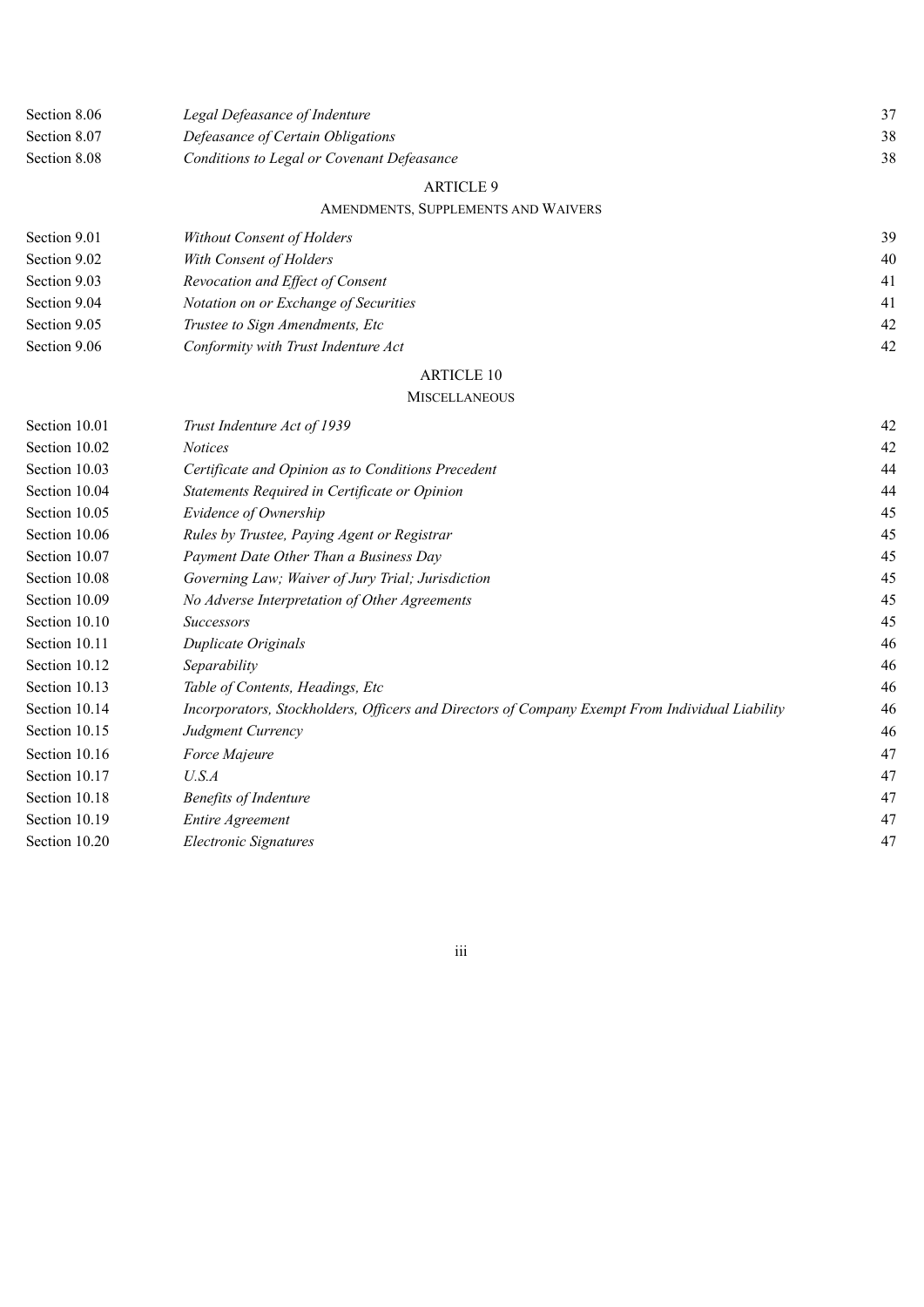| <b>TIA</b><br>Section |                     | Indenture<br>Section |
|-----------------------|---------------------|----------------------|
| $310\,$               | (a)                 | 7.11                 |
|                       | (b)                 | 7.03, 7.09           |
|                       | (c)                 | $\rm N.A.$           |
| 311                   | (a)                 | 7.03                 |
|                       | (b)                 | 7.03                 |
|                       | (c)                 | 7.03                 |
| 312                   | (a)                 | $\rm N.A.$           |
|                       | (b)                 | $10.02\,$            |
|                       | (c)                 | $10.02\,$            |
| 313                   | (a)                 | 7.06                 |
|                       | (b)                 | N.A.                 |
|                       | (c)                 | N.A.                 |
|                       | (d)                 | N.A.                 |
| 314                   | (a)                 | 4.04                 |
|                       | (b)                 | N.A.                 |
|                       | (c)                 | N.A.                 |
|                       | (d)                 | N.A.                 |
|                       | (e)                 | N.A.                 |
|                       | (f)                 | N.A.                 |
| 315                   | (a)                 | $7.02\,$             |
|                       | (b)                 | 7.02                 |
|                       | (c)                 | 7.02                 |
|                       | (d)                 | 7.02                 |
|                       | (e)                 | N.A.                 |
| 316                   | (a) (last sentence) | N.A.                 |
|                       | (a)(1)(A)           | N.A.                 |
|                       | (a)(1)(B)           | N.A.                 |
|                       | (a)(2)              | N.A.                 |
|                       | (b)                 | N.A.                 |
| 317                   | (a)(1)              | N.A.                 |
|                       | (a)(2)              | N.A.                 |
|                       | (b)                 | N.A.                 |
| 318                   | (a)                 | N.A.                 |

N.A. Means Not Applicable.

Note: This Cross-Reference Table shall not, for any purposes, be deemed to be part of this Indenture

iv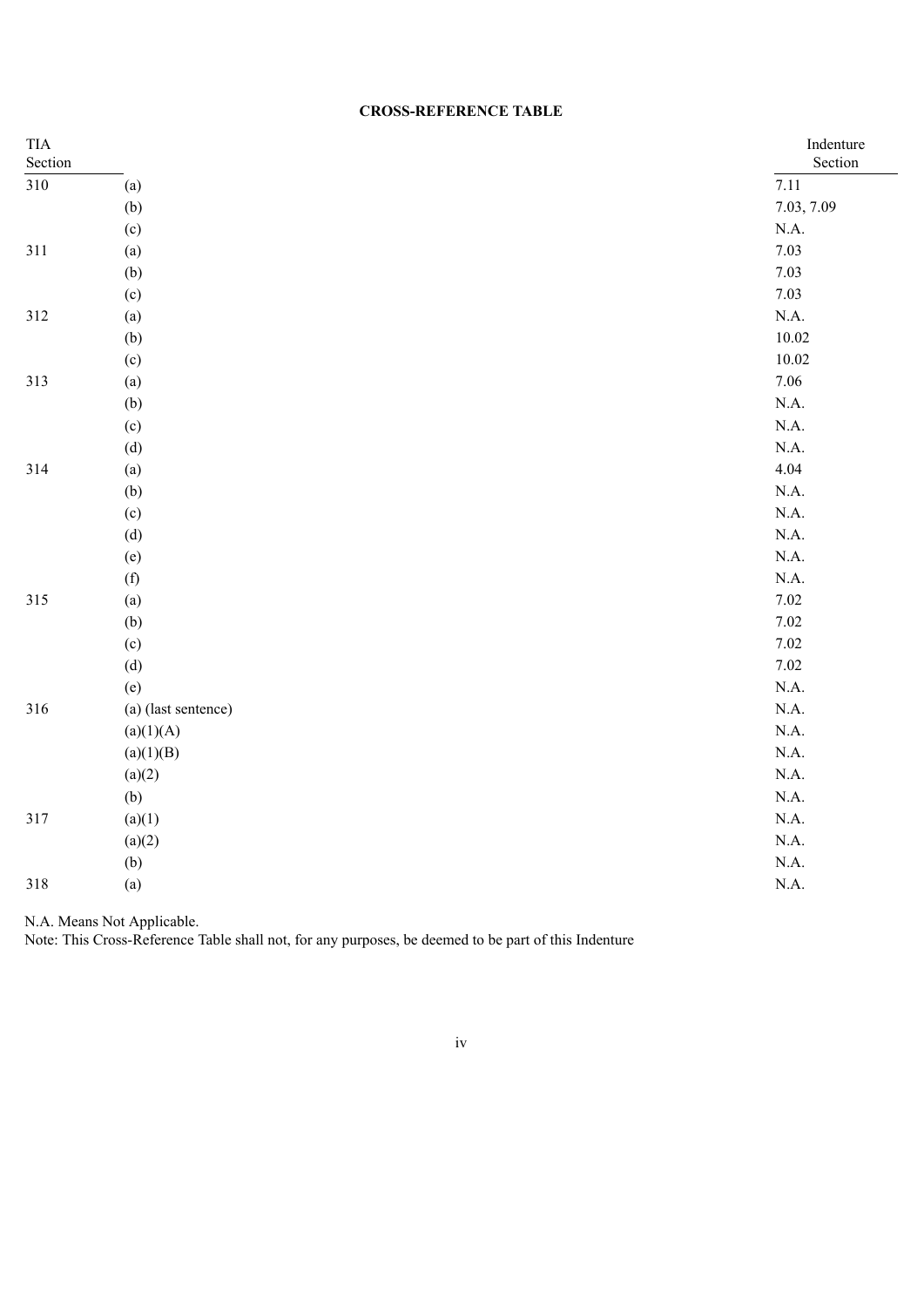INDENTURE, dated as of \_\_\_\_\_\_\_\_\_\_\_\_\_, between Clover Health Investments, Corp., a Delaware corporation as the Company (the "**Company**"), and Wilmington Trust, National Association, a national banking association, as trustee (the "**Trustee**").

#### **RECITALS**

WHEREAS, the Company has duly authorized the issuance from time to time of its senior debt securities to be issued in one or more series (the "**Securities**") up to such principal amount or amounts as may from time to time be authorized in accordance with the terms of this Indenture;

WHEREAS, the Company has duly authorized, among other things, the authentication, execution and delivery of this Indenture and the Securities; and

WHEREAS, all things necessary to make this Indenture a valid indenture and agreement according to its terms have been done.

#### NOW, THEREFORE:

In consideration of the premises and the purchases of the Securities by the holders thereof, the Company and the Trustee mutually covenant and agree for the equal and proportionate benefit of the respective holders from time to time of the Securities or of any and all series thereof as follows:

## ARTICLE 1 DEFINITIONS AND INCORPORATION BY REFERENCE

Section 1.01 *Definitions*.

"**Affiliate**" of any Person means any other Person directly or indirectly controlling or controlled by or under direct or indirect common control with such Person. For the purposes of this definition, "control" (including, with correlative meanings, the terms "controlling", "controlled by" and "under common control with") when used with respect to any Person means the possession, directly or indirectly, of the power to direct or cause the direction of the management and policies of such Person, whether through the ownership of voting securities, by contract or otherwise.

"**Agent**" means any Registrar, Paying Agent, transfer agent or Authenticating Agent.

"**Board of Directors**" means:

(a) with respect to a corporation, the board of directors of the corporation or any committee or subcommittee thereof duly authorized to act on behalf of such board;

(b) with respect to a partnership, the board of directors of the general partner of the partnership;

(c) with respect to a limited liability company, the managing member or members or any controlling committee of managers or members thereof or any board or committee serving a similar management function; and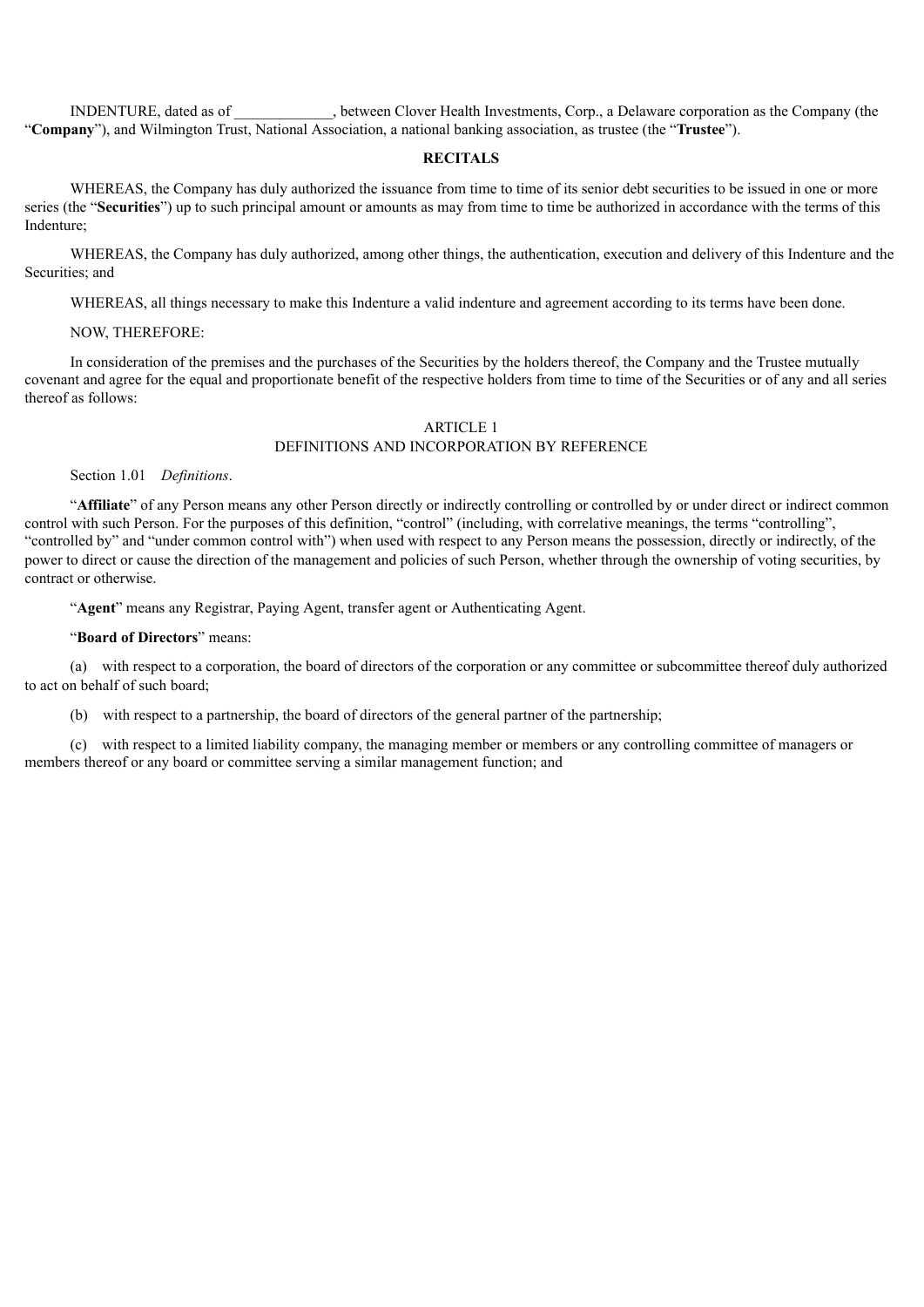(d) with respect to any other Person, the individual or board or committee of such Person serving a management function similar to those described in clauses (a), (b) or (c) of this definition.

"**Board Resolution**" means one or more resolutions of the Board of Directors of the Company or any authorized committee or subcommittee thereof, certified by the secretary or an assistant secretary, to have been duly adopted and to be in full force and effect on the date of such certification, and delivered to the Trustee.

"**Business Day**" means any day other than a Saturday, a Sunday or a day on which banking institutions or trust companies in the City of New York, New York, Wilmington, Delaware, or the Corporate Trust Office are authorized or required by law, regulation or executive order to close.

"**Commission**" means the Securities and Exchange Commission, as from time to time constituted, created under the Exchange Act or, if at any time after the execution of this instrument such Commission is not existing and performing the duties now assigned to it under the Trust Indenture Act, then the body performing such duties at such time.

"**Company**" means the party named as such in the first paragraph of this Indenture until a Successor replaces it pursuant to Article 5 of this Indenture and thereafter means the Successor.

"**Company Order**" means a written request or order signed on behalf of the Company by one (1) of its Officers and delivered to the Trustee.

"**Corporate Trust Office**" means the office of the Trustee at which the corporate trust business of the Trustee shall, at any particular time, be principally administered, which office is, at the date of this Indenture, located at Wilmington Trust, National Association, Rodney Square North, 1100 North Market Street, Wilmington, Delaware 19890, Attention: Clover Health Investments, Corp. Administrator.

"**Default**" means any event that is, or after notice or passage of time or both would be, an Event of Default.

"**Depositary**" means, with respect to the Securities of any series issuable or issued in the form of one or more Registered Global Securities, the Person designated as Depositary by the Company pursuant to Section 2.03 until a successor Depositary shall have become such pursuant to the applicable provisions of this Indenture, and thereafter "**Depositary**" shall mean or include each Person who is then a Depositary hereunder, and if at any time there is more than one such Person, "**Depositary**" as used with respect to the Securities of any such series shall mean the Depositary with respect to the Registered Global Securities of that series.

"**Exchange Act**" means the Securities Exchange Act of 1934 and any successor statute thereto, as amended from time to time.

"**GAAP**" means with respect to any computations required or permitted hereunder, generally accepted accounting principles in the United States as in effect from time to time, including, without limitation, in each case, those accounting principles set forth in the opinions and pronouncements of the Accounting Principles Board of the American Institute of Certified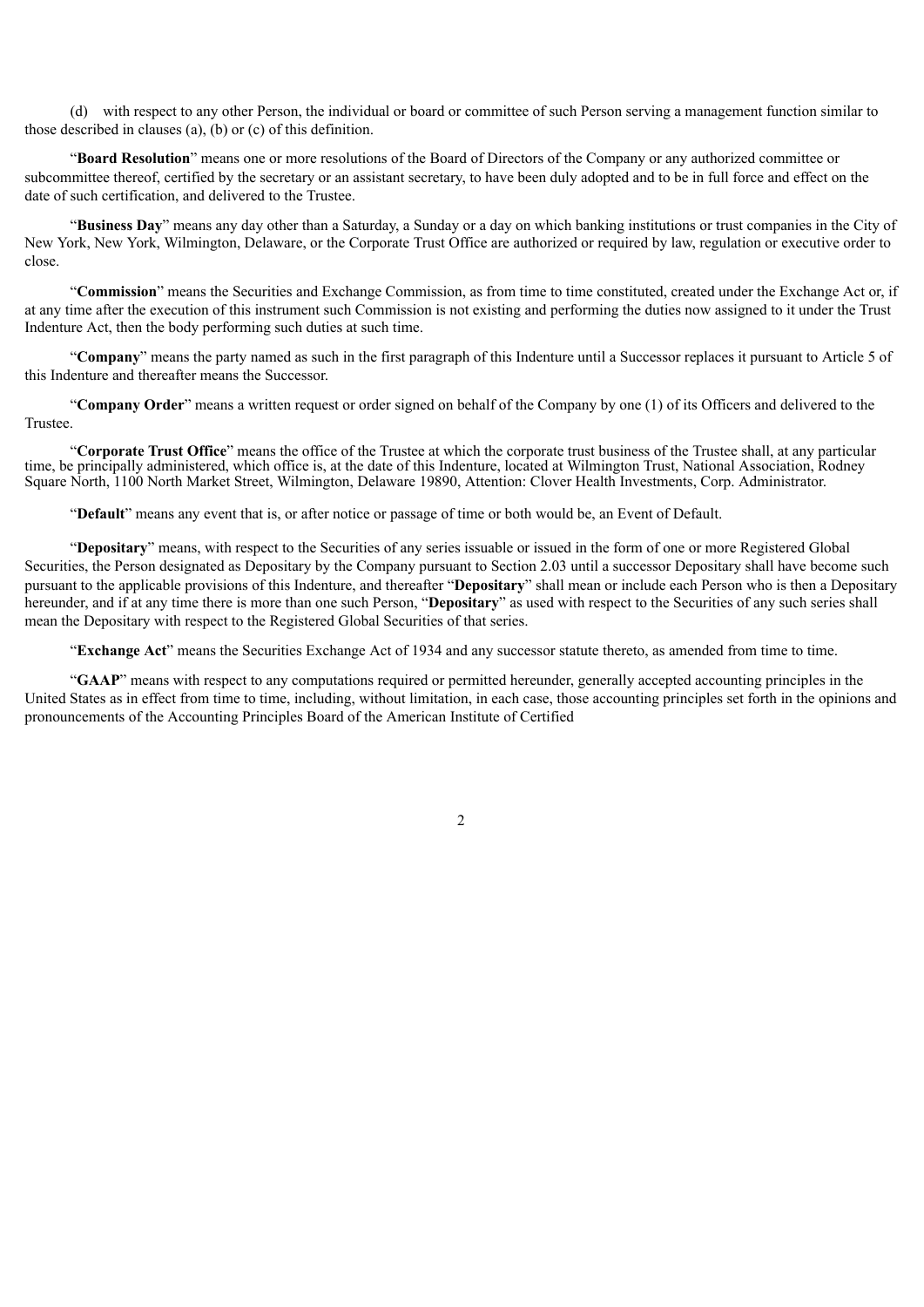Public Accountants and statements and pronouncements of the Financial Accounting Standards Board or in such other statements by such other entity as approved by a significant segment of the accounting profession. At any time the Company may elect to apply IFRS accounting principles in lieu of GAAP and, upon any such election, references herein to GAAP shall thereafter be construed to mean IFRS (except as otherwise provided in this Indenture); provided that any such election, once made, shall be irrevocable; provided, further, any calculation or determination in this Indenture that requires the application of GAAP for periods that include fiscal quarters ended prior to the Company's election to apply IFRS shall remain as previously calculated or determined in accordance with GAAP. The Company shall give notice of any such election made in accordance with this definition to the Trustee.

"**Holder**" or "**Securityholder**" means the registered holder of any Security as indicated on the Security Register.

"**IFRS**" means the international financial reporting standards as issued by the International Accounting Standards Board as in effect from time to time.

"**Indenture**" means this Indenture as originally executed and delivered or as it may be amended or supplemented from time to time by one or more indentures supplemental to this Indenture entered into pursuant to the applicable provisions of this Indenture and shall include the forms and terms of the Securities of each series established as contemplated pursuant to Sections 2.01 and 2.03.

"**Officer**" means, with respect to the Company, the chairman of the Board of Directors, the president or chief executive officer, any president, any executive vice president, any senior vice president, any vice president, the chief financial officer, the chief accounting officer, the chief operating officer, the general counsel, the treasurer or any assistant treasurer, or the secretary or any assistant secretary.

"**Officer's Certificate**" means, with respect to the Company, a certificate signed in the name of the Company by any Officer and delivered to the Trustee. Each such certificate shall comply with Section 314 of the Trust Indenture Act, if applicable, and include (except as otherwise expressly provided in this Indenture) the statements provided in Section 10.04, if applicable.

"**Opinion of Counsel**" means a written opinion signed by legal counsel, who may be an employee of or counsel to the Company, reasonably satisfactory to the Trustee. Each such opinion shall comply with Section 314 of the Trust Indenture Act, if applicable, and include the statements provided in Section 10.04, if and to the extent required thereby. Opinions of Counsel required to be delivered under this Indenture may have qualifications customary for opinions of the type required.

"**Original Issue Discount Security**" means any Security that provides for an amount less than the Principal amount thereof to be due and payable upon a declaration of acceleration of the maturity thereof pursuant to Section 6.02.

"**Periodic Offering**" means an offering of Securities of a series from time to time, the specific terms of which Securities, including, without limitation, the rate or rates of interest, if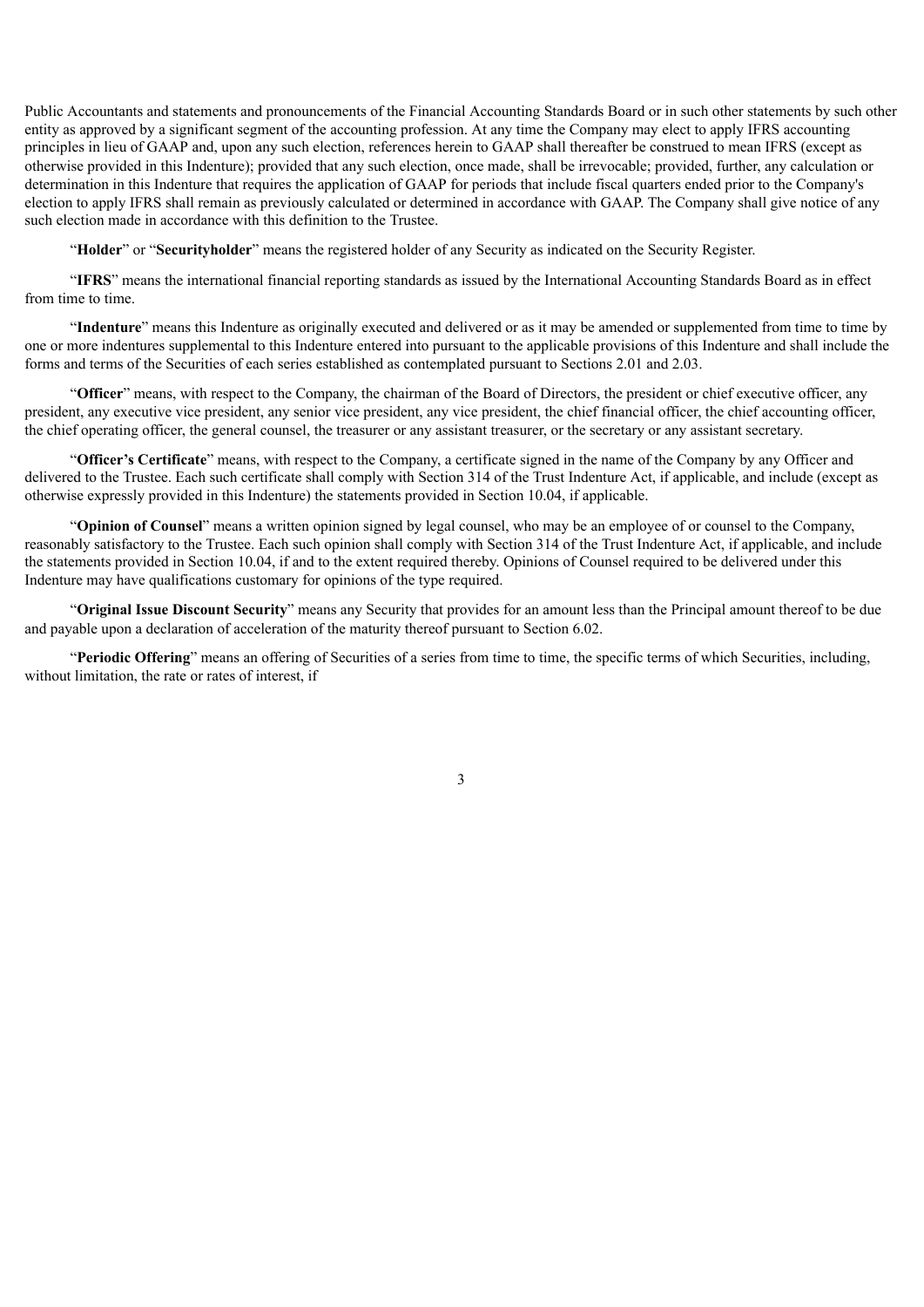any, thereon, the stated maturity or maturities thereof and the redemption provisions, if any, with respect thereto, are to be determined by the Company or its agents upon the issuance of such Securities.

"**Person**" means any individual, corporation, limited liability company, partnership, joint venture, trust, unincorporated organization or government or any agency or political subdivision thereof.

"**Principal**" of a Security means the principal amount of, and, unless the context indicates otherwise, includes any premium payable on, the Security.

"**Registered Global Security**" means a Security evidencing all or a part of a series of Securities, issued to the Depositary for such series in accordance with Section 2.02, and bearing the legend prescribed in Section 2.02.

"**Responsible Officer**" when used with respect to the Trustee, shall mean an officer of the Trustee in the Corporate Trust Office assigned by the Trustee to administer its corporate trust matters, having direct responsibility for the administration of this Indenture, and also, with respect to a particular matter, any other officer to whom such matter is referred because of such officer's knowledge of and familiarity with the particular subject.

"**Securities**" means any of the securities, as defined in the first paragraph of the recitals hereof, that are authenticated and delivered under this Indenture.

"**Securities Act**" means the Securities Act of 1933 and any successor statute thereto, as amended from time to time.

"**Subsidiary**" means with respect to the Company at any date, any corporation, limited liability company, partnership, limited partnership, association or other entity of which the Company, or the Company and one or more Subsidiaries, or any one or more Subsidiaries, directly or indirectly own more than 50% of the Voting Stock.

"**Trustee**" means the party named as such in the first paragraph of this Indenture until a successor replaces it in accordance with the provisions of Article 7 and thereafter shall mean or include each Person who is then a Trustee hereunder, and if at any time there is more than one such Person, "**Trustee**" as used with respect to the Securities of any series shall mean the Trustee with respect to Securities of that series.

"**Trust Indenture Act**" means the Trust Indenture Act of 1939, as amended and any successor statute thereto (15 U.S. Code §§ 77aaa-77bbbb), as it may be amended from time to time.

"**U.S. Government Obligations**" means securities that are (i) direct obligations of the United States of America for the payment of which its full faith and credit is pledged or (ii) obligations of an agency or instrumentality of the United States of America the payment of which is unconditionally guaranteed as a full faith and credit obligation by the United States of America, and shall also include a depository receipt issued by a bank or trust company as custodian with respect to any such U.S. Government Obligation or a specific payment of interest on or principal of any such U.S. Government Obligation held by such custodian for the account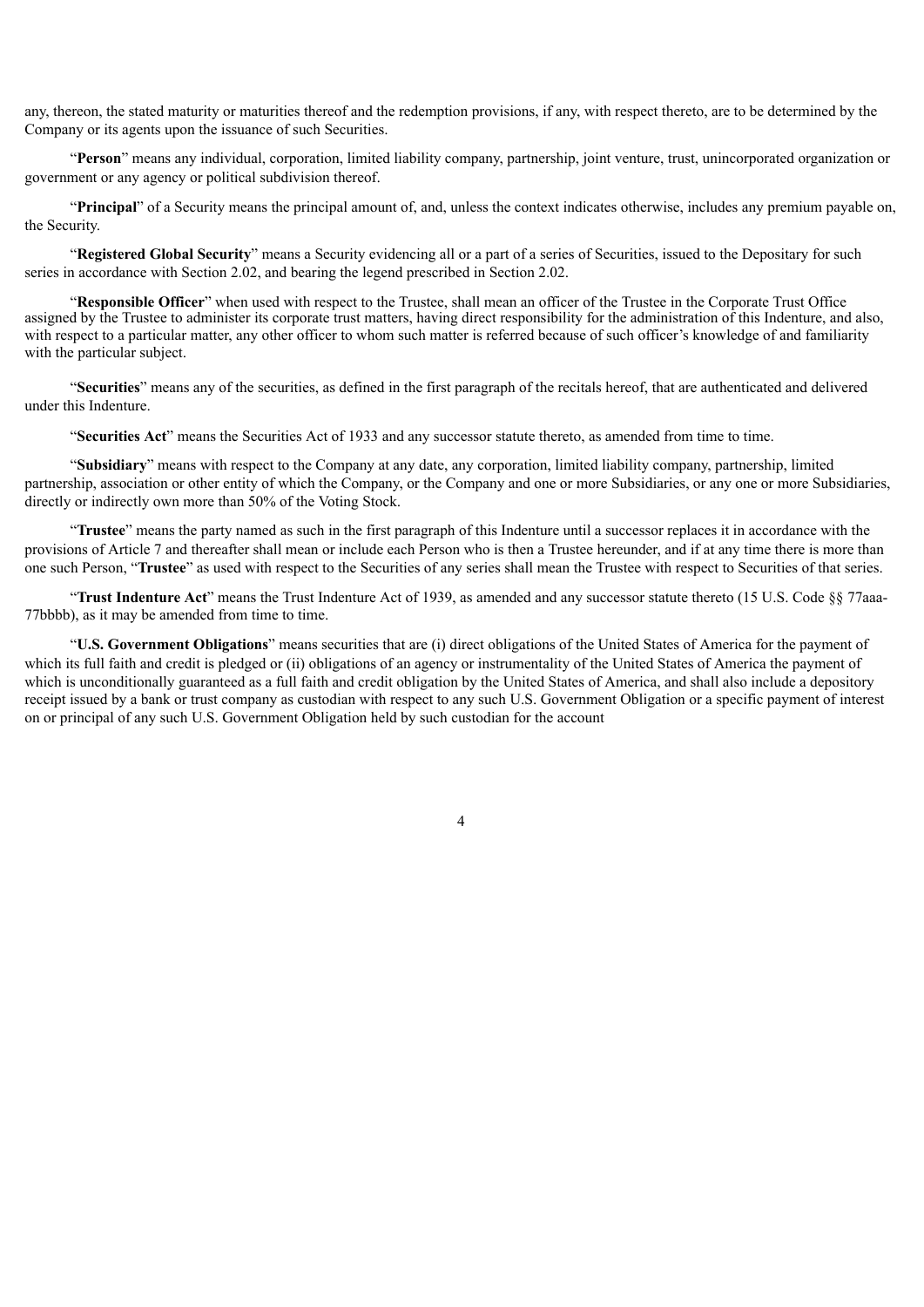of the holder of a depository receipt; *provided* that (except as required by law) such custodian is not authorized to make any deduction from the amount payable to the holder of such depository receipt from any amount received by the custodian in respect of the U.S. Government Obligation or the specific payment of interest on or principal of the U.S. Government Obligation evidenced by such depository receipt.

"**Voting Stock**" means, with respect to any Person, capital stock of any class or kind the holders of which have general voting power under ordinary circumstances to vote for the election of the board of directors, managers or other voting members of the governing body of a Person; provided that, for the purpose of such definition, capital stock which carries only the right to vote conditioned on the occurrence of an event shall not be considered Voting Stock whether or not such event shall have occurred.

"**Yield to Maturity**" means, as the context may require, the yield to maturity (i) on a series of Securities or (ii) if the Securities of a series are issuable from time to time, on a Security of such series, calculated at the time of issuance of such series in the case of clause (i) or at the time of issuance of such Security of such series in the case of clause (ii), or, if applicable, at the most recent redetermination of interest on such series or on such Security, and calculated in accordance with the constant interest method or such other accepted financial practice as is specified in the terms of such Security.

Section 1.02 *Other Definitions.* Each of the following terms is defined in the section set forth opposite such term:

| Term                     | Section           |
|--------------------------|-------------------|
| Authenticating Agent     | Section 2.02      |
| cash transaction         | Section $7.02(a)$ |
| Covenant Defeasance      | Section 8.07      |
| Event of Default         | Section 6.01      |
| Judgment Currency        | Section 10.15     |
| Legal Defeasance         | Section 8.06      |
| Paying Agent             | Section 2.05      |
| record date              | Section 2.04      |
| Registrar                | Section 2.05      |
| <b>Required Currency</b> | Section 10.15     |
| Security Register        | Section 2.05      |
| Successor                | Section $5.01(a)$ |

Section 1.03 *Incorporation by Reference of Trust Indenture Act*. Whenever this Indenture refers to a provision of the Trust Indenture Act, the provision is incorporated by reference in, and made a part of, this Indenture. The following term used in this Indenture that is defined by the Trust Indenture Act has the following meaning:

"**obligor**" on the Securities means the Company or any other obligor on the Securities.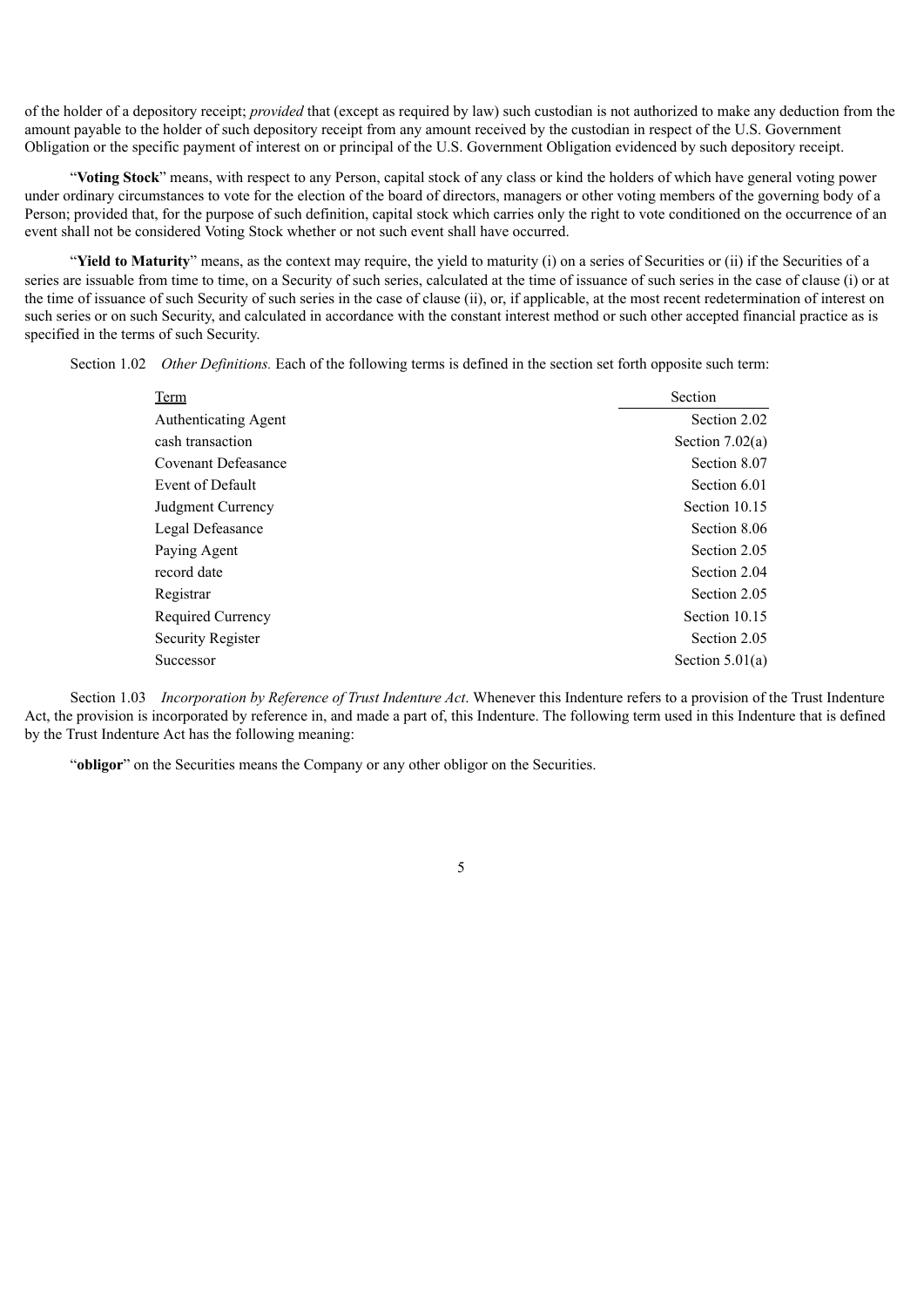All other terms used in this Indenture that are defined by the Trust Indenture Act or defined by reference in the Trust Indenture Act to another statute and not otherwise defined herein have the meanings assigned to them therein, as applicable.

Section 1.04 *Rules of Construction*. Unless the context otherwise requires:

(a) an accounting term not otherwise defined has the meaning assigned to it in accordance with GAAP;

(b) words in the singular include the plural, and words in the plural include the singular;

(c) "herein", "hereof" and other words of similar import refer to this Indenture as a whole and not to any particular Article, Section or other subdivision;

(d) all references to Sections or Articles refer to Sections or Articles of this Indenture unless otherwise indicated;

(e) use of masculine, feminine or neuter pronouns should not be deemed a limitation, and the use of any such pronouns should be construed to include, where appropriate, the other pronouns;

(f) "including" means including without limitation; and

(g) references to statutes are to be construed as including all statutory provisions consolidating, amending or replacing the statute referred to.

## ARTICLE 2

## THE SECURITIES

Section 2.01 *Form and Dating*. The Securities of each series shall be substantially in such form or forms (not inconsistent with this Indenture) as shall be established by or pursuant to one or more Board Resolutions or in one or more indentures supplemental hereto, in each case with such appropriate insertions, omissions, substitutions and other variations as are required or permitted by this Indenture and may have imprinted or otherwise reproduced thereon such legend or legends or endorsements, not inconsistent with the provisions of this Indenture, as may be required to comply with any law, or with any rules of any securities exchange or usage, all as may be determined by the Officer executing such Securities as evidenced by their execution of the Securities.

Section 2.02 *Execution and Authentication*. One Officer shall execute the Securities for the Company by facsimile, manual signature or electronic signature in the name and on behalf of the Company. If an Officer whose signature is on a Security no longer holds that office at the time the Security is authenticated, the Security shall nevertheless be valid.

The Trustee, at the expense of the Company, may appoint an authenticating agent (the "**Authenticating Agent**") to authenticate Securities. The Authenticating Agent may authenticate Securities whenever the Trustee may do so. Each reference in this Indenture to authentication by the Trustee includes authentication by such Authenticating Agent.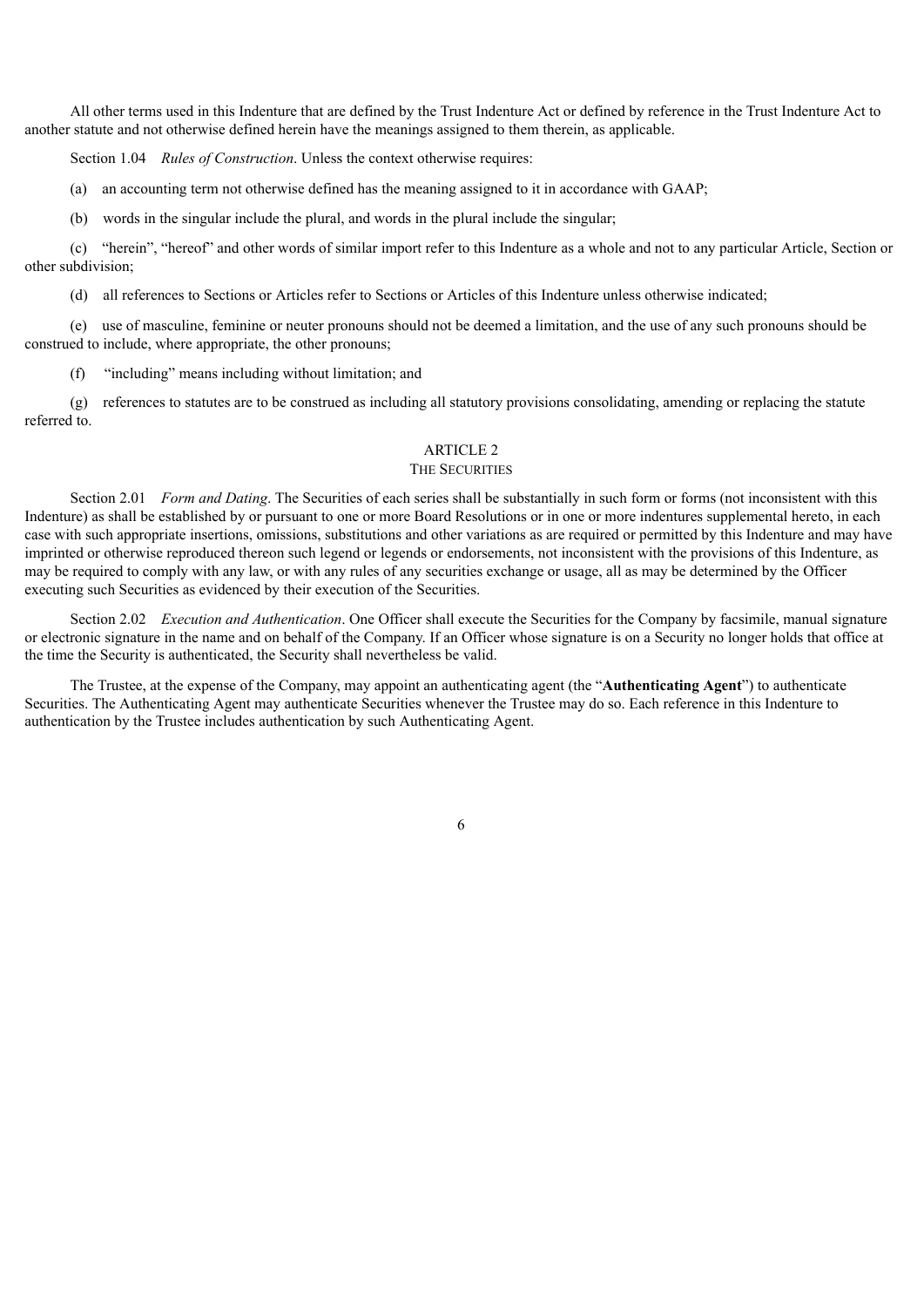A Security shall not be valid until the Trustee or Authenticating Agent manually signs the certificate of authentication on the Security by an authorized signatory of the Trustee or the Authenticating Agent. The signature shall be conclusive evidence that the Security has been authenticated under this Indenture.

At any time and from time to time after the execution and delivery of this Indenture, the Company may deliver Securities of any series executed by the Company to the Trustee for authentication together with a written request for the authentication and delivery of such Securities and the applicable documents referred to below in this Section, and the Trustee shall thereupon authenticate and deliver such Securities upon the written order of the Company. In authenticating any Securities of a series, the Trustee shall receive prior to the authentication of any Securities of such series, and (subject to Article 7) shall be fully protected in conclusively relying upon, unless and until the Trustee receives written notice that such documents have been superseded or revoked:

(a) any Board Resolution or executed supplemental indenture referred to in Sections 2.01 and 2.03 by or pursuant to which the forms and terms of the Securities of that series were established;

(b) an Officer's Certificate setting forth the form or forms and terms of the Securities, stating that the form or forms and terms of the Securities of such series have been, or, in the case of a Periodic Offering, will be when established in accordance with such procedures as shall be referred to therein, established in compliance with this Indenture and all conditions precedent to the authorization and delivery of the Securities have been complied with; and

(c) an Opinion of Counsel substantially to the effect that the form or forms and terms of the Securities of such series have been, or, in the case of a Periodic Offering, will be when established in accordance with such procedures as shall be referred to therein, established in compliance with this Indenture and that the supplemental indenture, to the extent applicable, and Securities have been duly authorized and, if executed and authenticated in accordance with the provisions of this Indenture and delivered to and duly paid for by the purchasers thereof on the date of such opinion, would be entitled to the benefits of this Indenture and would be valid and binding obligations of the Company, enforceable against the Company in accordance with their respective terms, subject to bankruptcy, insolvency, reorganization, receivership, moratorium and other similar laws affecting creditors' rights generally, general principles of equity and other customary exceptions and all conditions precedent to the authorization and delivery of the Securities have been complied with.

Notwithstanding the provisions of Sections 2.01 and 2.02, if, in connection with a Periodic Offering, all Securities of a series are not to be originally issued at one time, it shall not be necessary to deliver the Board Resolution or indentures supplemental otherwise required pursuant to Section 2.01 or the written order, Officer's Certificate and Opinion of Counsel otherwise required pursuant to Section 2.02 at or prior to the authentication of each Security of such series if such documents are delivered at or prior to the authentication upon original issuance of the first Security of such series to be issued.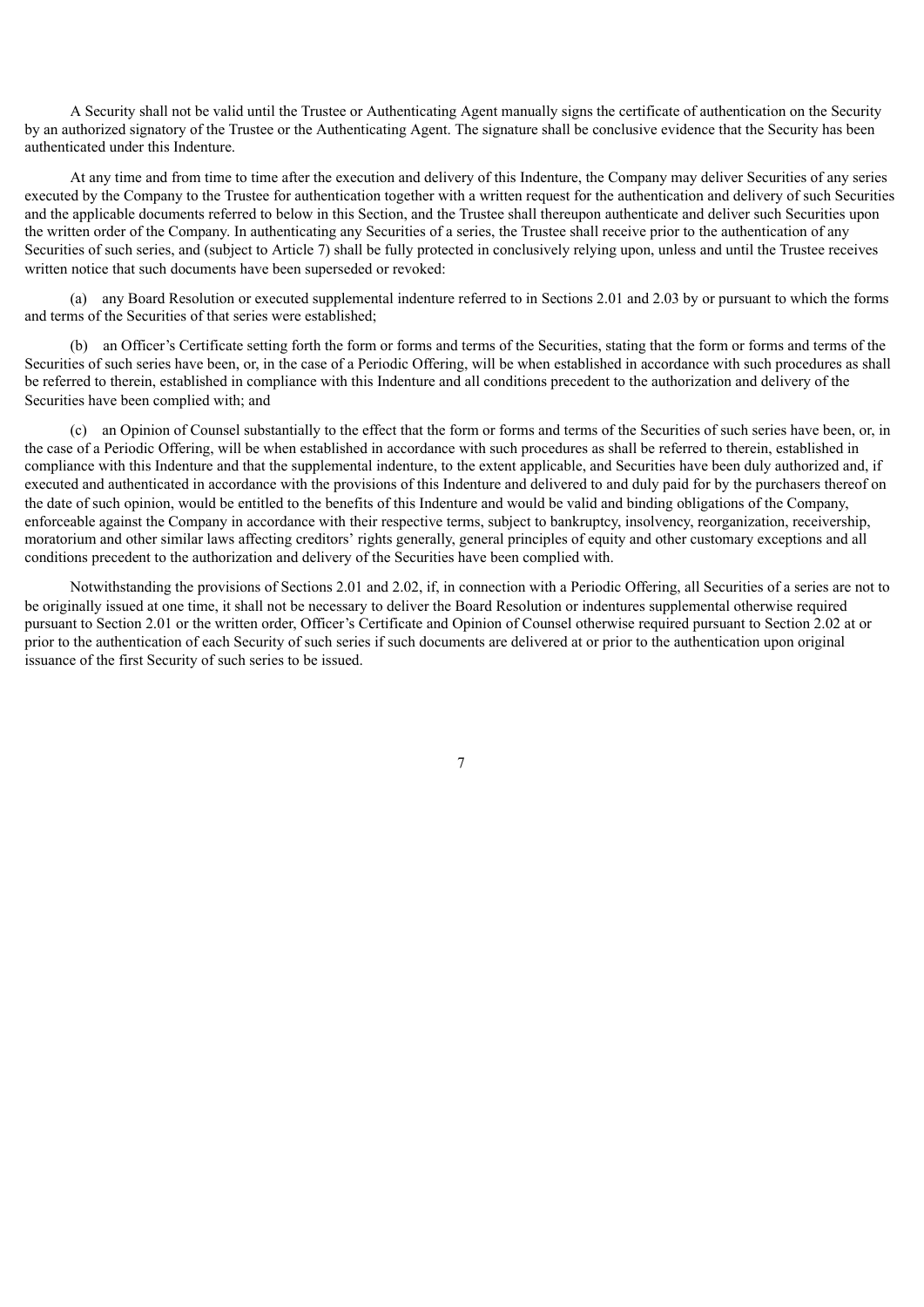With respect to Securities of a series offered in a Periodic Offering, the Trustee may conclusively rely, as to the authorization by the Company of any of such Securities, the forms and terms thereof and the validity, binding effect and enforceability thereof, upon the Opinion of Counsel and the other documents delivered pursuant to Sections 2.01 and 2.02, as applicable, in connection with the first authentication of Securities of such series.

If the Company shall establish pursuant to Section 2.03 that the Securities of a series or a portion thereof are to be issued in the form of one or more Registered Global Securities, then the Company shall execute and upon receipt of a Company Order, the Trustee shall authenticate and deliver one or more Registered Global Securities that (i) shall represent and shall be denominated in an amount equal to the aggregate Principal amount of all of the Securities of such series issued in such form and not yet cancelled, (ii) shall be registered in the name of the Depositary for such Registered Global Security or Securities or the nominee of such Depositary, (iii) shall be delivered by the Trustee to such Depositary or its custodian pursuant to such Depositary's instructions and (iv) shall bear a legend substantially to the following effect:

UNLESS THIS SECURITY IS PRESENTED BY AN AUTHORIZED REPRESENTATIVE OF THE DEPOSITORY TRUST COMPANY, A NEW YORK CORPORATION ("**DTC**"), TO THE COMPANY OR ITS AGENT FOR REGISTRATION OF TRANSFER, EXCHANGE OR PAYMENT, AND ANY CERTIFICATE ISSUED IS REGISTERED IN THE NAME OF CEDE & CO. OR IN SUCH OTHER NAME AS IS REQUESTED BY AN AUTHORIZED REPRESENTATIVE OF DTC (AND ANY PAYMENT IS MADE TO CEDE & CO. OR TO SUCH OTHER ENTITY AS IS REQUESTED BY AN AUTHORIZED REPRESENTATIVE OF DTC), ANY TRANSFER, PLEDGE OR OTHER USE HEREOF FOR VALUE OR OTHERWISE BY OR TO ANY PERSON IS WRONGFUL IN AS MUCH AS THE REGISTERED OWNER HEREOF, CEDE & CO., HAS AN INTEREST HEREIN.

TRANSFERS OF THIS REGISTERED GLOBAL SECURITY SHALL BE LIMITED TO TRANSFERS IN WHOLE, BUT NOT IN PART, TO NOMINEES OF DTC OR TO A SUCCESSOR THEREOF OR SUCH SUCCESSOR'S NOMINEE AND TRANSFERS OF PORTIONS OF THIS REGISTERED GLOBAL SECURITY SHALL BE LIMITED TO TRANSFERS MADE IN ACCORDANCE WITH THE RESTRICTIONS SET FORTH IN THE INDENTURE REFERRED TO ON THE REVERSE HEREOF.

THIS SECURITY IS A REGISTERED GLOBAL SECURITY WITHIN THE MEANING OF THE INDENTURE REFERRED TO HEREIN AND IS REGISTERED IN THE NAME OF A DEPOSITARY OR A NOMINEE THEREOF. THIS SECURITY MAY NOT BE EXCHANGED IN WHOLE OR IN PART FOR A SECURITY REGISTERED, AND NO TRANSFER OF THIS SECURITY IN WHOLE OR IN PART MAY BE REGISTERED, IN THE NAME OF ANY PERSON OTHER THAN SUCH DEPOSITARY OR A NOMINEE THEREOF, EXCEPT IN THE LIMITED CIRCUMSTANCES DESCRIBED IN THE INDENTURE.

Section 2.03 *Amount Unlimited; Issuable in Series.* The aggregate Principal amount of Securities which may be authenticated and delivered under this Indenture is unlimited.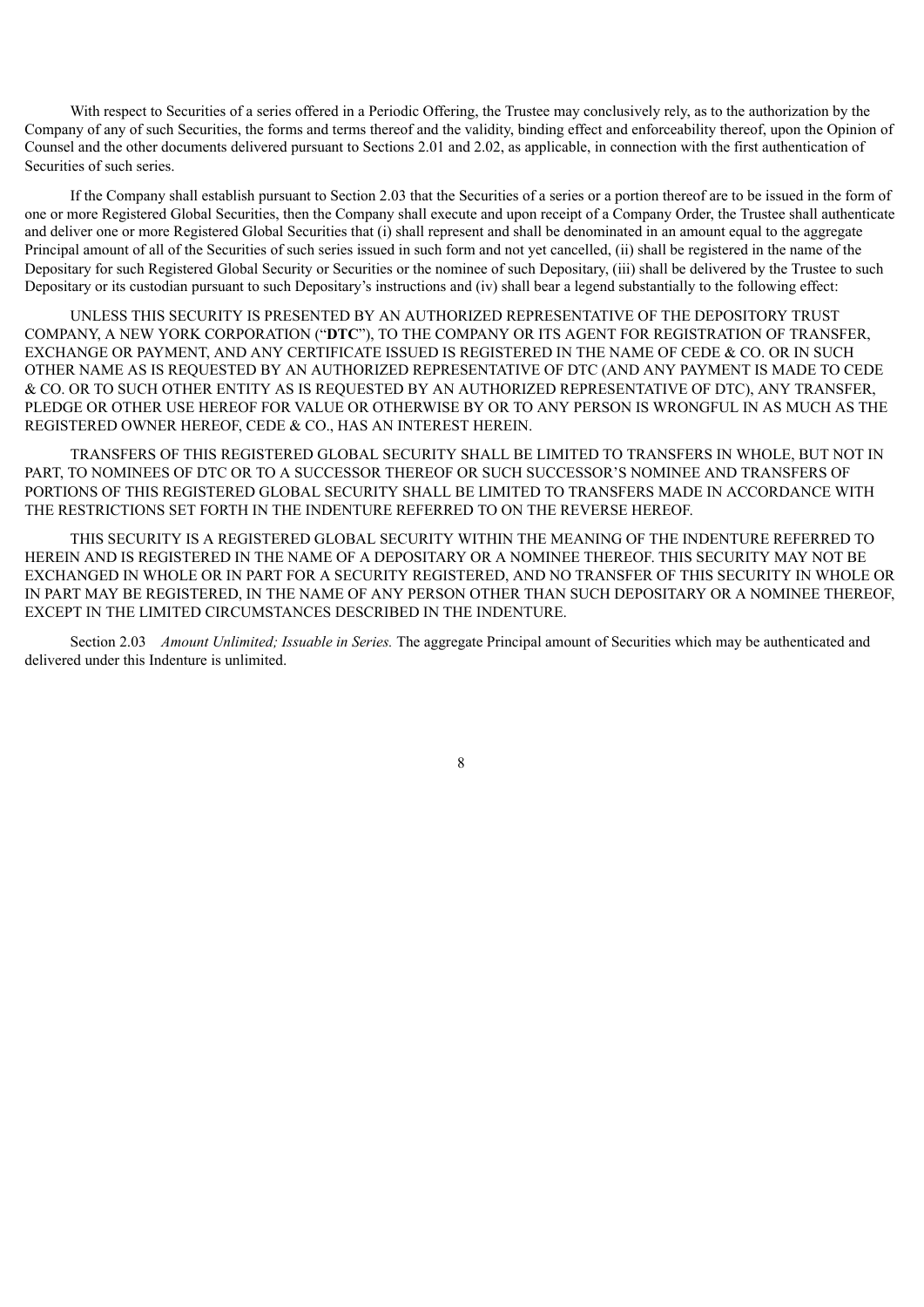The Securities may be issued in one or more series. There shall be established in or pursuant to a Board Resolution or one or more indentures supplemental hereto, prior to the initial issuance of Securities of any series, subject to the last sentence of this Section 2.03,

(a) the designation of the Securities of the series, which shall distinguish the Securities of the series from the Securities of all other series;

(b) any limit upon the aggregate Principal amount of the Securities of the series that may be authenticated and delivered under this Indenture and any limitation on the ability of the Company to increase such aggregate Principal amount after the initial issuance of the Securities of that series (except for Securities authenticated and delivered upon registration of transfer of, or in exchange for, or in lieu of, or upon redemption of, other Securities of the series pursuant hereto);

(c) the date or dates on which the Principal of the Securities of the series is payable (which date or dates may be fixed or extendible);

(d) the rate or rates (which may be fixed or variable) per annum at which the Securities of the series shall bear interest, if any, the date or dates from which such interest shall accrue, on which such interest shall be payable and on which a record shall be taken for the determination of Holders to whom interest is payable and/or the method by which such rate or rates or date or dates shall be determined;

(e) if other than as provided in Section 4.02, the place or places where the Principal of and any interest on Securities of the series shall be payable, any Securities of the series may be surrendered for exchange, notices, demands to or upon the Company in respect of the Securities of the series and this Indenture may be served and notice to Holders may be published;

(f) the right, if any, of the Company to redeem Securities of the series, in whole or in part, at its option and the period or periods within which, the price or prices at which and any terms and conditions upon which Securities of the series may be so redeemed, pursuant to any sinking fund or otherwise;

(g) the obligation, if any, of the Company to redeem, purchase or repay Securities of the series pursuant to any mandatory redemption, sinking fund or analogous provisions or at the option of a Holder thereof and the price or prices at which and the period or periods within which and any of the terms and conditions upon which Securities of the series shall be redeemed, purchased or repaid, in whole or in part, pursuant to such obligation;

(h) the guarantors, if any, of the Securities of the series, and the extent of the guarantees (including provisions relating to seniority, subordination, and the release of the guarantors), if any, and any additions or changes to permit or facilitate guarantees of such Securities;

- (i) the form of Securities of the series;
- (j) the security for any Securities or collateral related thereto, if applicable;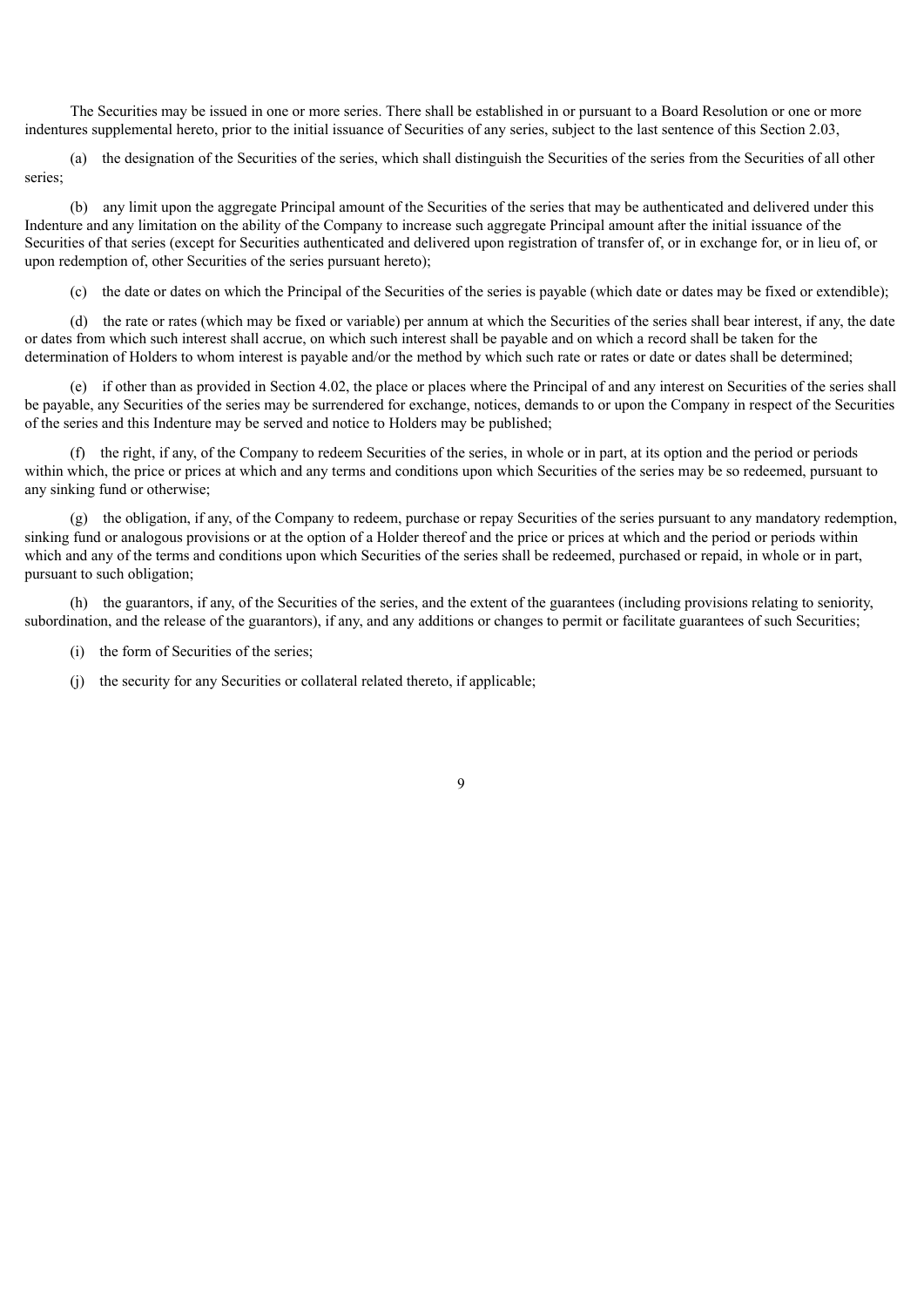(k) any covenant solely for the benefit of the Holders of the Securities of such series and any additions, deletions or other changes to the provisions of Article 4 or any definitions relating to such Article that shall be applicable to the Securities of such series (including a provision making any Section of such Article inapplicable to the Securities of such series); if other than minimum denominations of \$2,000 and any integral multiple of \$1,000 in excess thereof, the denominations in which Securities of the series shall be issuable;

(l) if other than the Principal amount thereof, the portion of the Principal amount of Securities of the series which shall be payable upon declaration of acceleration of the maturity thereof;

(m) if other than the coin or currency in which the Securities of the series are denominated, the coin or currency in which payment of the Principal of or interest on the Securities of the series shall be payable or if the amount of payments of Principal of and/or interest on the Securities of the series may be determined with reference to an index based on a coin or currency other than that in which the Securities of the series are denominated, the manner in which such amounts shall be determined;

(n) if other than the currency of the United States of America, the currency or currencies, including composite currencies, in which payment of the Principal of and interest on the Securities of the series shall be payable, and the manner in which any such currencies shall be valued against other currencies in which any other Securities shall be payable;

(o) whether the Securities of the series may be exchangeable for and/or convertible into the common stock of the Company, any other security or cash or any combination thereof:

(p) if the Securities of the series are to be issuable in definitive form (whether upon original issue or upon exchange of a temporary Security of such series) only upon receipt of certain certificates or other documents or satisfaction of other conditions, the form and terms of such certificates, documents or conditions;

(q) any trustees, depositaries, authenticating or paying agents, transfer agents or the registrar or any other agents with respect to the Securities of the series;

(r) provisions, if any, for the defeasance of the Securities of the series (including provisions permitting defeasance of less than all Securities of the series), which provisions may be in addition to, in substitution for, or in modification of (or any combination of the foregoing) the provisions of Article 8;

(s) if the Securities of the series are issuable in whole or in part as one or more Registered Global Securities, the identity of the Depositary or common Depositary for such Registered Global Security;

(t) any other Events of Default or covenants with respect to the Securities of the series; and

(u) any other terms of the Securities of the series (which terms shall not be inconsistent with the provisions of this Indenture except as permitted by Article 9).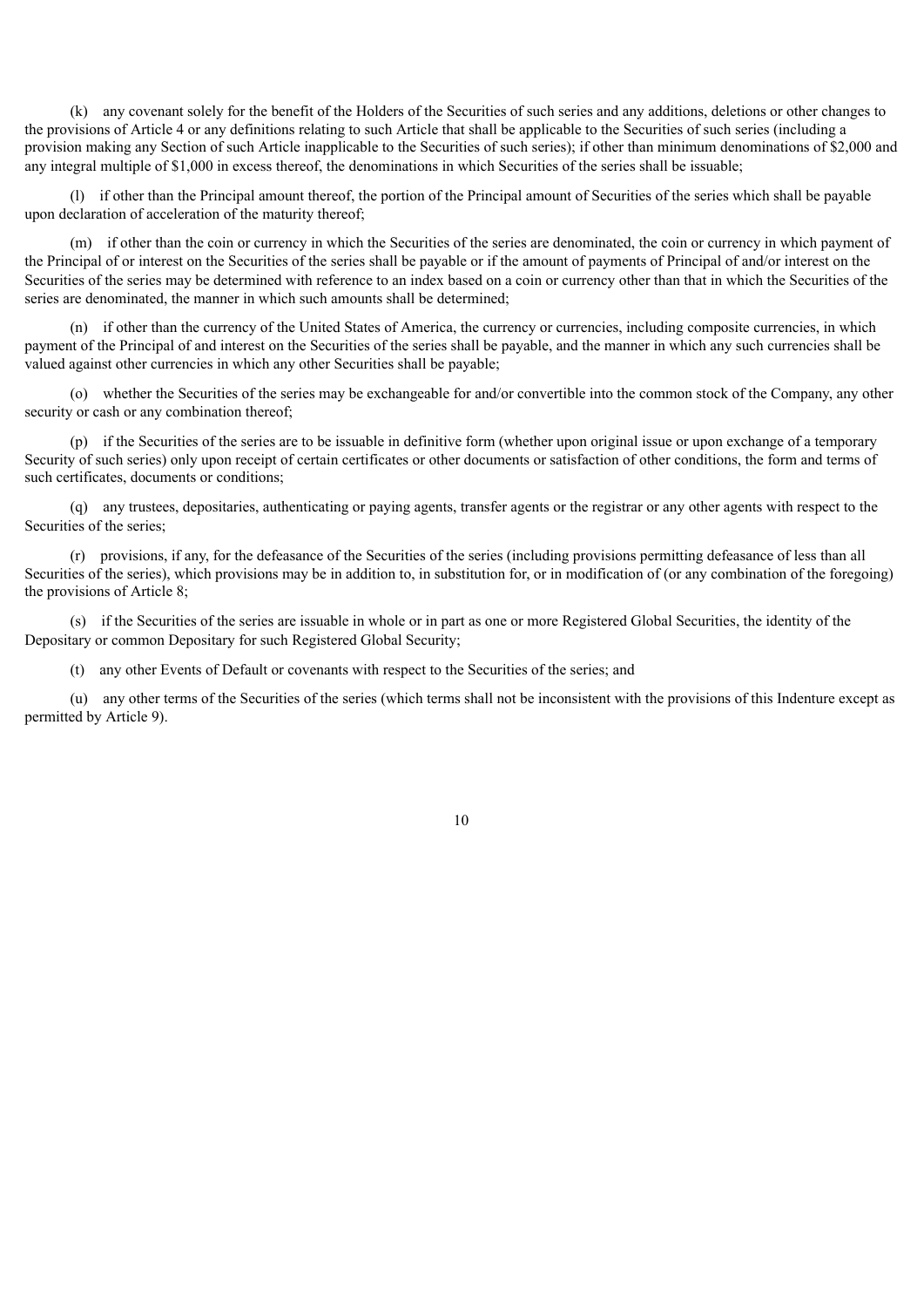All Securities of any one series shall be substantially identical, except as to date and denomination, except in the case of any Periodic Offering and except as may otherwise be provided by or pursuant to the Board Resolution referred to above or as set forth in any such indenture supplemental hereto. All Securities of any one series need not be issued at the same time and may be issued from time to time, consistent with the terms of this Indenture, if so provided by or pursuant to such Board Resolution or in any such indenture supplemental hereto and any forms and terms of Securities to be issued from time to time may be completed and established from time to time prior to the issuance thereof by procedures described in such Board Resolution or supplemental indenture.

Unless otherwise expressly provided with respect to a series of Securities, the aggregate Principal amount of a series of Securities may be increased and additional Securities of such series may be issued up to the maximum aggregate Principal amount authorized with respect to such series as increased.

Section 2.04 *Denomination and Date of Securities; Payments of Interest*. The Securities of each series shall be issuable in denominations established as contemplated by Section 2.03 or, if not so established with respect to Securities of any series, in minimum denominations of \$2,000 and any integral multiple of \$1,000 in excess thereof. The Securities of each series shall be numbered, lettered or otherwise distinguished in such manner or in accordance with such plan as the Officer of the Company executing the same may determine, as evidenced by their execution thereof.

Unless otherwise specified with respect to a series of Securities, each Security shall be dated the date of its authentication. The Securities of each series shall bear interest, if any, from the date, and such interest and shall be payable on the dates, established as contemplated by Section 2.03.

The person in whose name any Security of any series is registered at the close of business on any record date applicable to a particular series with respect to any interest payment date for such series shall be entitled to receive the interest, if any, payable on such interest payment date notwithstanding any transfer or exchange of such Security subsequent to the record date and prior to such interest payment date, except if and to the extent the Company shall default in the payment of the interest due on such interest payment date for such series, in which case the provisions of Section 2.13 shall apply. The term "**record date**" as used with respect to any interest payment date (except a date for payment of defaulted interest) for the Securities of any series shall mean the date specified as such in the terms of the Securities of such series established as contemplated by Section 2.03, or, if no such date is so established, the fifteenth day next preceding such interest payment date, whether or not such record date is a Business Day.

Section 2.05 *Registrar and Paying Agent; Agents Generally*. The Company shall maintain an office or agency where Securities may be presented for registration, registration of transfer or for exchange (the "**Registrar**") and an office or agency where Securities may be presented for payment (the "**Paying Agent**"), which shall be the Corporate Trust Office (if the Trustee is the Registrar and the Paying Agent) or in the Borough of Manhattan, The City of New York (if the Company is the Registrar and the Paying Agent). The Company shall cause the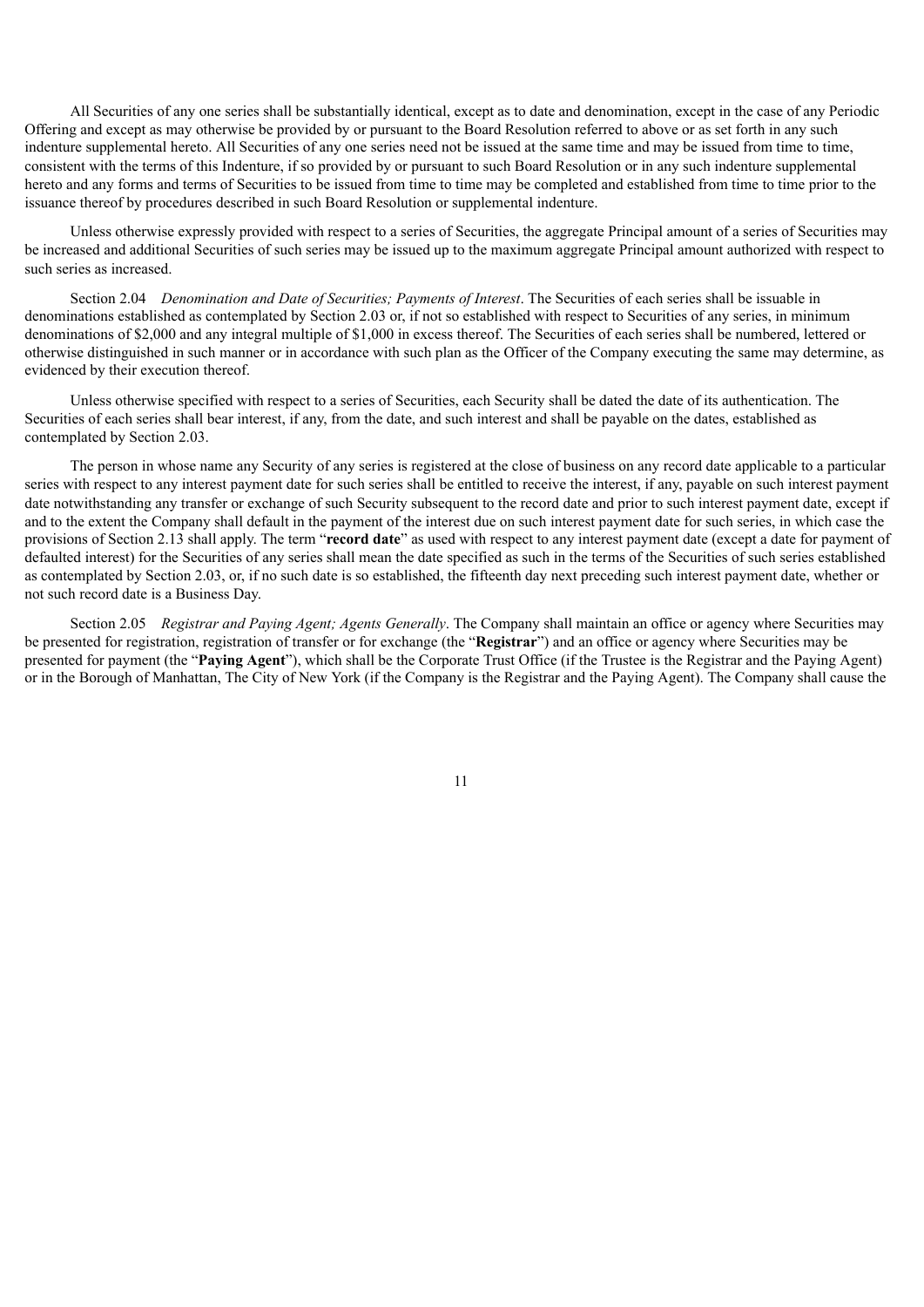Registrar to keep a register of the Securities and of their registration, transfer and exchange (the "**Security Register**"). The Company may have one or more additional Paying Agents or transfer agents with respect to any series.

The Company shall enter into an appropriate agency agreement with any Agent not a party to this Indenture. The agreement shall implement the provisions of this Indenture and the Trust Indenture Act that relate to such Agent. The Company shall give prompt written notice to the Trustee of the name and address of any Agent and any change in the name or address of an Agent. If the Company fails to maintain a Registrar or Paying Agent, the Trustee shall act as such. The Company may remove any Agent upon prior written notice to such Agent and the Trustee; *provided* that no such removal shall become effective until (i) the acceptance of an appointment by a successor Agent to such Agent as evidenced by an appropriate agency agreement entered into by the Company and such successor Agent and delivered to the Trustee or (ii) written notification to the Trustee that the Trustee shall serve as such Agent until the appointment of a successor Agent in accordance with clause (i) of this proviso. The Registrar or Paying Agent may resign at any time upon written notice to the Company and the Trustee. The Company or any Affiliate of the Company may act as Paying Agent or Registrar*; provided* that neither the Company nor an Affiliate of the Company shall act as Paying Agent in connection with the defeasance of the Securities or the discharge of this Indenture under Article 8.

The Company initially appoints the Trustee as Registrar and Paying Agent. In acting hereunder and in connection with the Securities, each of the Paying Agent and the Registrar shall act solely as agents of the Company, and will not thereby assume any obligations towards or relationship of agency or trust for or with any Holder. If, at any time, the Trustee is not the Registrar, the Registrar shall make available to the Trustee no less than ten days prior to each interest payment date and at such other times as the Trustee may reasonably request the names and addresses of the Holders as they appear in the Security Register.

Section 2.06 *Paying Agent to Hold Money in Trust.* Not later than 11:00 a.m. New York City time on each due date of any Principal or interest on any Securities, the Company shall deposit with the Paying Agent money in immediately available funds sufficient to pay such Principal or interest. The Company shall require each Paying Agent other than the Trustee to agree in writing that such Paying Agent shall hold in trust for the benefit of the Holders of such Securities or the Trustee all money held by the Paying Agent for the payment of Principal of and interest on such Securities and shall promptly notify the Trustee in writing of any default by the Company in making any such payment. The Company at any time may require a Paying Agent to pay all money held by it to the Trustee and account for any funds disbursed, and the Trustee may at any time during the continuance of any payment default, upon written request to a Paying Agent, require such Paying Agent to pay all money held by it to the Trustee and to account for any funds disbursed. Upon doing so, the Paying Agent (if other than the Company or a Subsidiary of the Company) shall have no further liability for the money so paid over to the Trustee. If the Company or any Affiliate of the Company acts as Paying Agent, it will, on or before each due date of any Principal of or interest on any Securities, segregate and hold in a separate trust fund for the benefit of the Holders thereof a sum of money sufficient to pay such Principal or interest so becoming due until such sum of money shall be paid to such Holders or otherwise disposed of as provided in this Indenture, and will promptly notify the Trustee in writing of its action or failure to act as required by this Section.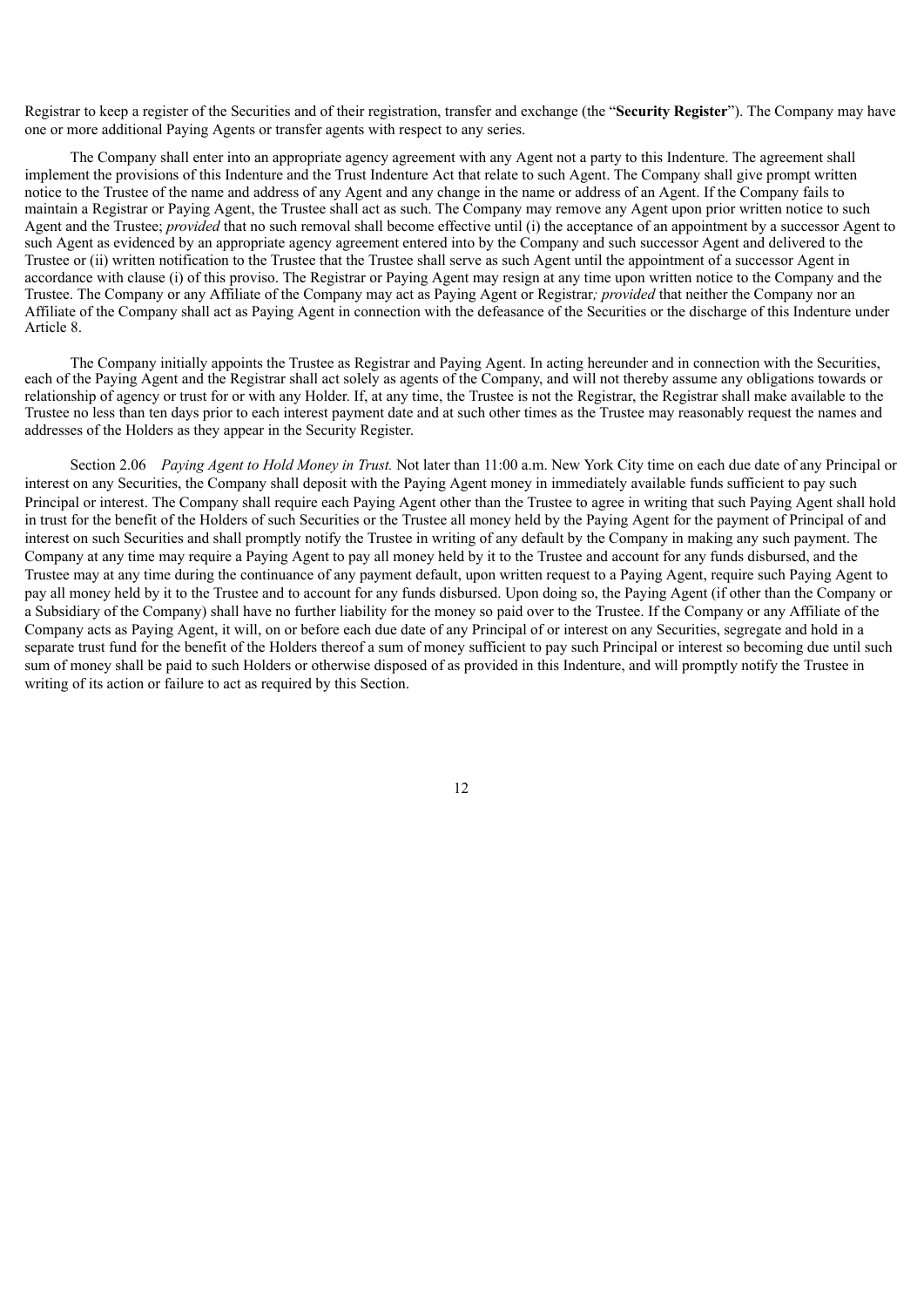Section 2.07 *Transfer and Exchange.* At the option of the Holder thereof, Securities of any series (other than a Registered Global Security, except as set forth below) may be exchanged for a Security or Securities of such series and tenor having authorized denominations and an equal aggregate Principal amount, upon surrender of such Securities to be exchanged at the agency of the Company that shall be maintained for such purpose in accordance with Section 2.05 and upon payment, if the Company shall so require, of the charges hereinafter provided. Whenever any Securities are so surrendered for exchange, the Company shall execute, and upon receipt of a Company Order, the Trustee shall authenticate and deliver, the Securities which the Holder making the exchange is entitled to receive.

Upon surrender for registration of transfer of any Security of a series at the agency of the Company that shall be maintained for that purpose in accordance with Section 2.05 and upon payment, if the Company shall so require, of the charges hereinafter provided, the Company shall execute, and upon receipt of a Company Order, the Trustee shall authenticate and deliver, in the name of the designated transferee or transferees, one or more new Securities of the same series, of any authorized denominations and of like tenor and aggregate Principal amount.

All Securities presented for registration of transfer, exchange, redemption or payment shall be duly endorsed by, or be accompanied by a written instrument or instruments of transfer in form satisfactory to the Company and the Trustee duly executed by, the holder or his attorney duly authorized in writing.

The Company and/or the Trustee may require payment of a sum sufficient to cover any tax or other governmental charge that may be imposed in connection with any exchange or registration of transfer of Securities. No service charge shall be made for any such transaction.

Notwithstanding any other provision of this Section 2.07, unless and until it is exchanged in whole or in part for Securities in definitive registered form, a Registered Global Security representing all or a portion of the Securities of a series may not be transferred except as a whole by the Depositary for such series to a nominee of such Depositary or by a nominee of such Depositary to such Depositary or another nominee of such Depositary or by such Depositary or any such nominee to a successor Depositary for such series or a nominee of such successor Depositary.

If at any time the Depositary for any Registered Global Securities of any series notifies the Company that it is unwilling or unable to continue as Depositary for such Registered Global Securities or if at any time the Depositary for such Registered Global Securities shall no longer be eligible under applicable law, the Company shall appoint a successor Depositary eligible under applicable law with respect to such Registered Global Securities. If a successor Depositary eligible under applicable law for such Registered Global Securities is not appointed by the Company within 90 days after the Company receives such notice or becomes aware of such ineligibility, the Company will execute, and the Trustee, upon receipt of a Company Order for the authentication and any deliverables required under this Article 2 and delivery of definitive Securities of such series and tenor, will authenticate and deliver Securities of such series and tenor, in any authorized denominations, in an aggregate Principal amount equal to the Principal amount of such Registered Global Securities, in exchange for such Registered Global Securities.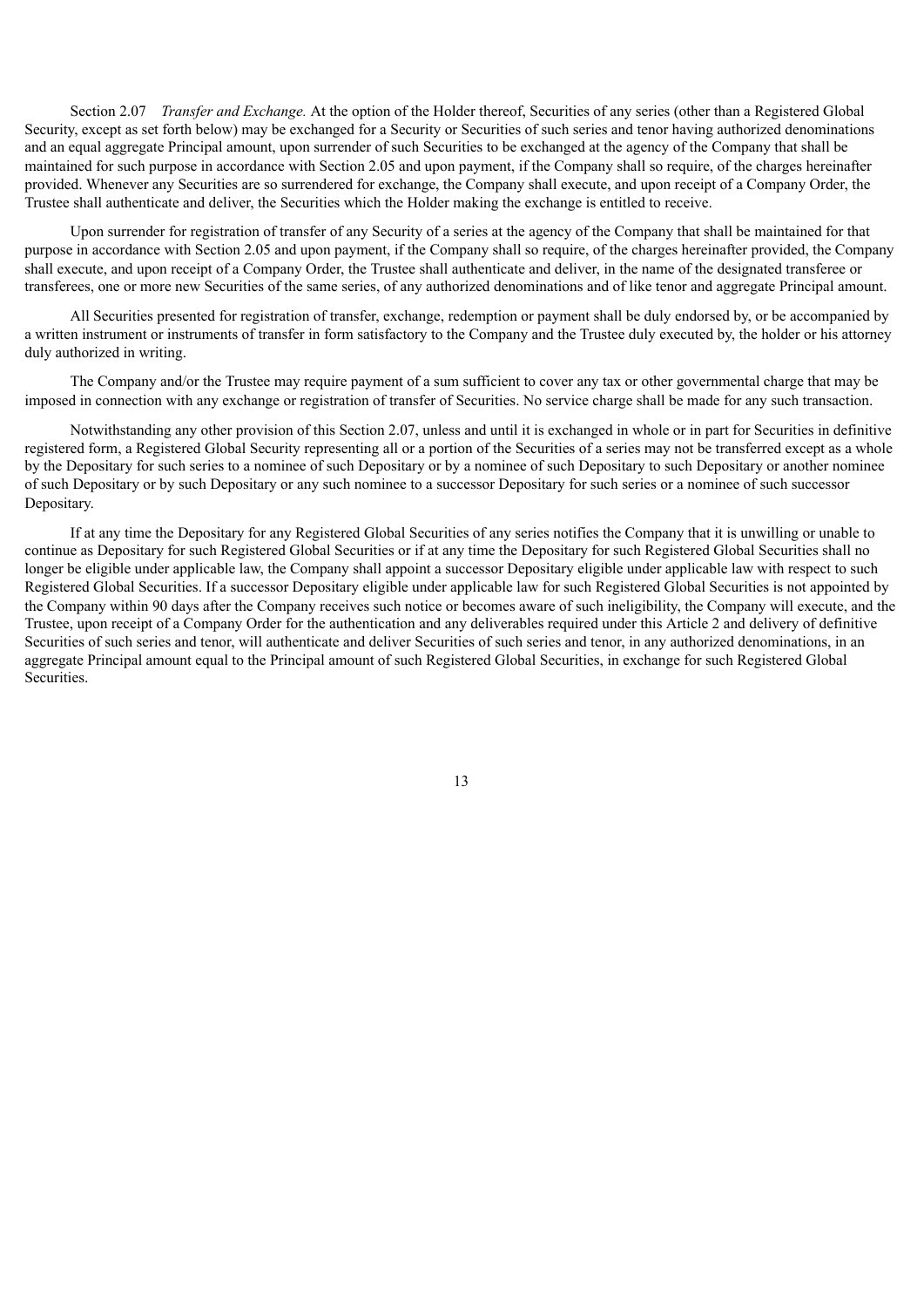The Company may at any time and in its sole discretion and subject to the procedures of the Depositary determine that any Registered Global Securities of any series shall no longer be maintained in global form. In such event the Company will execute, and the Trustee, upon receipt of a Company Order for the authentication, any deliverables required under this Article 2 and delivery of definitive Securities of such series and tenor, will authenticate and deliver, definitive Securities of such series and tenor in any authorized denominations, in an aggregate Principal amount equal to the Principal amount of such Registered Global Securities, in exchange for such Registered Global Securities.

Any time the Securities of any series are not in the form of Registered Global Securities pursuant to the preceding two paragraphs, the Company agrees to supply the Trustee with a reasonable supply of certificated Securities without the legend required by Section 2.02 and the Trustee agrees to hold such Securities in safekeeping until authenticated and delivered pursuant to the terms of this Indenture.

If established by the Company pursuant to Section 2.03 with respect to any Registered Global Security, the Depositary for such Registered Global Security may surrender such Registered Global Security in exchange in whole or in part for Securities of the same series and tenor in definitive registered form on such terms as are acceptable to the Company and such Depositary. Thereupon, the Company shall execute, and the Trustee shall authenticate and deliver, without service charge,

(a) to the Person specified by such Depositary new Securities of the same series and tenor, of any authorized denominations as requested by such Person, in an aggregate principal amount equal to and in exchange for such Person's beneficial interest in the Registered Global Security; and

(b) to such Depositary a new Registered Global Security in a denomination equal to the difference, if any, between the principal amount of the surrendered Registered Global Security and the aggregate principal amount of Securities authenticated and delivered pursuant to clause (a) above.

Securities issued in exchange for a Registered Global Security pursuant to this Section 2.07 shall be registered in such names and in such authorized denominations as the Depositary for such Registered Global Security, pursuant to instructions from its direct or indirect participants or otherwise, shall instruct the Trustee or an agent of the Company or the Trustee in writing. The Trustee or such agent shall deliver such Securities to or as directed by the Persons in writing in whose names such Securities are so registered.

All Securities issued upon any transfer or exchange of Securities shall be valid obligations of the Company, evidencing the same debt, and entitled to the same benefits under this Indenture, as the Securities surrendered upon such transfer or exchange.

Neither the Trustee, any agent of the Trustee nor any Agent shall have any responsibility or liability for any actions taken or not taken by the Depositary or its participants or other Person with respect to the accuracy of the records of DTC or its nominee or of any participant or member thereof, with respect to any ownership interest in the Securities or with respect to the delivery to any participant, member, beneficial owner or other Person (other than DTC) of any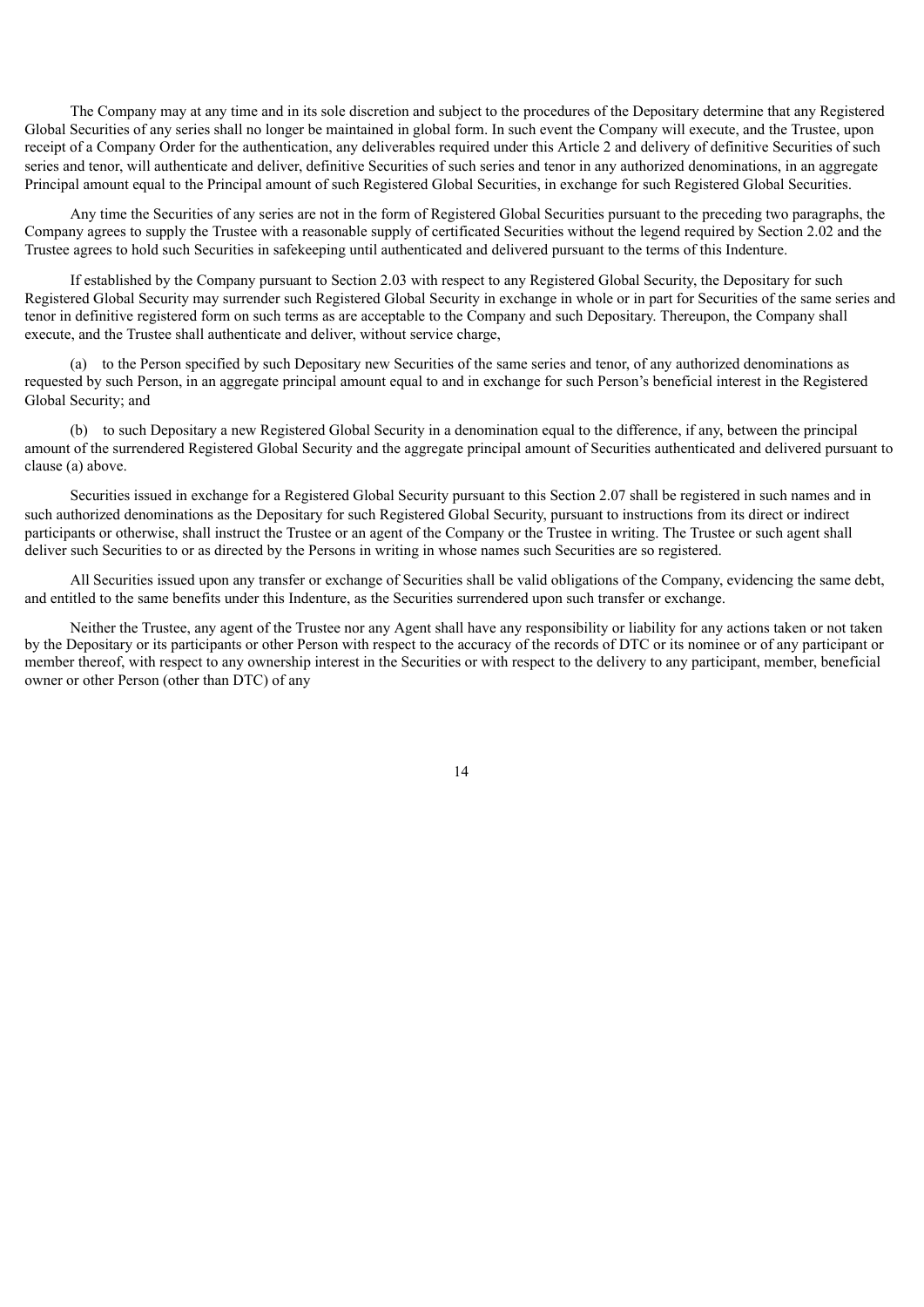notice (including any notice of redemption or purchase) or the payment of any amount or delivery of any Securities (or other security or property) under or with respect to such Securities. All notices and communications to be given to the Holders and all payments to be made to Holders in respect of the Securities shall be given or made only to or upon the order of the registered Holders (which shall be DTC or its nominee in the case of a Global Security). The rights of beneficial owners in any Global Security shall be exercised only through DTC subject to the applicable rules and procedures of DTC. The Trustee may rely and shall be fully protected in relying upon information furnished by DTC with respect to its members, participants and any beneficial owners.

The Trustee shall have no obligation or duty to monitor, determine or inquire as to compliance with any restrictions on transfer imposed under this Indenture or under applicable law with respect to any transfer of any interest in any Security (including any transfers between or among Depositary participants or beneficial owners of interests in any Global Security) other than to require delivery of such certificates and other documentation or evidence as are expressly required by, and to do so if and when expressly required by the terms of, this Indenture, and to examine the same to determine substantial compliance as to form with the express requirements hereof.

Neither the Trustee nor any Agent shall have any responsibility for any actions taken or not taken by the Depositary.

The Company and the Registrar shall not be required (i) to issue, authenticate, register the transfer of or exchange Securities of any series for a period beginning at the opening of 15 Business Days before the mailing of a notice of redemption of such Securities to be redeemed and ending at the close of business on the day such notice of redemption is mailed or (ii) to register the transfer of or exchange any Security so selected for redemption in whole or in part.

Section 2.08 *Replacement Securities*. If any mutilated Security is surrendered to the Trustee, the Company shall execute and upon receipt of a Company Order, the Trustee shall authenticate, upon receipt of order for authentication, and deliver, in exchange for such mutilated Security, a new Security of the same series and of like tenor and principal amount and bearing a number not contemporaneously outstanding.

If there shall be delivered to the Company and the Trustee (i) evidence to their satisfaction of the destruction, loss or theft of any Security and (ii) such security and/or indemnity as may be required by either of them to save each of them and any agent of any of them harmless with an order of authentication delivered by the Company, then, in the absence of notice to the Company or the Trustee that such Security has been acquired by a bona fide purchaser, the Company shall execute and the Trustee upon receipt of a Company Order, shall authenticate and deliver, in lieu of any such destroyed, lost or stolen Security, a new Security of the same series and of like tenor and principal amount and bearing a number not contemporaneously outstanding.

In case any such mutilated, destroyed, lost or stolen Security has become or is about to become due and payable, the Company in its discretion may, instead of issuing a new Security, pay such Security (without surrender thereof except in the case of a mutilated Security) if the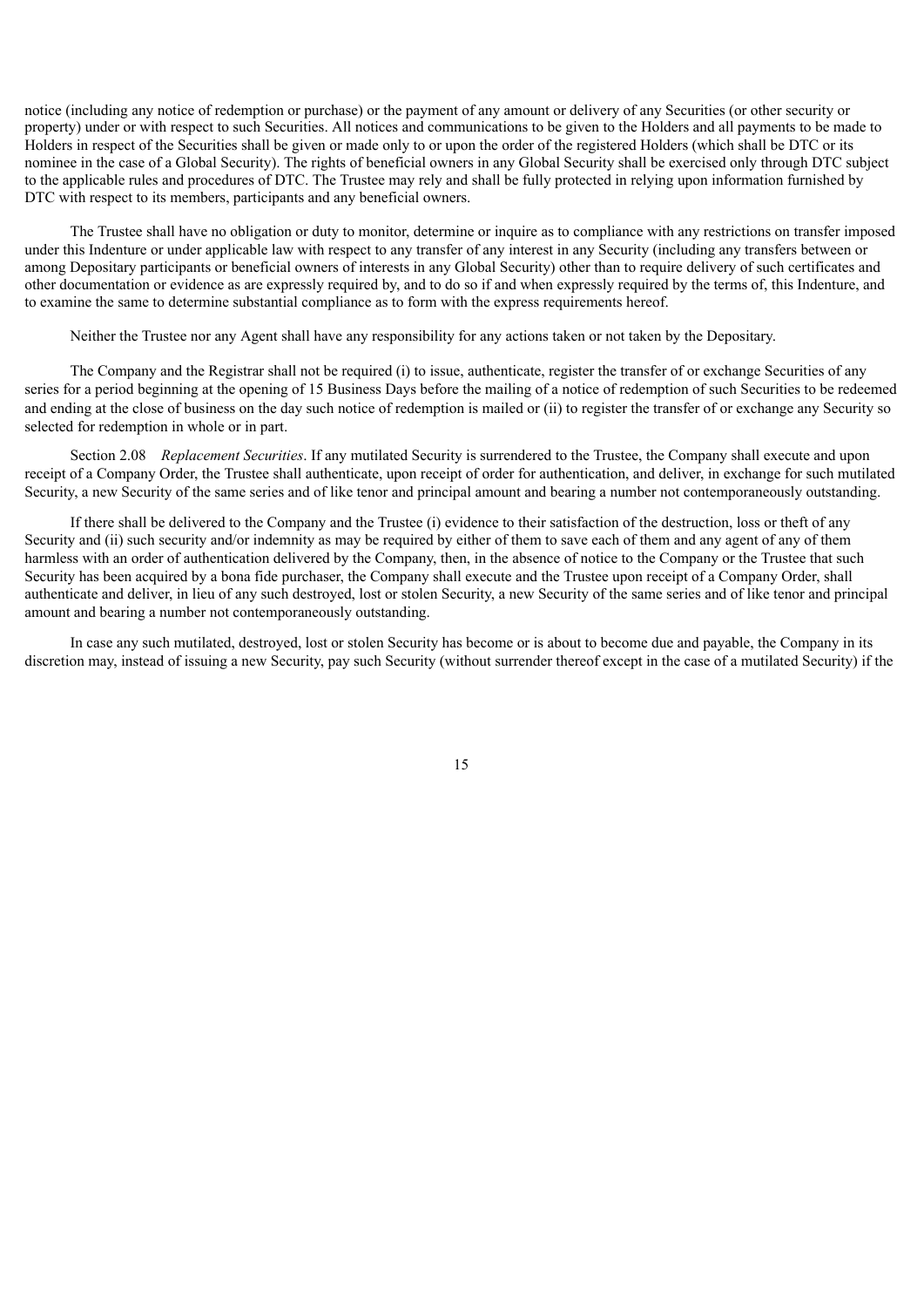applicant for such payment shall furnish to the Company and the Trustee such security and/or indemnity as may be required by either of them to save each of them and any agent of any of them harmless, and in the case of destruction, loss or theft, evidence satisfactory to the Company and the Trustee and any agent of them of the destruction, loss or theft of such Security and the ownership thereof.

Upon the issuance of any new Security under this Section, the Company and/or the Trustee may require payment by the holder thereof of a sum sufficient to cover any tax or other governmental charge that may be imposed in relation thereto and any other expenses (including the fees and expenses of the Trustee) connected therewith.

Every new Security of any series, issued pursuant to this Section in lieu of any destroyed, lost or stolen Security or in exchange for any mutilated Security, shall constitute an original additional contractual obligation of the Company, whether or not the mutilated, destroyed, lost or stolen Security shall be at any time enforceable by anyone, and any such new Security shall be entitled to all the benefits of this Indenture equally and proportionately with any and all other Securities of that series duly issued hereunder.

The provisions of this Section are exclusive and shall preclude (to the extent lawful) any other rights and remedies with respect to the replacement or payment of mutilated, destroyed, lost or stolen Securities.

Section 2.09 *Outstanding Securities*. Securities outstanding at any time are all Securities that have been authenticated by the Trustee except for those cancelled by it, those delivered to it for cancellation, those paid pursuant to Section 2.08, those described in this Section 2.09 as not outstanding and those that have been defeased pursuant to Section 8.06.

If a Security is replaced pursuant to Section 2.08, it ceases to be outstanding unless and until the Trustee and the Company receive proof satisfactory to them that the replaced Security is held by a holder in due course.

If the Paying Agent (other than the Company or an Affiliate of the Company) holds on the maturity date or any redemption date or date for repurchase of the Securities money sufficient to pay Securities payable or to be redeemed or repurchased on that date, then on and after that date such Securities cease to be outstanding and interest on them shall cease to accrue.

A Security does not cease to be outstanding because the Company or one of its Affiliates holds such Security, *provided, however*, that, in determining whether the Holders of the requisite principal amount of the outstanding Securities have given any request, demand, authorization, direction, notice, consent or waiver hereunder, Securities owned by the Company or any Affiliate of the Company shall be disregarded and deemed not to be outstanding, except that, in determining whether the Trustee shall be protected in conclusively relying upon any such request, demand, authorization, direction, notice, consent or waiver, only Securities as to which a Responsible Officer of the Trustee has received written notice to be so owned shall be so disregarded. Any Securities so owned which are pledged by the Company, or by any Affiliate of the Company, as security for loans or other obligations, otherwise than to another such Affiliate of the Company, shall be deemed to be outstanding, if the pledgee is entitled pursuant to the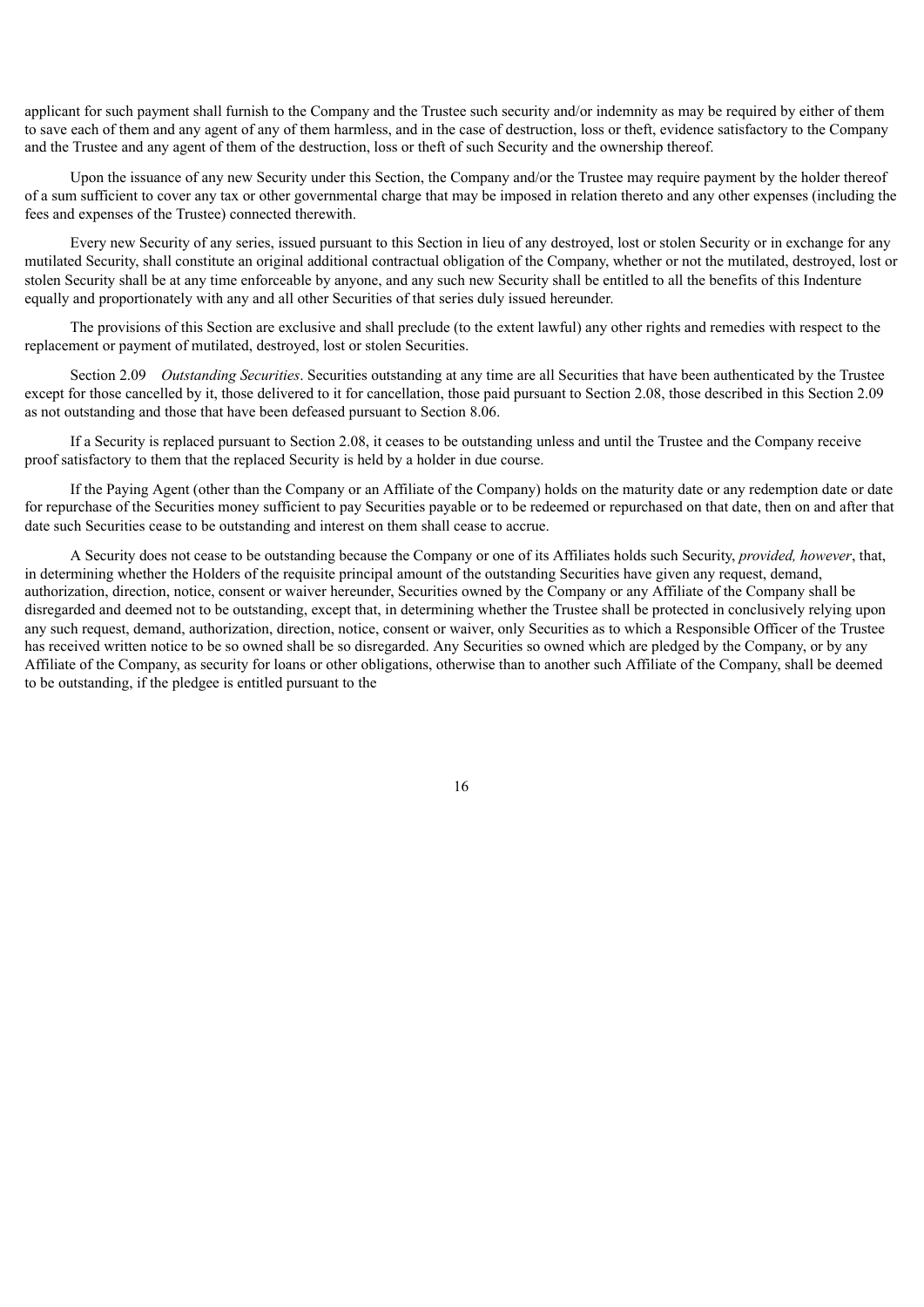terms of its pledge agreement and is free to exercise in its or his discretion the right to vote such securities, uncontrolled by the Company or by any such Affiliate.

Section 2.10 *Temporary Securities*. Until definitive Securities of any series are ready for delivery, the Company may prepare and, upon receipt of a Company Order, the Trustee shall authenticate temporary Securities of such series. Temporary Securities of any series shall be substantially in the form of definitive Securities of such series but may have insertions, substitutions, omissions and other variations determined to be appropriate by the Officer executing the temporary Securities, as evidenced by his or her execution of such temporary Securities. If temporary Securities of any series are issued, the Company will cause definitive Securities of such series to be prepared without unreasonable delay. After the preparation of definitive Securities of any series, the temporary Securities of such series shall be exchangeable for definitive Securities of such series and tenor upon surrender of such temporary Securities at the office or agency of the Company designated for such purpose pursuant to Section 4.02, without charge to the Holder. Upon surrender for cancellation of any one or more temporary Securities of any series the Company shall execute and the Trustee, upon receipt of a Company Order, shall authenticate and deliver in exchange therefor a like principal amount of definitive Securities of such series and tenor and authorized denominations. Until so exchanged, the temporary Securities of any series shall be entitled to the same benefits under this Indenture as definitive Securities of such series.

Section 2.11 *Cancellation*. The Company at any time may deliver to the Trustee for cancellation any Securities previously authenticated and delivered hereunder which the Company may have acquired in any manner whatsoever, and may deliver to the Trustee for cancellation any Securities previously authenticated hereunder which the Company has not issued and sold. The Registrar, any transfer agent and the Paying Agent shall forward to the Trustee any Securities surrendered to them for transfer, exchange or payment. The Trustee shall cancel and dispose of in accordance with its retention policy then in effect all Securities surrendered for transfer, exchange, payment or cancellation and shall, upon written request of the Company, deliver a certificate of disposition to the Company. The Company may not issue new Securities to replace Securities it has paid in full or delivered to the Trustee for cancellation.

Section 2.12 *CUSIP Numbers*. The Company in issuing the Securities may use "CUSIP" numbers, and the Trustee shall use CUSIP numbers in notices of redemption or exchange as a convenience to Holders and no representation shall be made as to the correctness of such numbers either as printed on the Securities or as contained in any notice of redemption or exchange. The Company will promptly notify the Trustee in writing of any change in the CUSIP numbers.

Section 2.13 *Defaulted Interest*. If the Company defaults in a payment of interest on the Securities, it shall pay, or shall deposit with the Paying Agent money in immediately available funds sufficient to pay, the defaulted interest plus (to the extent lawful) any interest payable on the defaulted interest (as may be specified in the terms thereof, established pursuant to Section 2.03) to the Persons who are Holders on a subsequent special record date, which shall mean the 15th day next preceding the date fixed by the Company for the payment of defaulted interest, whether or not such day is a Business Day. At least 15 days before such special record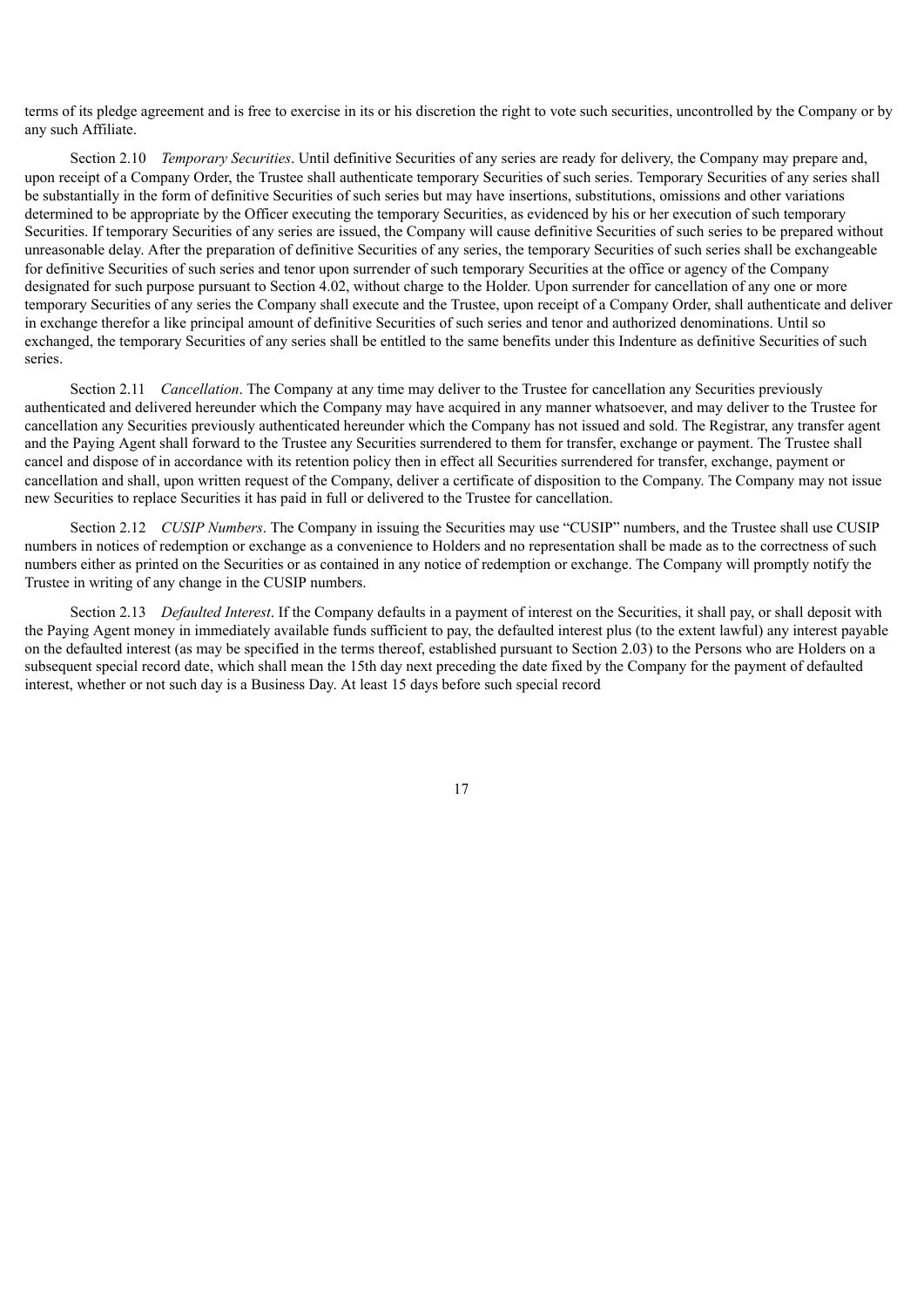date, the Company shall deliver to each Holder of such Securities and to the Trustee a notice that states the special record date, the payment date and the amount of defaulted interest to be paid.

#### ARTICLE 3 **REDEMPTION**

Section 3.01 *Applicability of Article*. The provisions of this Article 3 shall be applicable to the Securities of any series which are redeemable before their maturity or to any sinking fund for the retirement of Securities of a series except as otherwise specified as contemplated by Section 2.03 for Securities of such series.

Section 3.02 *Notice of Redemption; Partial Redemptions*. Notice of redemption to the Holders of Securities of any series to be redeemed as a whole or in part at the option of the Company shall be given by mailing notice of such redemption by first class mail, postage prepaid, or by electronic transmission in the case of Securities held in book-entry form, at least 10 days and not more than 60 days prior to the date fixed for redemption to such Holders of Securities of such series at their last addresses as they shall appear upon the registry books. Any notice delivered in the manner herein provided shall be conclusively presumed to have been duly given and is effective, whether or not the Holder receives the notice and any defect in notice shall not affect the validity of the notices properly given. Failure to give notice, or any defect in the notice to the Holder of any Security of a series designated for redemption as a whole or in part shall not affect the validity of the proceedings for the redemption of any other Security of such series.

The notice of redemption to each such Holder shall specify the name of the Securities including the series and issue date, the principal amount of each Security of such series held by such Holder to be redeemed, the CUSIP numbers of the Securities to be redeemed, the interest rate of the Securities to be redeemed, the maturity date of the Securities to be redeemed, the certificate number of the Securities to be redeemed (if applicable), the date fixed for redemption, whether the redemption is subject to any conditions precedent (noting that, in the Company's discretion, the date of redemption may be delayed until such time as any or all such conditions shall be satisfied or waived, or such redemption may not occur and such notice may be rescinded in the event that any or all such conditions shall not have been satisfied or waived by the date of redemption or by the date of redemption as so delayed), the redemption price, or if not then ascertainable, the manner of calculation thereof (provided that the actual redemption price, calculated as described in the notice of redemption, will be set forth in an Officer's Certificate delivered to the Trustee on or prior to the redemption date), the place or places of payment, that payment will be made upon presentation and surrender of such Securities, that such redemption is pursuant to the mandatory or optional sinking fund, or both, if such be the case, that interest accrued to the date fixed for redemption will be paid as specified in such notice and that on and after said date interest thereon or on the portions thereof to be redeemed will cease to accrue. In case any Security of a series is to be redeemed in part only, the notice of redemption shall state the portion of the principal amount thereof to be redeemed and shall state that on and after the date fixed for redemption, upon surrender of such Security, a new Security or Securities of such series and tenor in principal amount equal to the unredeemed portion thereof will be issued.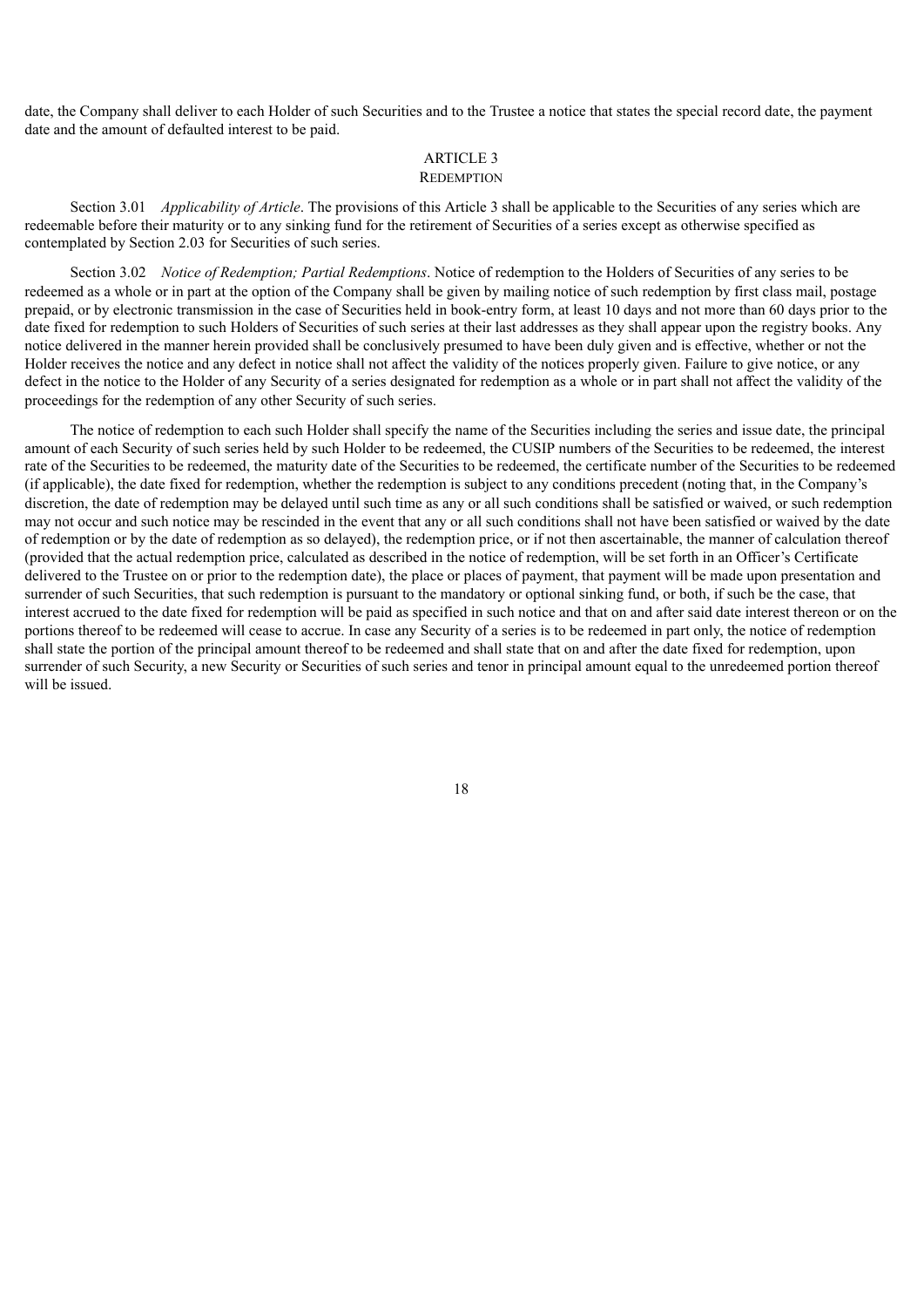Any notice of redemption of Securities of any series to be redeemed shall be given by the Company or, at the Company's written request to the Trustee, at least 3 Business Days prior to the notice date (or such shorter period as shall be acceptable to the Trustee), by the Trustee in the name and at the expense of the Company.

Once notice of redemption is delivered in accordance with Section 3.02 hereof, Securities called for redemption become irrevocably due and payable on the redemption date at the redemption price; *provided* that, redemptions and notices of redemption may, at the Company's discretion, be conditioned on one or more conditions precedent. The date of redemption may, at the Company's discretion, be delayed until such time as any or all such conditions shall be satisfied or waived. Such notice may be rescinded in the event that any or all such conditions shall not have been satisfied or waived by the date of redemption or by the date of redemption as so delayed. To effect a delay in the date of redemption or a rescission of redemption, the Company shall (i) furnish to the Trustee an Officer's Certificate identifying the redemption and notice of redemption being delayed or rescinded, as applicable, and setting forth the conditions precedent that were not satisfied or waived and (ii) mail by first class mail or deliver electronically, or cause to be mailed by first class mail or delivered electronically, a notice of delay of redemption or a notice of rescission of redemption, as applicable, to each Holder whose Securities were to have been redeemed.

If given in the manner provided for in Section 3.02, the notice of redemption shall be conclusively presumed to have been given whether or not a Holder receives such notice. Failure to give timely notice or any defect in the notice shall not affect the validity of the redemption.

On or before 11:00 a.m. New York City time on the redemption date specified in the notice of redemption given as provided in this Section, the Company will deposit with the Trustee or with one or more Paying Agents (or, if the Company is acting as its own Paying Agent, set aside, segregate and hold in trust as provided in Section 2.06) an amount of money sufficient to redeem on the redemption date all the Securities of such series so called for redemption at the appropriate redemption price, together with accrued interest to the date fixed for redemption. If all of the outstanding Securities of a series are to be redeemed, the Company will deliver to the Trustee at least 10 days prior to the redemption date (or such shorter period as shall be acceptable to the Trustee) an Officer's Certificate stating that all such Securities are to be redeemed. If less than all the outstanding Securities of a series are to be redeemed, the Company will deliver to the Trustee at least 10 days prior to the redemption date (or such shorter period as shall be acceptable to the Trustee) an Officer's Certificate stating the aggregate principal amount of such Securities to be redeemed and requesting that the Trustee select the Securities to be redeemed, which the Trustee may do subject to customary procedures and guidelines of the Depositary or in case of definitive Securities, on a pro rata basis or by lot (subject to adjustments to satisfy the authorized denominations). In the case of any redemption of Securities (a) prior to the expiration of any restriction on such redemption provided in the terms of such Securities or elsewhere in this Indenture, or (b) pursuant to an election of the Company which is subject to a condition specified in the terms of such Securities or elsewhere in this Indenture, the Company shall deliver to the Trustee, prior to the giving of any notice of redemption to Holders pursuant to this Section, an Officer's Certificate evidencing compliance with such restriction or condition.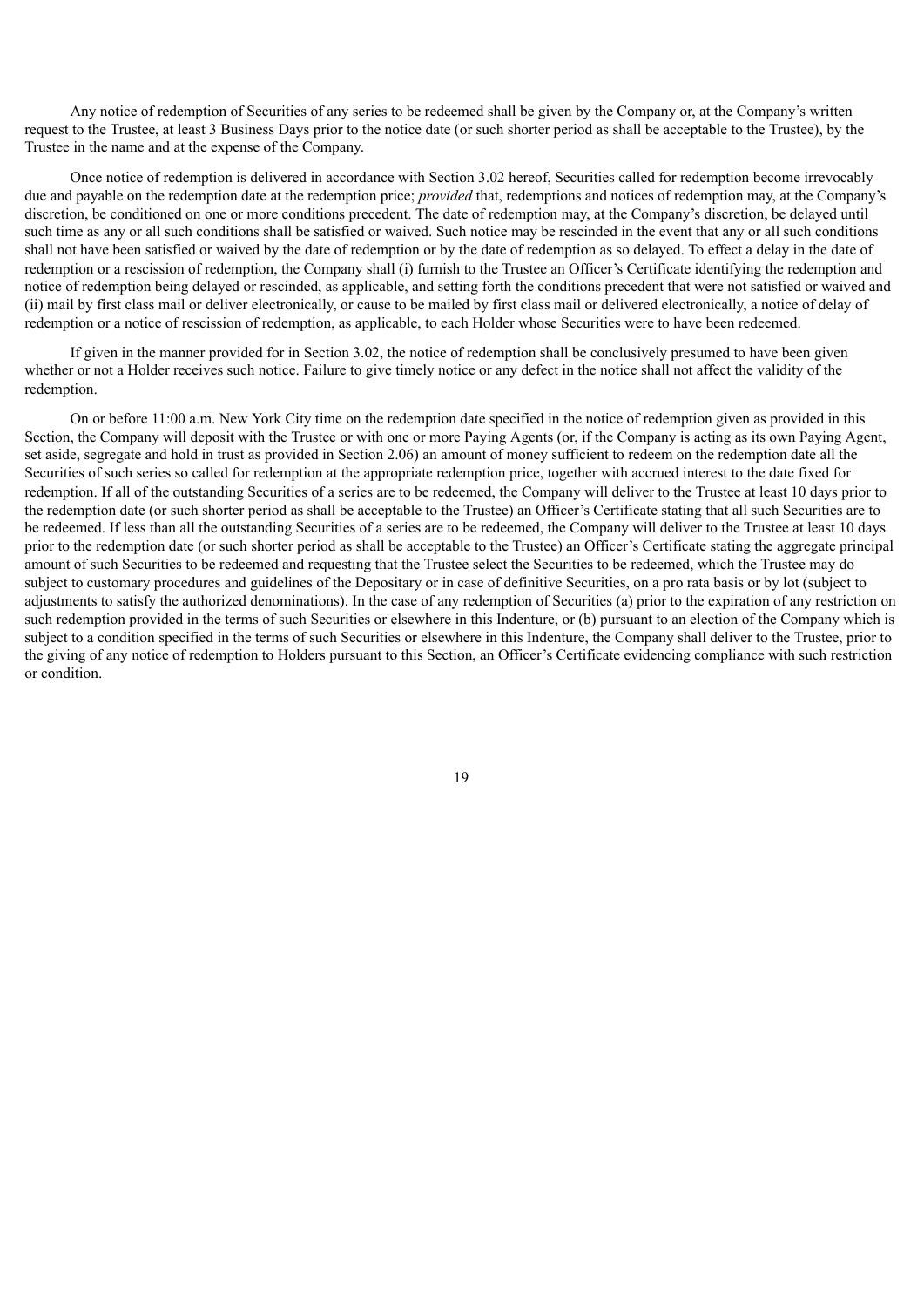Securities may be redeemed in part in principal amounts equal to authorized denominations for Securities of such series. The Trustee shall promptly notify the Company in writing of the Securities of such series selected for redemption and, in the case of any Securities of such series selected for partial redemption, the principal amount thereof to be redeemed. For all purposes of this Indenture, unless the context otherwise requires, all provisions relating to the redemption of Securities shall relate, in the case of any Security redeemed or to be redeemed only in part, to the portion of the principal amount of such Security which has been or is to be redeemed.

Section 3.03 *Payment of Securities Called for Redemption*. If notice of redemption has been given as above provided, the Securities or portions of Securities specified in such notice shall become due and payable on the date and at the place stated in such notice at the applicable redemption price, together with interest accrued to the date fixed for redemption, and on and after such date (unless the Company shall default in the payment of such Securities at the redemption price, together with interest accrued to such date) interest on the Securities or portions of Securities so called for redemption shall cease to accrue, and except as provided in Sections 7.12 and 8.03, such Securities shall cease from and after the date fixed for redemption to be entitled to any benefit under this Indenture, and the Holders thereof shall have no right in respect of such Securities except the right to receive the redemption price thereof and unpaid interest to the date fixed for redemption. On presentation and surrender of such Securities at a place of payment specified in said notice, said Securities or the specified portions thereof shall be paid and redeemed by the Company at the applicable redemption price, together with interest accrued thereon to the date fixed for redemption; *provided* that payment of interest becoming due on or prior to the date fixed for redemption shall be payable in the case of Securities, to the Holders of such Securities registered as such on the relevant record date subject to the terms and provisions of Sections 2.04 and 2.13 hereof.

If any Security called for redemption shall not be so paid upon surrender thereof for redemption, the principal shall, until paid or duly provided for, bear interest from the date fixed for redemption at the rate of interest or Yield to Maturity (in the case of an Original Issue Discount Security) borne by such Security.

Upon presentation of any Security of any series redeemed in part only, the Company shall execute and, upon receipt of a Company Order, the Trustee shall authenticate and deliver to or on the order of the Holder thereof, at the expense of the Company, a new Security or Securities of such series and tenor, of authorized denominations, in principal amount equal to the unredeemed portion of the Security so presented.

# ARTICLE 4

# **COVENANTS**

Section 4.01 *Payment of Securities*. The Company shall pay the Principal (and any premium thereon) of and interest on the Securities by 11:00 a.m. New York City time on the dates and in the manner provided in the Securities and this Indenture. The interest on Securities (together with any additional amounts payable pursuant to the terms of such Securities) shall be payable only to the Holders thereof (subject to Section 2.04).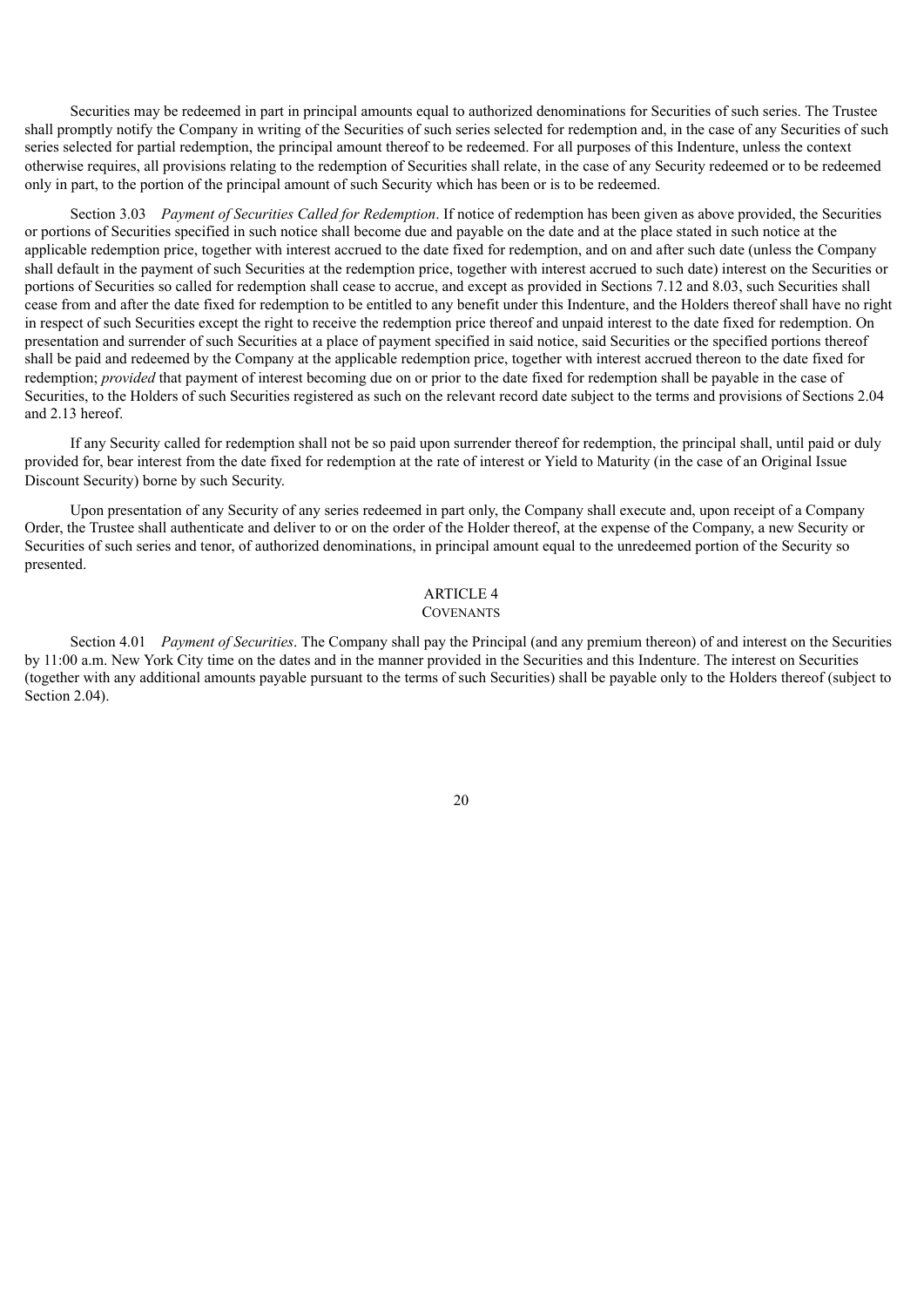Notwithstanding any provisions of this Indenture to the contrary, if the Company and a Holder of any Security so agree, payments of interest on, and any portion of the Principal of, such Holder's Security (other than interest payable at maturity or on any redemption or repayment date or the final payment of Principal on such Security) shall be made by the Paying Agent, upon receipt from the Company of immediately available funds by 11:00 a.m., New York City time on the date of payment (or such other time as may be agreed to between the Company and the Paying Agent), directly to the Holder of such Security (by Federal funds wire transfer or otherwise) if the Holder has delivered written instructions to the Trustee 15 days prior (or such other time frame acceptable to the Trustee) to such payment date requesting that such payment will be so made and designating the bank account to which such payments shall be so made and in the case of payments of Principal, surrenders the same to the Trustee in exchange for a Security or Securities aggregating the same principal amount as the unredeemed principal amount of the Securities surrendered. The Trustee shall be entitled to conclusively rely on the last instruction delivered by the Holder pursuant to this Section 4.01 unless a new instruction is delivered 15 days (or such shorter time frame acceptable to the Trustees) prior to a payment date. The Company will indemnify and hold each of the Trustee and any Paying Agent harmless against any loss, liability or expense (including attorneys' fees and expenses) resulting from any act or omission to act on the part of the Company or any such Holder in connection with any such agreement or from making any payment in accordance with any such agreement.

The Company shall pay interest on overdue Principal, and interest on overdue installments of interest, to the extent lawful, at the rate per annum specified in the Securities.

Notwithstanding anything to the contrary contained in this Indenture, the Company or the Paying Agent may, to the extent it is required to do so by law, deduct or withhold income or other similar taxes imposed by the United States of America or other domestic or foreign taxing authorities from any payments hereunder.

Section 4.02 *Maintenance of Office or Agency*. The Company will maintain in the United States of America, an office or agency where Securities may be surrendered for registration of transfer or exchange or for presentation for payment and where notices and demands to or upon the Company in respect of the Securities and this Indenture may be served. The Company hereby initially designates the Corporate Trust Office as such office or agency of the Company. The Company will give prompt written notice to the Trustee of the location, and any change in the location, of such office or agency. If at any time the Company shall fail to maintain any such required office or agency or shall fail to furnish the Trustee with the address thereof, such presentations, surrenders, notices and demands may be made or served at the address of the Trustee set forth in Section 10.02; *provided, however*, no service of legal process in connection with the transactions contemplated hereunder may be made at the Corporate Trust Office.

The Company may also from time to time designate one or more other offices or agencies where the Securities of any series may be presented or surrendered for any or all such purposes and may from time to time rescind such designations; *provided* that no such designation or rescission shall in any manner relieve the Company of its obligation to maintain an office or agency in the United States of America for such purposes. The Company will give prompt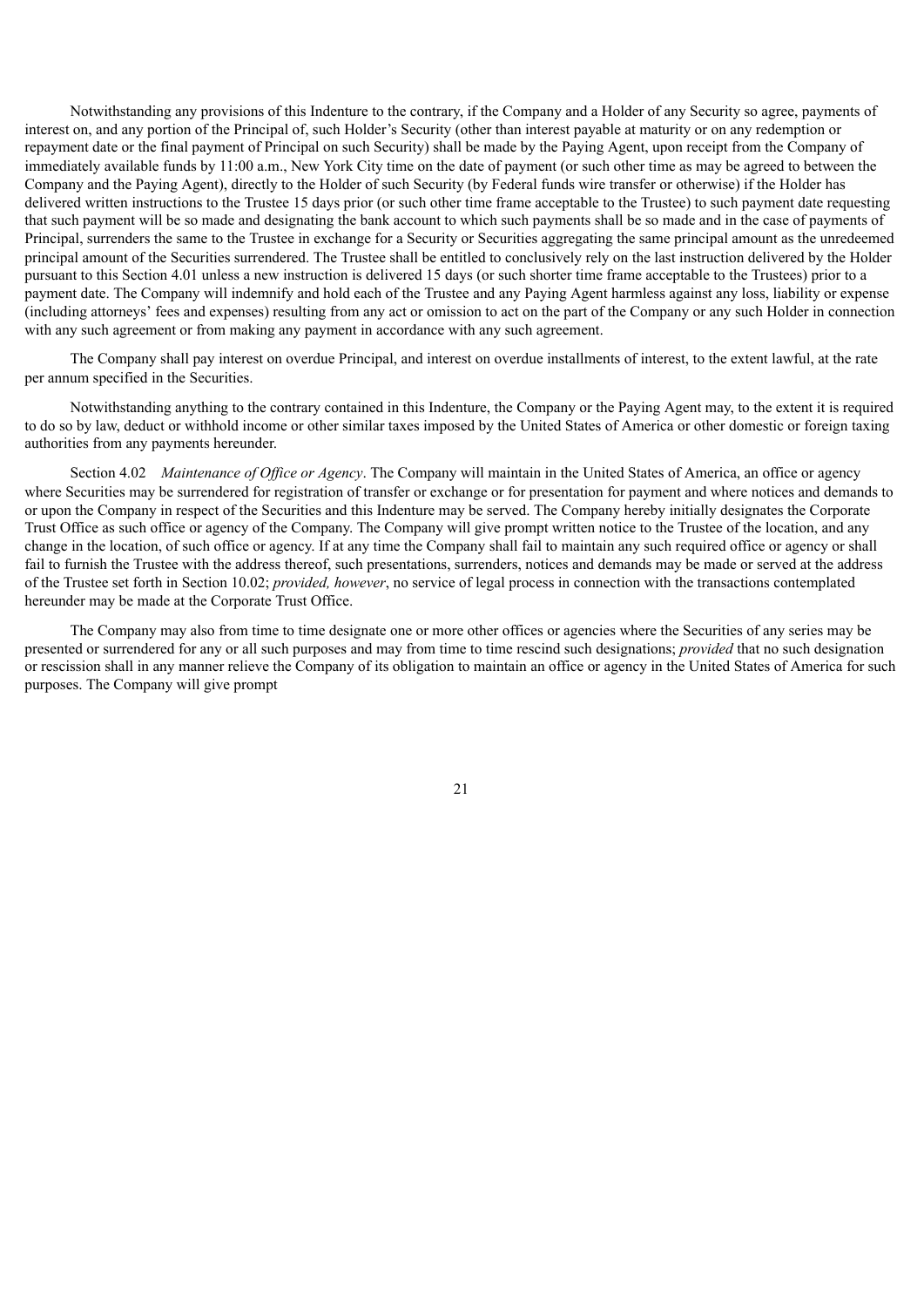written notice to the Trustee of any such designation or rescission and of any change in the location of any such other office or agency.

Section 4.03 *Corporate Existence.* Except as otherwise permitted by Article 5 hereof, the Company will do or cause to be done all things necessary to preserve and keep in full force and effect its corporate existence. This Section 4.03 shall not prohibit or restrict the Company from converting into a different form of legal entity.

Section 4.04 *Certificate to Trustee*. So long as Securities are outstanding, the Company will furnish to the Trustee annually, on or before a date not more than 120 days after the end of its fiscal year (which, on the date hereof, is a calendar year ending December  $31<sup>st</sup>$ ), commencing with the first fiscal year after which Securities are first issued, a brief certificate (which need not contain the statements required by Section 10.04) from its principal executive officer, principal financial officer, principal accounting officer, any vice president or the treasurer or any assistant treasurer as to his or her knowledge of the compliance of the Company with all conditions and covenants under this Indenture (such compliance to be determined without regard to any period of grace or requirement of notice provided under this Indenture) and, in the event of any Default, specifying such Default and the nature and status thereof of which such person may have knowledge. The Company shall deliver to the Trustee, as soon as possible and in any event within 30 days after the Company becomes aware of the occurrence of any Default or Event of Default, an Officer's Certificate setting forth the details of such Event of Default or Default, its status and the actions which the Company is taking or proposes to take with respect thereto.

#### ARTICLE 5

### SUCCESSOR CORPORATION

Section 5.01 *Merger, Consolidation or Sale of Assets*. The Company may consolidate or merge with or into, or transfer or lease all or substantially all its properties or assets to, in one transaction or a series of related transactions, any other Person, *provided* that:

(a) The Company shall be the surviving Person, or the resulting, surviving or transferee Person (the "**Successor**") shall be an entity organized and existing under the laws of the United States of America, any State thereof or the District of Columbia and the Successor (if not the Company) shall expressly assume, by supplemental indenture, executed and delivered to the Trustee, in form reasonably satisfactory to the Trustee, all the obligations of the Company under the Securities and this Indenture;

(b) immediately after giving effect to such transaction, no Default or Event of Default shall have occurred and be continuing; and

(c) the Company (or, if applicable, the Successor) shall have delivered, or cause to be delivered, to the Trustee an Officer's Certificate and an Opinion of Counsel, each stating that such consolidation, merger, transfer or lease complies with the requirements of this Indenture and any supplemental indenture thereto, and an Opinion of Counsel stating that the Securities, the Indenture and any supplemental indenture thereto constitute valid and binding obligations of the Company (or, if applicable, the Successor), subject to customary exceptions.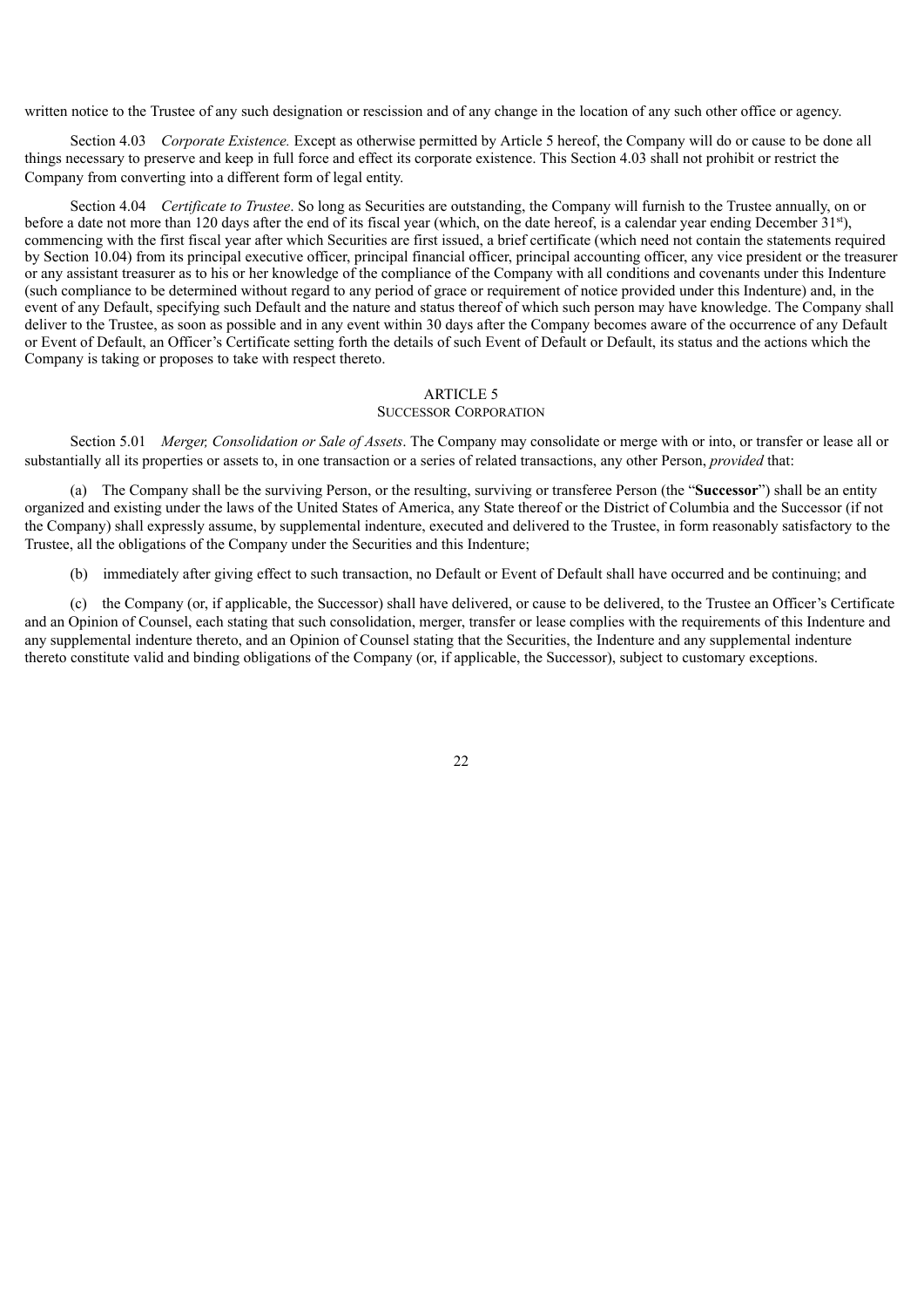Section 5.02 *Successor Substituted*. Upon any consolidation or merger, or any sale, conveyance, transfer, lease or other disposition of all or substantially all of the property and assets of the Company in accordance with Section 5.01 of this Indenture, the Successor may exercise every right and power of the Company under this Indenture with the same effect as if such Successor had been named as the Company herein and thereafter the predecessor Person, except in the case of a lease, shall be relieved of all obligations and covenants under the Securities and this Indenture.

#### ARTICLE 6

#### DEFAULT AND REMEDIES

Section 6.01 *Events of Default*. Each of the following is an "**Event of Default**" with respect to each series of Securities:

(a) the Company defaults in the payment of interest on any Security of such series when the same becomes due and payable, and such default continues for a period of 30 consecutive days;

(b) the Company defaults in the payment of the Principal of, or premium, if any, on, any Security of such series when the same becomes due and payable at maturity, upon acceleration, redemption, or otherwise;

(c) a failure by the Company to observe or perform any other covenant or agreement in such series of Securities or this Indenture and the continuance of such failure for 90 days after receipt by the Company of notice of such failure, specifying such failure and requiring the same to be remedied, from the Trustee or Holders of at least 25% of the Principal amount of such series of Securities outstanding:

(d) a court having jurisdiction in the premises shall enter a decree or order for relief in respect of the Company in an involuntary case under any applicable bankruptcy, insolvency or other similar law now or hereafter in effect, or appointing a receiver, liquidator, assignee, custodian, trustee, sequestrator (or similar official) of the Company, or for any substantial part of its property or ordering the winding up or liquidation of its affairs, and such decree or order shall remain unstayed and in effect for a period of 90 consecutive days;

(e) the Company (i) commences a voluntary case under any applicable bankruptcy, insolvency or other similar law now or hereafter in effect, or consents to the entry of an order for relief in an involuntary case under any such law, (ii) consents to the appointment of or taking possession by a receiver, liquidator, assignee, custodian, trustee, sequestrator or similar official of the Company, for all or substantially all of the property and assets of the Company, or (iii) effects any general assignment for the benefit of creditors; or

(f) any other Event of Default established pursuant to Section 2.03 with respect to the Securities of such series occurs.

No Event of Default with respect to a single series of Securities issued hereunder (and under or pursuant to any supplemental indenture, Officer's Certificate or Board Resolution) specific to such series shall constitute an Event of Default with respect to any other series of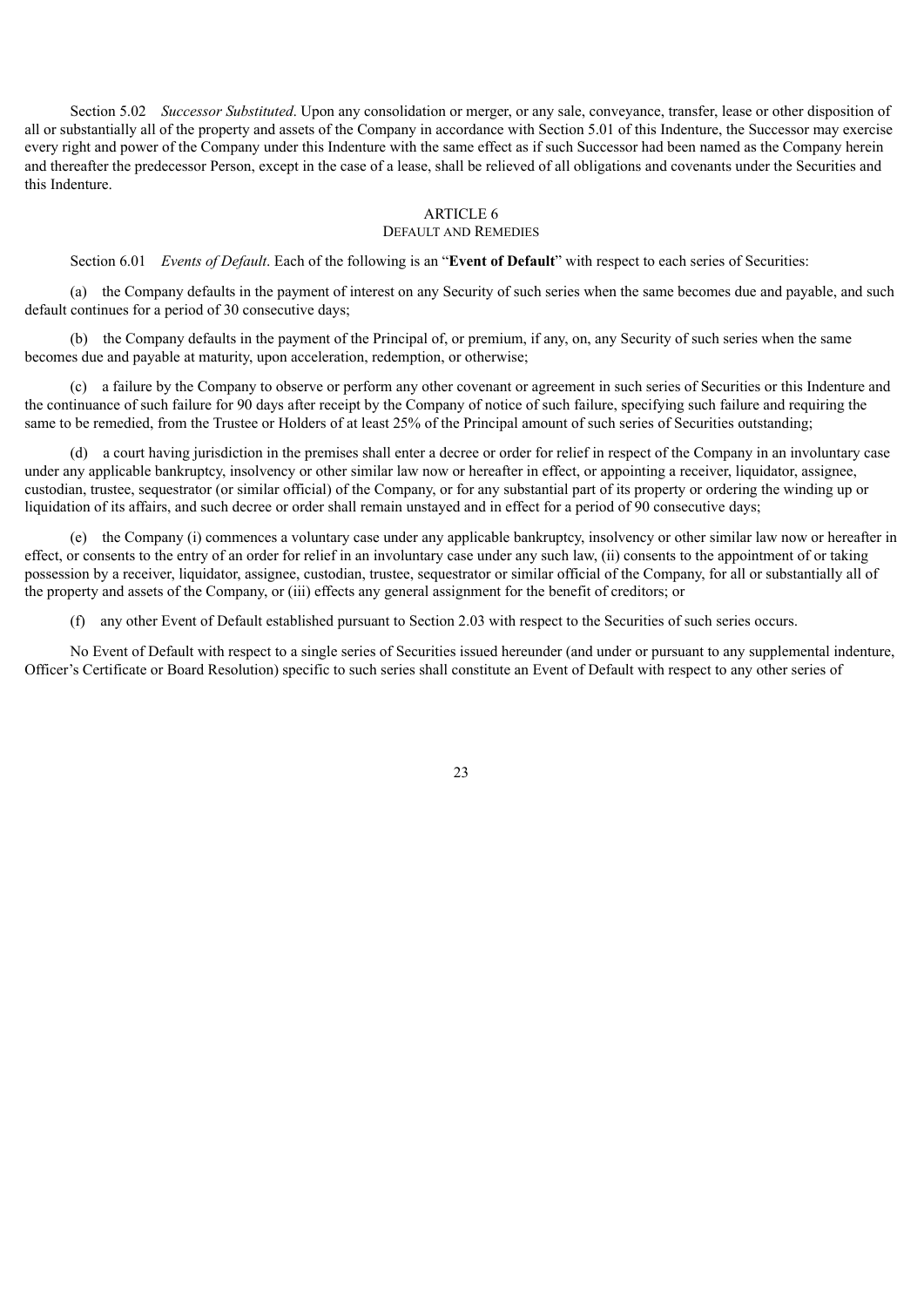Securities unless otherwise provided in this Indenture or any supplemental indenture, Officer's Certificate or Board Resolution with respect to any other series of Securities.

Section 6.02 *Acceleration*. If an Event of Default other than as described in clauses (d) or (e) of Section 6.01 with respect to the Securities of any series then outstanding occurs and is continuing, then, either the Trustee or the Holders of at least 25% in the Principal amount (or, if the Securities are Original Issue Discount Securities, such portion of the Principal as may be specified in the terms thereof established pursuant to Section 2.03) of the then outstanding Securities of such series may declare each Security of that series due and payable immediately without further action or notice. If an Event of Default as described in clauses (d) or (e) of Section 6.01 occurs with respect to the Company, the Securities of such series will immediately become due and payable without any declaration or other act on the part of the Trustee or the Holders of the Securities of such series and if not already the Paying Agent, the Trustee shall immediately and automatically become the Paying Agent. The Holders of a majority in Principal amount of Securities of such series may rescind any acceleration and its consequences (other than with respect to an Event of Default as described in clauses (d) or (e) of Section 6.01) if (1) the rescission would not conflict with any judgment or decree, (2) the Company has paid or deposited with the Trustee a sum sufficient to pay in the currency in which the Securities of that series are payable (A) all overdue interest, if any, on all outstanding Securities of that series, (B) all unpaid Principal of and premium, if any, on any outstanding Securities of that series which have become due otherwise than by such a declaration of acceleration, and interest on such unpaid Principal or premium at the rate or rates prescribed therefor in such Securities or, if no such rate or rates are so prescribed, at the rate borne by the Securities during the period of such default, (C) the compensation due and outstanding to the Trustee and the Agents under this Indenture and all outstanding expenses, disbursements and advances of the Trustee and the Agents and (D) to the extent that payment of such interest is enforceable under applicable law, interest upon overdue interest to that date of such payment or deposit at the rate or rates prescribed therefor in such Securities, or, if no such rate or rates are so prescribed, at the rate borne by the Securities during the period of such default and (3) all existing Events of Default (other than for nonpayment of Principal, premium, if any, or interest that has become due solely because of the acceleration) have been cured or waived.

Section 6.03 *Other Remedies*. If a payment Default or an Event of Default with respect to the Securities of any series occurs and is continuing, the Trustee may pursue, in its own name or as trustee of an express trust, any available remedy by proceeding at law or in equity to collect the payment of Principal of and interest on the Securities of such series or to enforce the performance of any provision of the Securities of such series or this Indenture.

The Trustee may maintain a proceeding even if it does not possess any of the Securities or does not produce any of them in the proceeding.

Section 6.04 *Waiver of Past Defaults*. The Holders of a majority in aggregate Principal amount of the then outstanding Securities of any series may direct the time, method and place of conducting any proceeding for exercising any remedy available to the Trustee under the Indenture. The Holders of a majority in aggregate Principal amount of the then outstanding Securities of any series also will be entitled to waive past defaults regarding such Securities, except for a default in payment of Principal of or premium, if any, or interest on such Securities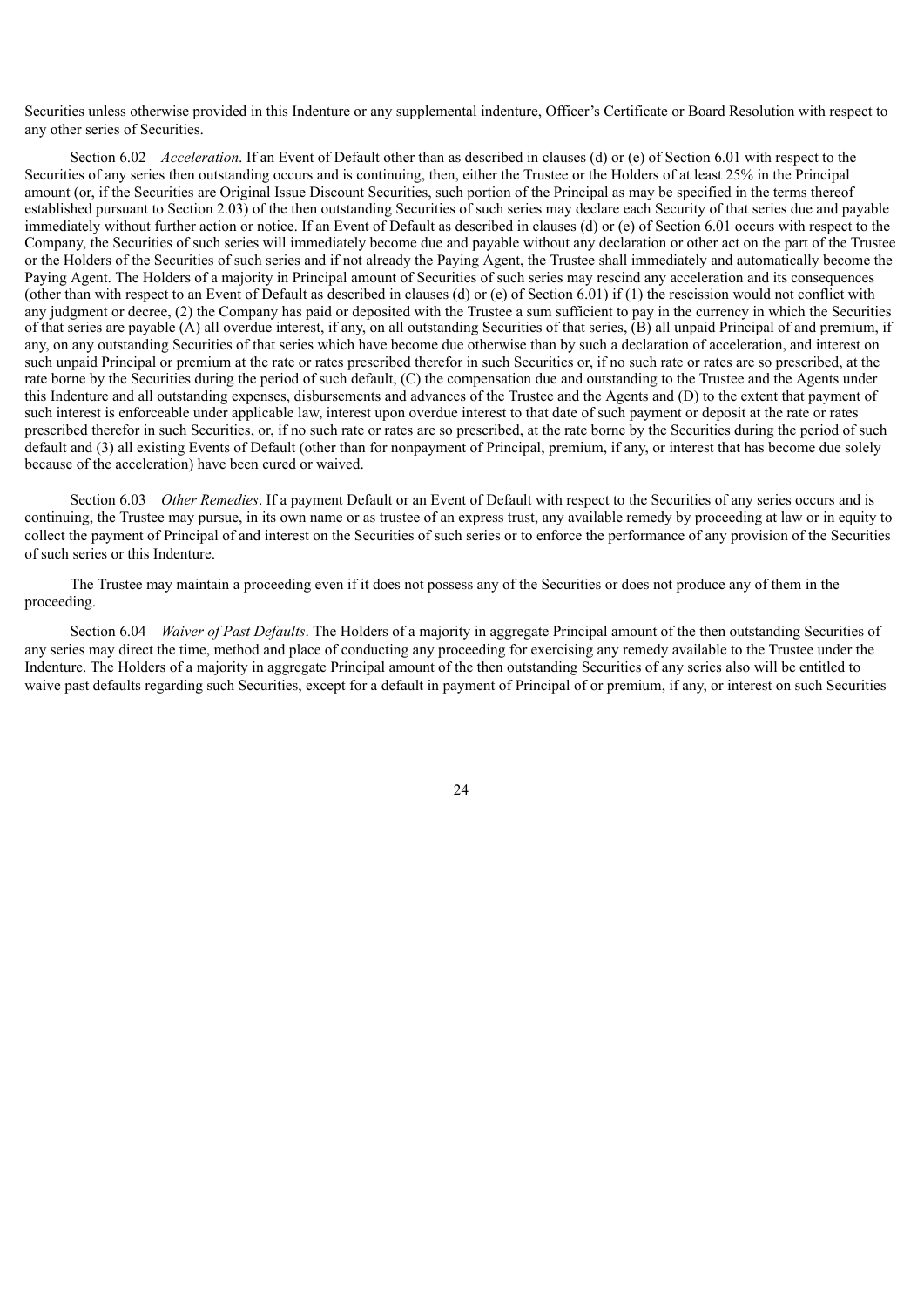or in respect of a covenant or provision that cannot be modified or amended hereunder without the consent of the Holder of each such Security.

Section 6.05 *Control by Majority*. The Holders of a majority in aggregate Principal amount of the then outstanding Securities of any series may direct the time, method and place of conducting any proceeding for exercising any remedy available to the Trustee. The Holders of a majority in aggregate Principal amount of the then outstanding Securities of any series also will be entitled to waive past defaults regarding such Securities, except for a default in payment of Principal of or premium, if any, or interest on such Securities or in respect of a covenant or provision that cannot be modified or amended hereunder without the consent of the Holder of each such Security. The Trustee generally may not be ordered or directed by any of the Holders of Securities to take any action unless one or more of the Holders shall have offered to the Trustee indemnity and/or security satisfactory to it prior to taking such actions, and *provided further* than, the Trustee may refuse to follow any written direction of the Holders that conflicts with law or the Indenture, is unduly prejudicial to the rights of other Holders (it being understood that the Trustee does not have an affirmative duty to ascertain whether or not such actions or forbearances are unduly prejudicial to such Holders), or would involve the Trustee in personal liability (*provided, however*, that the Trustee may take any other action deemed proper by the Trustee that is not inconsistent with such direction).

Section 6.06 *Limitation on Suits*. No Holder of any Security of any series may institute any proceeding, judicial or otherwise, with respect to this Indenture or the Securities of any series, or for the appointment of a receiver or trustee, or for any other remedy hereunder, unless:

(a) such Holder has previously given to the Trustee written notice of a continuing Event of Default with respect to the Securities of such series;

(b) the Holders of at least 25% in aggregate Principal amount of outstanding Securities of such series shall have made written request to the Trustee to institute proceedings in respect of such Event of Default in its own name as Trustee hereunder;

(c) such Holder or Holders have offered to the Trustee indemnity and/or security satisfactory to the Trustee against any costs, liabilities or expenses to be incurred in compliance with such request;

(d) the Trustee for 60 days after its receipt of such notice, request and offer of indemnity and/or security has failed to institute any such proceeding; and

(e) during such 60-day period, the Holders of a majority in aggregate Principal amount of the outstanding Securities of such series have not given the Trustee a direction that is inconsistent with such written request.

A Holder may not use this Indenture to prejudice the rights of another Holder or to obtain a preference or priority over such other Holder (it being understood that the Trustee does not have an affirmative duty to ascertain whether or not such actions or forbearances are unduly prejudicial to such Holders).

Section 6.07 [*Reserved*].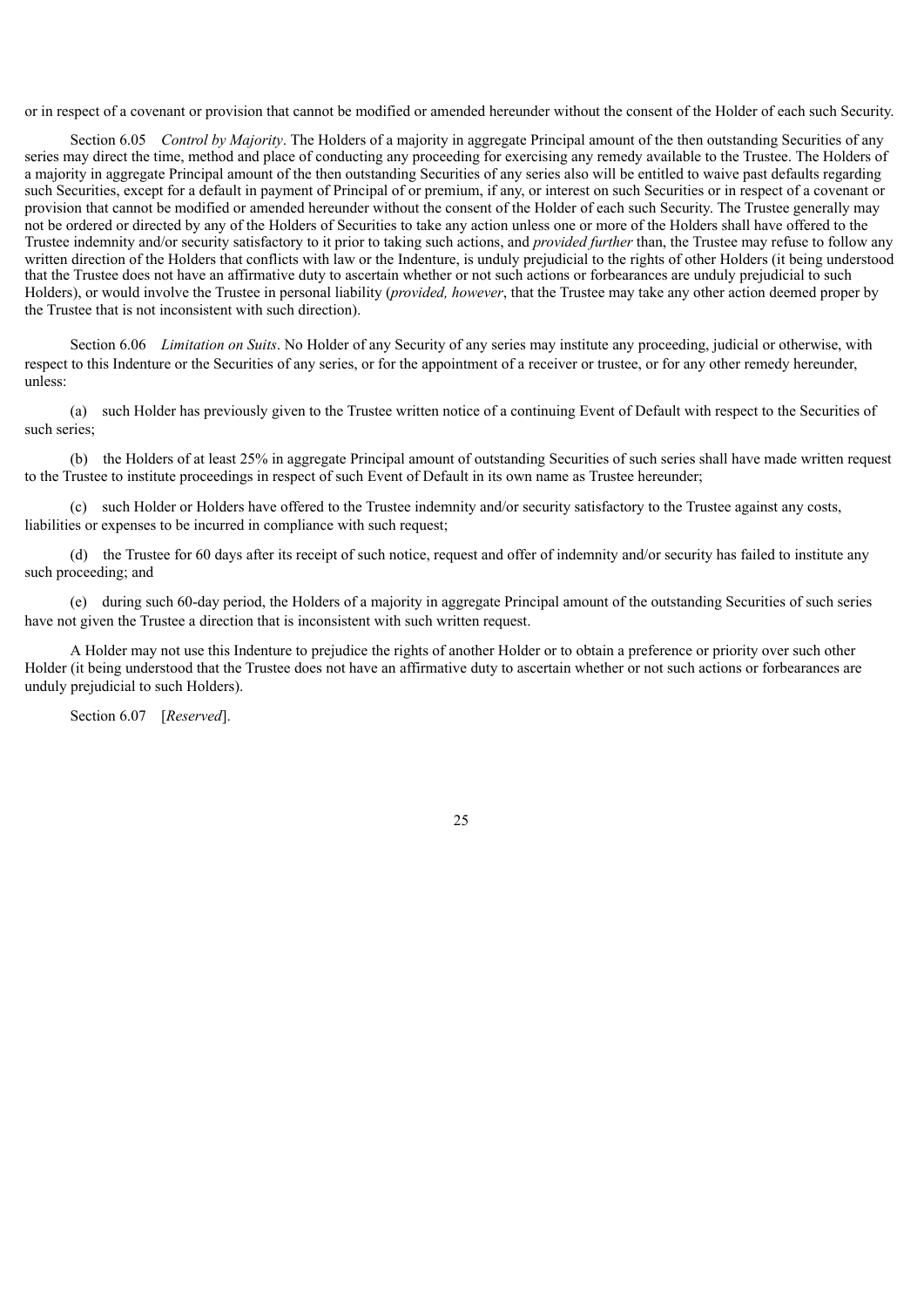Section 6.08 *Collection Suit by Trustee*. If an Event of Default with respect to the Securities of any series in payment of Principal or interest specified in clause (a) or (b) of Section 6.01 occurs and is continuing, the Trustee may recover judgment in its own name and as trustee of an express trust against the Company for the whole amount (or such portion thereof as specified in the terms established pursuant to Section 2.03 of Original Issue Discount Securities) of Principal of, and accrued interest remaining unpaid on, together with interest on overdue Principal of, and, to the extent that payment of such interest is lawful, interest on overdue installments of interest on, the Securities of such series, in each case at the rate or Yield to Maturity (in the case of Original Issue Discount Securities) specified in such Securities, and such further amount as shall be sufficient to cover all amounts owing the Trustee hereunder.

Section 6.09 *Trustee May File Proofs of Claim*. The Trustee may file such proofs of claim and other papers or documents as may be necessary or advisable in order to have the claims of the Trustee (including any claim for amounts due the Trustee hereunder) and the Holders allowed in any judicial proceedings relative to the Company (or any other obligor on the Securities), its creditors or its property and shall be entitled and empowered to collect and receive any moneys, securities or other property payable or deliverable upon conversion or exchange of the Securities or upon any such claims and to distribute the same, and any custodian, receiver, assignee, trustee, liquidator, sequestrator or other similar official in any such judicial proceeding is hereby authorized by each Holder to make such payments to the Trustee and, in the event that the Trustee shall consent to the making of such payments directly to the Holders, to pay to the Trustee any amount due to it hereunder. Nothing herein contained shall be deemed to empower the Trustee to authorize or consent to, or accept or adopt on behalf of any Holder, any plan of reorganization, arrangement, adjustment or composition affecting the Securities or the rights of any Holder thereof, or to authorize the Trustee to vote in respect of the claim of any Holder in any such proceeding.

Section 6.10 *Application of Proceeds*. Any moneys collected by the Trustee pursuant to this Article in respect of the Securities of any series shall be applied in the following order at the date or dates fixed by the Trustee and, in case of the distribution of such moneys on account of Principal or interest, upon presentation of the several Securities in respect of which moneys have been collected and noting thereon the payment, or issuing Securities of such series and tenor in reduced principal amounts in exchange for the presented Securities of such series and tenor if only partially paid, or upon surrender thereof if fully paid:

FIRST: To the payment of all amounts due the Trustee (acting in any capacity hereunder) and any Agent applicable to the Securities of such series in respect of which moneys have been collected;

SECOND: To Holders for amounts due and unpaid on the Securities of such series for principal of, or premium, if any, and interest, ratably, without preference or priority of any kind, according to the amounts due and payable on the Securities of such series for principal of, or premium, if any, and interest, respectively; and

THIRD: To the payment of the remainder, if any, to the Company.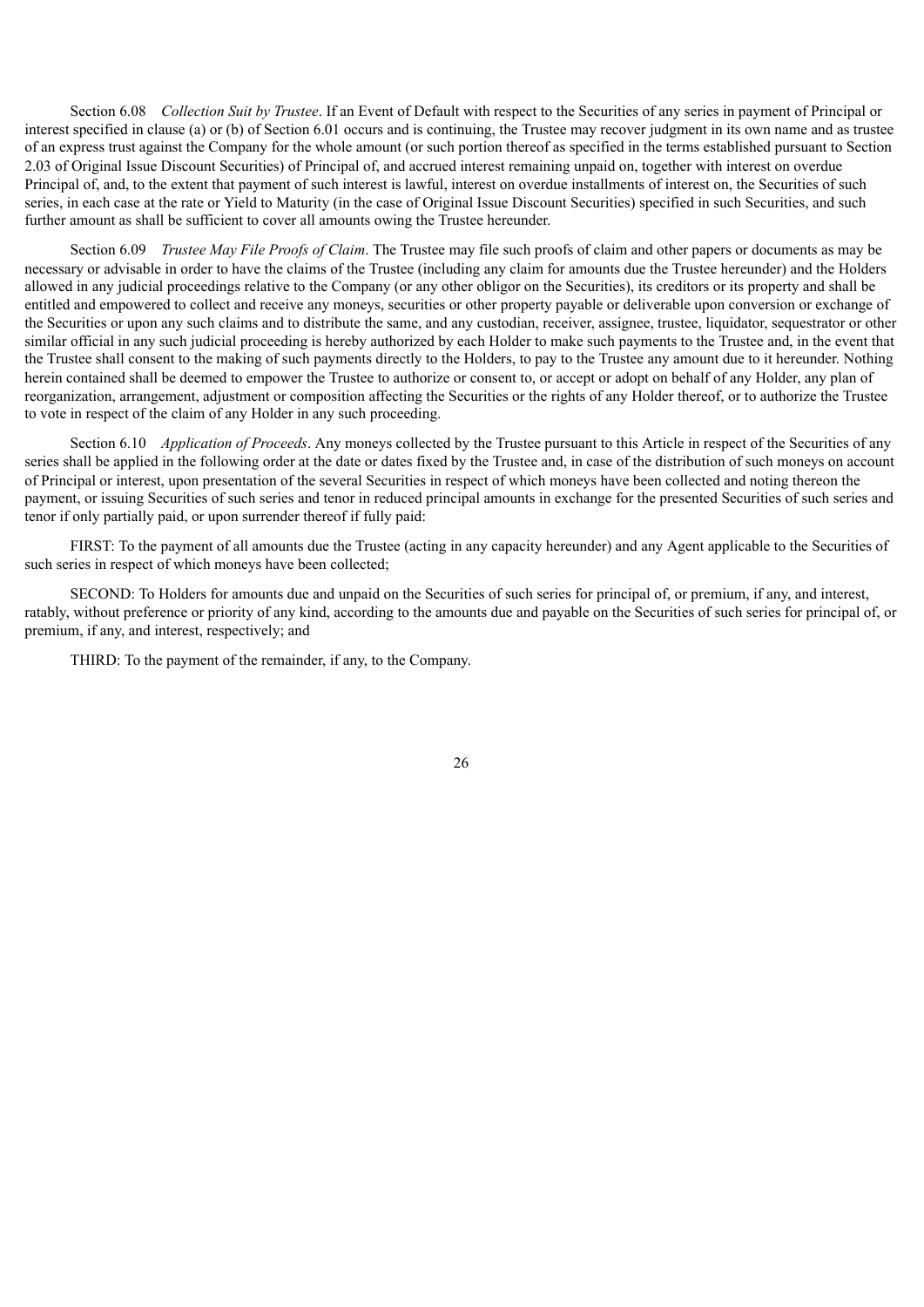Section 6.11 *Restoration of Rights and Remedies*. If the Trustee or any Holder has instituted any proceeding to enforce any right or remedy under this Indenture and such proceeding has been discontinued or abandoned for any reason, or has been determined adversely to the Trustee or to such Holder, then, and in every such case, subject to any determination in such proceeding, the Company, the Trustee and the Holders shall be restored to their former positions hereunder and thereafter all rights and remedies of the Company, the Trustee and the Holders shall continue as though no such proceeding had been instituted.

Section 6.12 *Undertaking for Costs*. In any suit for the enforcement of any right or remedy under this Indenture or in any suit against the Trustee for any action taken or omitted by it as Trustee, in either case in respect to the Securities of any series, a court may require any party litigant in such suit (other than the Trustee) to file an undertaking to pay the costs of the suit, and the court may assess reasonable costs, including reasonable attorneys' fees and expenses, against any party litigant (other than the Trustee) in the suit having due regard to the merits and good faith of the claims or defenses made by the party litigant. This Section 6.12 does not apply to a suit by a Holder pursuant to Section 6.07, a suit instituted by the Trustee or a suit by Holders of more than 10% in Principal amount of the outstanding Securities of such series.

Section 6.13 *Rights and Remedies Cumulative*. Except as otherwise provided with respect to the replacement or payment of mutilated, destroyed, lost or wrongfully taken Securities in Section 2.08, no right or remedy herein conferred upon or reserved to the Trustee or to the Holders is intended to be exclusive of any other right or remedy, and every right and remedy shall, to the extent permitted by law, be cumulative and in addition to every other right and remedy given hereunder or now or hereafter existing at law or in equity or otherwise. The assertion or employment of any right or remedy hereunder, or otherwise, shall not prevent the concurrent assertion or employment of any other appropriate right or remedy.

Section 6.14 *Delay or Omission not Waiver*. No delay or omission of the Trustee, any Agent or of any Holder to exercise any right or remedy accruing upon any Event of Default shall impair any such right or remedy or constitute a waiver of any such Event of Default or an acquiescence therein. Every right and remedy given by this Article 6 or by law to the Trustee or to the Holders may be exercised from time to time, and as often as may be deemed expedient, by the Trustee or by the Holders, as the case may be.

# ARTICLE 7

### **TRUSTEE**

Section 7.01 *General*. The duties and responsibilities of the Trustee shall be as explicitly provided by the Trust Indenture Act and as set forth herein.

Notwithstanding the foregoing, no provision of this Indenture shall require the Trustee to expend or risk its own funds or otherwise incur any financial liability in the performance of any of its duties hereunder, or in the exercise of any of its rights or powers, unless it receives indemnity and/or security satisfactory to it against any loss, liability or expense. Whether or not therein expressly so provided, every provision of this Indenture relating to the conduct or affecting the liability of or affording protection to the Trustee shall be subject to the provisions of this Article 7. The Trustee, prior to the occurrence of an Event of Default of which a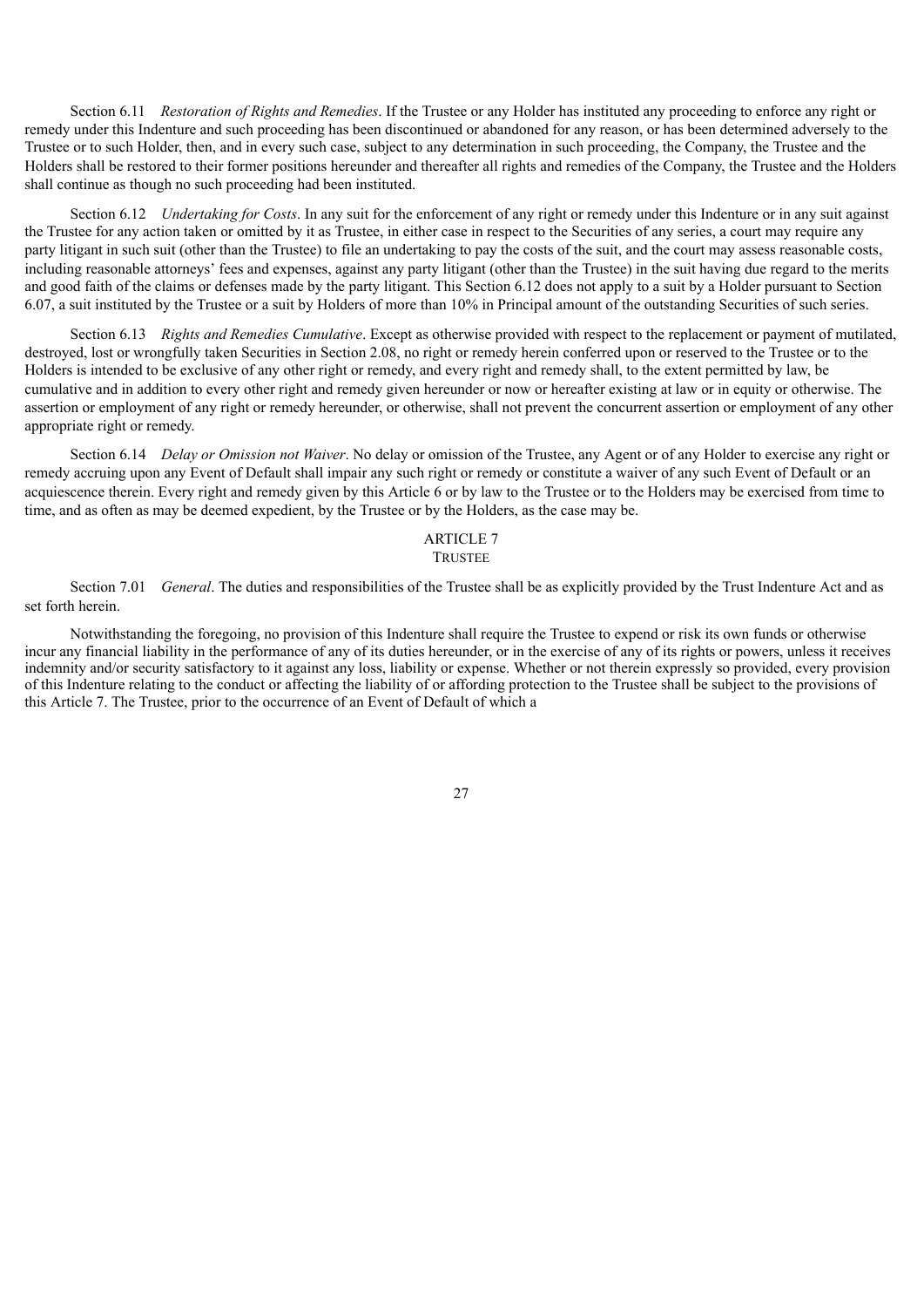Responsible Officer of the Trustee has actual knowledge and after the curing of all Events of Default that may have occurred, undertakes to perform such duties and only such duties as are specifically set forth in this Indenture and no implied covenants or obligations shall be read into this Indenture against the Trustee.

Section 7.02 *Certain Rights of Trustee*. Subject to Trust Indenture Act Sections 315(a) through (d):

(a) the Trustee may conclusively rely and shall be protected in acting or refraining from acting upon any resolution, affidavit, certificate, Officer's Certificate, Opinion of Counsel (or both), statement, instrument, opinion, report, notice, request, direction, consent, order, bond, debenture, note, other evidence of indebtedness or other paper or document believed by it to be genuine and to have been signed or presented by the proper person or persons. The Trustee need not investigate any fact or matter stated in the document, but the Trustee may make such further inquiry or investigation into such facts or matters as it may see fit, and, if the Trustee shall determine to make such further inquiry or investigation, it shall be entitled to examine the books, records and premises of the Company, personally or by agent or attorney at the sole cost of the Company and shall incur no liability or additional liability of any kind by reason of such inquiry or investigation;

(b) before the Trustee acts or refrains from acting, it may require an Officer's Certificate and/or an Opinion of Counsel, which shall conform to Section 10.04 and shall cover such other matters as the Trustee may reasonably request. The Trustee shall not be liable for any action it takes or omits to take in good faith in reliance on such certificate or opinion. Subject to Sections 7.01 and 7.02, whenever in the administration of the trusts of this Indenture the Trustee shall deem it necessary or desirable that a matter be proved or established prior to taking or suffering or omitting any action hereunder, such matter (unless other evidence in respect thereof be herein specifically prescribed) may, in the absence of gross negligence or willful misconduct on the part of the Trustee, be deemed to be conclusively proved and established by an Officer's Certificate delivered to the Trustee, and such certificate, in the absence of gross negligence or willful misconduct on the part of the Trustee, shall be full warrant to the Trustee for any action taken, suffered or omitted by it under the provisions of this Indenture upon the faith thereof<sup>.</sup>

(c) the Trustee may act through its attorneys and agents and shall not be responsible for the acts or omissions of any agent or attorney appointed with due care;

(d) any request, direction, order or demand of the Company mentioned herein shall be sufficiently evidenced by an Officer's Certificate (unless other evidence in respect thereof be herein specifically prescribed); and any Board Resolution may be evidenced to the Trustee by a copy thereof certified by the Secretary or an Assistant Secretary of the Company;

(e) the Trustee shall not be liable for any action taken or omitted by it in good faith at the direction of the Holders of not less than a majority in principal amount of the Securities as to the time, method, and place of conducting any proceedings for any remedy available to the Trustee or the exercising of any power conferred by the documents;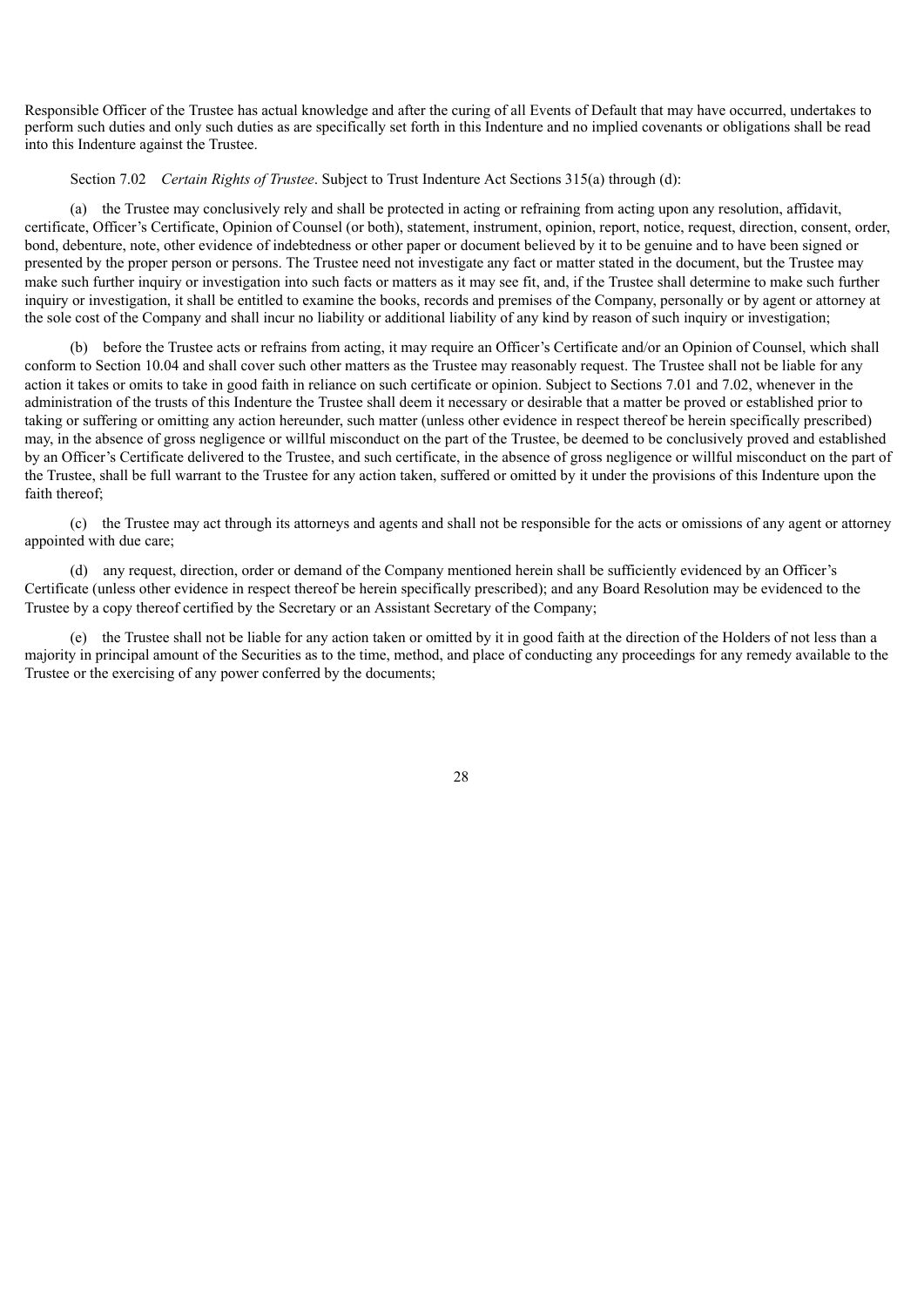(f) any action taken, or omitted to be taken, by the Trustee in good faith upon the request or authority or consent of any person who, at the time of making such request or giving such authority or consent, is the Holder of any Security shall be conclusive and binding upon all future Holders of Securities and upon Securities executed and delivered in exchange therefore or in place thereof;

(g) the Trustee shall not be liable for any action it takes or omits to take in good faith that it believes to be authorized or within its rights or powers or for any action it takes or omits to take in accordance with the direction of the Holders in accordance with Section 6.05 relating to the time, method and place of conducting any proceeding for any remedy available to the Trustee, or exercising any trust or power conferred upon the Trustee, under this Indenture;

(h) the Trustee may consult with counsel of its selection and the advice of such counsel or any Opinion of Counsel shall be full and complete authorization and protection in respect of any action taken, suffered or omitted by it hereunder in good faith and in reliance thereon. The Trustee shall be entitled to rely on and shall not be liable for any action taken or omitted to be taken by the Trustee in accordance with the advice of counsel or other professionals retained or consulted by the Trustee;

(i) prior to the occurrence of an Event of Default hereunder and after the curing or waiving of all Events of Default, the Trustee undertakes to perform such duties and only such duties as are specifically set forth in the Indenture and shall not be bound to make any investigation into the facts or matters stated in any resolution, certificate, Officer's Certificate, Opinion of Counsel, Board Resolution, statement, instrument, opinion, report, notice, request, consent, order, approval, appraisal, bond, debenture, note, coupon, security, or other paper or document unless requested in writing so to do by the Holders of not less than a majority in aggregate Principal amount of the Securities of all series affected then outstanding; *provided* that, if the payment within a reasonable time to the Trustee of the costs, expenses or liabilities likely to be incurred by it in the making of such investigation is, in the opinion of the Trustee, not assured to the Trustee by the security and/or indemnity afforded to it by the terms of this Indenture, the Trustee may require additional indemnity and/or security satisfactory to it against such expenses or liabilities as a condition to proceeding or may refuse to take the requested action;

(j) in no event shall the Trustee be responsible or liable for special, indirect, punitive, indirect or consequential loss or damage of any kind whatsoever (including, but not limited to, loss of profit) irrespective of whether the Trustee has been advised of the likelihood of such loss or damage and regardless of the form of action;

(k) the Trustee shall not be deemed to have notice of any Default or Event of Default unless a Responsible Officer of the Trustee has actual knowledge thereof;

(l) the rights, privileges, protections, immunities and benefits given to the Trustee, including, without limitation, its right to be indemnified, are extended to, and shall be enforceable by, the Trustee in each of its capacities hereunder, the Agents and each agent, custodian and other Person employed to act hereunder or in connection herewith by the Trustee or any Agent;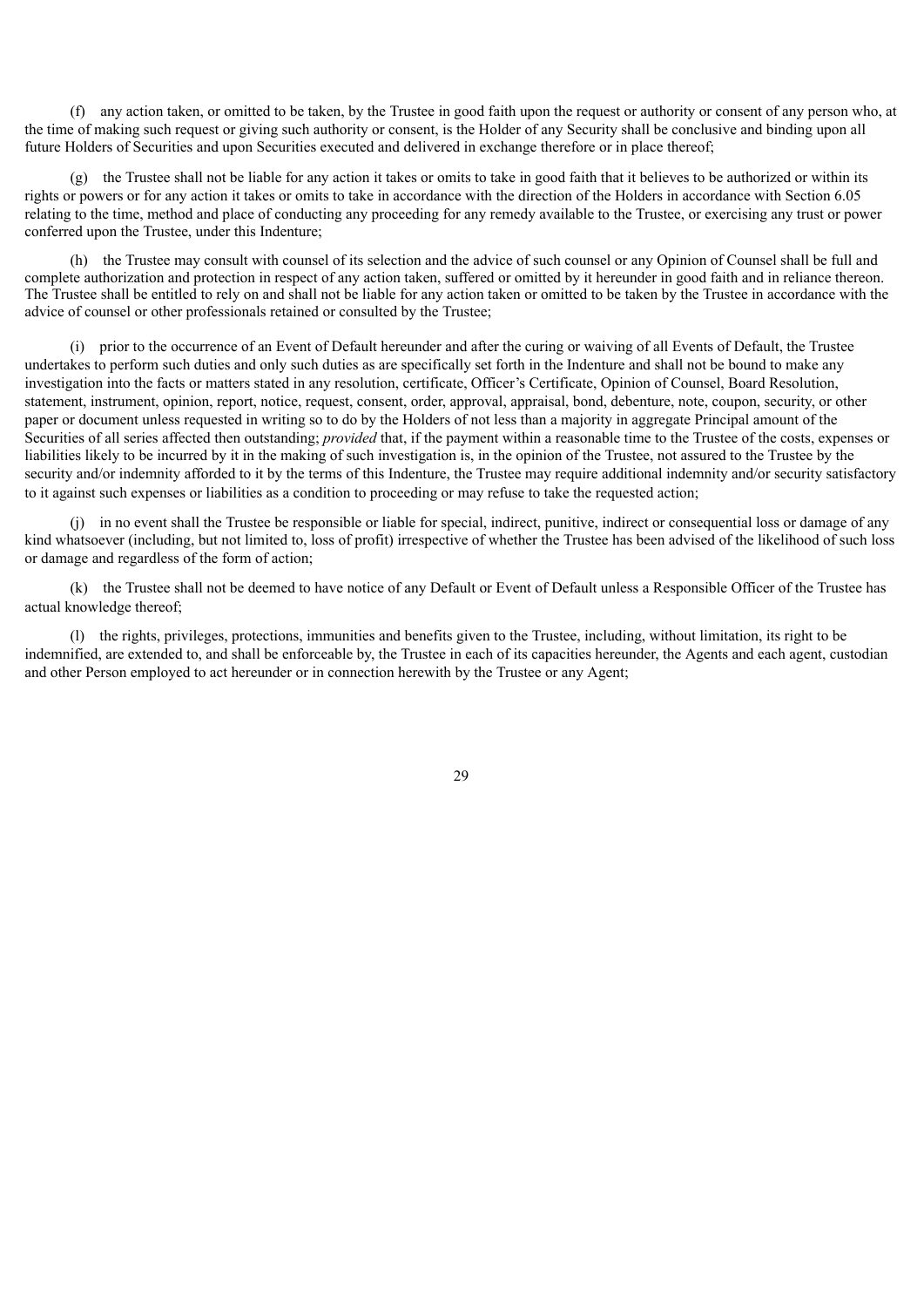(m) the Trustee shall not be required to give any bond or surety in respect of the performance of its powers and duties hereunder;

(n) the Trustee may request that the Company deliver an Officer's Certificate setting forth the names of individuals and/or titles of Officers authorized to take specified actions pursuant to this Indenture, which Officer's Certificate may be signed by any person authorized to sign an Officer's Certificate, including any person specified as so authorized in any such certificate previously delivered and not superseded;

(o) during the existence of any Event of Default (which has not been cured), the Trustee shall exercise the rights, duties and powers vested in it with the same degree of care and skill in their exercise as a prudent person would exercise or use under the circumstances in the conduct of their own affairs;

(p) the Trustee shall not be answerable or liable for any acts or omissions, except for such losses, damages or expenses which have been adjudicated by a court of competent jurisdiction in a final non-appealable order to have directly resulted from the Trustee's gross negligence or willful misconduct;

(q) the Trustee shall not be liable for an error of judgment made in good faith, unless it has been proven that the Trustee was negligent in ascertaining the pertinent facts;

(r) the Trustee undertakes to perform only such duties as are specifically set forth in this Indenture, and no implied duties shall be read into the Indenture against the Trustee;

(s) the Trustee has no liability or responsibility for the action or inaction of any Depositary or Agent (unless it is acting as such Agent);

(t) the Trustee shall not be required to take notice or be deemed to have notice of any Event of Default, except failure to receive any of the payments required to be made to the Trustee under Section 6.01(a) and (b) of this Indenture, unless the Company or Holders of at least 25% in aggregate principal amount of the Securities shall deliver a written notice of such Event of Default to a Responsible Officer of the Trustee at its Corporate Trust Office and such notice references the Company, this Indenture and the Securities, and in the absence of such notice the Trustee may conclusively assume no default exists

(u) under no circumstances shall the Trustee be liable in its individual capacity for the obligations evidenced by the Securities;

(v) the Trustee shall have no obligation to undertake any calculation hereunder or have any liability for any calculation performed in connection herewith or the transactions contemplated hereunder.

(w) the Trustee shall be under no obligation to exercise any of the rights or powers vested in it by this Indenture at the request, order or direction of any of the Holders, unless such Holders shall have offered to the Trustee security and/or indemnity satisfactory to it against the costs, expenses and liabilities that might be incurred by it in compliance with such request, order or direction;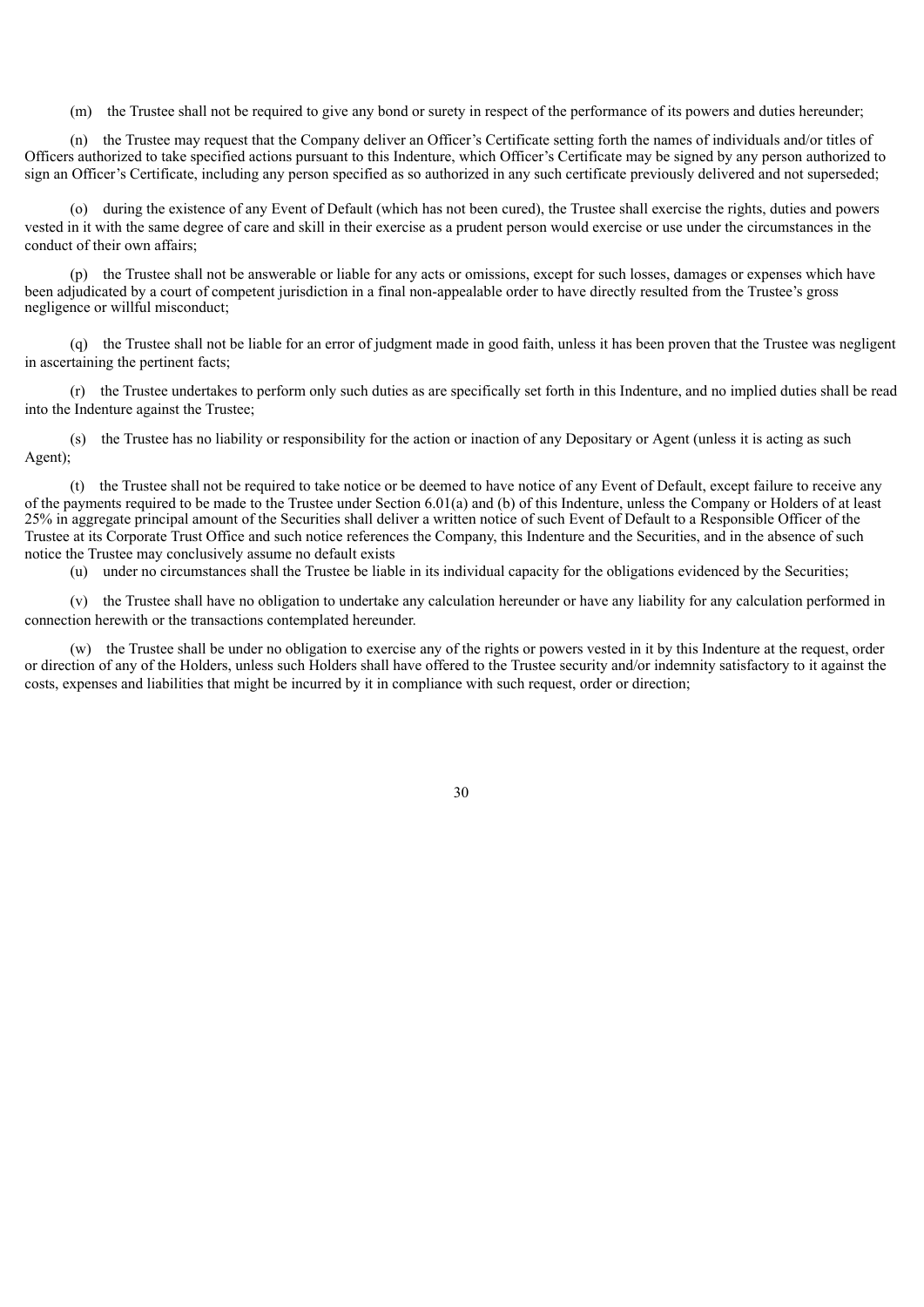(x) except as set forth above, no provision of this Indenture shall be construed to relieve the Trustee from liability for its own grossly negligent action, its own grossly negligent failure to act or its own willful misconduct;

(y) the permissive rights of the Trustee enumerated herein shall not be construed as duties of the Trustee and, with respect to such permissive rights, the Trustee shall not be answerable other than for its gross negligence or willful misconduct; and

(z) delivery of any reports, information and documents to the Trustee under this Indenture is for informational purposes only and the Trustee's receipt of such shall not constitute constructive notice of any information contained therein or determinable from information contained therein, including the Company's compliance with any of its covenants hereunder (as to which the Trustee is entitled to rely exclusively on Officer's Certificates).

Section 7.03 *Individual Rights of Trustee*. The Trustee, in its individual or any other capacity, may become the owner or pledgee of Securities and may otherwise deal with the Company or its Affiliates with the same rights it would have if it were not the Trustee. Any Agent may do the same with like rights. However, the Trustee is subject to Trust Indenture Act Sections 310(b) and 311.

Section 7.04 *Trustee's Disclaimer*. The recitals contained herein and in the Securities (except the Trustee's certificate of authentication) shall be taken as statements of the Company and not of the Trustee and the Trustee assumes no responsibility for the correctness of the same. Neither the Trustee nor any of its agents (a) makes any representation as to the validity or adequacy of this Indenture or the Securities, (b) shall be accountable for the Company's use or application of the proceeds from the Securities or for any funds received and disbursed in accordance with the Indenture, (c) shall be responsible for the validity of the execution by the Company of the Indenture or any supplemental indenture thereto, and (d) shall be responsible or liable with respect to any information, statement or recital herein, in the prospectus, prospectus supplement or other disclosure material prepared or distributed with respect to any of the Securities.

Section 7.05 *Notice of Default*. The Trustee shall not be required to take notice or be deemed to have notice of any Event of Default, except failure to receive any of the payments required to be made to the Trustee under Section 6.01(a) and (b) of this Indenture, unless the Company or the Holders of at least 25% in aggregate principal amount of the Securities shall deliver a written notice of such Event of Default to a Responsible Officer of the Trustee at its Corporate Trust Office and such notice references the Company, this Indenture and the Securities, and in the absence of such notice the Trustee may conclusively assume no Default exists. If any Default with respect to the Securities of any series occurs and is continuing and if the Trustee receives written notice of such Default from the Company or Holders of at least 25% in aggregate principal amount of the Securities (along with any indemnity or security requested by the Trustee), the Trustee shall give or cause to be given to each Holder of Securities of such series notice of such Default within 90 days after it occurs if any Securities of such series are then outstanding, by first class mail, postage prepaid, at such addresses as were so furnished to the Trustee or via electronic delivery, unless such Default shall have been cured or waived before the delivery of such notice; *provided*, *however*, that, except in the case of a Default in the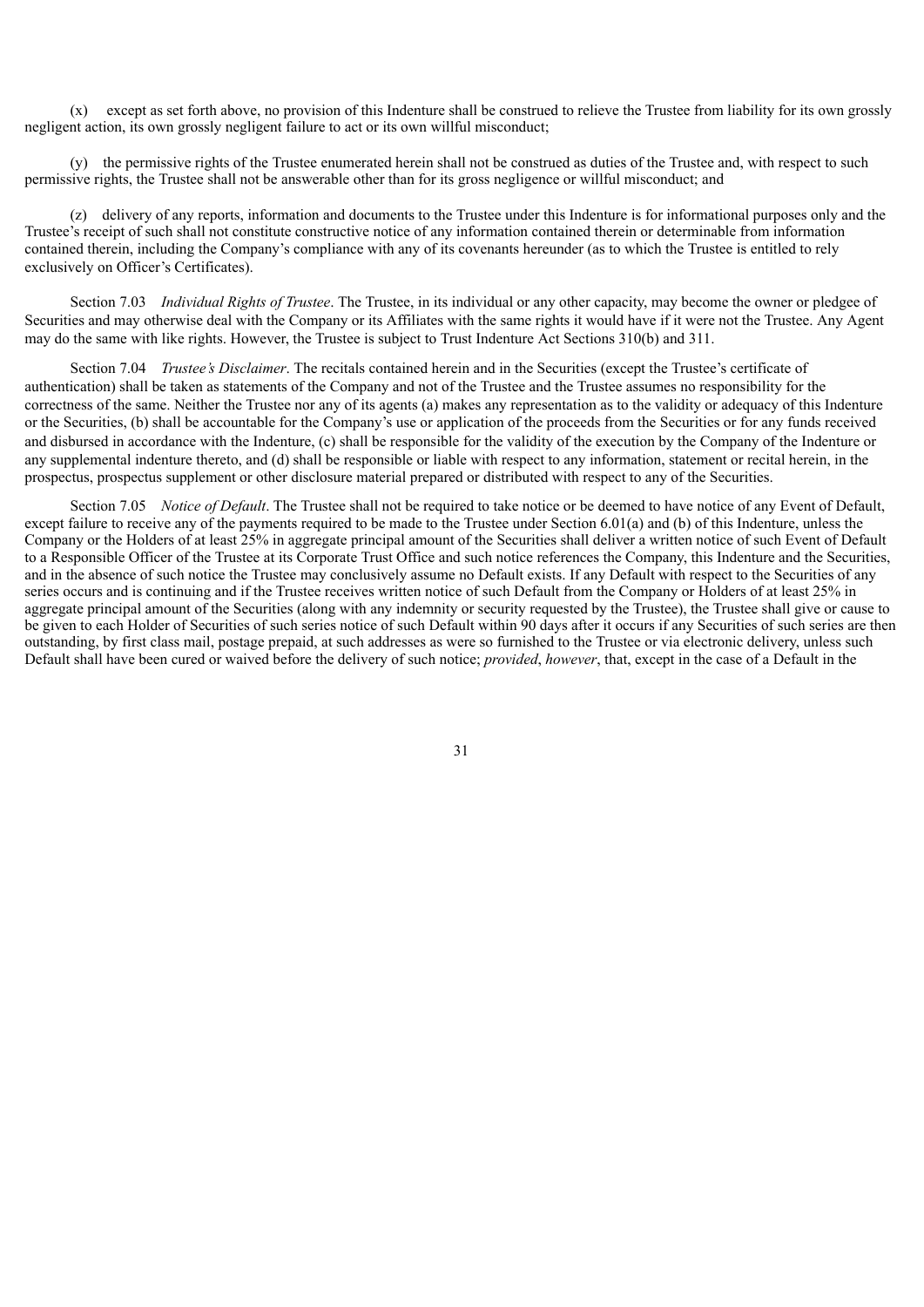payment of the Principal of or interest on any Security, the Trustee shall be protected in withholding such notice if the Trustee in good faith determines that the withholding of such notice is in the interests of the Holders.

Section 7.06 *Reports by Trustee to Holders*. The Trustee shall transmit to Holders such reports concerning the Trustee and its actions under this Indenture as may be required pursuant to the Trust Indenture Act at the times and in the manner provided pursuant thereto. If required by Section 313(a) of the Trust Indenture Act, the Trustee shall, within 60 days after each July 15 following the date of the first issuance of Securities hereunder, deliver to Holders a brief report, dated as of such July 15, which complies with the provisions of such Section 313(a).

A copy of each such report shall, at the time of such transmission to Holders, be filed by the Trustee with each stock exchange upon which any Securities are listed, with the Commission and with the Company. The Company will promptly notify the Trustee in writing when any Securities are listed on any stock exchange and of any delisting thereof.

Section 7.07 *Compensation and Indemnity*. The Company shall pay to the Trustee and each Agent such compensation for its services as agreed in writing from time to time among the parties. The compensation of the Trustee shall not be limited by any law on compensation of a Trustee of an express trust. The Company shall reimburse the Trustee and each Agent and any predecessor Trustee upon request for all reasonable out-of-pocket expenses, disbursements, expenditures and advances incurred or made by the Trustee, any Agent or such predecessor Trustee. Such expenses shall include the compensation and expenses of the Trustee's, any Agent's or such predecessor Trustee's agents, counsel, consultants, other experts employed by it in its exercise and performance of its powers and duties as Trustee or Agent, as the case may be, and other persons not regularly in their employ.

The Company shall indemnify and defend the Trustee (acting in any capacity hereunder) and its officers, directors, employees, agents, successors and assigns and any predecessor Trustee for, and hold them harmless from and against, any and all loss, damage, claim, cost, liability or expense, including taxes (other than income taxes), suffered or incurred by them (without gross negligence or willful misconduct on the part of the Trustee as determined by a court of competent jurisdiction in a final non-appealable order) arising out of or in connection with the acceptance or administration of this Indenture and the Securities or the issuance of the Securities or of series thereof or the trusts hereunder and the performance of duties under this Indenture and the Securities, including the costs and expenses of defending themselves against or investigating any claim, charge, complaint, allegation, assertion or demand of any nature (whether asserted by the Company, a Holder or any other Person) or liability and of complying with any process served upon them or any of their officers in connection with the exercise or performance of any of their powers or duties under this Indenture and the Securities. The Trustee shall notify the Company promptly of any claim for which it may seek indemnity of which it has received written notice. Failure by the Trustee to so notify the Company shall not relieve the Company of its obligations hereunder. The Company shall defend the claim and the Trustee shall provide reasonable cooperation in such defense. The Trustee may have separate counsel, and the Company shall pay the reasonable fees and expenses of such counsel for the Trustee. If the Company has assumed the defense of the Trustee, the Company need not pay for any settlement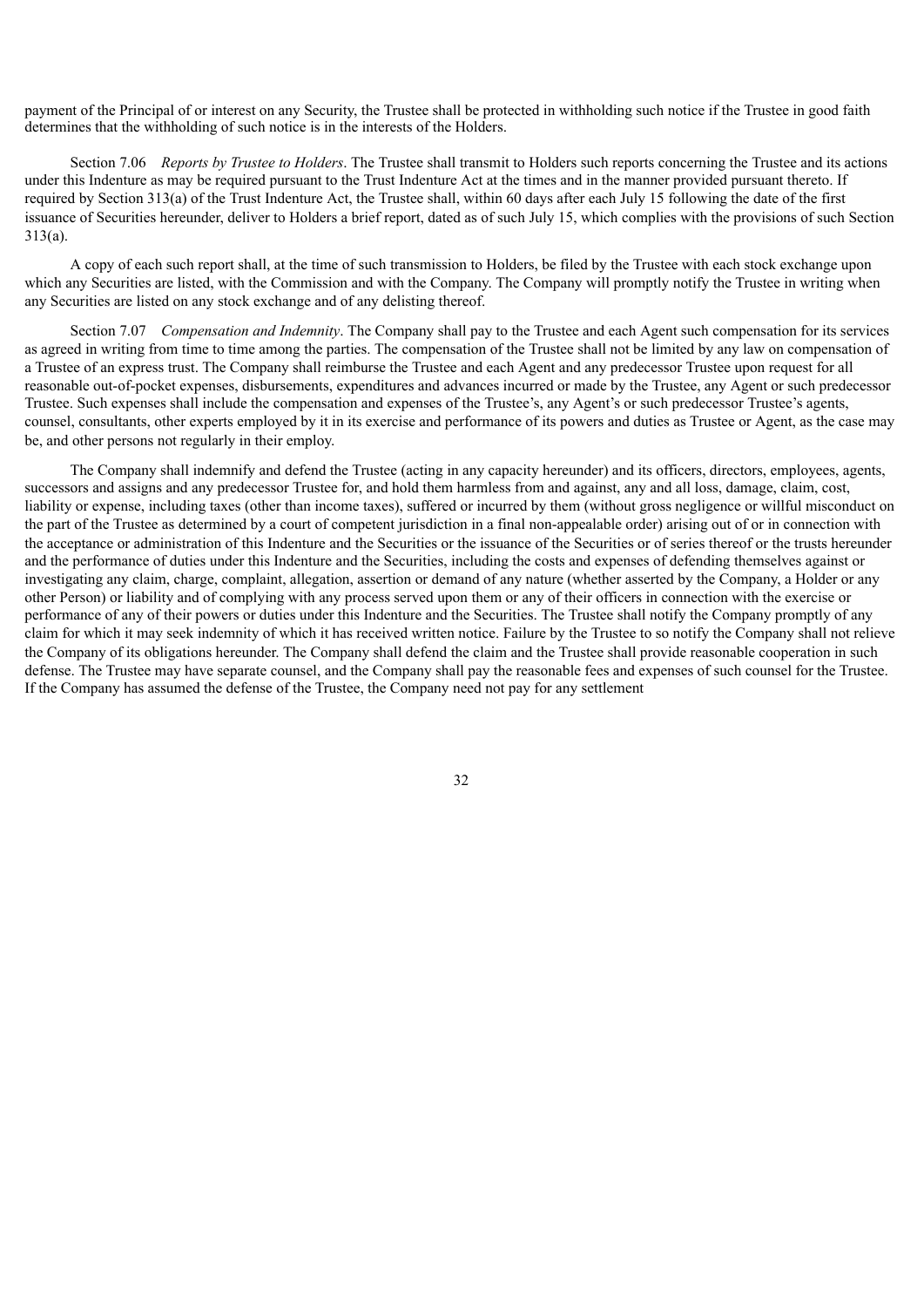made without its consent, which consent shall not be unreasonably withheld, conditioned or delayed. Any settlement that affects the Trustee may not be entered into without the consent of the Trustee, unless the Trustee is given a full and unconditional release from liability with respect to the claims covered thereby and such settlement does not include a statement or admission of fault, culpability or failure to act by or on behalf of the Trustee.

To secure the Company's payment obligations hereunder, the Trustee shall have a first lien on the trust estate with right of payment prior to payment on account of interest, principal and premium, if any, on the Securities for all administrative expenses, advances, disbursements, and counsel fees incurred or made in and about execution of the trusts and performance of the duties of the Trustee and for the cost and expense incurred in defending against any liability (unless such liability is adjudicated by a court of competent jurisdiction in a final non-appealable order to have resulted from the negligence or willful misconduct of the Trustee).

No provision of the Indenture shall require the Trustee to expend or risk its own funds or otherwise incur any financial liability in the performance of any of its duties thereunder, or in the exercise of any of its rights or powers.

The obligations of the Company under this Section to compensate and indemnify the Trustee and each predecessor Trustee and to pay or reimburse the Trustee and each predecessor Trustee for expenses, disbursements and advances shall constitute additional indebtedness hereunder and shall survive the satisfaction and discharge of this Indenture or the rejection or termination of this Indenture under bankruptcy law or the removal or resignation of the Trustee. Such additional indebtedness shall be a senior claim to that of the Securities upon all property and funds held or collected by the Trustee as such, except funds held in trust for the benefit of the Holders of particular Securities, and the Securities are hereby subordinated to such senior claim. Without prejudice to any other rights available to the Trustee under applicable law, if the Trustee renders services and incurs expenses following an Event of Default under Section 6.01(d) or Section 6.01(e) hereof, the parties hereto and the holders by their acceptance of the Securities hereby agree that such expenses are intended to constitute expenses of administration under any bankruptcy law.

Section 7.08 *Replacement of Trustee*. A resignation or removal of the Trustee as Trustee with respect to the Securities of any series and appointment of a successor Trustee as Trustee with respect to the Securities of any series shall become effective only upon the successor Trustee's acceptance of appointment as provided in this Section 7.08.

The Trustee may resign as Trustee with respect to the Securities of any series at any time by giving 30 days' advance written notice to the Company. The Holders of a majority in Principal amount of the outstanding Securities of any series may remove the Trustee as Trustee with respect to the Securities of such series by so notifying the Trustee in writing and may appoint a successor Trustee with respect thereto with the consent of the Company. The Company may remove the Trustee as Trustee with respect to the Securities of any series if: (i) the Trustee is no longer eligible under Section 7.11 of this Indenture; (ii) the Trustee is adjudged a bankrupt or insolvent; (iii) a receiver or other public officer takes charge of the Trustee or its property; or (iv) the Trustee becomes incapable of acting.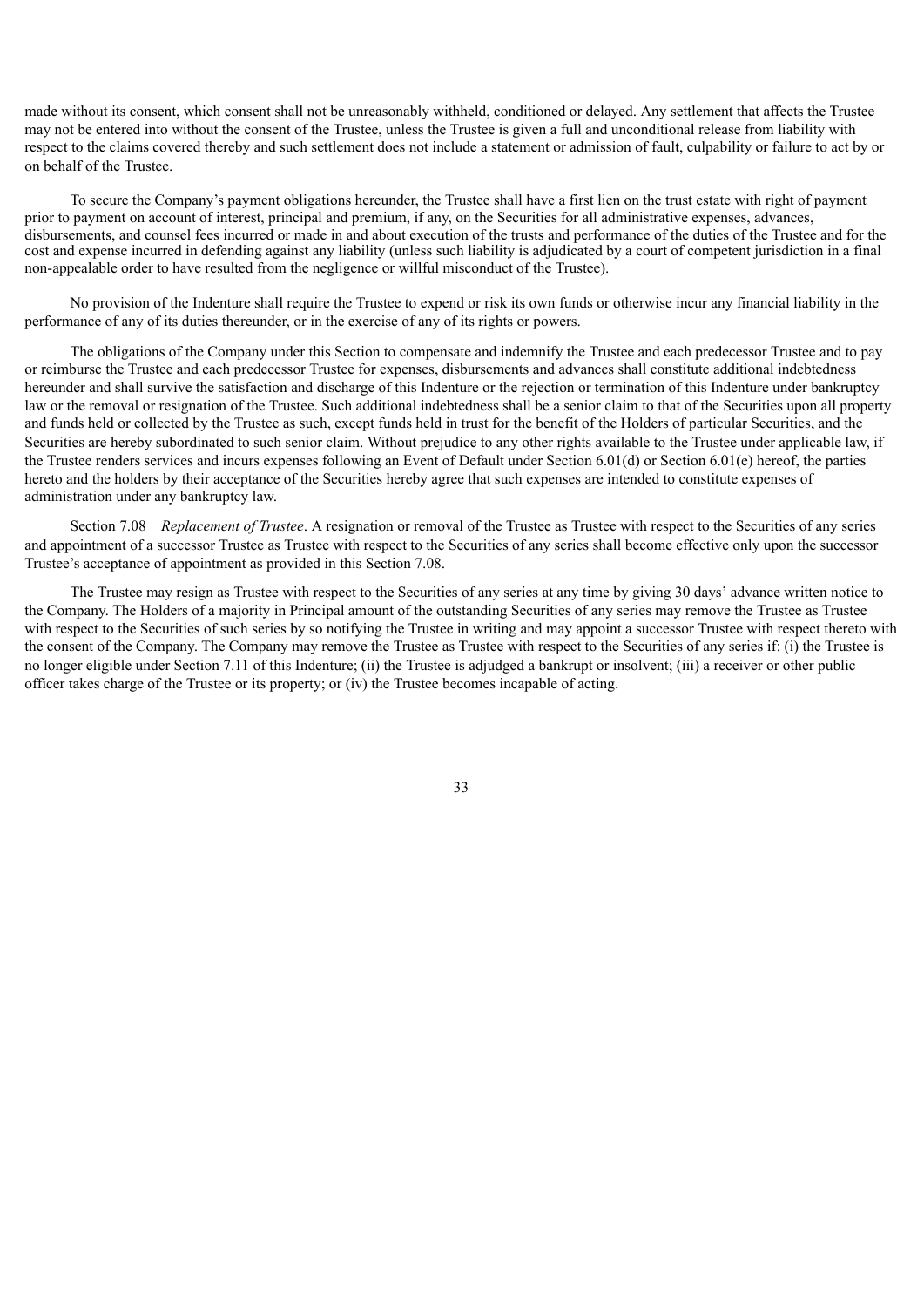If the Trustee resigns or is removed as Trustee with respect to the Securities of any series, or if a vacancy exists in the office of Trustee with respect to the Securities of any series for any reason, the Company shall promptly appoint a successor Trustee with respect thereto. Within one year after the successor Trustee takes office, the Holders of a majority in Principal amount of the outstanding Securities of such series may appoint a successor Trustee in respect of such Securities to replace the successor Trustee appointed by the Company. If the successor Trustee with respect to the Securities of any series does not deliver its written acceptance required by Section 7.09 within 30 days after the retiring Trustee gives notice of its resignation or is removed, the retiring Trustee, the Trustee, the Company or the Holders of a majority in Principal amount of the outstanding Securities of such series may, at the expense of the Company, petition at the expense of the Company any court of competent jurisdiction for the appointment of a successor Trustee with respect thereto or the Trustee may, at the expense of the Company, appoint a successor (in the case of resignation). The resigning or removed Trustee shall not have any liability or responsibility for the action or inaction of any successor Trustee.

The Company shall give notice of any resignation and any removal of the Trustee with respect to the Securities of any series and each appointment of a successor Trustee in respect of the Securities of such series to all Holders of Securities of such series. Each notice shall include the name of the successor Trustee and the address of its Corporate Trust Office.

Notwithstanding replacement of the Trustee with respect to the Securities of any series pursuant to this Section 7.08 and Section 7.09, the Company's obligations under Section 7.07 shall continue for the benefit of the retiring Trustee.

Section 7.09 *Acceptance of Appointment by Successor*. In case of the appointment hereunder of a successor Trustee with respect to all Securities, every such successor Trustee so appointed shall execute, acknowledge and deliver to the Company and to the retiring Trustee an instrument accepting such appointment, and thereupon the resignation or removal of the retiring Trustee shall become effective and such successor Trustee, without any further act, deed or conveyance, shall become vested with all the rights, powers, trusts and duties of the retiring Trustee; but, on the request of the Company or the successor Trustee, such retiring Trustee shall, upon payment of any amounts owed hereunder and subject to the lien provided for in Section 7.07, execute and deliver an instrument transferring to such successor Trustee all the rights, powers and trusts of the retiring Trustee and shall duly assign, transfer and deliver to such successor Trustee all property and money held by such retiring Trustee hereunder.

In case of the appointment hereunder of a successor Trustee with respect to the Securities of one or more (but not all) series, the Company, the retiring Trustee and each successor Trustee with respect to the Securities of one or more series shall execute and deliver an indenture supplemental hereto wherein each successor Trustee shall accept such appointment and which (1) shall contain such provisions as shall be necessary or desirable to transfer and confirm to, and to vest in, each successor Trustee all the rights, powers, trusts and duties of the retiring Trustee with respect to the Securities of that or those series to which the appointment of such successor Trustee relates, (2) if the retiring Trustee is not retiring with respect to all Securities, shall contain such provisions as shall be deemed necessary or desirable to confirm that all the rights, powers, trusts and duties of the retiring Trustee with respect to the Securities of that or those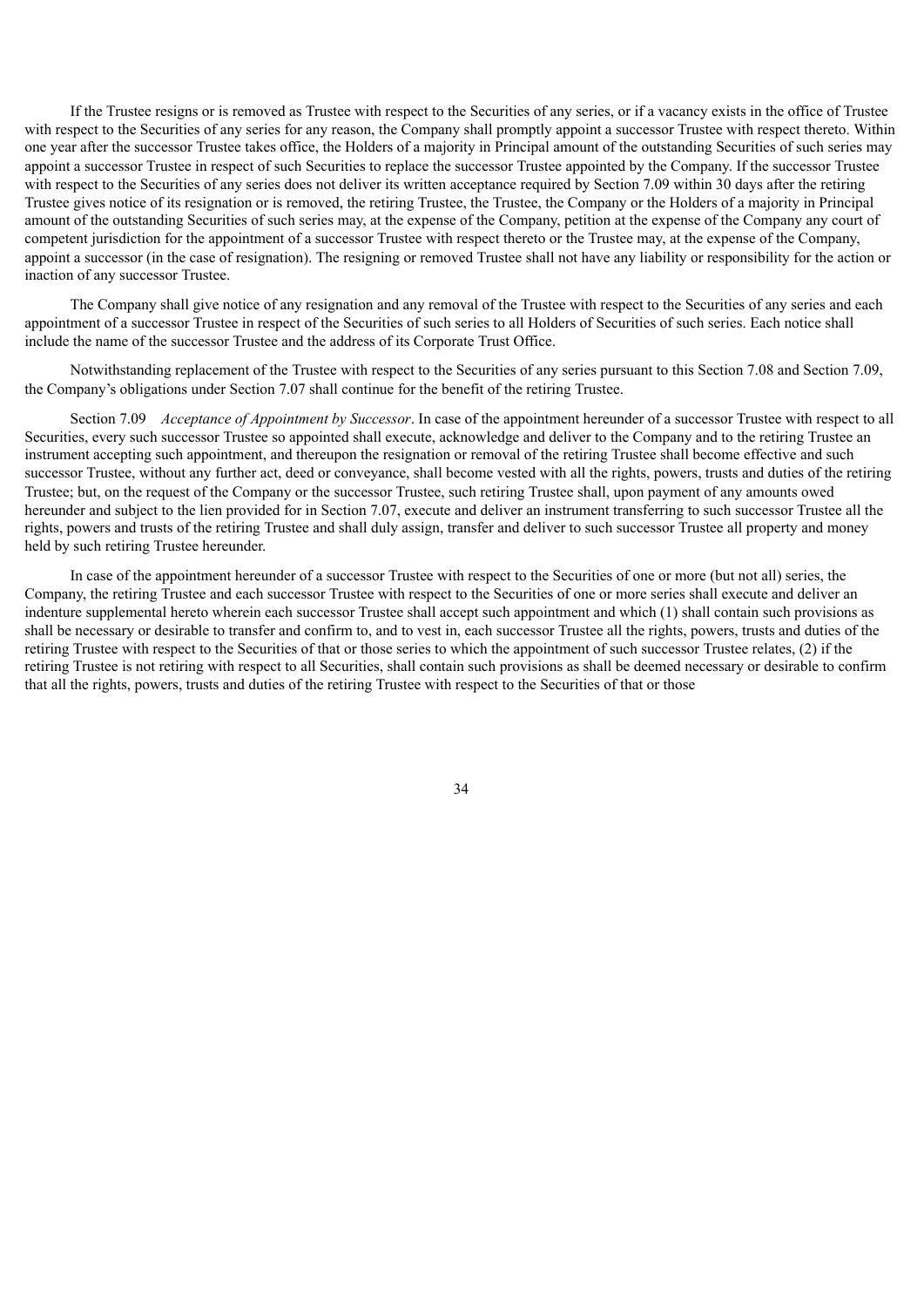series as to which the retiring Trustee is not retiring shall continue to be vested in the retiring Trustee, and (3) shall add to or change any of the provisions of this Indenture as shall be necessary to provide for or facilitate the administration of the trusts hereunder by more than one Trustee, it being understood that nothing herein or in such supplemental indenture shall constitute such Trustees co-trustees of the same trust and that each such Trustee shall be trustee of a trust or trusts hereunder separate and apart from any trust or trusts hereunder administered by any other such Trustee; and upon the execution and delivery of such supplemental indenture the resignation or removal of the retiring Trustee shall become effective to the extent provided therein and each such successor Trustee, without any further act, deed or conveyance, shall become vested with all the rights, powers, trusts and duties of the retiring Trustee with respect to the Securities of that or those series to which the appointment of such successor Trustee relates; but, on request of the Company or any successor Trustee, such retiring Trustee shall duly assign, transfer and deliver to such successor Trustee all property and money held by such retiring Trustee hereunder with respect to the Securities of that or those series to which the appointment of such successor Trustee relates.

Upon request of any such successor Trustee, the Company shall execute any and all instruments for more fully and certainly vesting in and confirming to such successor Trustee all such rights, powers and trusts referred to in the first or second preceding paragraph, as the case may be.

No successor Trustee shall accept its appointment unless at the time of such acceptance such successor Trustee shall be eligible under this Article and qualified under Section 310(b) of the Trust Indenture Act.

Section 7.10 *Successor Trustee by Merger, Etc.* If the Trustee consolidates with, merges, consolidates or converts into, or transfers all or part of its corporate trust business to, another corporation or national banking association, the resulting, surviving or transferee corporation or national banking association without any further act shall be the successor Trustee with the same effect as if the successor Trustee had been named as the Trustee herein and will have and succeed to the rights, powers, duties, immunities and privileges as its predecessor, without the execution or filing of any instrument or paper or the performance of any further act.

Section 7.11 *Eligibility*. This Indenture shall always have a Trustee who satisfies the requirements of Trust Indenture Act Section 310(a). The Trustee shall have a combined capital and surplus of at least \$25,000,000 as set forth in its most recent published annual report of condition.

Section 7.12 *Money Held in Trust*. The Trustee shall not be liable for interest on any money received by it except as the Trustee may agree in writing with the Company. Money held in trust by the Trustee need not be segregated from other funds except to the extent required by law and except for money held in trust under Article 8 of this Indenture.

# ARTICLE 8

### SATISFACTION AND DISCHARGE OF INDENTURE; UNCLAIMED MONEYS

Section 8.01 *Option to Effect Legal Defeasance or Covenant Defeasance*. Except as otherwise provided with respect to such series pursuant to Section 2.03, the Company, at the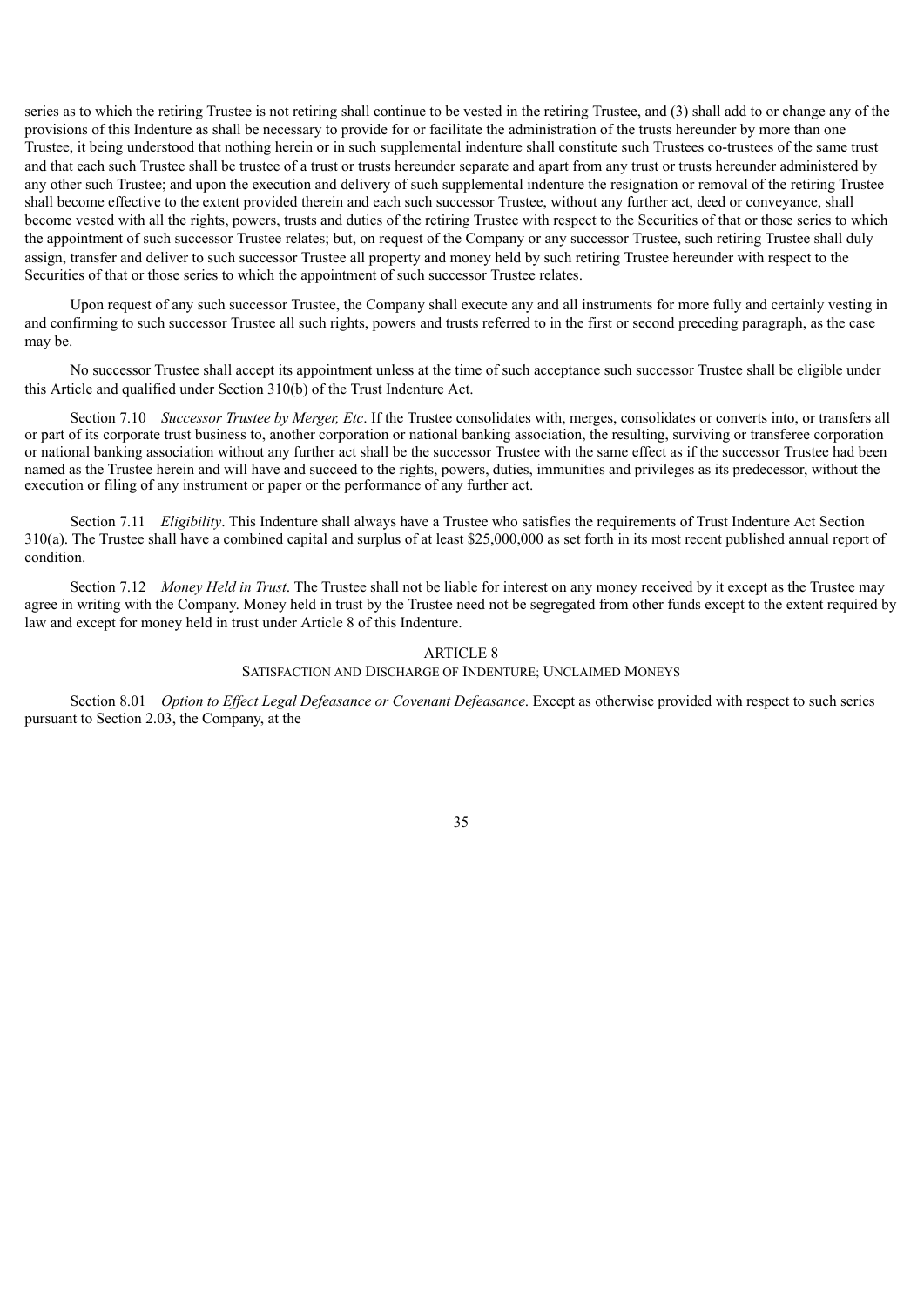Company's option and at any time, may elect to have Section 8.06 or Section 8.07 of this Indenture applied to all of the then outstanding Securities of any series upon compliance with the conditions set forth below in this Article 8.

Section 8.02 *Satisfaction and Discharge of Indenture*. Except as otherwise provided with respect to such series pursuant to Section 2.03, this Indenture will be discharged and will cease to be of further effect with respect to the Securities of a particular series, when (a) either (i) all Securities of such series that have been authenticated and, except for lost, stolen or destroyed Securities of such series that have been replaced or paid and Securities of such series for whose payment money has been deposited in trust or segregated and held in trust by the Company and thereafter repaid to the Company, have been delivered to the Trustee for cancellation; or (ii) all Securities of such series that have not been delivered to the Trustee for cancellation (1) have become due and payable, (2) will become due and payable at their stated maturity within one year or (3) if redeemable in accordance with the terms of such Securities, are to be called for redemption within one year under arrangements satisfactory to the Trustee for the giving of notice of redemption by the Trustee in the Company's name, and at the Company's expense; (b)(i) the Company has irrevocably deposited or caused to be deposited with the Trustee U.S. legal tender, U.S. Government Obligations or a combination thereof as may be provided with respect to the Securities, in the case of U.S. Government Obligations or combination of U.S. legal tender and U.S. Government Obligations, in amounts that will be sufficient, in the opinion of a nationally recognized investment bank, appraisal firm or firm of independent public accountants (with a copy to the Trustee), without consideration of any reinvestment of interest, to pay and discharge the entire indebtedness (including all Principal, premium, if any, and interest) on such series of Securities not delivered to the Trustee for cancellation (in the case of Securities of such series that have become due and payable on or prior to the date of such deposit) or to the stated maturity or redemption date, as the case may be; (ii) the Company has paid or caused to be paid all other sums payable under this Indenture in respect of the Securities of such series; and (iii) the Company has delivered irrevocable instructions to the Trustee under the Indenture to apply the deposited amounts toward the payment of the Securities at maturity or on the redemption date, as the case may be, and (c) the Company shall have delivered to the Trustee an Officer's Certificate and an Opinion of Counsel, each stating that all conditions precedent in connection with such satisfaction and discharge have been satisfied.

Section 8.03 *Application by Trustee of Funds Deposited for Payment of Securities*. Subject to Section 8.05, all moneys (including U.S. Government Obligations and the proceeds thereof) deposited with the Trustee pursuant to Section 8.02, 8.06 or 8.07 shall be held in trust and applied by it to the payment, either directly or through any Paying Agent to the Holders of the particular Securities of such series for the payment or redemption of which such moneys have been deposited with the Trustee, of all sums due and to become due thereon for Principal and interest; but such money need not be segregated from other funds except to the extent required by law.

Section 8.04 *Repayment of Moneys Held by Paying Agent*. In connection with the satisfaction and discharge of this Indenture with respect to Securities of any series, all moneys then held by any Paying Agent under the provisions of this Indenture with respect to such series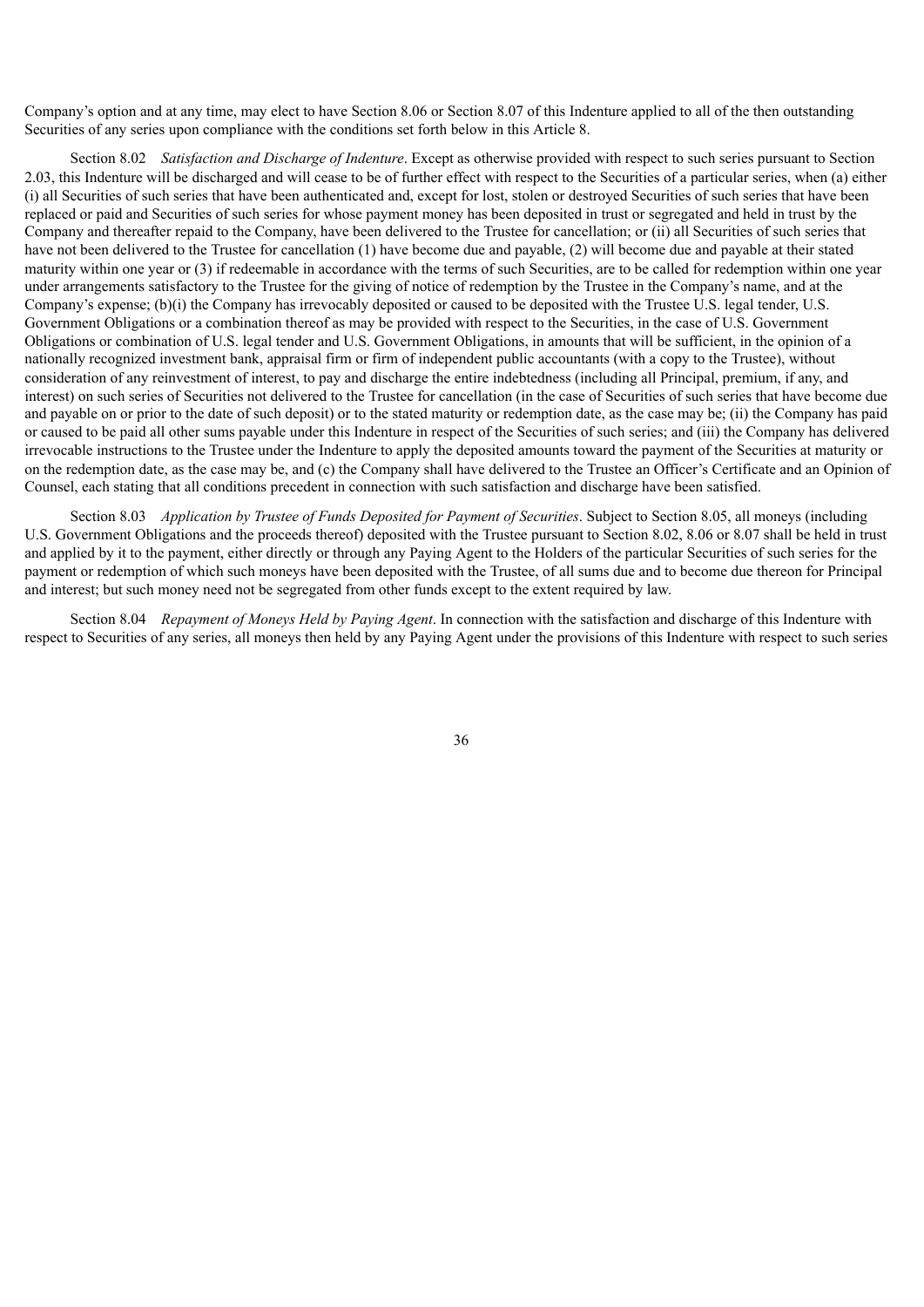of Securities shall, upon demand of the Company, be repaid to it or paid to the Trustee and thereupon such Paying Agent shall be released from all further liability with respect to such moneys.

Section 8.05 *Return of Moneys Held by Trustee and Paying Agent Unclaimed for Two Years*. Any moneys deposited with or paid to the Trustee or any Paying Agent for the payment of the Principal of or interest on any Security of any series and not applied but remaining unclaimed for two years after the date upon which such Principal or interest shall have become due and payable, shall, upon the written request of the Company and unless otherwise required by mandatory provisions of applicable escheat or abandoned or unclaimed property law, be repaid to the Company by the Trustee for such series or such Paying Agent, and the Holder of the Security of such series shall, unless otherwise required by mandatory provisions of applicable escheat or abandoned or unclaimed property laws, thereafter look only to the Company for any payment which such Holder may be entitled to collect, and all liability of the Trustee or any Paying Agent with respect to such moneys shall thereupon cease.

Section 8.06 *Legal Defeasance of Indenture*. The Company shall be deemed to have paid and shall be discharged from any and all obligations in respect of the Securities of any series, on the 91st day after the deposit referred to in Section 8.08(i) has been made, and the provisions of this Indenture shall no longer be in effect with respect to the Securities of such series (and the Trustee, at the expense of the Company, shall execute proper instruments acknowledging the same), except as to: (a) rights of registration of transfer and exchange, and the Company's right of optional redemption, if any, (b) rights of Holders to receive payments of principal thereof and interest thereon, upon the original stated due dates therefor (but not upon acceleration) and remaining rights of Holders to receive mandatory sinking fund payments, if any, (c) the issuance of temporary Securities or the substitution of mutilated, defaced, destroyed, lost or stolen Securities, (d) the rights, powers, trusts, duties and immunities of the Trustee hereunder and (e) the rights of Holders of such series as beneficiaries hereof with respect to the property deposited with the Trustee payable to all or any of them ("**Legal Defeasance**"); *provided* that the conditions in Section 8.08 below shall have been satisfied.

Section 8.07 *Defeasance of Certain Obligations*. The Company may omit to comply with any term, provision or condition set forth in, and this Indenture will no longer be in effect with respect to, any covenant established pursuant to clauses (q) or (r) of Section 2.03, and clauses (c) (with respect to any covenants established pursuant to Section 2.03(q) or (r)) and (f) of Section 6.01 shall be deemed not to be an Event of Default with respect to Securities of any series ("**Covenant Defeasance**"); *provided* that the conditions in Section 8.08 below shall have been satisfied.

Section 8.08 *Conditions to Legal or Covenant Defeasance*. The following shall be the conditions to the application of either Section 8.06 or 8.07 hereof to any Securities or any series of Securities, as the case may be, to be defeased:

(i) the Company shall irrevocably deposit with the Trustee, in trust, for the benefit of the Holders of the Securities as to which Legal Defeasance or Covenant Defeasance will occur, money, U.S. Government Obligations or a combination thereof, as may be provided with respect to such Securities, in the case of U.S. Government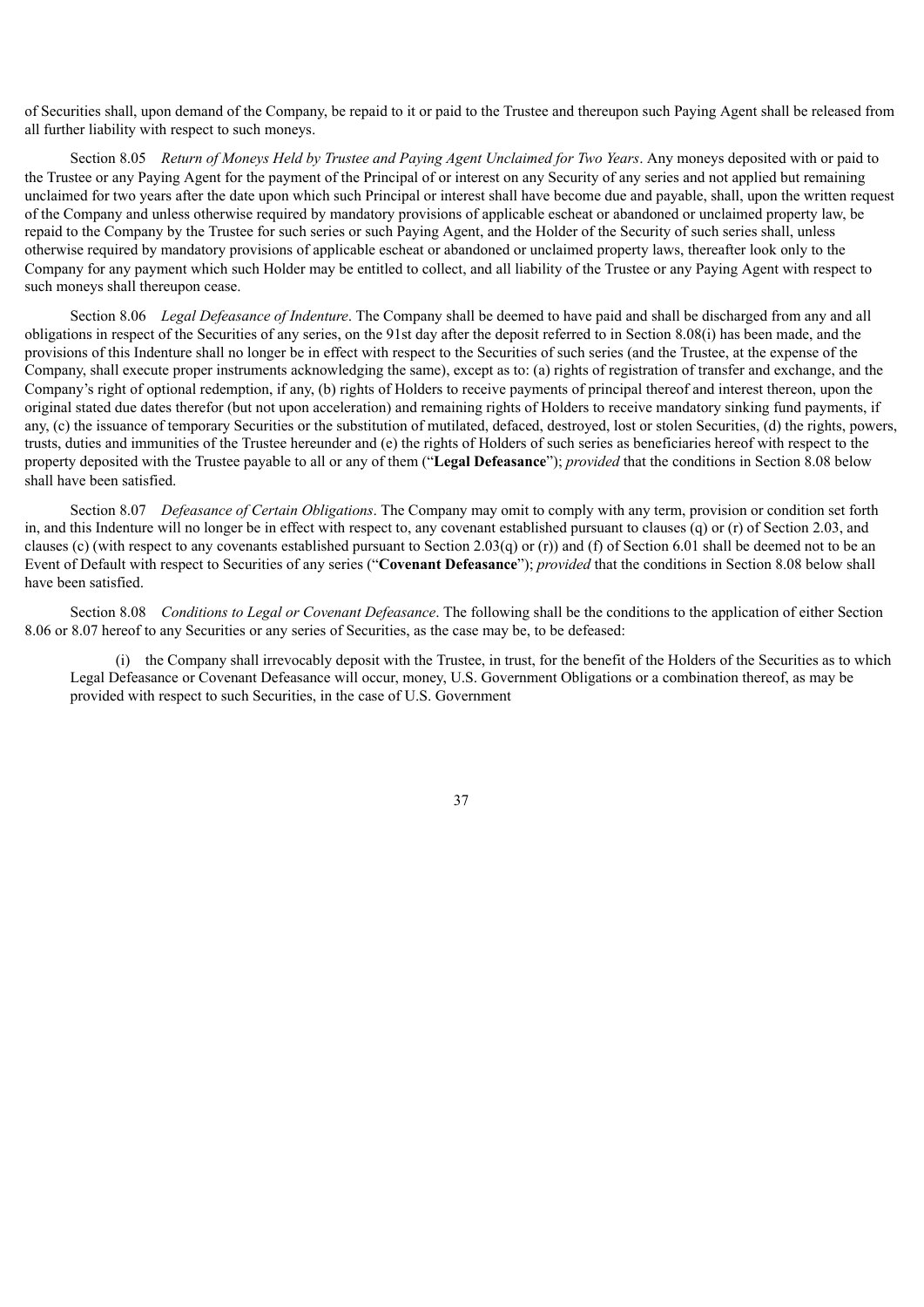Obligations or a combination of U.S. legal tender and U.S. Government Obligations, in such amounts as will be sufficient, in the opinion of a nationally recognized investment bank, appraisal firm or firm of independent public accountants (with a copy to the Trustee), to pay the principal of, premium, if any, and interest on such Securities on the stated date for payment thereof or on the redemption date of such principal or installment of principal of, premium, if any, or interest on such Securities, and the Trustee, for the benefit of the Holders of such Securities, has a valid and perfected security interest in obligations so deposited;

(ii) in the case of Legal Defeasance, the Company shall have delivered to the Trustee an Opinion of Counsel confirming that: (A) the Company has received from, or there has been published by the Internal Revenue Service, a ruling or (B) since the date of this Indenture, there has been a change in the applicable U.S. federal income tax law, in either case to the effect that, and based thereon such Opinion of Counsel shall confirm that, the Holders of such Securities will not recognize income, gain or loss for U.S. federal income tax purposes as a result of such Legal Defeasance and will be subject to U.S. federal income tax on the same amounts, in the same manner and at the same times as would have been the case if such Legal Defeasance had not occurred;

(iii) in the case of Covenant Defeasance, the Company shall have delivered to the Trustee an Opinion of Counsel confirming that the Holders of such Securities will not recognize income, gain or loss for U.S. federal income tax purposes as a result of such Covenant Defeasance and will be subject to U.S. federal income tax on the same amounts, in the same manner and at the same times as would have been the case if such Covenant Defeasance had not occurred;

(iv) no Default or Event of Default with respect to such Securities shall have occurred and be continuing on the date of such deposit (other than a Default or Event of Default resulting from the borrowing of funds to be applied to such deposit) and no Default or Event of Default under Section 6.01(d) or Section 6.01(e) occurs, at any time in the period ending on the 91st day after the date of deposit; and

(v) the Company shall have delivered to the Trustee an Officer's Certificate and an Opinion of Counsel, each stating that the conditions precedent provided for in, in the case of the Officer's Certificate, (i) through (v) and, in the case of the Opinion of Counsel, clauses (i), (ii), (iii) and (v) of this paragraph have been complied with.

If the amount deposited with the trustee to effect a Covenant Defeasance is insufficient to pay the principal of, premium, if any, and interest on, the applicable series of debt securities when due, then the Company's obligations under the Indenture and such series of Securities will be revived, and such Covenant Defeasance will be deemed not to have occurred.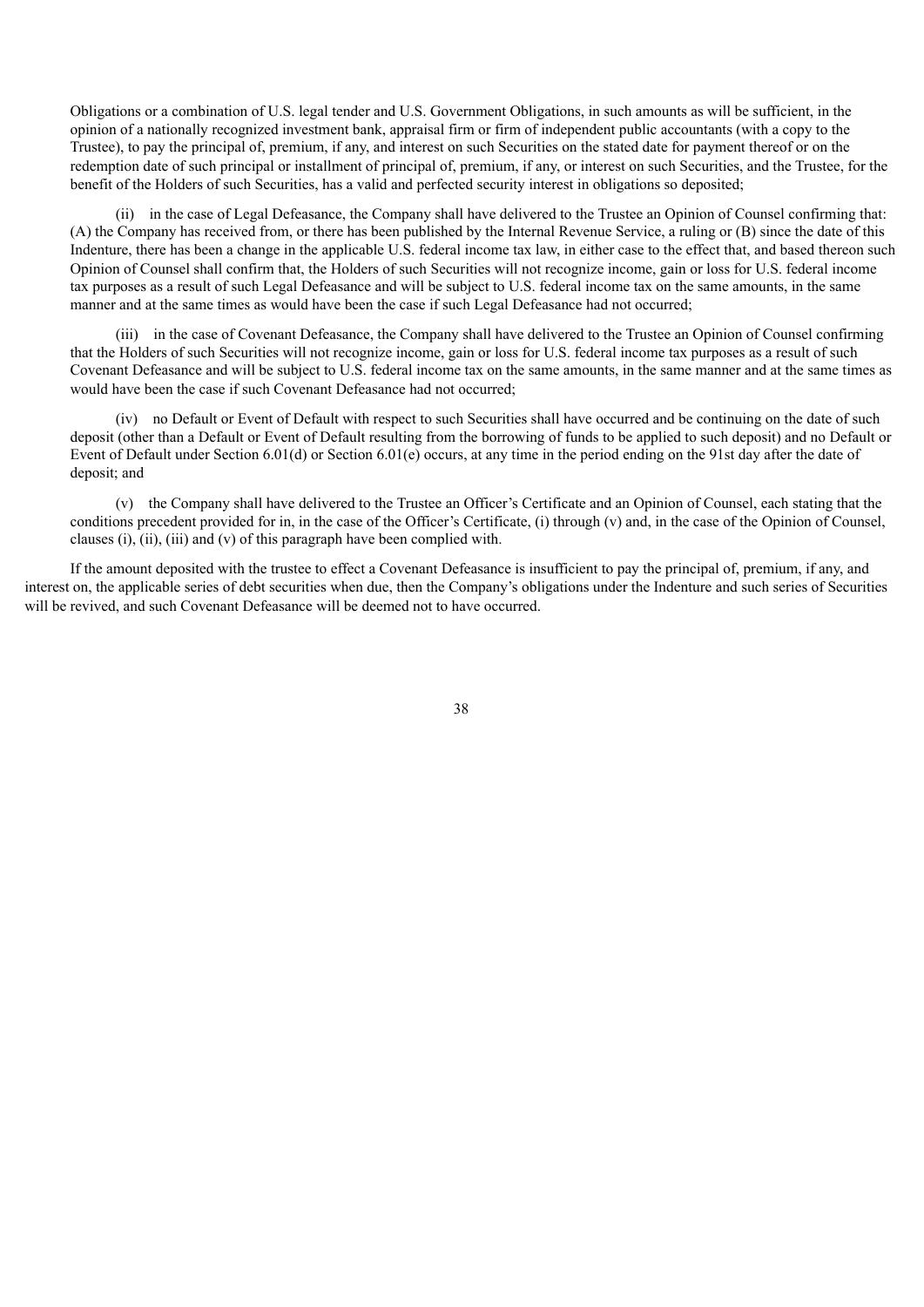#### ARTICLE 9 AMENDMENTS, SUPPLEMENTS AND WAIVERS

Section 9.01 *Without Consent of Holders.* The Company and the Trustee may amend or supplement this Indenture or the Securities of any series without notice to or the consent of any Holder:

(a) to cure any ambiguity, omission, defect or inconsistency in this Indenture; *provided* that such amendments or supplements shall not adversely affect the interests of the Holders in any material respect;

(b) to comply with any requirements of the Commission in connection with the qualification of this Indenture under the Trust Indenture Act;

(c) to evidence and provide for the acceptance of appointment hereunder with respect to the Securities of any or all series by a successor Trustee and to add to or change any of the provisions of this Indenture as shall be necessary to provide for or facilitate the administration of the trusts hereunder by more than one Trustee, pursuant to the requirements of Section 7.09;

(d) to establish the form or forms or terms of Securities of any series as permitted by Section 2.03;

(e) to add covenants for the benefit of the Holders of the Securities of any series or to surrender any rights the Company has under this Indenture or to add circumstances under which the Company will pay additional interest on the Securities of the relevant series;

(f) to add co-obligors or one or more guarantees for the benefit of Holders of the Securities;

(g) to secure any Securities or add collateral thereto;

(h) to provide for the issuance of any Securities or additional Securities of such series;

(i) to comply with the rules of any applicable securities depository;

(j) to conform the provisions of this Indenture to the "Description of Notes" and "Description of Debt Securities" sections of any prospectus, prospectus supplement or other offering document prepared in connection with the issuance of the Securities;

(k) to make changes to this Indenture applicable only to other series of Securities issuable hereunder;

(l) to make any change that does not adversely affect in any material respect the rights of any Holder in any respect;

(m) to comply with Article 5; or

(n) to add any additional Events of Default with respect to Securities of any series.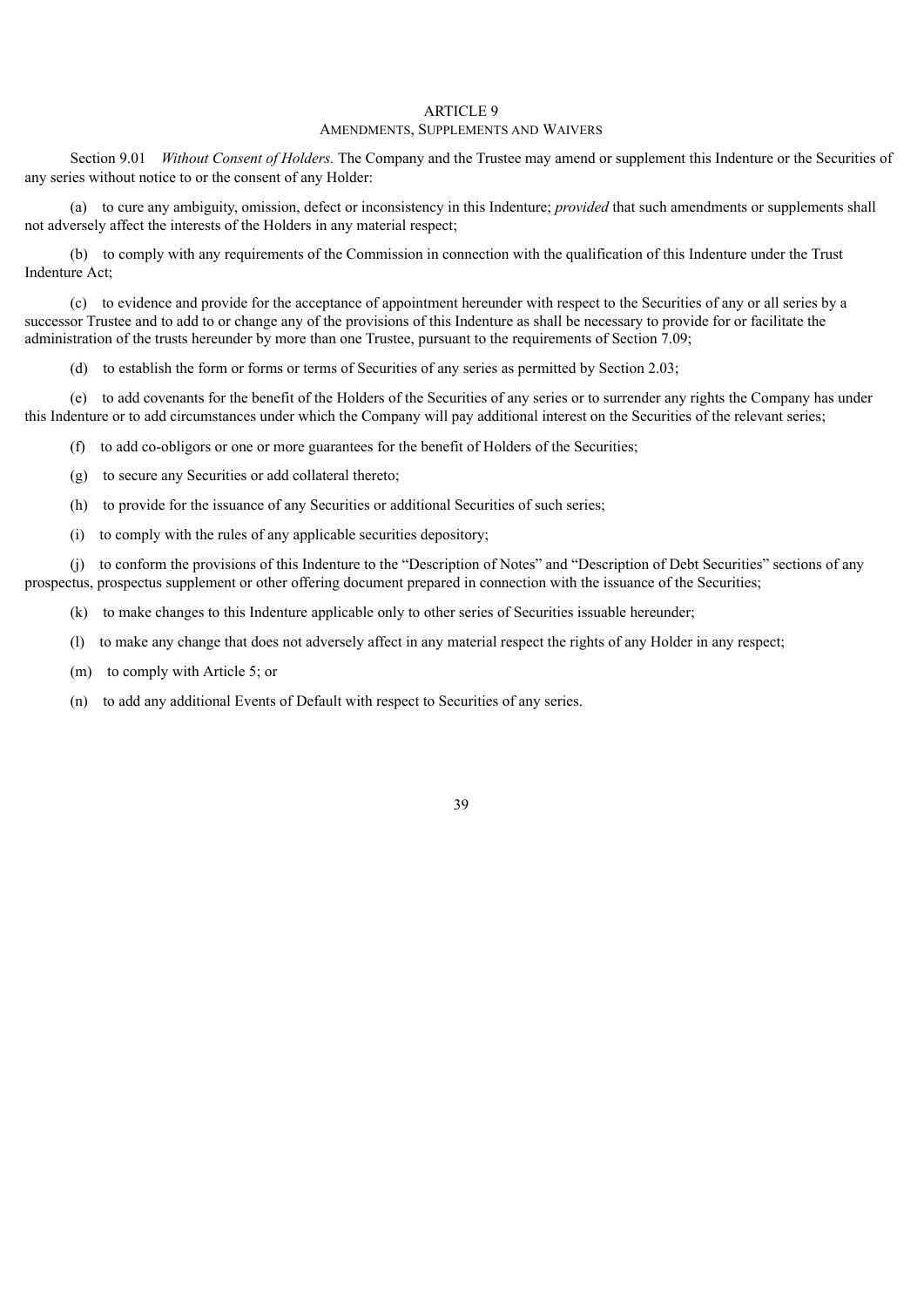Section 9.02 *With Consent of Holders*. Subject to Section 6.04, without prior notice to any Holders, the Company and the Trustee may amend this Indenture and the Securities of any series with the consent of the Holders of a majority in Principal amount of the outstanding Securities of each series affected by such amendment voting separately, and the Holders of a majority in Principal amount of the outstanding Securities of each series affected thereby by notice to the Trustee voting separately may waive future compliance by the Company with any provision of this Indenture or the Securities of such series.

Notwithstanding the provisions of this Section 9.02, without the consent of each Holder affected thereby, an amendment or waiver, including a waiver pursuant to Section 6.04, may not:

(a) extend the stated maturity date of the Principal of, or any installment of interest on, any such Security;

(b) reduce the principal amount of or the rate (or extend the time for payment) of interest on (including any amount in respect of original issue discount), or any premium payable upon the redemption of, any such Security;

(c) reduce the amount of Principal payable upon acceleration of the maturity thereof;

(d) change the currency of payment of Principal of, or premium, if any, or interest on, any such Security;

(e) impair the right to institute suit for the enforcement of any payment on, or with respect to, any such Security on or after the stated maturity thereof (or in the case of redemption, after the redemption date);

(f) reduce the above stated percentage of outstanding Securities the consent of whose holders is necessary to modify or amend the Indenture with respect to the Securities of the relevant series;

(g) modify any waiver provision, except to increase any required percentage or to provide that certain other provisions of this Indenture cannot be modified or waived without the consent of the Holder of each outstanding Security of the series affected thereby; or

(h) make any changes to this paragraph of Section 9.02.

A supplemental indenture which changes or eliminates any covenant or other provision of this Indenture which has expressly been included solely for the benefit of one or more particular series of Securities, or which modifies the rights of Holders of Securities of such series with respect to such covenant or provision, shall be deemed not to affect the rights under this Indenture of the Holders of Securities of any other series.

It shall not be necessary for the consent of any Holder under this Section 9.02 to approve the particular form of any proposed amendment, supplement or waiver, but it shall be sufficient if such consent approves the substance thereof.

After an amendment, supplement or waiver under this Section 9.02 becomes effective, the Company shall give to the Holders affected thereby a notice briefly describing the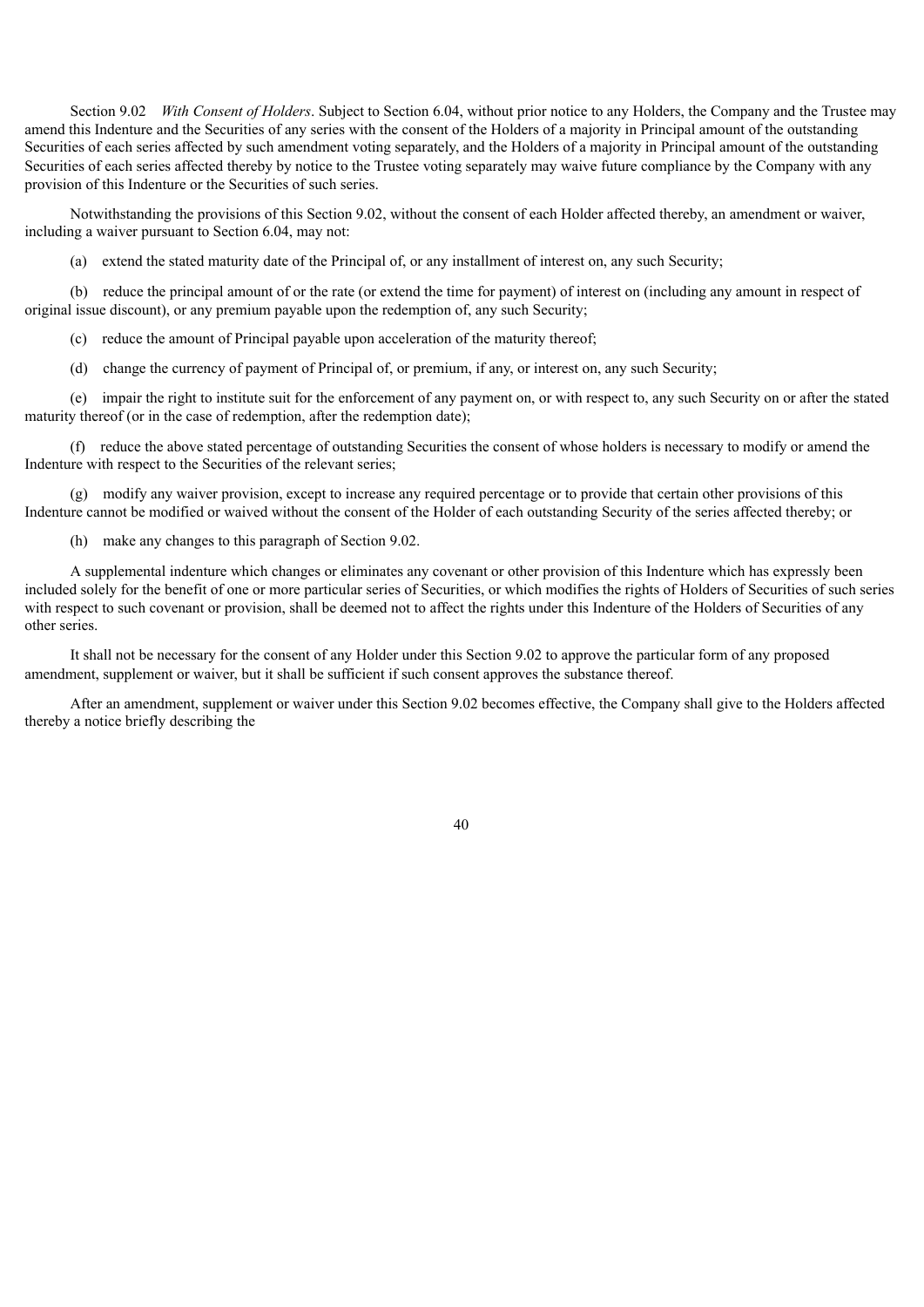amendment, supplement or waiver. Any failure of the Company to mail such notice, or any defect therein, shall not, however, in any way impair or affect the validity of any such supplemental indenture or waiver.

Section 9.03 *Revocation and Effect of Consent*. Until an amendment or waiver becomes effective, a consent to it by a Holder is a continuing consent by the Holder and every subsequent Holder of a Security or portion of a Security that evidences the same debt as the Security of the consenting Holder, even if notation of the consent is not made on any Security. However, any such Holder or subsequent Holder may revoke the consent as to its Security or portion of its Security. Such revocation shall be effective only if the Trustee receives the notice of revocation before the date the amendment, supplement or waiver is executed or otherwise becomes effective. After an amendment, supplement or waiver becomes effective, it shall bind every Holder. An amendment, supplement or waiver shall become effective with respect to any Securities affected thereby on receipt by the Trustee of written consents from the requisite Holders of outstanding Securities affected thereby.

The Company may, but shall not be obligated to, fix a record date for the purpose of determining the Holders of the Securities of any series affected entitled to consent to any amendment, supplement or waiver. If a record date is fixed, then, notwithstanding the immediately preceding paragraph, those Persons who were such Holders at such record date (or their duly designated proxies) and only those Persons shall be entitled to consent to such amendment, supplement or waiver or to revoke any consent previously given, whether or not such Persons continue to be such Holders after such record date.

After an amendment, supplement or waiver becomes effective with respect to the Securities of any series affected thereby, it shall bind every Holder of such Securities unless it is of the type described in any of clauses (a) through (h) of Section 9.02. In case of an amendment or waiver of the type described in clauses (a) through (h) of Section 9.02, the amendment or waiver shall bind each such Holder who has consented to it and every subsequent Holder of a Security that evidences the same indebtedness as the Security of the consenting Holder.

Section 9.04 *Notation on or Exchange of Securities*. If an amendment, supplement or waiver changes the terms of any Security, the Trustee may require the Holder thereof to deliver it to the Trustee. The Trustee may place an appropriate notation on the Security about the changed terms and return it to the Holder and the Trustee may place an appropriate notation on any Security of such series thereafter authenticated. Alternatively, if the Company or the Trustee so determines, the Company in exchange for the Security shall issue and upon receipt of a Company Order, the Trustee shall authenticate a new Security of the same series and tenor that reflects the changed terms.

Section 9.05 *Trustee to Sign Amendments, Etc*. The Trustee shall receive, and shall be fully protected in conclusively relying upon, (i) an Officer's Certificate and (ii) an Opinion of Counsel. The Opinion of Counsel shall state that the execution of any amendment, supplement or waiver authorized pursuant to this Article 9 is authorized or permitted by this Indenture and that such supplemental indenture constitutes the valid and binding obligation of the Company, enforceable against the Company in accordance with its terms, subject to customary exceptions. The Trustee may, but shall not be obligated to, execute any such amendment, supplement or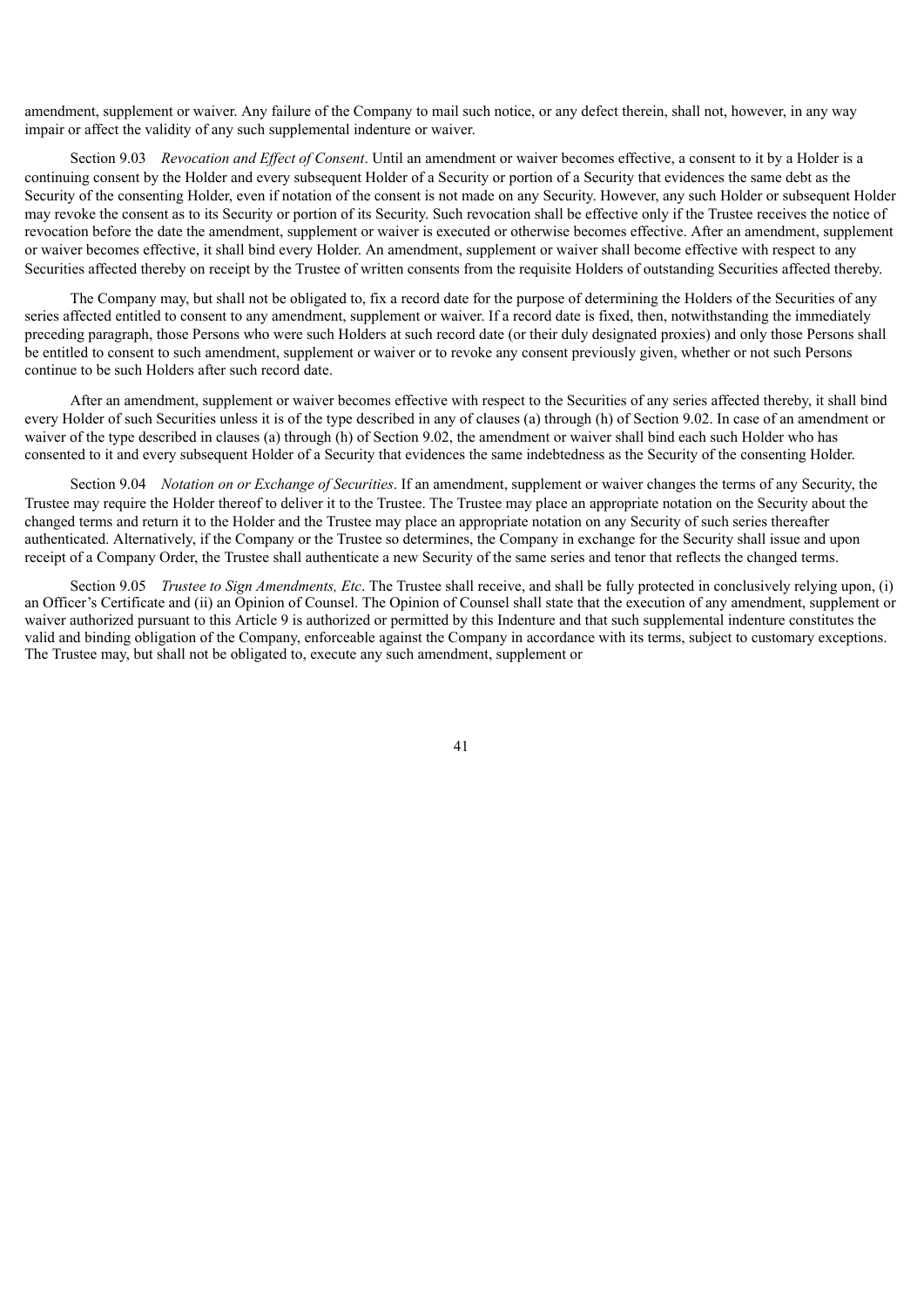waiver that affects the Trustee's own rights, duties or immunities under this Indenture or otherwise. All fees, costs and expenses (including reasonable attorneys' fees, costs and expenses) of the Trustee incurred in connection with any amendment, modification or supplement shall be payable by the Company.

Section 9.06 *Conformity with Trust Indenture Act*. Every supplemental indenture executed pursuant to this Article 9 shall conform to the requirements of the Trust Indenture Act as then in effect.

### ARTICLE 10

# **MISCELLANEOUS**

Section 10.01 *Trust Indenture Act of 1939*. This Indenture shall incorporate and be governed by the provisions of the Trust Indenture Act that are required to be part of and to govern indentures qualified under the Trust Indenture Act.

If any provision of this Indenture limits, qualifies or conflicts with a provision of the Trust Indenture Act which is required under the Trust Indenture Act to be a part of and govern this Indenture, the latter provision shall control. If any provision of this Indenture modifies or excludes any provision of the Trust Indenture Act which may be so modified or excluded, the latter provision shall be deemed to apply to this Indenture as so modified or to be excluded, as the case may be.

Section 10.02 *Notices*. Any notice or communication shall be sufficiently given if written and (a) if delivered in person when received or (b) if mailed by first class mail 5 days after mailing, or (c) as between the Company and the Trustee if sent by facsimile or e-mail, PDF or other electronic transmission, in each case addressed as follows:

if to the Company:

Clover Health Investments, Corp. 3401 Mallory Lane, Suite 210 Franklin, TN 37067 Tel: (201) 432-2133 E-mail: joseph.martin@cloverhealth.com Attention: General Counsel

if to the Trustee:

Wilmington Trust, National Association Rodney Square North 1100 North Market Street Wilmington, Delaware 19890 Attention: Clover Health Investments, Corp. Administrator Fax: (302) 636-4145

The Company or the Trustee by written notice to the other may designate additional or different addresses, including e-mail, for subsequent notices or communications.

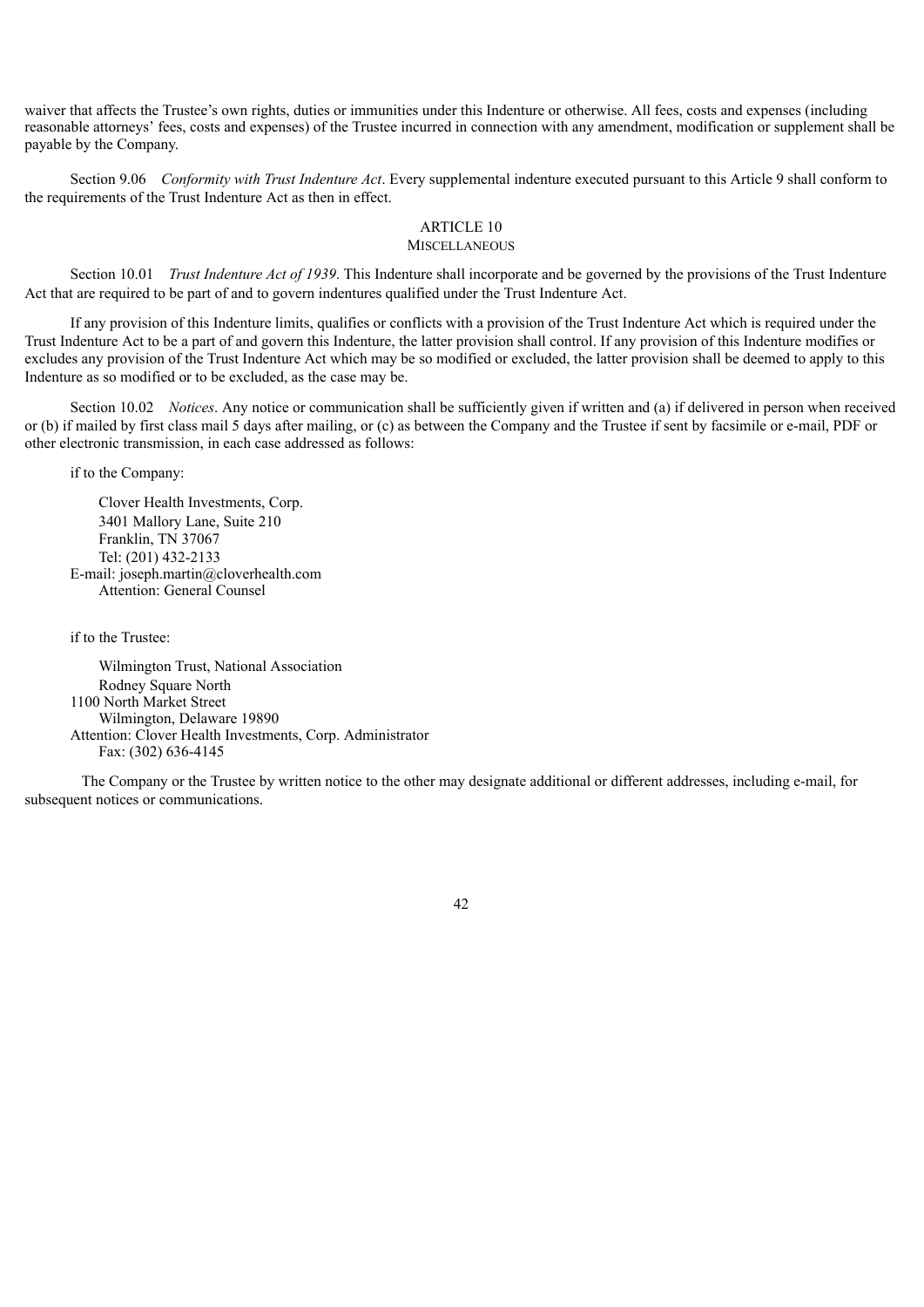Any notice or communication shall be sufficiently given to Holders of any Securities, by mailing (or delivering electronically in the case of a global security) to such Holders at their addresses as they shall appear on the Security Register. Notice mailed shall be sufficiently given if so mailed (or delivered electronically in the case of a global security) within the time prescribed. Copies of any such communication or notice to a Holder shall also be mailed (or delivered electronically in the case of a global security) to the Trustee and each Agent at the same time. Holders may communicate pursuant to TIA § 312(b) with other Holders with respect to their rights under this Indenture or the Securities. The Company, the Trustee, the Registrar and anyone else shall have the protection of TIA  $\S 312(c)$ .

If the Trustee is then acting as the Depositary's custodian for the Notes, then, at the reasonable request of the Company to the Trustee, the Trustee will cause any notice prepared by the Company to be sent to any Holder(s) pursuant to the procedures of the Depositary, provided such request is evidenced in a Company Order delivered, together with the text of such notice, to the Trustee at least two (2) Business Days (or such shorter period as shall be acceptable to the Trustee) before the date such notice is to be so sent. The Trustee will not have any liability relating to the contents of any notice that it sends to any Holder pursuant to any such Company Order.

Failure to mail (or deliver electronically in the case of a global security) a notice or communication to a Holder or any defect in it shall not affect its sufficiency with respect to other Holders. Except as otherwise provided in this Indenture, if a notice or communication is mailed (or delivered electronically in the case of a global security) in the manner provided in this Section 10.02, it is duly given, whether or not the addressee receives it.

Where this Indenture provides for notice in any manner, such notice may be waived in writing by the Person entitled to receive such notice, either before or after the event, and such waiver shall be the equivalent of such notice. Waivers of notice by Holders shall be filed with the Trustee, but such filing shall not be a condition precedent to the validity of any action taken in reliance upon such waiver.

In case it shall be impracticable to give notice as herein contemplated, then such notification as shall be made with the approval of the Trustee shall constitute a sufficient notification for every purpose hereunder.

In addition to the foregoing, the Trustee agrees to accept and act upon notice, instructions or directions pursuant to this Indenture sent by unsecured e-mail, facsimile transmission or other similar unsecured electronic methods delivered by authorized representatives of the Company as previously identified and provided to the Trustee. The Trustee shall not be liable for any losses, costs or expenses arising directly or indirectly from the Trustee's reliance upon and compliance with such instructions notwithstanding such instructions conflict or are inconsistent with a subsequent written instruction.

In respect of this Indenture, the Trustee shall not have any duty or obligation to verify or confirm that the Person sending instructions, directions, reports, notices or other communications or information by electronic transmission is, in fact, a Person authorized to give such instructions, directions, reports notices or other communications or information on behalf of the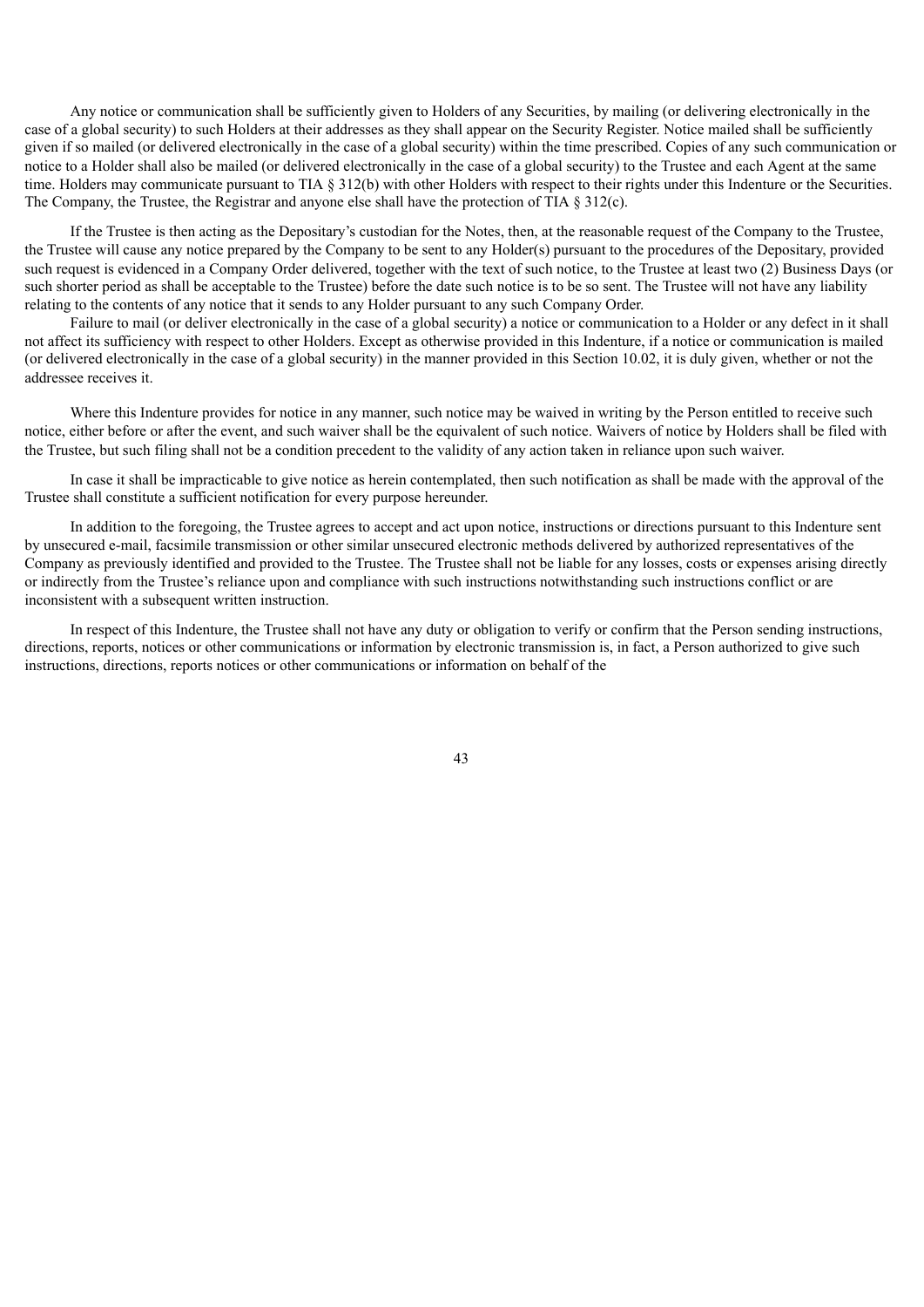party purporting to send such electronic transmission. The Company agrees to assume all risks arising out of the use of electronic methods to submit instructions, directions, reports, notices or other communications or indemnifications to the Trustee, including without limitation the risk of the Trustee acting on unauthorized instructions, notices, reports or other communications or information, and the risks of interception and misuse by third parties.

All notices, approvals, consents, requests and any communications hereunder must be in writing (provided that any communication sent to the Trustee hereunder must be in the form of a document that is signed manually or by way of a digital signature), in English. If a notice or communication is delivered in the manner provided above within the time prescribed, it is duly given, whether or not the addressee received it, except in the case of notices or communications given to the Trustee, which shall be effective only upon actual receipt.

Section 10.03 *Certificate and Opinion as to Conditions Precedent*. Upon any request or application by the Company to the Trustee to take any action under this Indenture, the Company shall furnish to the Trustee:

(a) an Officer's Certificate stating that, in the opinion of the signer, all conditions precedent, if any, provided for in this Indenture relating to the proposed action have been complied with; and

(b) an Opinion of Counsel stating that, in the opinion of such counsel, all such conditions precedent, if any, provided for in this Indenture relating to the proposed action have been complied with.

Section 10.04 *Statements Required in Certificate or Opinion*. Each certificate or opinion with respect to compliance with a condition or covenant provided for in this Indenture (other than the certificate required by Section 4.04) shall include:

(a) a statement that each person signing such certificate or opinion has read such covenant or condition and the definitions herein relating thereto;

(b) a brief statement as to the nature and scope of the examination or investigation upon which the statement or opinion contained in such certificate or opinion is based;

(c) a statement that, in the opinion of each such person, he or she has made such examination or investigation as is necessary to enable him or her to express an informed opinion as to whether or not such covenant or condition has been complied with; and

(d) a statement as to whether or not, in the opinion of such person, such condition or covenant has been complied with; *provided*, *however*, that, with respect to matters of fact, an Opinion of Counsel may rely on an Officer's Certificate or certificates of public officials.

Section 10.05 *Evidence of Ownership*. The Company, the Trustee and any agent of the Company or the Trustee may deem and treat the person in whose name any Security shall be registered upon the Security Register for such series as the absolute owner of such Security (whether or not such Security shall be overdue and notwithstanding any notation of ownership or other writing thereon) for the purpose of receiving payment of or on account of the Principal of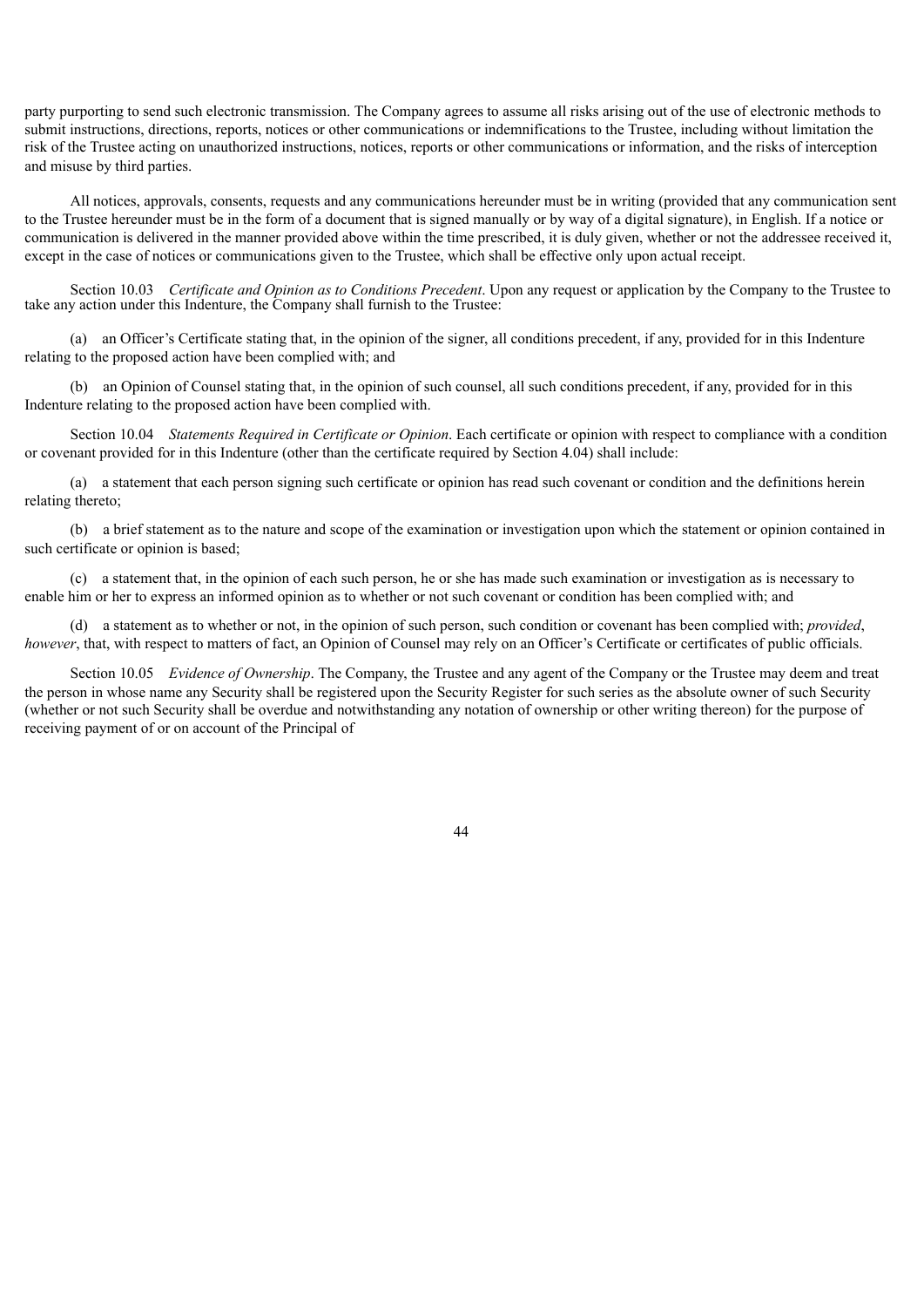and, subject to the provisions of this Indenture, interest on such Security and for all other purposes; and neither the Company nor the Trustee nor any agent of the Company or the Trustee shall be affected by any notice to the contrary.

Section 10.06 *Rules by Trustee, Paying Agent or Registrar*. The Trustee may make reasonable rules for action by or at a meeting of Holders. The Paying Agent or Registrar may make reasonable rules for its functions.

Section 10.07 *Payment Date Other Than a Business Day*. Except as otherwise provided with respect to a series of Securities, if any date for payment of Principal or interest on any Security (including any redemption date) shall not be a Business Day at any place of payment, then payment of Principal of or interest on such Security, as the case may be, need not be made on such date, but may be made on the next succeeding Business Day at any place of payment with the same force and effect as if made on such date and no interest shall accrue in respect of such payment for the period from and after such date.

Section 10.08 *Governing Law; Waiver of Jury Trial; Jurisdiction*. This Indenture and the Securities shall be governed by, and construed in accordance with, the law of the State of New York. EACH OF THE PARTIES HERETO HEREBY IRREVOCABLY WAIVES, TO THE FULLEST EXTENT PERMITTED BY APPLICABLE LAW, ANY AND ALL RIGHT TO TRIAL BY JURY IN ANY LEGAL PROCEEDING ARISING OUT OF OR RELATING TO THIS INDENTURE OR THE SECURITIES. The parties hereby (i) irrevocably submit to the exclusive jurisdiction of any federal or state court sitting in the Borough of Manhattan, City of New York, (ii) waive any objection to laying of venue in any such action or proceeding in such courts, and (iii) waive any objection that such courts are an inconvenient forum or do not have jurisdiction over any party.

Section 10.09 *No Adverse Interpretation of Other Agreements*. This Indenture may not be used to interpret another indenture or loan or debt agreement of the Company or any Subsidiary of the Company. Any such indenture or agreement may not be used to interpret this Indenture.

Section 10.10 *Successors*. All agreements of the Company in this Indenture and the Securities shall bind their Successors. All agreements of the Trustee in this Indenture shall bind its successors.

Section 10.11 *Duplicate Originals*. The parties may sign any number of copies of this Indenture. Each signed copy shall be an original, but all of them together represent the same agreement. The exchange of copies of this Indenture and of signature pages by facsimile or e-mail, PDF or other electronic transmission shall constitute effective execution and delivery of this Indenture as to the parties hereto and may be used in lieu of the original Indenture for all purposes. Signatures of the parties hereto transmitted by facsimile or e-mail, PDF or other electronic transmission shall be deemed to be their original signatures for all purposes.

Section 10.12 *Separability*. In case any provision in this Indenture or in the Securities shall be invalid, illegal or unenforceable, the validity, legality and enforceability of the remaining provisions shall not in any way be affected or impaired thereby.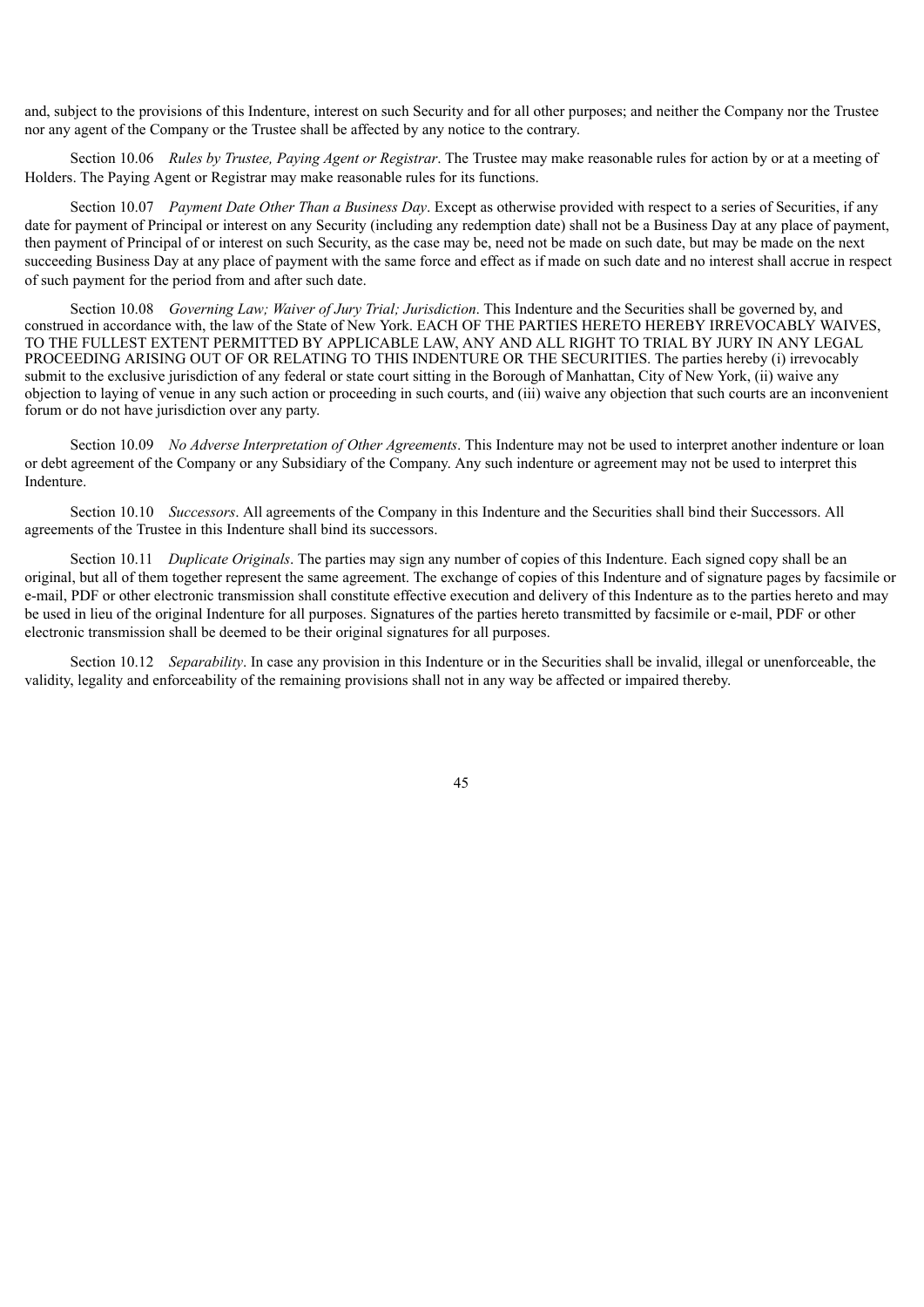Section 10.13 *Table of Contents, Headings, Etc*. The Table of Contents and headings of the Articles and Sections of this Indenture have been inserted for convenience of reference only, are not to be considered a part hereof and shall in no way modify or restrict any of the terms and provisions hereof.

Section 10.14 *Incorporators, Stockholders, Officers and Directors of Company Exempt From Individual Liability*. No recourse under or upon any obligation, covenant or agreement contained in this Indenture or any indenture supplemental hereto, or in any Security or because of any indebtedness evidenced thereby, shall be had against any incorporator, as such or against any past, present or future stockholder, officer, director or employee, as such, of the Company or of any Successor, either directly or through the Company or of any Successor, under any rule of law, statute or constitutional provision or by the enforcement of any assessment or by any legal or equitable proceeding or otherwise, all such liability being expressly waived and released by the acceptance of the Securities by the holders thereof and as part of the consideration for the issue of the Securities.

Section 10.15 *Judgment Currency*. The Company agrees, to the fullest extent that it may effectively do so under applicable law, that (a) if for the purpose of obtaining judgment in any court it is necessary to convert the sum due in respect of the Principal of or interest on or premium, if any, on the Securities of any series (the "**Required Currency**") into a currency in which a judgment will be rendered (the "**Judgment Currency**"), the rate of exchange used shall be the rate at which in accordance with normal banking procedures a bank could purchase in The City of New York the Required Currency with the Judgment Currency on the day on which final unappealable judgment is entered, unless such day is not a Business Day, then, to the extent permitted by applicable law, the rate of exchange used shall be the rate at which in accordance with normal banking procedures a bank could purchase in The City of New York the Required Currency with the Judgment Currency on the Business Day preceding the day on which final unappealable judgment is entered and (b) its obligations under this Indenture to make payments in the Required Currency (1) shall not be discharged or satisfied by any tender, or any recovery pursuant to any judgment (whether or not entered in accordance with subsection (a)), in any currency other than the Required Currency, except to the extent that such tender or recovery shall result in the actual receipt, by the payee, of the full amount of the Required Currency expressed to be payable in respect of such payments, (2) shall be enforceable as an alternative or additional cause of action for the purpose of recovering in the Required Currency the amount, if any, by which such actual receipt shall fall short of the full amount of the Required Currency so expressed to be payable and (iii) shall not be affected by judgment being obtained for any other sum due under this Indenture.

Section 10.16 *Force Majeure*. In no event shall the Trustee be responsible or liable for any failure or delay in the performance of its obligations hereunder arising out of or caused by, directly or indirectly, forces beyond its control, including, without limitation, strikes, work stoppages, accidents, acts of war or terrorism, civil or military disturbances, nuclear or natural catastrophes or acts of God, and interruptions, loss or malfunctions of utilities, communications or computer (software and hardware) services; it being understood that the Trustee shall use commercially reasonable efforts which are consistent with accepted practices in the banking industry to resume performance as soon as practicable under the circumstances.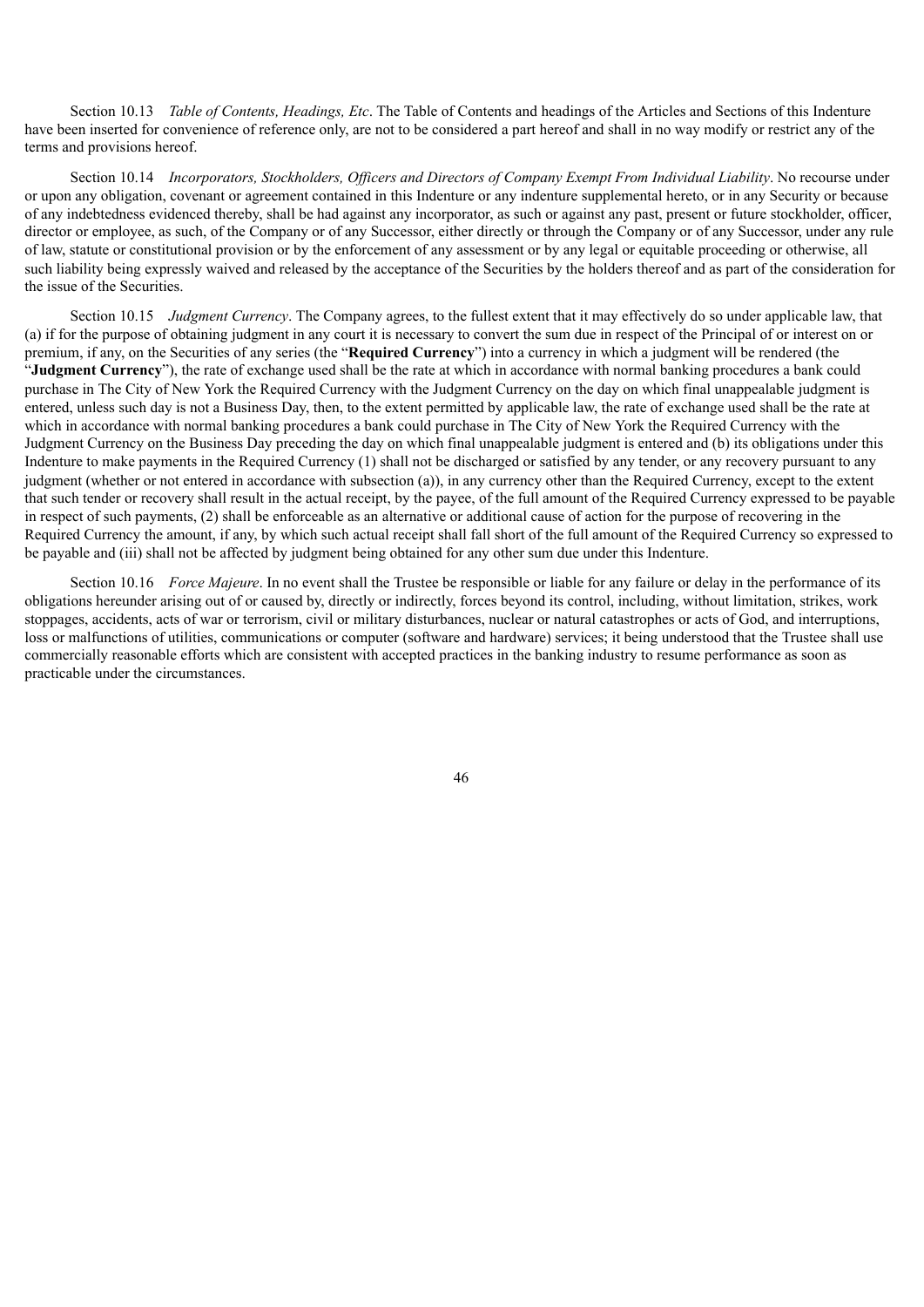Section 10.17 *U.S.A. Patriot Act*. The parties hereto acknowledge that in accordance with Section 326 of the U.S.A. Patriot Act, the Trustee, like all financial institutions and in order to help fight the funding of terrorism and money laundering, is required to obtain, verify, and record information that identifies each person or legal entity that establishes a relationship or opens an account with the Trustee. The parties to this Indenture agree that they will provide the Trustee with such information as it may request in order for the Trustee to satisfy the requirements of the U.S.A. Patriot Act.

Section 10.18 *Benefits of Indenture*. Nothing in this Indenture or in the Securities, express or implied, shall give to any Person, other than the parties hereto and their successors hereunder and the Holders, any benefit or any legal or equitable right, remedy or claim under this Indenture.

Section 10.19 *Entire Agreement.* This Agreement and the exhibits hereto set forth the entire agreement and understanding of the parties related to this transaction and supersede all prior agreements and understandings, oral or written.

Section 10.20 *Electronic Signatures*. Unless otherwise provided herein, the words "execute", "execution", "signed", and "signature" and words of similar import used in or related to any document to be signed in connection with this Indenture or any of the transactions contemplated hereby (including amendments, waivers, consents and other modifications) shall be deemed to include electronic signatures and the keeping of records in electronic form, each of which shall be of the same legal effect, validity or enforceability as a manually executed signature in ink or the use of a paper-based recordkeeping system, as applicable, to the fullest extent and as provided for in any applicable law, including the Federal Electronic Signatures in Global and National Commerce Act, the New York State Electronic Signatures and Records Act, and any other similar state laws based on the Uniform Electronic Transactions Act.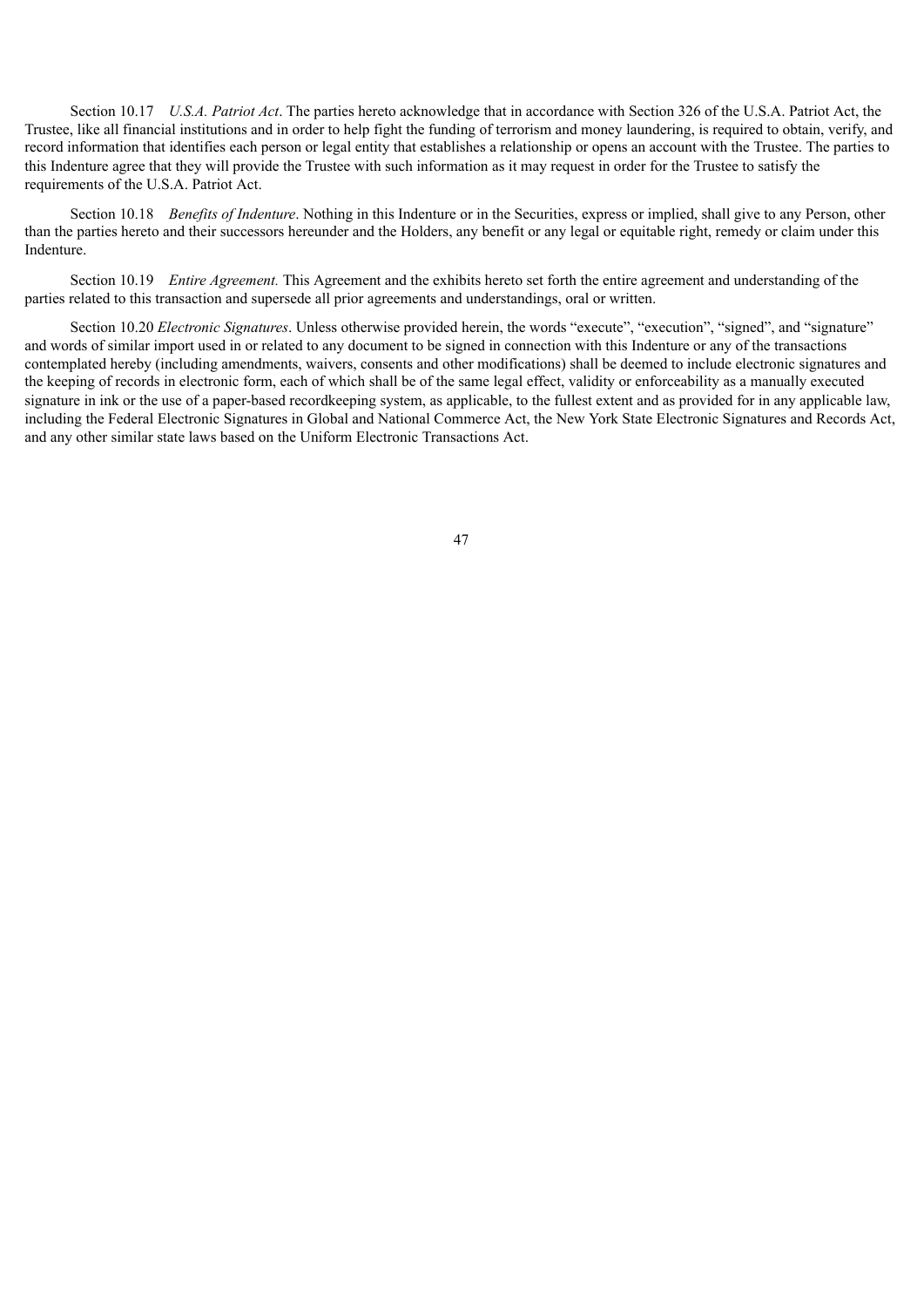# **SIGNATURES**

IN WITNESS WHEREOF, the parties hereto have caused this Indenture to be duly executed, all as of the date first written above.

CLOVER HEALTH INVESTMENTS, CORP., as the Company

By:

Name: Title:

*[Signature page to Base Indenture]*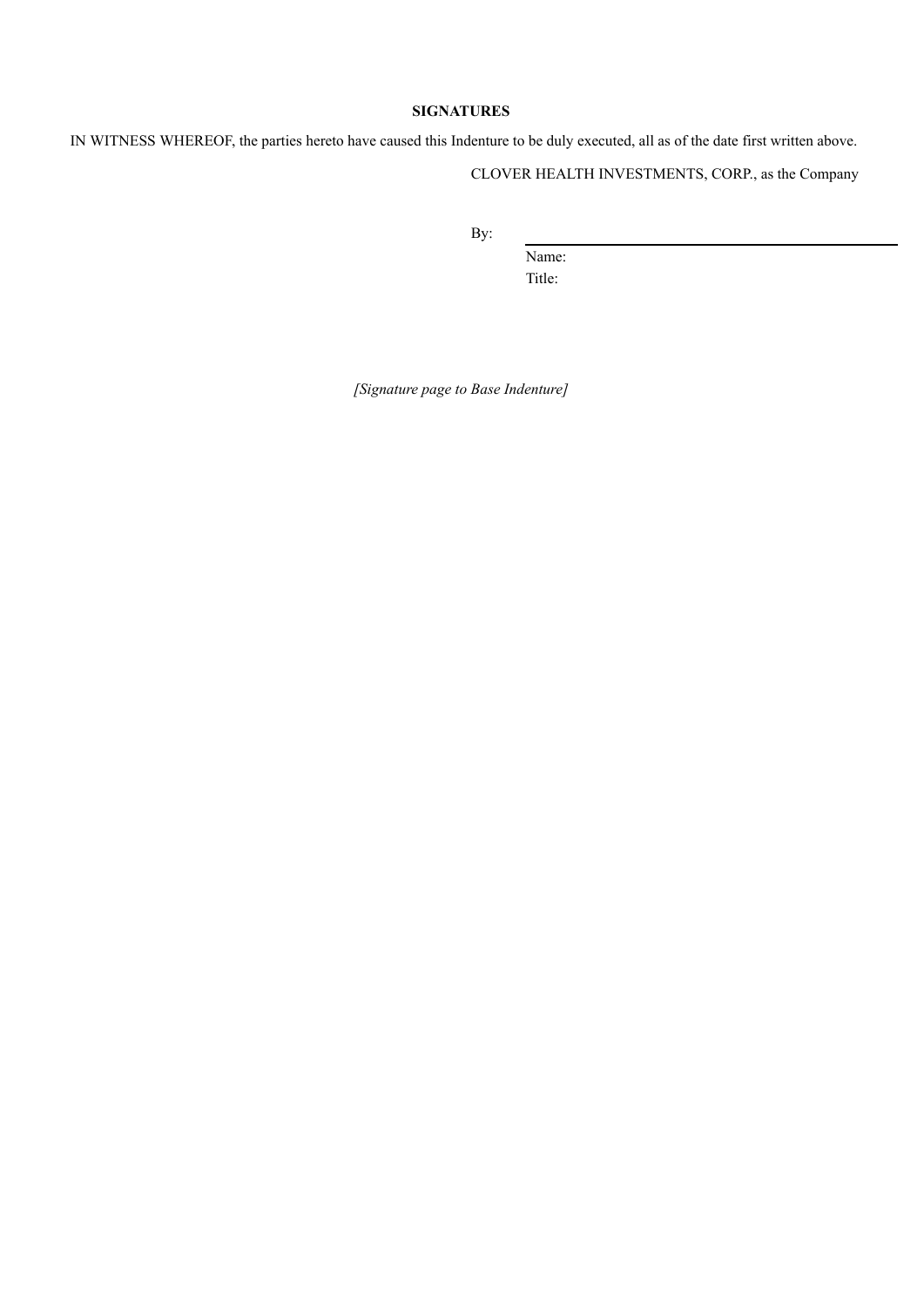# WILMINGTON TRUST, NATIONAL ASSOCIATION, as the Trustee

By:

Name: Title: Vice President

*[Signature page to Base Indenture]*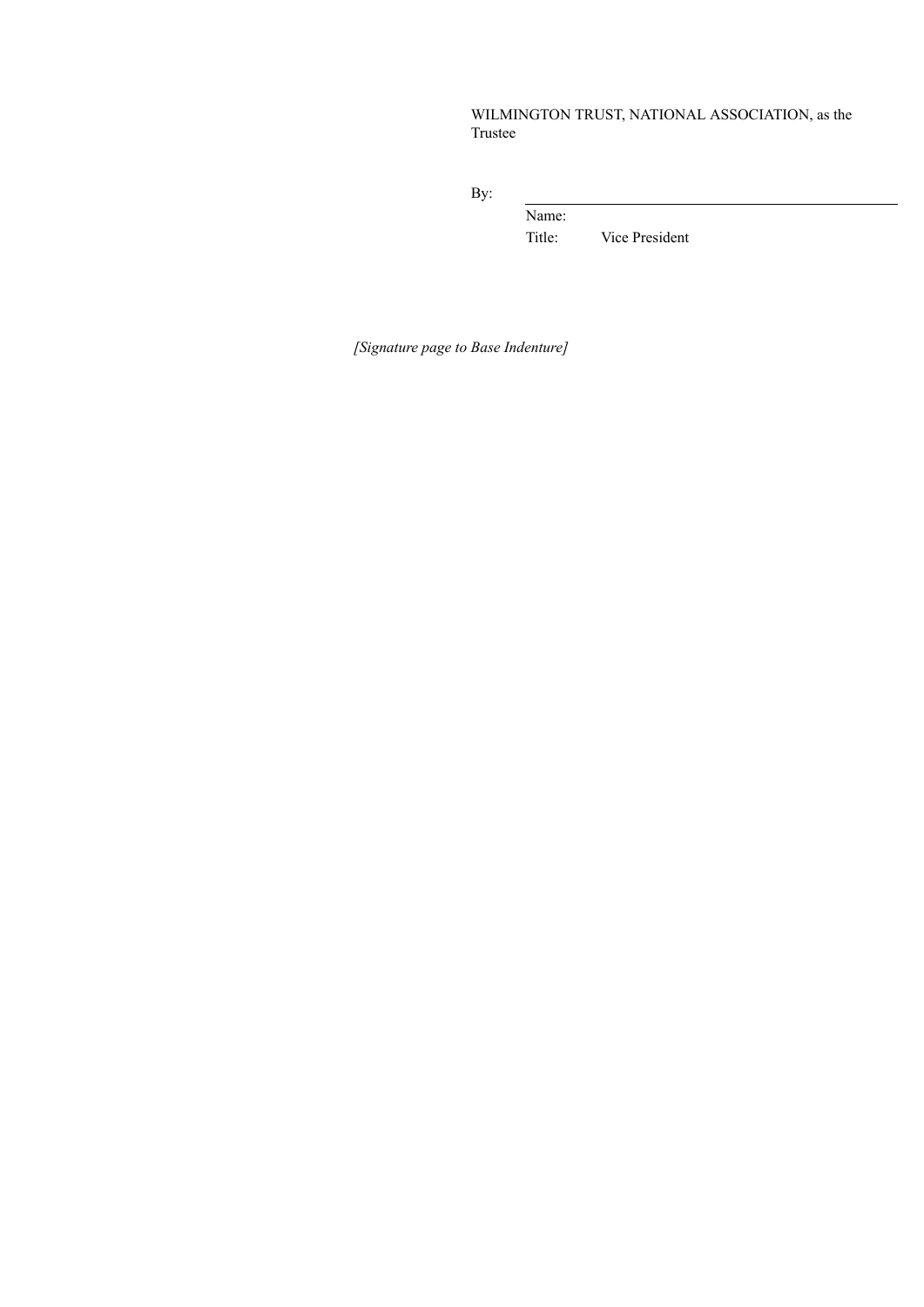[Letterhead of Fried, Frank, Harris, Shriver & Jacobson LLP]

Clover Health Investments, Corp. 3401 Mallory Lane, Suite 210 Franklin, Tennessee 37067

#### **Re: Registration Statement on Form S-3**

Ladies and Gentlemen:

We are acting as counsel to Clover Health Investments, Corp., a Delaware corporation (the "Company"), in connection with the Registration Statement on Form S-3 (as may be amended from time to time, the "Registration Statement"), under the Securities Act of 1933, as amended (the "Securities Act"), with respect to the contemplated issuance by the Company from time to time, as set forth in the prospectus contained in the Registration Statement (the "Prospectus") and as may be set forth in one or more supplements to the Prospectus (each, a "Prospectus Supplement") by the Company, of up to \$300,000,000 in aggregate amount of (i) shares of the Company's Class A common stock, par value \$0.0001 per share (the "Common Stock"), (ii) shares of the Company's preferred stock (the "Preferred Stock"), (iii) one or more series of debt securities of the Company (the "Debt Securities") and (iv) warrants of the Company to purchase Common Stock, Preferred Stock, Debt Securities or other securities, property or assets (including rights to receive payment in cash or securities based on the value, rate or price of one or more specified commodities, currencies, securities or indices), as well as other types of warrants (collectively, the "Warrants"). With your permission, all assumptions and statements of reliance herein have been made without any independent investigation or verification on our part, and we express no opinion with respect to the subject matter or accuracy of such assumptions or items relied upon.

The Debt Securities may be issued pursuant to an indenture, to be entered into by and between the Company and Wilmington Trust, National Association, as trustee (the "Trustee") (as may be amended or supplemented from time to time, the "Indenture"), the form of which is included as Exhibit 4.3 to the Registration Statement. The Warrants may be issued under one or more warrant agreements (each, a "Warrant Agreement" and collectively the "Warrant Agreements") by and between the Company and a bank or trust company identified therein as warrant agent (each, a "Warrant Agent"). The Indenture, the Warrants, the Warrant Agreements and any other documents contemplated thereby or hereby are collectively referred to herein as the "Documents."

In connection with this opinion, we have (i) investigated such questions of law, (ii) examined originals or certified, conformed, electronic or reproduction copies of such agreements, instruments, documents and records of the Company, such certificates of public officials and such other documents and (iii) received such information from officers and representatives of the Company and others, in each case as we have deemed necessary or appropriate for the purposes of this opinion.

In all such examinations, we have assumed the legal capacity of all natural persons, the genuineness of all signatures, the authenticity of original and certified documents and the conformity to original or certified documents of all copies submitted to us as certified, conformed, electronic or reproduction copies. As to various questions of fact relevant to the opinions expressed herein, we have relied upon, and assume the accuracy of, the statements, representations and warranties contained in certificates and oral or written statements and other information of or from public officials and officers and representatives of the Company and

May 9, 2022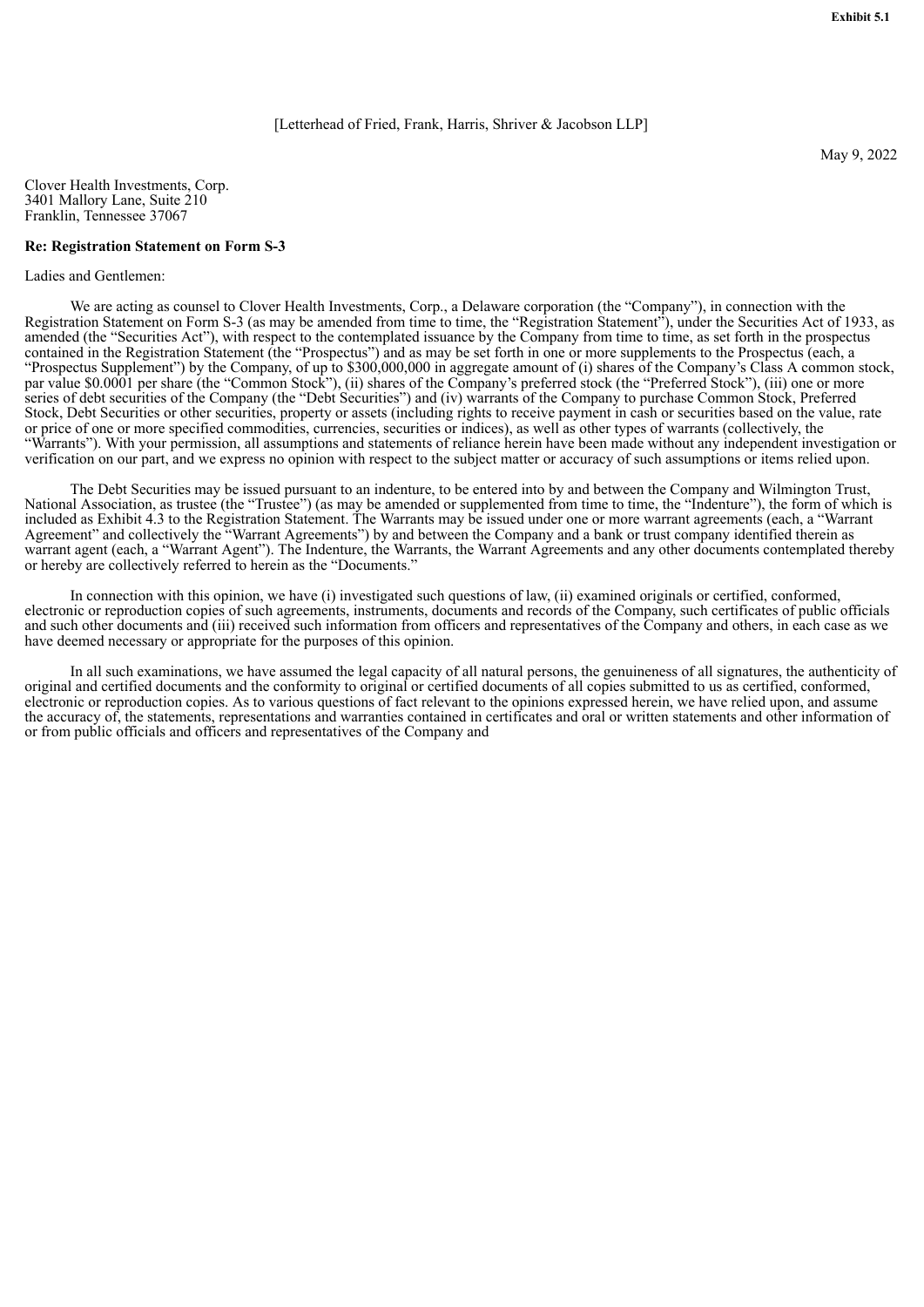others and assume compliance on the part of all parties to the Documents with their respective covenants and agreements contained therein.

To the extent it may be relevant to the opinions expressed below, we have assumed that (i) all of the parties to the Documents (other than the Company), are validly existing and in good standing under the laws of their respective jurisdictions of organization; (ii) the Company has or will have sufficient authorized but unissued and unreserved shares of Common Stock and Preferred Stock on the date of any issuance of such shares registered pursuant to the Registration Statement; (iii) the parties to the Documents (other than the Company) have or will have the power and authority to (a) execute and deliver the Documents, (b) perform their obligations thereunder, and (c) consummate the transactions contemplated thereby; (iv) each of the Documents has been or will be duly authorized, executed and delivered by each of the parties thereto; (v) each of the Documents constitutes or will constitute a valid and binding obligation of each of the parties thereto (other than as expressly addressed in the opinions below as to the Company), enforceable against such parties in accordance with their terms; and (vi) all of the parties to the Documents will comply with all laws applicable thereto.

Based upon the foregoing and subject to the limitations, qualifications and assumptions set forth herein, we are of the opinion that:

1. When (i) the Registration Statement, and any amendments thereto (including any post-effective amendments) have become effective under the Securities Act, (ii) the terms of the issuance and sale of the shares of Common Stock by the Company (including any Common Stock duly issued upon the exercise of any Warrants exercisable for Common Stock or upon exchange or conversion of any Debt Securities or shares of Preferred Stock that are exchangeable or convertible into Common Stock) registered pursuant to the Registration Statement have been duly approved by the Board of Directors of the Company or an authorized committee thereof (the "Board") in conformity with the Company's Amended and Restated Certificate of Incorporation (the "Certificate of Incorporation") and the Company's Amended and Restated Bylaws (the "Bylaws") and all other necessary corporate action on the part of the Company has been taken in connection therewith and in a manner so as not to violate any applicable law or result in a default under or breach of any agreement or instrument then binding on the Company and so as to comply with any requirement or restriction imposed by any court or governmental body having jurisdiction over the Company, and (iii) such shares of Common Stock have been issued and delivered against payment therefor in an amount in excess of the par value thereof, in accordance with the terms of the agreement under which they are sold and in the manner contemplated by the Registration Statement and/or the applicable Prospectus Supplement, such shares of Common Stock will be validly issued, fully paid and non-assessable.

2. When (i) the Registration Statement, and any amendments thereto (including any post-effective amendments) have become effective under the Securities Act, (ii) in accordance with Section 151 of the General Corporation Law of the State of Delaware (the "DGCL") and in conformity with the Certificate of Incorporation and the Bylaws, (a) the Board has fixed the powers, designations, preferences and relative, participating, optional or other rights, if any, and the qualifications, limitations or restrictions, if any, of a series of Preferred Stock (including any Preferred Stock duly issued upon the exercise of any Warrants exercisable for Preferred Stock or upon exchange or conversion of any Debt Securities that are exchangeable or convertible into Preferred Stock) registered pursuant to the Registration Statement and adopted a Certificate of Designations (the "Certificate of Designations") in the form required by applicable law and (b) proper and valid filing with the Office of the Secretary of State of the State of Delaware of such Certificate of Designations has been made, (iii) the terms of the issuance and sale of such shares of Preferred Stock have been duly approved by the Board in conformity with the Certificate of Incorporation and the Bylaws and all other necessary corporate action on the part of the Company has been taken in connection therewith and in a manner so as not to violate any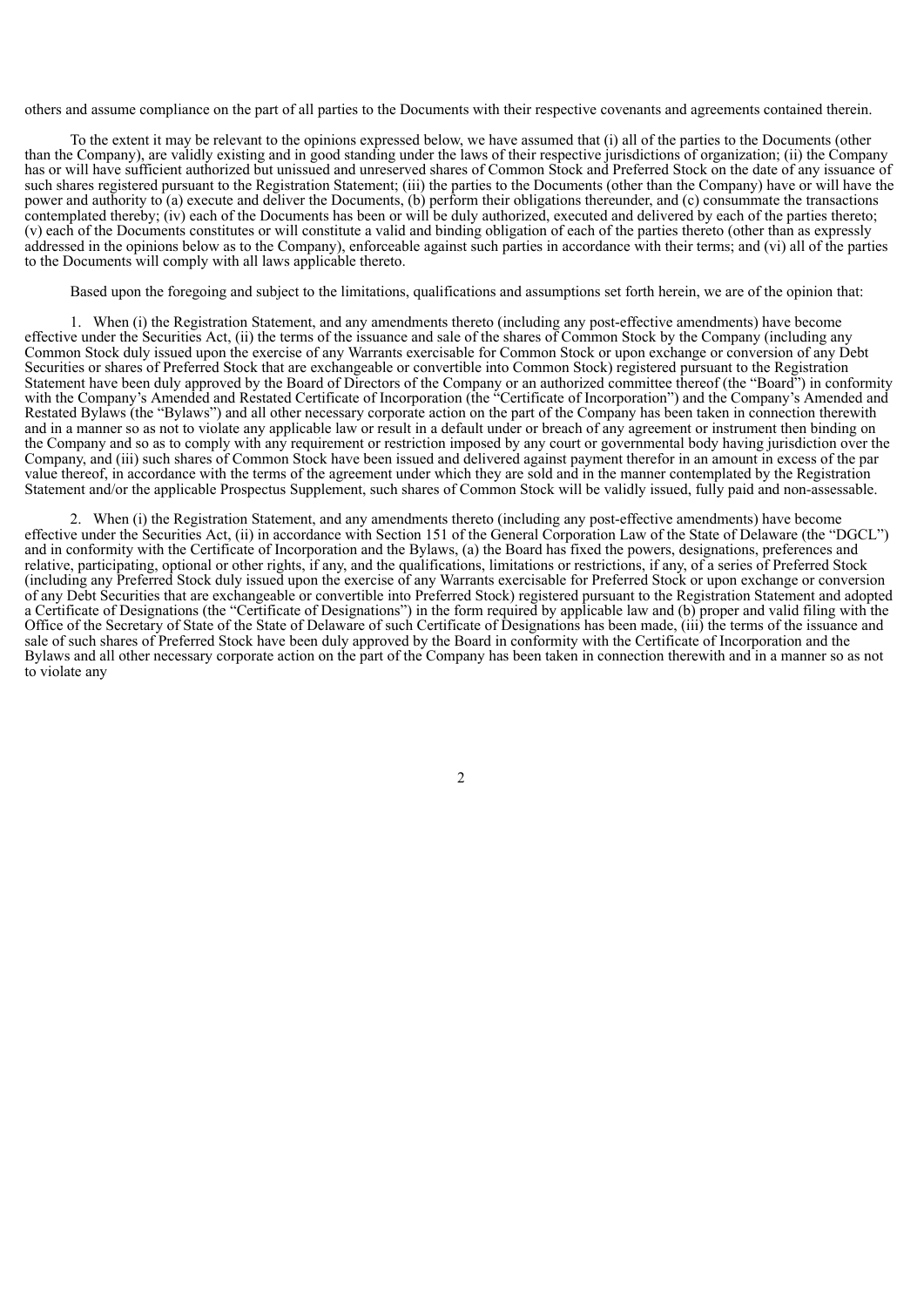applicable law or result in a default under or breach of any agreement or instrument then binding on the Company and so as to comply with any requirement or restriction imposed by any court or governmental body having jurisdiction over the Company, and (iv) such shares of Preferred Stock have been issued and delivered against payment therefor in an amount in excess of the par value thereof, in accordance with the terms of the agreement under which they are sold and in the manner contemplated by the Registration Statement and/or the applicable Prospectus Supplement, such shares of Preferred Stock will be validly issued, fully paid and non-assessable.

3. When (i) the Registration Statement, and any amendments thereto (including post-effective amendments) have become effective under the Securities Act, (ii) the terms of the issuance and sale of the Debt Securities (including any Debt Securities duly issued upon the exercise of any Warrants exercisable for Debt Securities or upon exchange or conversion of shares of Preferred Stock that are exchangeable or convertible into Debt Securities) have been established in conformity with the Indenture and any relevant supplemental indenture and duly approved by the Board in conformity with the Certificate of Incorporation and the Bylaws and all other necessary corporate action on the part of the Company has been taken in connection therewith and in a manner so as not to violate any applicable law or result in a default under or breach of any agreement or instrument then binding on the Company and so as to comply with any requirement or restriction imposed by any court or governmental body having jurisdiction over the Company, (iii) the Indenture and any relevant supplemental indenture has been duly authorized, executed and delivered by the Company and the Trustee and (iv) the Debt Securities have been duly authenticated by the Trustee and duly executed and delivered on behalf of the Company against payment therefor in accordance with the terms of the Indenture, any relevant supplemental indenture and the agreement under which they are sold and in the manner contemplated by the Registration Statement and/or the applicable Prospectus Supplement, such Debt Securities will constitute valid and binding obligations of the Company.

4. When (i) the Registration Statement, and any amendments thereto (including post-effective amendments) have become effective under the Securities Act, (ii) the terms of the issuance and sale of the Warrants registered pursuant to the Registration Statement have been established in conformity with the applicable Warrant Agreement and duly approved by the Board in conformity with the Certificate of Incorporation and the Bylaws and all other necessary corporate action on the part of the Company has been taken in connection therewith and in a manner so as not to violate any applicable law or result in a default under or breach of any agreement or instrument then binding on the Company and so as to comply with any requirement or restriction imposed by any court or governmental body having jurisdiction over the Company, (iii) the applicable Warrant Agreement has been duly authorized, executed and delivered by the Company and the Warrant Agent, (iv) such Warrants have been duly authenticated by the Warrant Agent and duly executed and delivered by the Company against payment therefor in accordance with the terms of the applicable Warrant Agreement, in accordance with the terms of the agreement under which they are sold and in the manner contemplated by the Registration Statement and/or the applicable Prospectus Supplement, (v) the terms of the Common Stock, the Preferred Stock or the Debt Securities issuable upon exercise of the Warrants have been duly approved by the Board in conformity with the Certificate of Incorporation and the Bylaws as specified above, (vi) the Common Stock and the Preferred Stock issuable upon exercise of the Warrants have been properly reserved for issuance, and (vii) upon exercise of such Warrants into shares of Common Stock or Preferred Stock, such shares of Common Stock or Preferred Stock have been issued and delivered against payment therefor in an amount in excess of the par value thereof, such Warrants will constitute valid and binding obligations of the Company.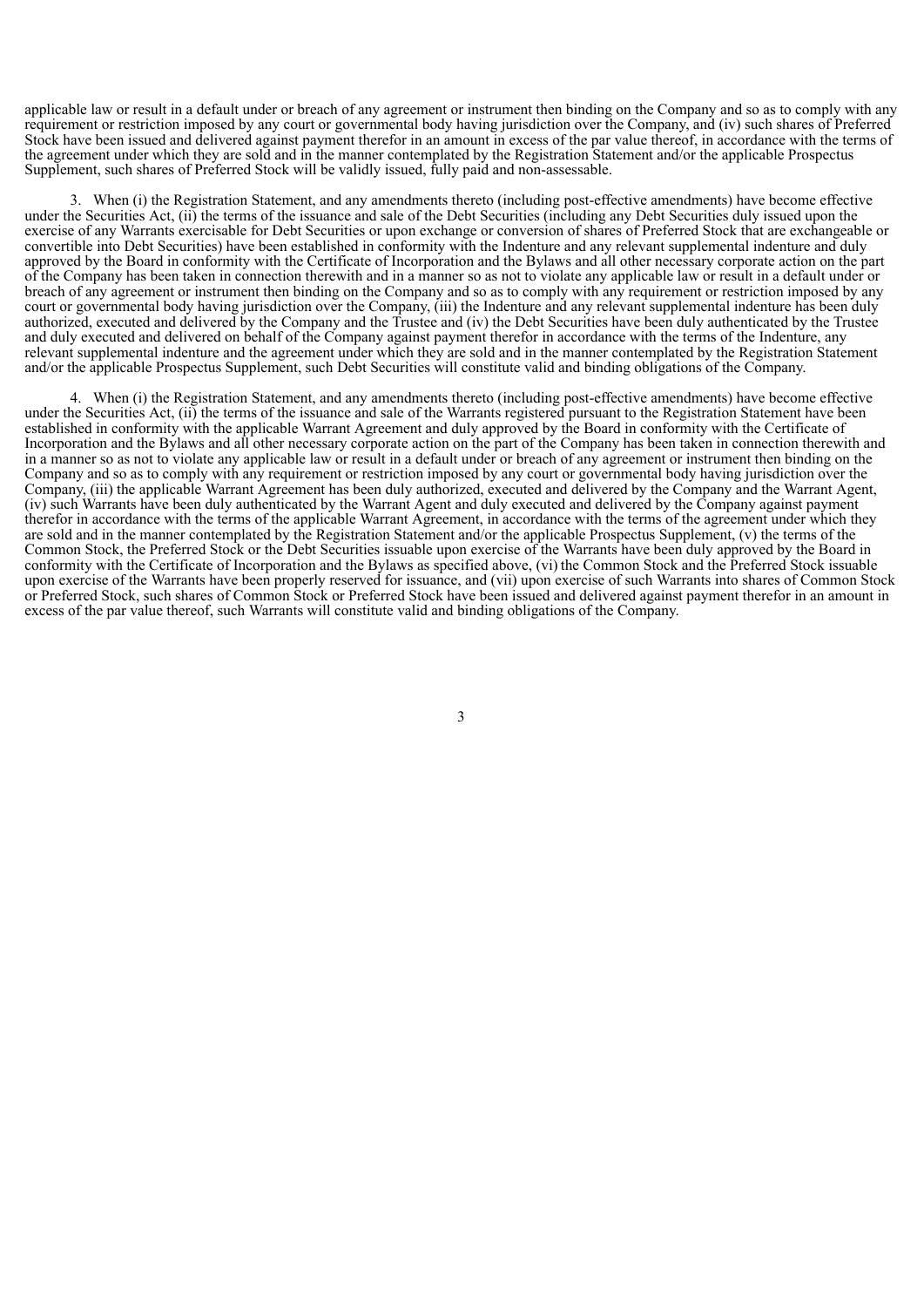We express no opinion as to the validity or binding effect of any provision of the Documents:

(i) relating to indemnification, contribution or exculpation (a) in connection with violations of any applicable laws, statutory duties or public policy, or (b) in connection with willful, reckless or unlawful acts or gross negligence of the indemnified or exculpated party or the party receiving contribution, or (c) under circumstances involving the negligence of the indemnified or exculpated party or the party receiving contribution in which a court might determine the provision to be unfair or insufficiently explicit;

(ii) containing any purported waiver, release, variation, disclaimer, consent or other agreement of similar effect (all of the foregoing, collectively, a "Waiver") by any party under any of such agreements or instruments to the extent limited by provisions of applicable law (including judicial decisions), or to the extent that such a Waiver applies to a right, claim, duty, defense or ground for discharge otherwise existing or occurring as a matter of law (including judicial decisions), except to the extent that such a Waiver is effective under, and is not prohibited by or void or invalid under, provisions of applicable law (including judicial decisions);

(iii) related to (a) forum selection or submission to jurisdiction (including, without limitation, any waiver of any objection to venue in any court or of any objection that a court is an inconvenient forum) to the extent that the validity or binding effect of any such provision is to be determined by any court other than a court of the State of New York, (b) choice of governing law to the extent that the validity or binding effect of any such provision is to be determined by any court other than a court of the State of New York or a federal district court sitting in the State of New York and applying the law of the State of New York, in each case, applying the choice of law principles of the State of New York, (c) service of process or (d) any waiver of any rights to trial by jury;

- (iv) specifying that provisions thereof may be modified or waived only in writing;
- (v) purporting to give any person or entity the power to accelerate obligations without any notice to the obligor;
- (vi) specifying that any person may exercise set-off or similar rights other than in accordance with applicable law; and

(vii) relating to payment of late charges, interest (or discount or equivalent amounts), premium, "make-whole" payments, collection costs or fees at a rate or in an amount, after or upon the maturity or acceleration of the liabilities evidenced or secured thereby or after or during the continuance of any default or other circumstance, or upon prepayment, that a court would determine in the circumstances to be unreasonable, a penalty or a forfeiture.

We express no opinion as to the validity or binding effect of any provision of any agreement (i) providing for payments thereunder in a currency other than currency of the United States of America to the extent that a court of competent jurisdiction, under applicable law, will convert any judgment rendered in such other currency into currency of the United States of America or to the extent that payment in a currency other than currency of the United States of America is contrary to applicable law, (ii) providing for governmental authority to limit, delay or prohibit the making of payments outside the United States or in foreign currency or composite currency, or (iii) concerning the enforceability of the waiver of rights or defenses contained in the Documents relating to waiver of stay, extension or usury laws.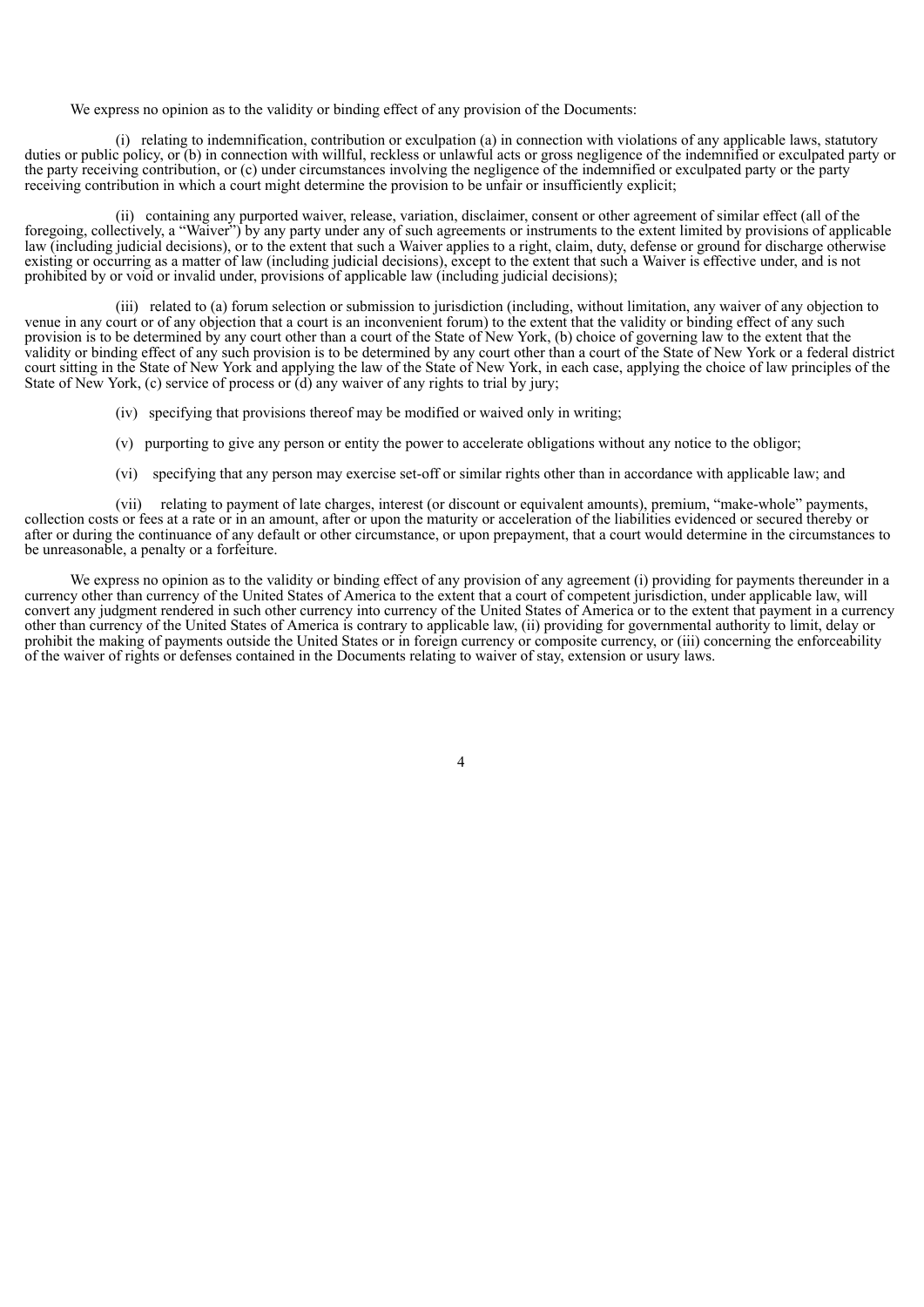We express no opinion as to the effect of any law of any jurisdiction other than the State of New York wherein any party to the Documents may be located or wherein enforcement of any Documents may be sought that limits the rates of interest legally chargeable or collectible.

We express no opinion as to the validity or binding effect of any provision of any agreement purporting to give any person or entity the power to accelerate obligations without any notice to the obligor.

The opinions set forth above are subject to the following qualifications: (i) applicable bankruptcy, insolvency, reorganization, moratorium and other similar laws (or related judicial doctrines) now or hereafter in effect affecting creditors' rights and remedies generally, (ii) general principles of equity including, without limitation, standards of materiality, good faith, fair dealing and reasonableness, equitable defenses and limits as to the availability of equitable remedies, whether such principles are considered in a proceeding at law or in equity, and (iii) the application of any applicable fraudulent conveyance, fraudulent transfer, fraudulent obligation, or preferential transfer law or any law governing the distribution of assets of any person now or hereafter in effect affecting creditors' rights and remedies generally.

The opinions expressed herein are limited to the laws of the State of New York and, to the extent relevant to the opinions expressed herein, the applicable provisions of the DGCL, in each case as currently in effect, and no opinion is expressed with respect to any other laws or any effect that such other laws may have on the opinions expressed herein. This opinion letter is limited to the matters stated herein, and no opinion is implied or may be inferred beyond the matters expressly stated herein. This letter is given only as of the time of its delivery, and we undertake no responsibility to update or supplement this letter after its delivery.

We hereby consent to the filing of this opinion as an exhibit to the Registration Statement and to the references to this firm under the captions "Legal Matters" in the Prospectus and "Legal Matters" in any Prospectus Supplement. In giving these consents, we do not hereby admit that we are in the category of persons whose consent is required under Section  $\tilde{\tau}$  of the Securities Act or the rules and regulations of the Securities and Exchange Commission.

Very truly yours,

/s/ Fried, Frank, Harris, Shriver & Jacobson LLP

FRIED, FRANK, HARRIS, SHRIVER & JACOBSON LLP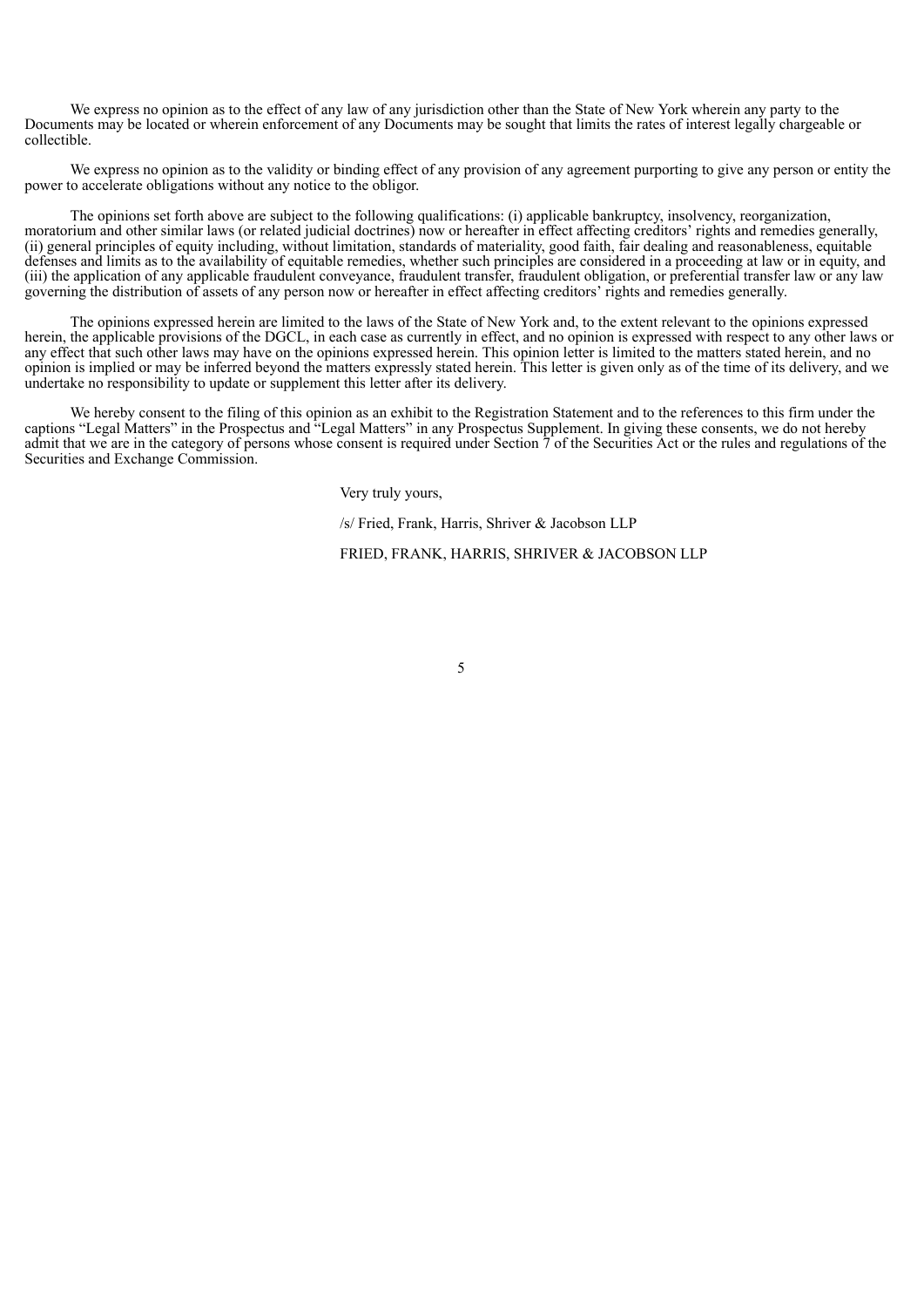### **Consent of Independent Registered Public Accounting Firm**

We consent to the reference to our firm under the caption "Experts" in the Registration Statement (Form S-3) and related Prospectus of Clover Health Investments, Corp. for the registration of warrants, debt securities, Class A common stock, and preferred stock and to the incorporation by reference therein of our report dated February 28, 2022, with respect to the consolidated financial statements of Clover Health Investments, Corp., and the effectiveness of internal control over financial reporting of Clover Health Investments, Corp., included in its Annual Report (Form 10-K) for the year ended December 31, 2021, filed with the Securities and Exchange Commission.

/s/ Ernst & Young LLP

New York, New York

May 9, 2022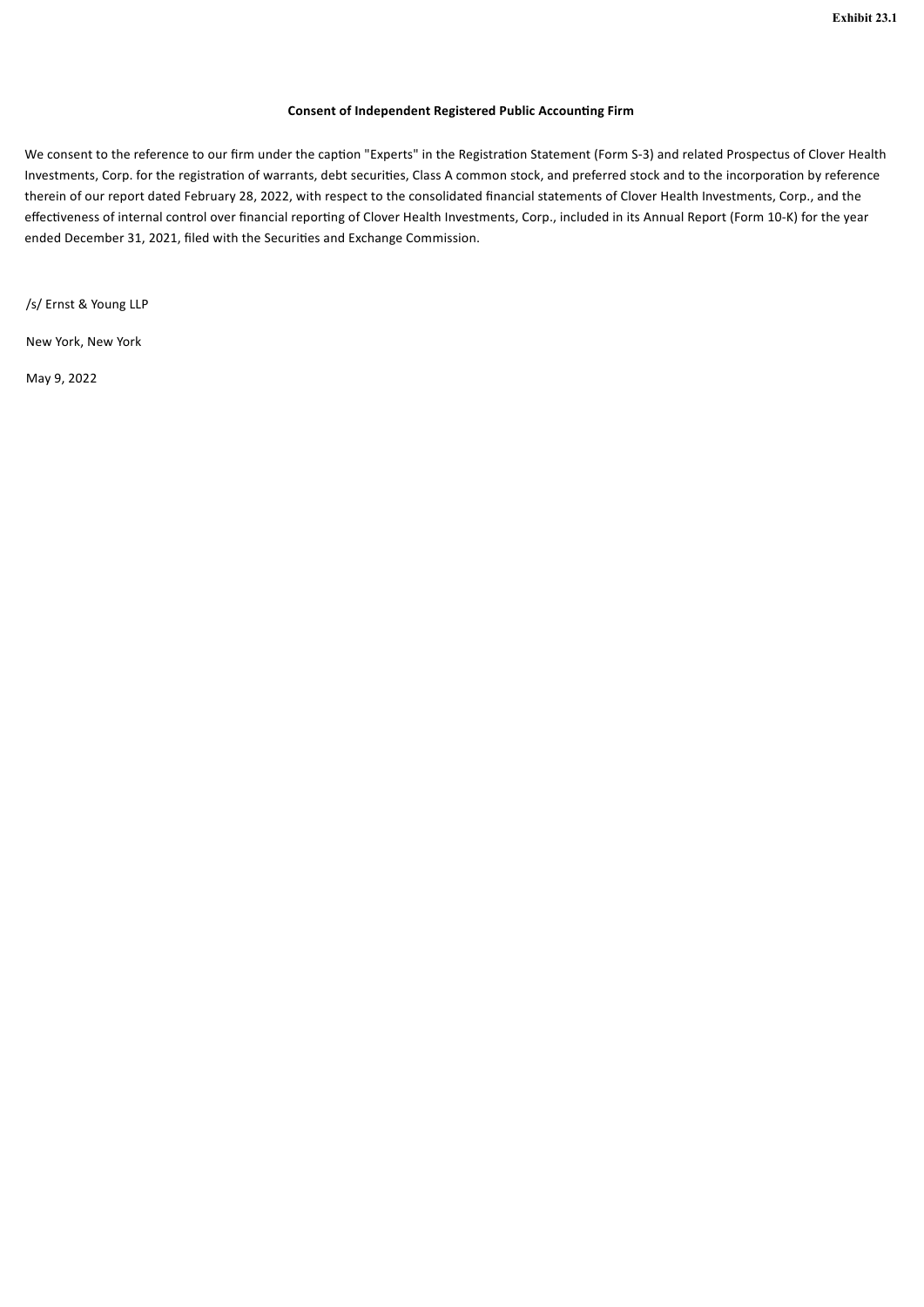#### **UNITED STATES SECURITIES AND EXCHANGE COMMISSION Washington, D.C. 20549**

#### **FORM T-1**

Check if an Application to Determine Eligibility of a Trustee Pursuant to Section 305(b)(2)

### **WILMINGTON TRUST, NATIONAL ASSOCIATION**

(Exact name of trustee as specified in its charter)

**16-1486454**

(I.R.S. employer identification no.)

## **1100 North Market Street**

**Wilmington, DE 19890-0001** (Address of principal executive offices)

**Kyle Barry**

**Administrative Vice President Wilmington Trust Company 285 Delaware Ave. Buffalo, NY 14202 (716) 839-6909**

(Name, address and telephone number of agent for service)

**Clover Health Investments, Corp.**

(Exact name of obligor as specified in its charter)

(State or other jurisdiction of incorporation or organization) (I.R.S. Employer Identification No.)

**Delaware 98-1515192**

**3401 Mallory Lane, Suite 210 Franklin, Tennessee 37067** (Address of principal executive offices, including zip code)

**Debt Securities**

(Title of the indenture securities)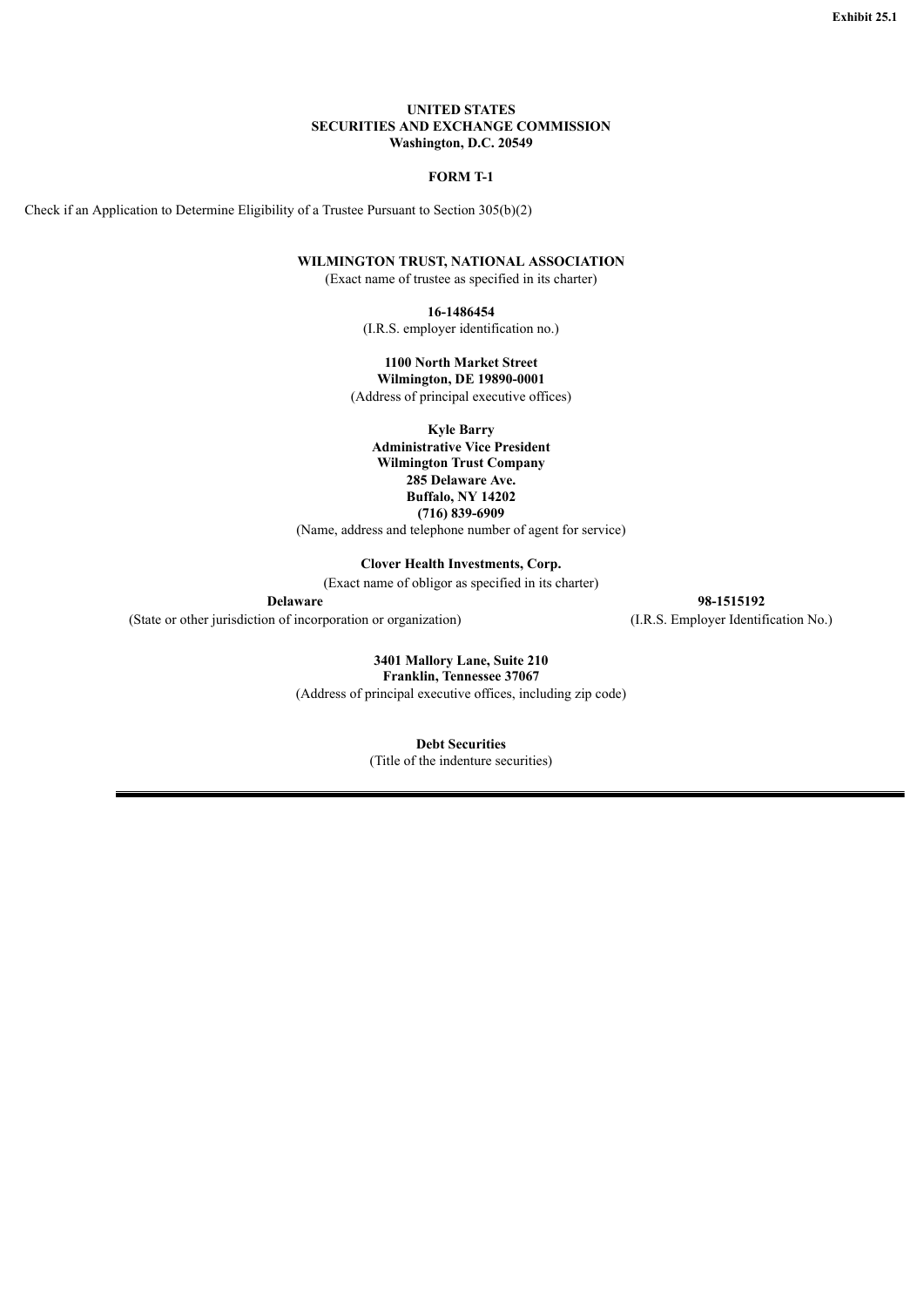#### **ITEM 1. GENERAL INFORMATION.**

Furnish the following information as to the trustee:

(a) Name and address of each examining or supervising authority to which it is subject.

Comptroller of Currency, Washington, D.C. Federal Deposit Insurance Corporation, Washington, D.C.

(b) Whether it is authorized to exercise corporate trust powers. The trustee is authorized to exercise corporate trust powers.

#### **ITEM 2. AFFILIATIONS WITH THE OBLIGOR.**

If the obligor is an affiliate of the trustee, describe each affiliation:

Based upon an examination of the books and records of the trustee and information available to the trustee, the obligor is not an affiliate of the trustee.

#### **ITEM 3 – 15.** Not applicable

#### **ITEM 16. LIST OF EXHIBITS.**

Listed below are all exhibits filed as part of this Statement of Eligibility and Qualification.

- 1. A copy of the Charter for Wilmington Trust, National Association.
- 2. The authority of Wilmington Trust, National Association to commence business was granted under the Charter for Wilmington Trust, National Association, incorporated herein by reference to Exhibit 1 above.
- 3. The authorization to exercise corporate trust powers was granted under the Charter for Wilmington Trust, National Association, incorporated herein by reference to Exhibit 1 above.
- 4. A copy of the existing By-Laws of Trustee, as now in effect, incorporated herein by reference to Exhibit 4of this Form T-1.
- 5. Not applicable.
- 6. The consent of Wilmington Trust, National Association as required by Section 321(b) of the Trust Indenture Act of 1939, attached hereto as Exhibit 6 of this Form T-1.
- 7. Current Report of the Condition of Wilmington Trust, National Association, published pursuant to law or the requirements of its supervising or examining authority, attached hereto as Exhibit 7 of this Form T-1.
- 8. Not applicable.
- 9. Not applicable.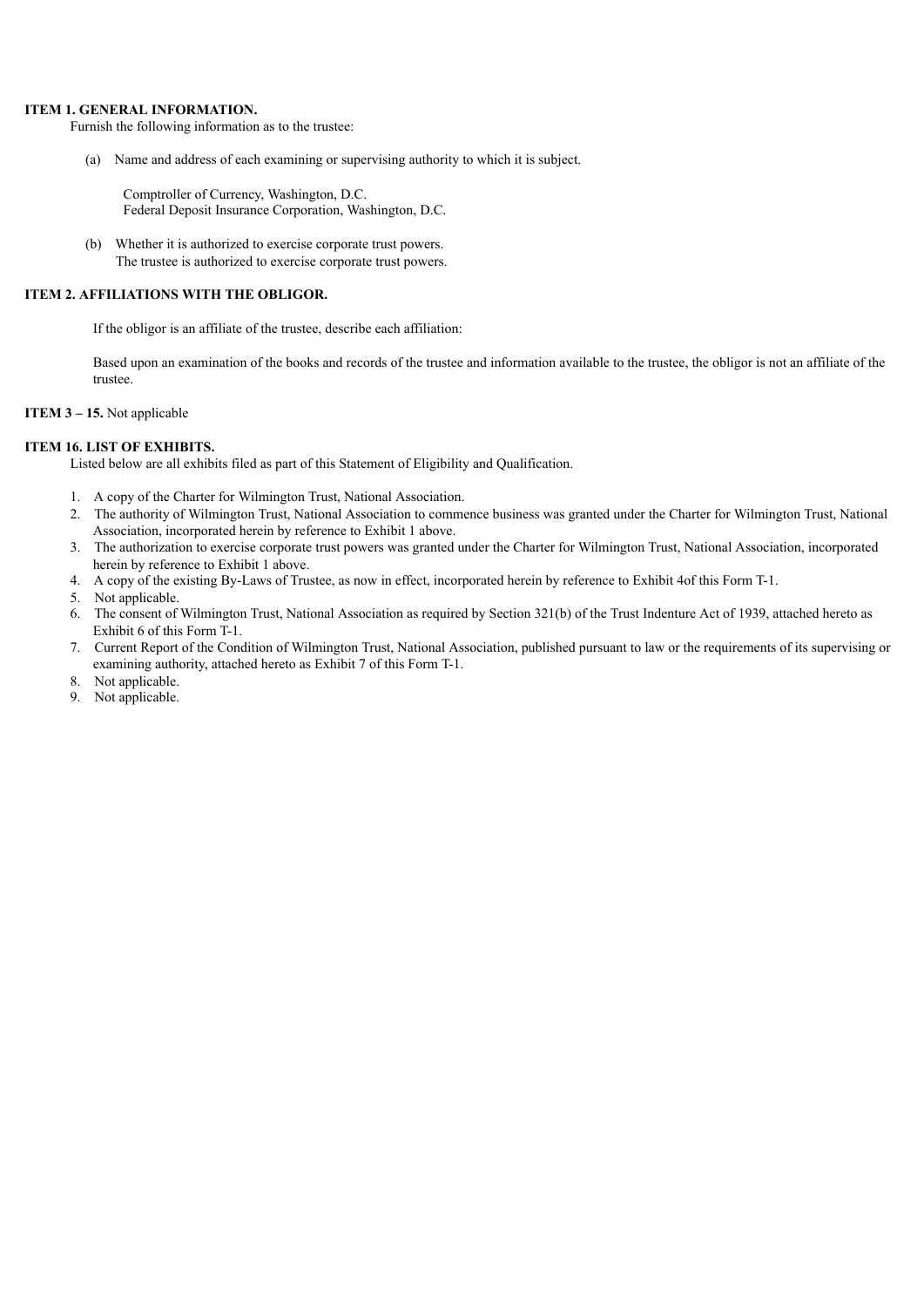#### **SIGNATURE**

Pursuant to the requirements of the Trust Indenture Act of 1939, as amended, the trustee, Wilmington Trust, National Association, a national banking association organized and existing under the laws of the United States of America, has duly caused this Statement of Eligibility to be signed on its behalf by the undersigned, thereunto duly authorized, all in the City of Wilmington and State of Delaware on the 9th day of May, 2022.

# **WILMINGTON TRUST, NATIONAL ASSOCIATION**

By: /s/ Karen Ferry

Name: Karen Ferry Title: Vice President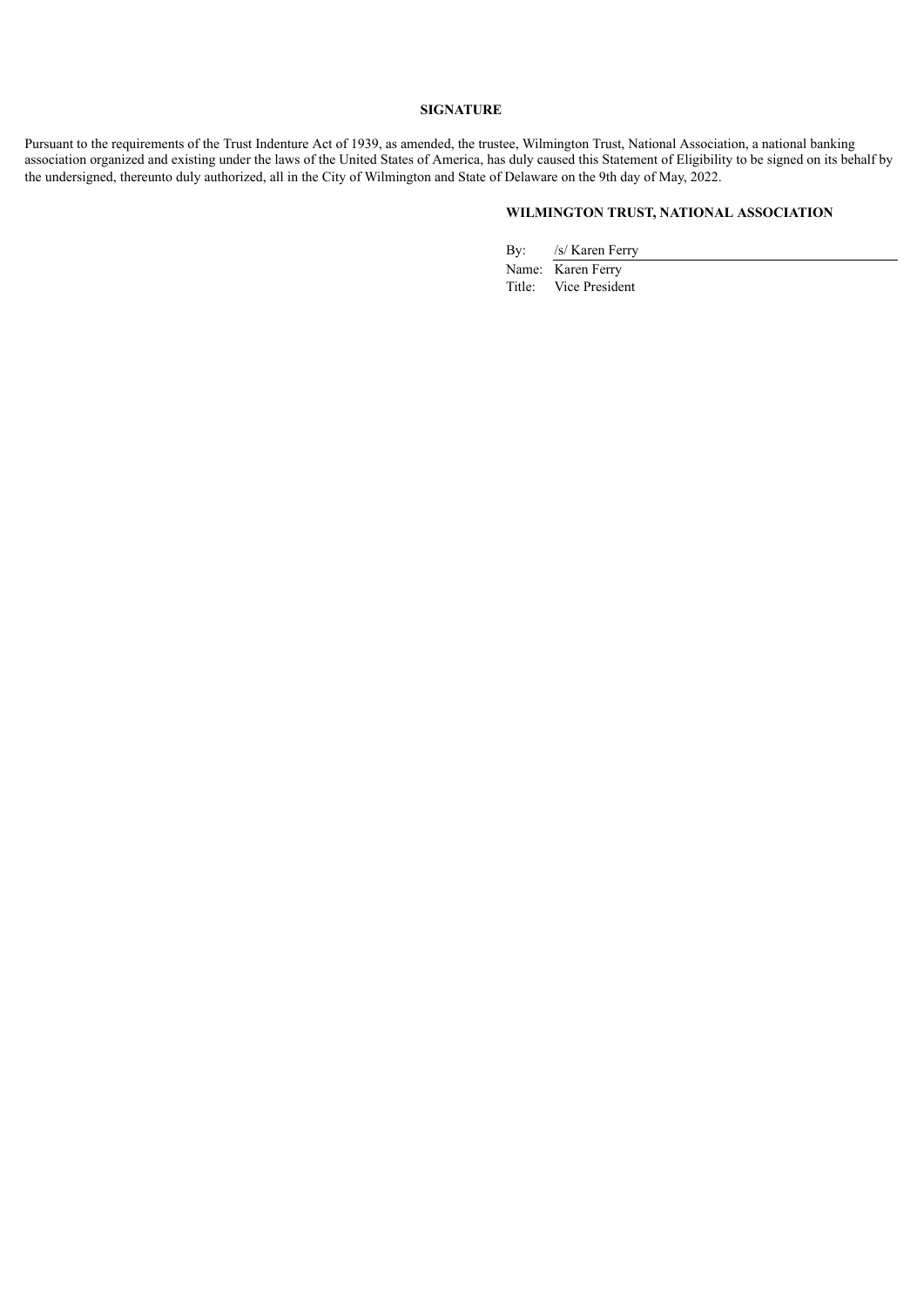# **EXHIBIT 1**

**CHARTER OF WILMINGTON TRUST, NATIONAL ASSOCIATION**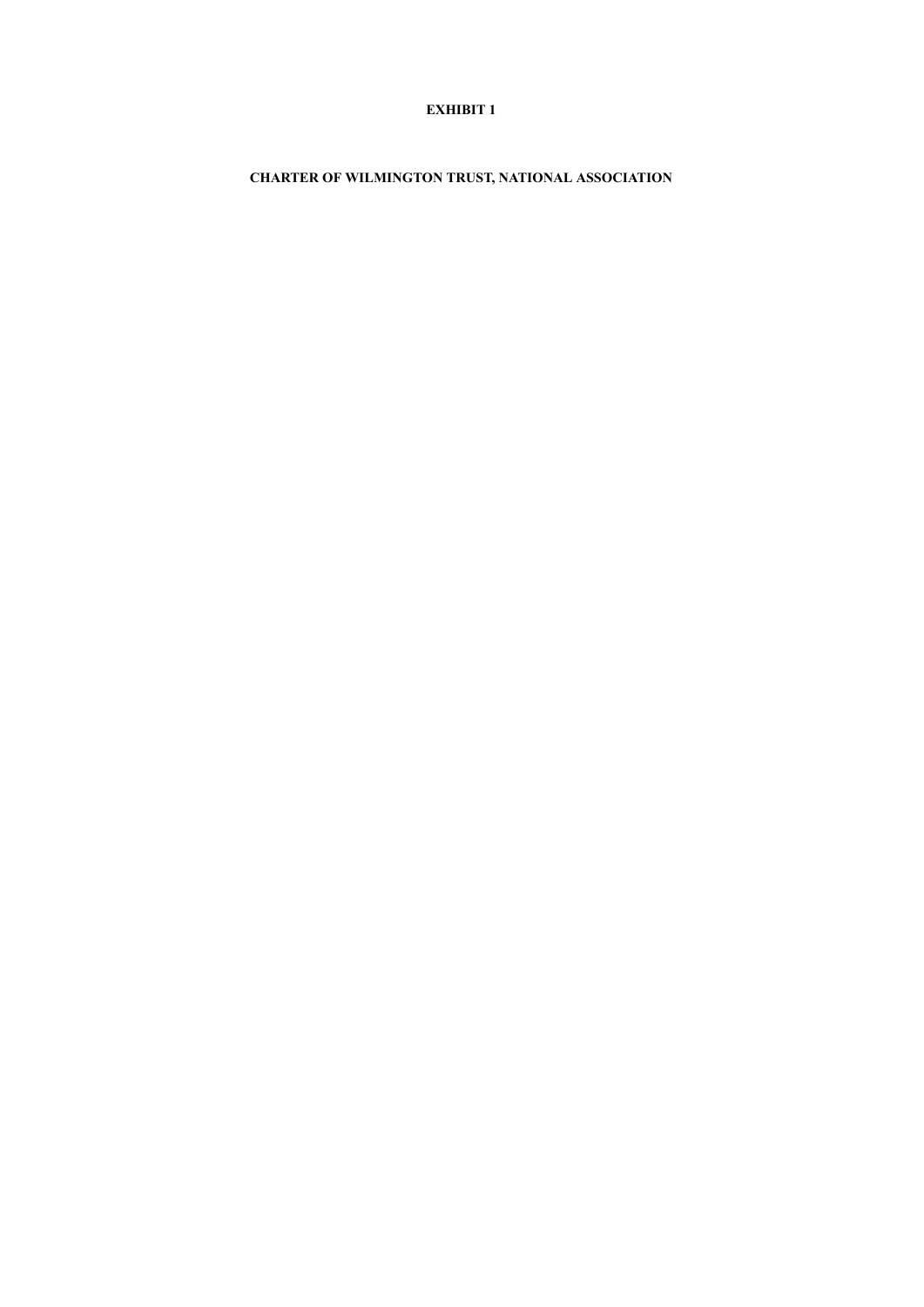### **ARTICLES OF ASSOCIATION OF WILMINGTON TRUST, NATIONAL ASSOCIATION**

For the purpose of organizing an association to perform any lawful activities of national banks, the undersigned do enter into the following articles of association:

FIRST. The title of this association shall be Wilmington Trust, National Association.

SECOND. The main office of the association shall be in the City of Wilmington, County of New Castle, State of Delaware. The general business of the association shall be conducted at its main office and its branches.

THIRD. The board of directors of this association shall consist of not less than five nor more than twenty-five persons, unless the OCC has exempted the bank from the 25-member limit. The exact number is to be fixed and determined from time to time by resolution of a majority of the full board of directors or by resolution of a majority of the shareholders at any annual or special meeting thereof. Each director shall own common or preferred stock of the association or of a holding company owning the association, with an aggregate par, fair market or equity value \$1,000. Determination of these values may be based as of either (i) the date of purchase or (ii) the date the person became a director, whichever value is greater. Any combination of common or preferred stock of the association or holding company may be used.

Any vacancy in the board of directors may be filled by action of a majority of the remaining directors between meetings of shareholders. The board of directors may not increase the number of directors between meetings of shareholders to a number which:

- 1) exceeds by more than two the number of directors last elected by shareholders where the number was 15 or less; or
- 2) exceeds by more than four the number of directors last elected by shareholders where the number was 16 or more, but in no event shall the number of directors exceed 25, unless the OCC has exempted the bank from the 25-member limit.

Directors shall be elected for terms of one year and until their successors are elected and qualified. Terms of directors, including directors selected to fill vacancies, shall expire at the next regular meeting of shareholders at which directors are elected, unless the directors resign or are removed from office. Despite the expiration of a director's term, the director shall continue to serve until his or her successor is elected and qualifies or until there is a decrease in the number of directors and his or her position is eliminated.

Honorary or advisory members of the board of directors, without voting power or power of final decision in matters concerning the business of the association, may be appointed by resolution of a majority of the full board of directors, or by resolution of shareholders at any annual or special meeting. Honorary or advisory directors shall not be counted to determine the number of directors of the association or the presence of a quorum in connection with any board action, and shall not be required to own qualifying shares.

FOURTH. There shall be an annual meeting of the shareholders to elect directors and transact whatever other business may be brought before the meeting. It shall be held at the main office or any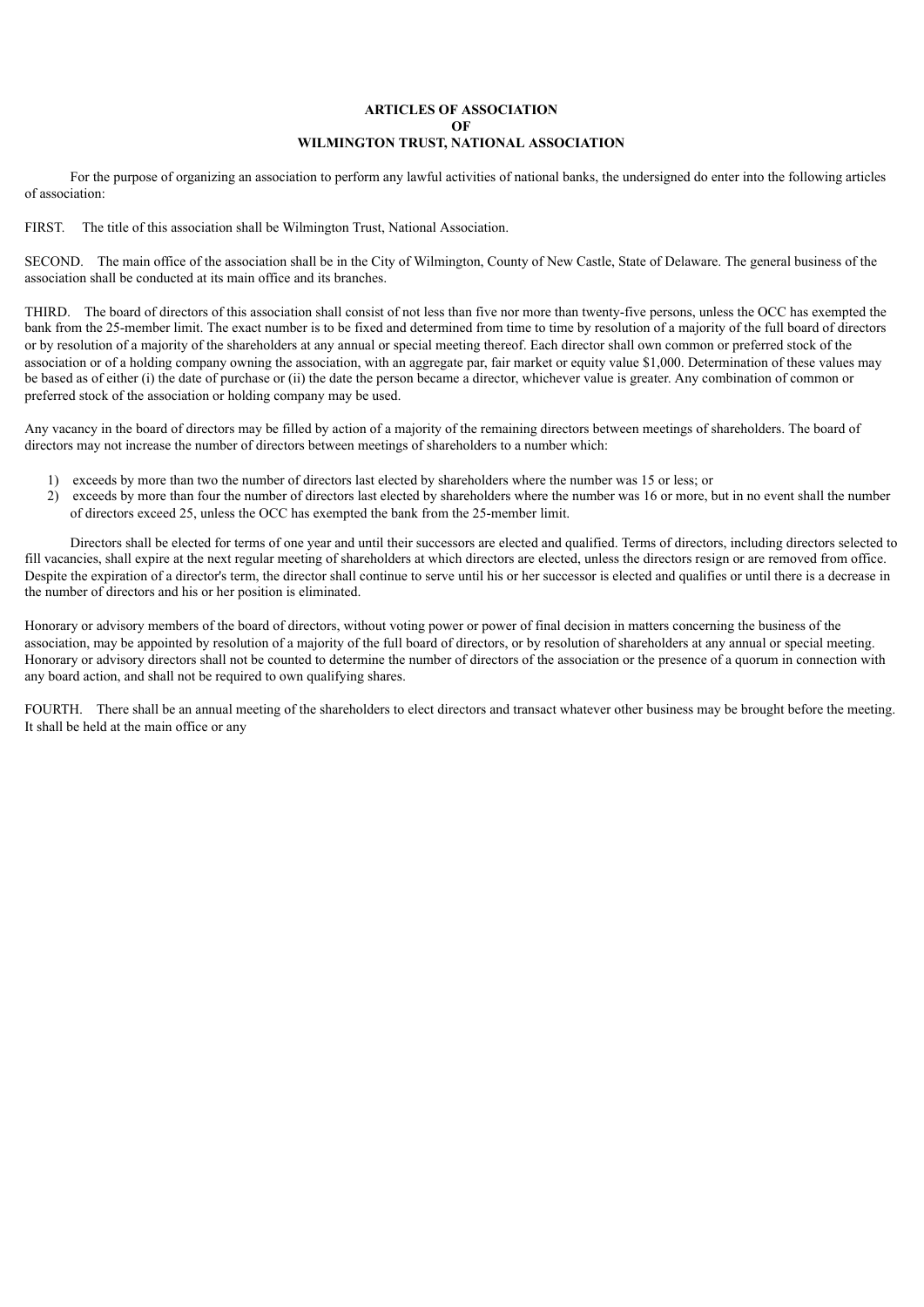other convenient place the board of directors may designate, on the day of each year specified therefor in the bylaws, or, if that day falls on a legal holiday in the state in which the association is located, on the next following banking day. If no election is held on the day fixed, or in the event of a legal holiday on the following banking day, an election may be held on any subsequent day within 60 days of the day fixed, to be designated by the board of directors, or, if the directors fail to fix the day, by shareholders representing two-thirds of the shares issued and outstanding. In all cases at least 10 days advance notice of the time, place and purpose of a shareholders' meeting shall be given to the shareholders by first class mail, unless the OCC determines that an emergency circumstance exists. The sole shareholder of the bank is permitted to waive notice of the shareholders' meeting.

In all elections of directors, the number of votes each common shareholder may cast will be determined by multiplying the number of shares such shareholder owns by the number of directors to be elected. Those votes may be cumulated and cast for a single candidate or may be distributed among two or more candidates in the manner selected by the shareholder. If, after the first ballot, subsequent ballots are necessary to elect directors, a shareholder may not vote shares that he or she has already fully cumulated and voted in favor of a successful candidate. On all other questions, each common shareholder shall be entitled to one vote for each share of stock held by him or her.

Nominations for election to the board of directors may be made by the board of directors or by any stockholder of any outstanding class of capital stock of the association entitled to vote for election of directors. Nominations other than those made by or on behalf of the existing management shall be made in writing and be delivered or mailed to the president of the association not less than 14 days nor more than 50 days prior to any meeting of shareholders called for the election of directors; provided, however, that if less than 21 days notice of the meeting is given to shareholders, such nominations shall be mailed or delivered to the president of the association not later than the close of business on the seventh day following the day on which the notice of meeting was mailed. Such notification shall contain the following information to the extent known to the notifying shareholder:

- 1) The name and address of each proposed nominee.
- 2) The principal occupation of each proposed nominee.
- 3) The total number of shares of capital stock of the association that will be voted for each proposed nominee.
- 4) The name and residence address of the notifying shareholder.
- 5) The number of shares of capital stock of the association owned by the notifying shareholder.

Nominations not made in accordance herewith may, in his/her discretion, be disregarded by the chairperson of the meeting, and the vote tellers may disregard all votes cast for each such nominee. No bylaw may unreasonably restrict the nomination of directors by shareholders.

A director may resign at any time by delivering written notice to the board of directors, its chairperson, or to the association, which resignation shall be effective when the notice is delivered unless the notice specifies a later effective date.

A director may be removed by shareholders at a meeting called to remove the director, when notice of the meeting stating that the purpose or one of the purposes is to remove the director is provided, if there is a failure to fulfill one of the affirmative requirements for qualification, or for cause; provided, however, that a director may not be removed if the number of votes sufficient to elect the director under cumulative voting is voted against the director's removal.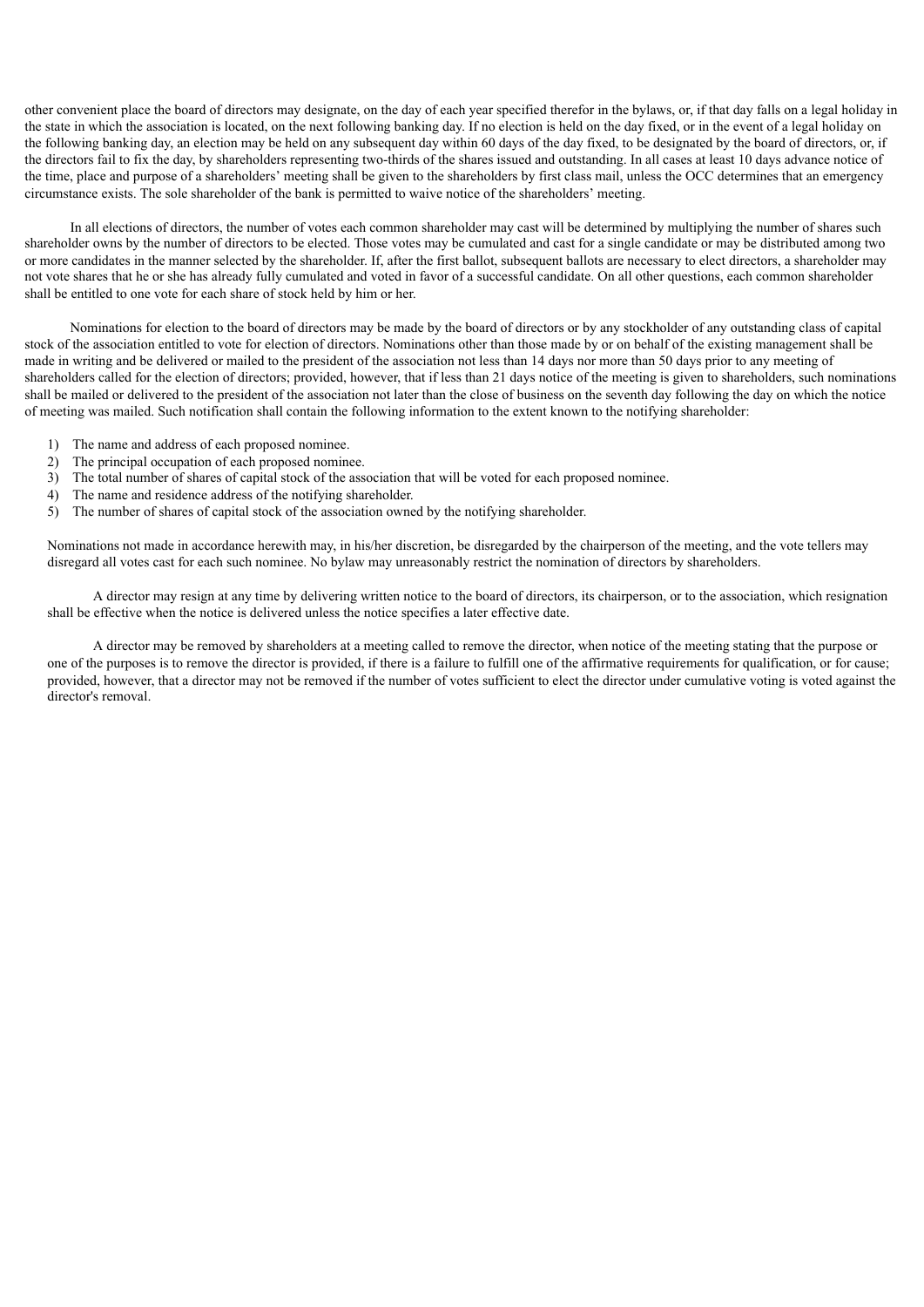FIFTH. The authorized amount of capital stock of this association shall be ten thousand shares of common stock of the par value of one hundred dollars (\$100) each; but said capital stock may be increased or decreased from time to time, according to the provisions of the laws of the United States.

No holder of shares of the capital stock of any class of the association shall have any preemptive or preferential right of subscription to any shares of any class of stock of the association, whether now or hereafter authorized, or to any obligations convertible into stock of the association, issued, or sold, nor any right of subscription to any thereof other than such, if any, as the board of directors, in its discretion, may from time to time determine and at such price as the board of directors may from time to time fix. Preemptive rights also must be approved by a vote of holders of two-thirds of the bank's outstanding voting shares. Unless otherwise specified in these articles of association or required by law, (1) all matters requiring shareholder action, including amendments to the articles of association, must be approved by shareholders owning a majority voting interest in the outstanding voting stock, and (2) each shareholder shall be entitled to one vote per share.

Unless otherwise specified in these articles of association or required by law, all shares of voting stock shall be voted together as a class, on any matters requiring shareholder approval. If a proposed amendment would affect two or more classes or series in the same or a substantially similar way, all the classes or series so affected must vote together as a single voting group on the proposed amendment.

Shares of one class or series may be issued as a dividend for shares of the same class or series on a pro rata basis and without consideration. Shares of one class or series may be issued as share dividends for a different class or series of stock if approved by a majority of the votes entitled to be cast by the class or series to be issued, unless there are no outstanding shares of the class or series to be issued. Unless otherwise provided by the board of directors, the record date for determining shareholders entitled to a share dividend shall be the date authorized by the board of directors for the share dividend.

Unless otherwise provided in the bylaws, the record date for determining shareholders entitled to notice of and to vote at any meeting is the close of business on the day before the first notice is mailed or otherwise sent to the shareholders, provided that in no event may a record date be more than 70 days before the meeting.

If a shareholder is entitled to fractional shares pursuant to a stock dividend, consolidation or merger, reverse stock split or otherwise, the association may: (a) issue fractional shares; (b) in lieu of the issuance of fractional shares, issue script or warrants entitling the holder to receive a full share upon surrendering enough script or warrants to equal a full share; (c) if there is an established and active market in the association's stock, make reasonable arrangements to provide the shareholder with an opportunity to realize a fair price through sale of the fraction, or purchase of the additional fraction required for a full share; (d) remit the cash equivalent of the fraction to the shareholder; or (e) sell full shares representing all the fractions at public auction or to the highest bidder after having solicited and received sealed bids from at least three licensed stock brokers; and distribute the proceeds pro rata to shareholders who otherwise would be entitled to the fractional shares. The holder of a fractional share is entitled to exercise the rights for shareholder, including the right to vote, to receive dividends, and to participate in the assets of the association upon liquidation, in proportion to the fractional interest. The holder of script or warrants is not entitled to any of these rights unless the script or warrants explicitly provide for such rights. The script or warrants may be subject to such additional conditions as: (1) that the script or warrants will become void if not exchanged for full shares before a specified date; and (2) that the shares for which the script or warrants are exchangeable may be sold at the option of the association and the proceeds paid to scriptholders.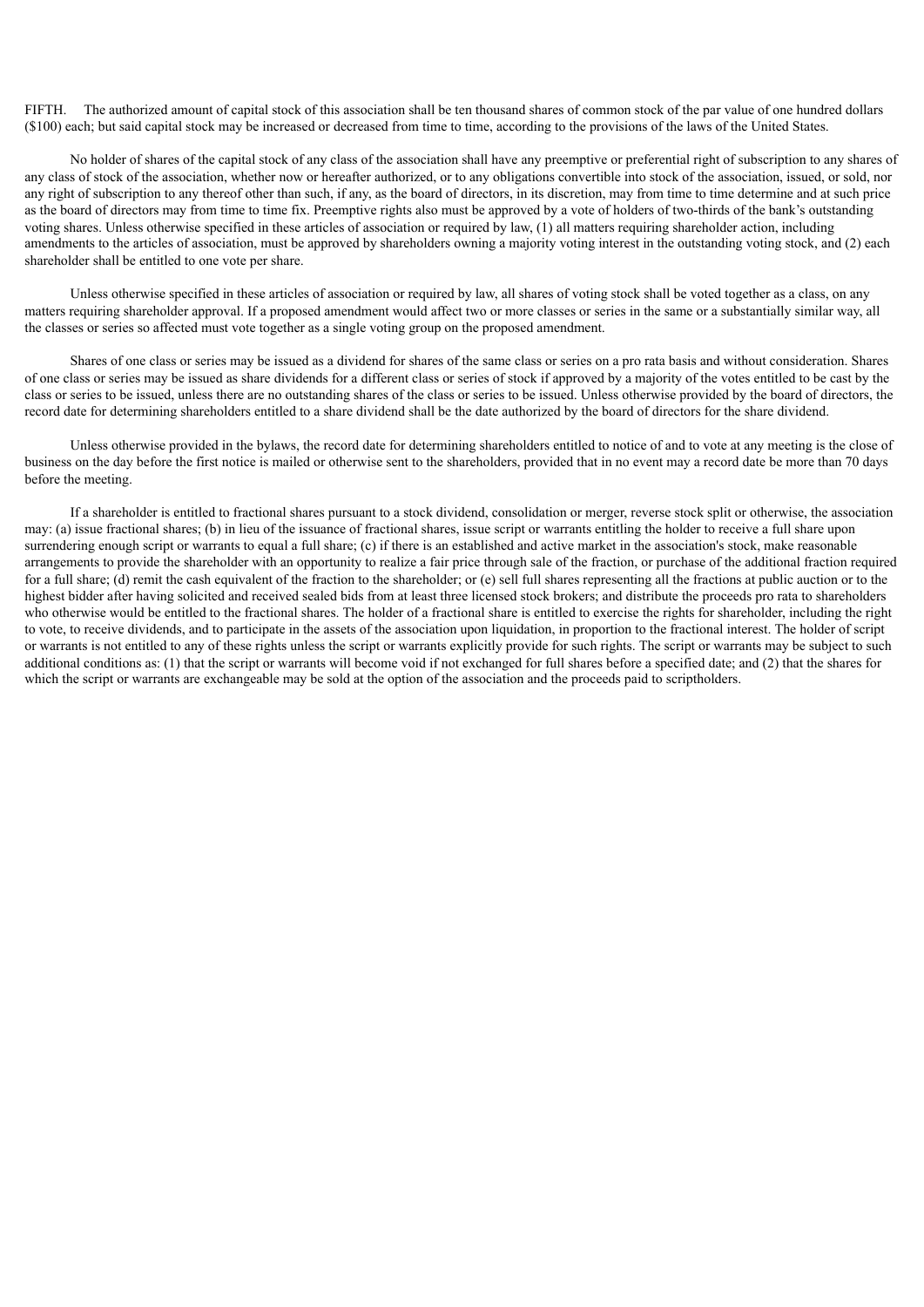The association, at any time and from time to time, may authorize and issue debt obligations, whether or not subordinated, without the approval of the shareholders. Obligations classified as debt, whether or not subordinated, which may be issued by the association without the approval of shareholders, do not carry voting rights on any issue, including an increase or decrease in the aggregate number of the securities, or the exchange or reclassification of all or part of securities into securities of another class or series.

SIXTH. The board of directors shall appoint one of its members president of this association, and one of its members chairperson of the board and shall have the power to appoint one or more vice presidents, a secretary who shall keep minutes of the directors' and shareholders' meetings and be responsible for authenticating the records of the association, and such other officers and employees as may be required to transact the business of this association.

A duly appointed officer may appoint one or more officers or assistant officers if authorized by the board of directors in accordance with the bylaws.

The board of directors shall have the power to:

- 1) Define the duties of the officers, employees, and agents of the association.
- 2) Delegate the performance of its duties, but not the responsibility for its duties, to the officers, employees, and agents of the association.
- 3) Fix the compensation and enter into employment contracts with its officers and employees upon reasonable terms and conditions consistent with applicable law.
- 4) Dismiss officers and employees.
- 5) Require bonds from officers and employees and to fix the penalty thereof.
- 6) Ratify written policies authorized by the association's management or committees of the board.
- 7) Regulate the manner in which any increase or decrease of the capital of the association shall be made, provided that nothing herein shall restrict the power of shareholders to increase or decrease the capital of the association in accordance with law, and nothing shall raise or lower from two-thirds the percentage required for shareholder approval to increase or reduce the capital.
- 8) Manage and administer the business and affairs of the association.
- 9) Adopt initial bylaws, not inconsistent with law or the articles of association, for managing the business and regulating the affairs of the association.
- 10) Amend or repeal bylaws, except to the extent that the articles of association reserve this power in whole or in part to shareholders.
- 11) Make contracts.
- 12) Generally perform all acts that are legal for a board of directors to perform.

SEVENTH. The board of directors shall have the power to change the location of the main office to any other place within the limits of Wilmington, Delaware, without the approval of the shareholders, or with a vote of shareholders owning two-thirds of the stock of such association for a relocation outside such limits and upon receipt of a certificate of approval from the Comptroller of the Currency, to any other location within or outside the limits of Wilmington Delaware, but not more than 30 miles beyond such limits. The board of directors shall have the power to establish or change the location of any branch or branches of the association to any other location permitted under applicable law, without approval of shareholders, subject to approval by the Comptroller of the Currency.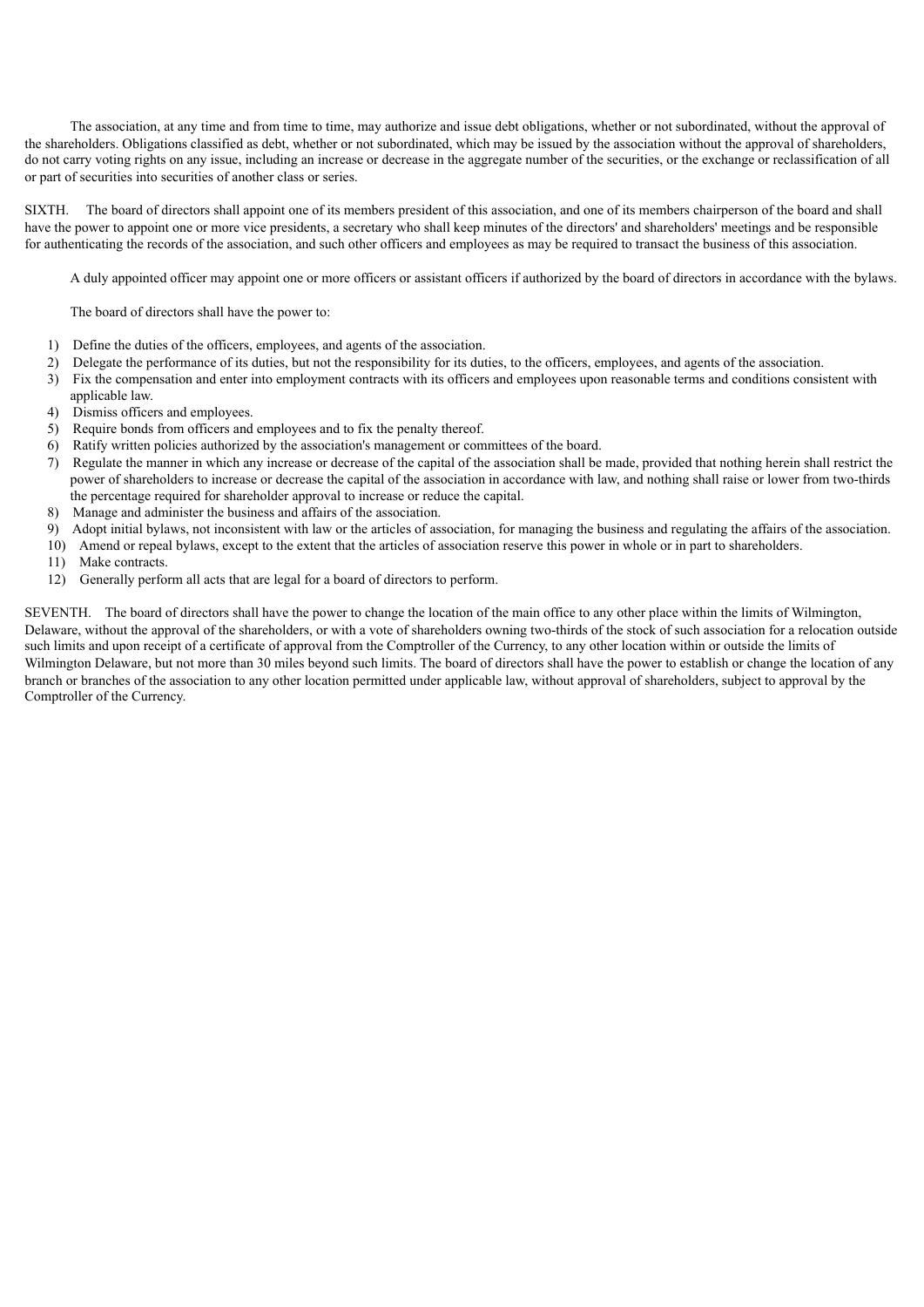EIGHTH. The corporate existence of this association shall continue until termination according to the laws of the United States.

NINTH. The board of directors of this association, or any one or more shareholders owning, in the aggregate, not less than 50 percent of the stock of this association, may call a special meeting of shareholders at any time. Unless otherwise provided by the bylaws or the laws of the United States, a notice of the time, place, and purpose of every annual and special meeting of the shareholders shall be given at least 10 days prior to the meeting by first-class mail, unless the OCC determines that an emergency circumstance exists. If the association is a wholly-owned subsidiary, the sole shareholder may waive notice of the shareholders' meeting. Unless otherwise provided by the bylaws or these articles, any action requiring approval of shareholders must be effected at a duly called annual or special meeting.

TENTH. For purposes of this Article Tenth, the term "institution-affiliated party" shall mean any institution-affiliated party of the association as such term is defined in 12 U.S.C. 1813(u).

Any institution-affiliated party (or his or her heirs, executors or administrators) may be indemnified or reimbursed by the association for reasonable expenses actually incurred in connection with any threatened, pending or completed actions or proceedings and appeals therein, whether civil, criminal, governmental, administrative or investigative, in accordance with and to the fullest extent permitted by law, as such law now or hereafter exists; provided, however, that when an administrative proceeding or action instituted by a federal banking agency results in a final order or settlement pursuant to which such person: (i) is assessed a civil money penalty, (ii) is removed from office or prohibited from participating in the conduct of the affairs of the association, or (iii) is required to cease and desist from or to take any affirmative action described in 12 U.S.C. 1818(b) with respect to the association, then the association shall require the repayment of all legal fees and expenses advanced pursuant to the next succeeding paragraph and may not indemnify such institution-affiliated parties (or their heirs, executors or administrators) for expenses, including expenses for legal fees, penalties or other payments incurred. The association shall provide indemnification in connection with an action or proceeding (or part thereof) initiated by an institution-affiliated party (or by his or her heirs, executors or administrators) only if such action or proceeding (or part thereof) was authorized by the board of directors.

Expenses incurred by an institution-affiliated party (or by his or her heirs, executors or administrators) in connection with any action or proceeding under 12 U.S.C. 164 or 1818 may be paid by the association in advance of the final disposition of such action or proceeding upon (a) a determination by the board of directors acting by a quorum consisting of directors who are not parties to such action or proceeding that the institution-affiliated party (or his or her heirs, executors or administrators) has a reasonable basis for prevailing on the merits, (b) a determination that the indemnified individual (or his or her heirs, executors or administrators) will have the financial capacity to reimburse the bank in the event he or she does not prevail, (c) a determination that the payment of expenses and fees by the association will not adversely affect the safety and soundness of the association, and (d) receipt of an undertaking by or on behalf of such institution-affiliated party (or by his or her heirs, executors or administrators) to repay such advancement in the event of a final order or settlement pursuant to which such person: (i) is assessed a civil money penalty, (ii) is removed from office or prohibited from participating in the conduct of the affairs of the association, or (iii) is required to cease and desist from or to take any affirmative action described in 12 U.S.C. 1818(b) with respect to the association. In all other instances, expenses incurred by an institution-affiliated party (or by his or her heirs, executors or administrators) in connection with any action or proceeding as to which indemnification may be given under these articles of association may be paid by the association in advance of the final disposition of such action or proceeding upon (a) receipt of an undertaking by or on behalf of such institution-affiliated party (or by or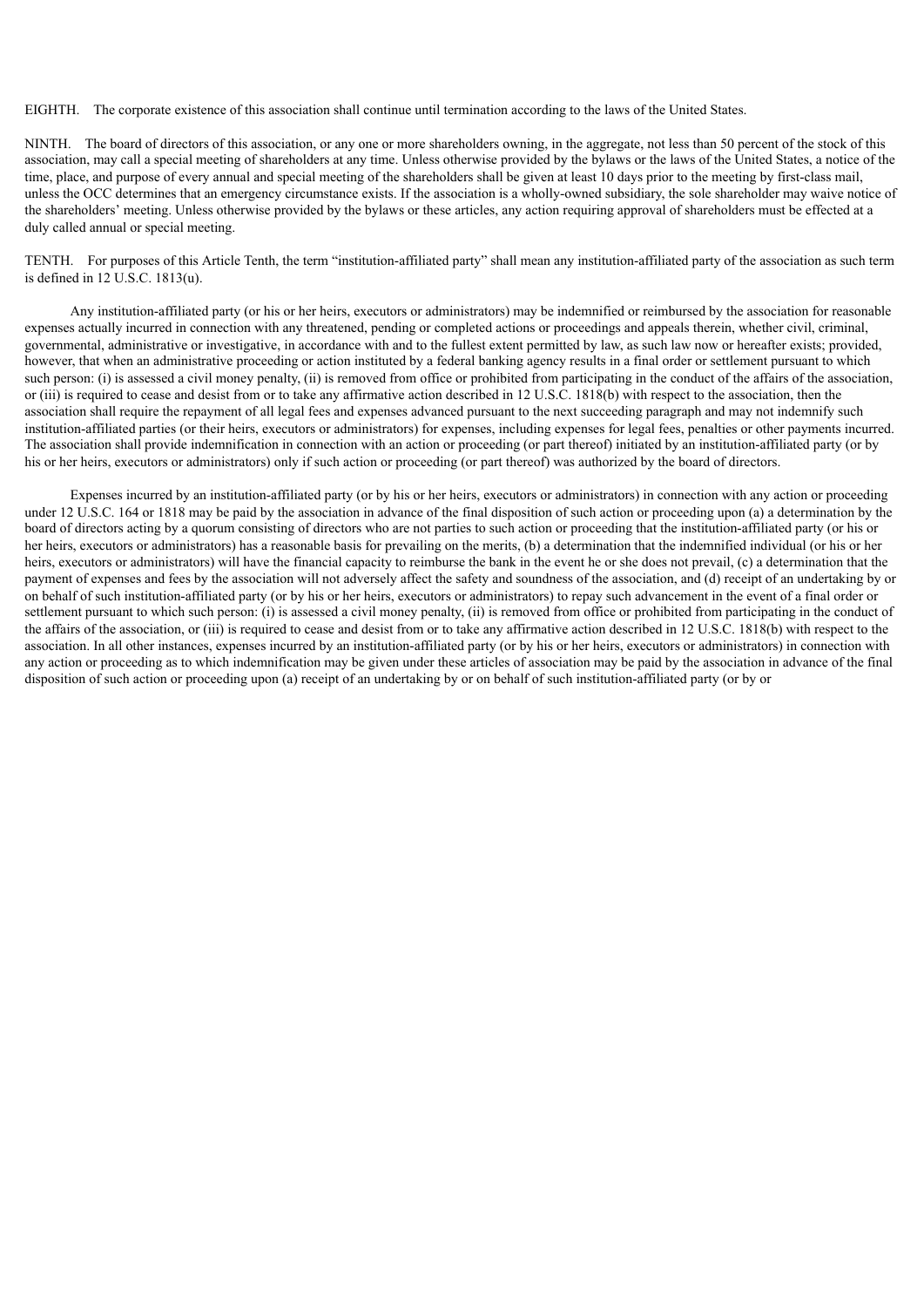on behalf of his or her heirs, executors or administrators) to repay such advancement in the event that such institution-affiliated party (or his or her heirs, executors or administrators) is ultimately found not to be entitled to indemnification as authorized by these articles of association and (b) approval by the board of directors acting by a quorum consisting of directors who are not parties to such action or proceeding or, if such a quorum is not obtainable, then approval by stockholders. To the extent permitted by law, the board of directors or, if applicable, the stockholders, shall not be required to find that the institution-affiliated party has met the applicable standard of conduct provided by law for indemnification in connection with such action or proceeding.

In the event that a majority of the members of the board of directors are named as respondents in an administrative proceeding or civil action and request indemnification, the remaining members of the board may authorize independent legal counsel to review the indemnification request and provide the remaining members of the board with a written opinion of counsel as to whether the conditions delineated in the first four paragraphs of this Article Tenth have been met. If independent legal counsel opines that said conditions have been met, the remaining members of the board of directors may rely on such opinion in authorizing the requested indemnification.

In the event that all of the members of the board of directors are named as respondents in an administrative proceeding or civil action and request indemnification, the board shall authorize independent legal counsel to review the indemnification request and provide the board with a written opinion of counsel as to whether the conditions delineated in the first four paragraphs of this Article Tenth have been met. If legal counsel opines that said conditions have been met, the board of directors may rely on such opinion in authorizing the requested indemnification.

To the extent permitted under applicable law, the rights of indemnification and to the advancement of expenses provided in these articles of association (a) shall be available with respect to events occurring prior to the adoption of these articles of association, (b) shall continue to exist after any restrictive amendment of these articles of association with respect to events occurring prior to such amendment, (c) may be interpreted on the basis of applicable law in effect at the time of the occurrence of the event or events giving rise to the action or proceeding, or on the basis of applicable law in effect at the time such rights are claimed, and (d) are in the nature of contract rights which may be enforced in any court of competent jurisdiction as if the association and the institution-affiliated party (or his or her heirs, executors or administrators) for whom such rights are sought were parties to a separate written agreement.

The rights of indemnification and to the advancement of expenses provided in these articles of association shall not, to the extent permitted under applicable law, be deemed exclusive of any other rights to which any such institution affiliated party (or his or her heirs, executors or administrators) may now or hereafter be otherwise entitled whether contained in these articles of association, the bylaws, a resolution of stockholders, a resolution of the board of directors, or an agreement providing such indemnification, the creation of such other rights being hereby expressly authorized. Without limiting the generality of the foregoing, the rights of indemnification and to the advancement of expenses provided in these articles of association shall not be deemed exclusive of any rights, pursuant to statute or otherwise, of any such institution-affiliated party (or of his or her heirs, executors or administrators) in any such action or proceeding to have assessed or allowed in his or her favor, against the association or otherwise, his or her costs and expenses incurred therein or in connection therewith or any part thereof.

If this Article Tenth or any part hereof shall be held unenforceable in any respect by a court of competent jurisdiction, it shall be deemed modified to the minimum extent necessary to make it enforceable, and the remainder of this Article Tenth shall remain fully enforceable.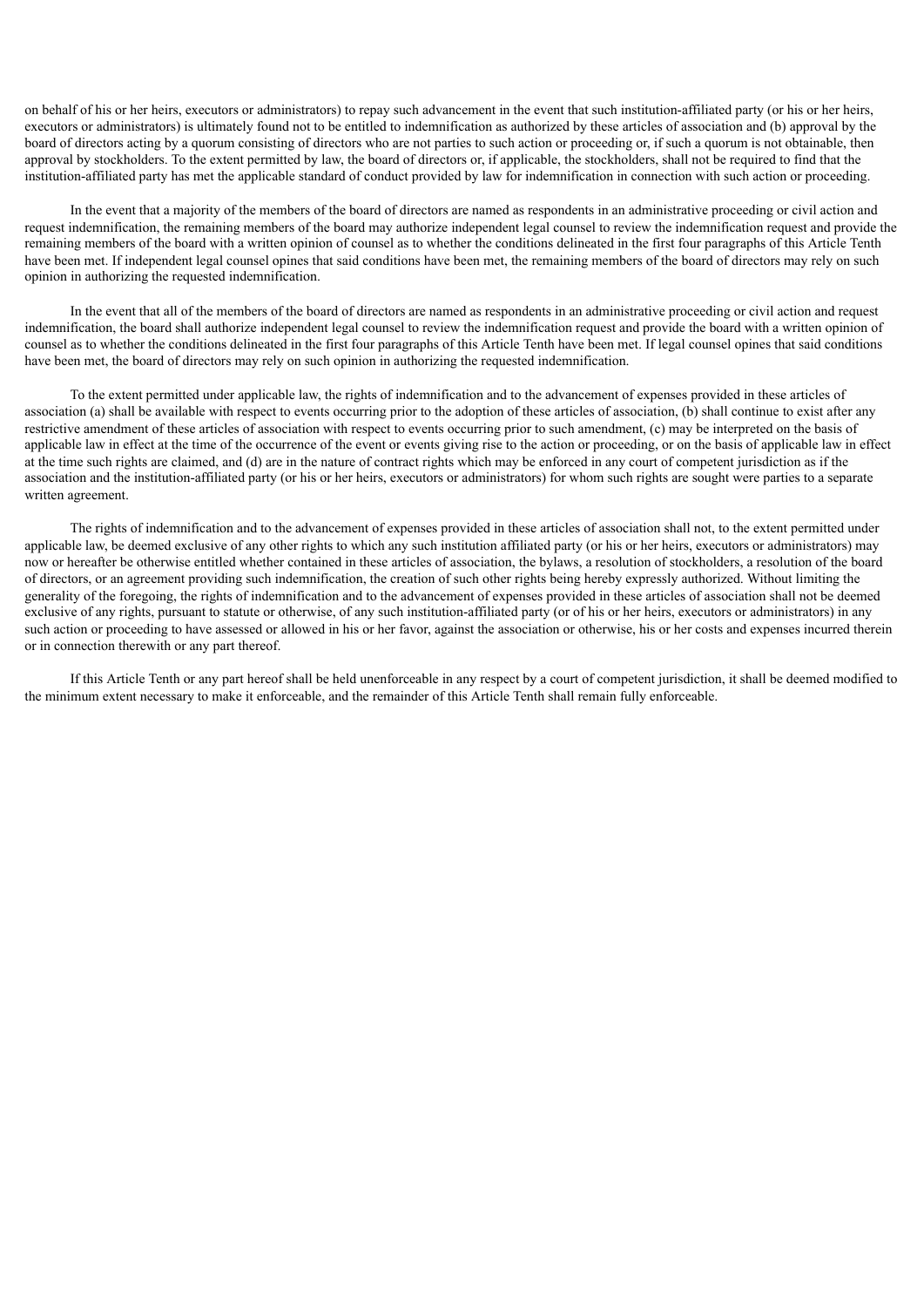The association may, upon affirmative vote of a majority of its board of directors, purchase insurance to indemnify its institution-affiliated parties to the extent that such indemnification is allowed in these articles of association; provided, however, that no such insurance shall include coverage to pay or reimburse any institution-affiliated party for the cost of any judgment or civil money penalty assessed against such person in an administrative proceeding or civil action commenced by any federal banking agency. Such insurance may, but need not, be for the benefit of all institution-affiliated parties.

ELEVENTH. These articles of association may be amended at any regular or special meeting of the shareholders by the affirmative vote of the holders of a majority of the stock of this association, unless the vote of the holders of a greater amount of stock is required by law, and in that case by the vote of the holders of such greater amount. The association's board of directors may propose one or more amendments to the articles of association for submission to the shareholders.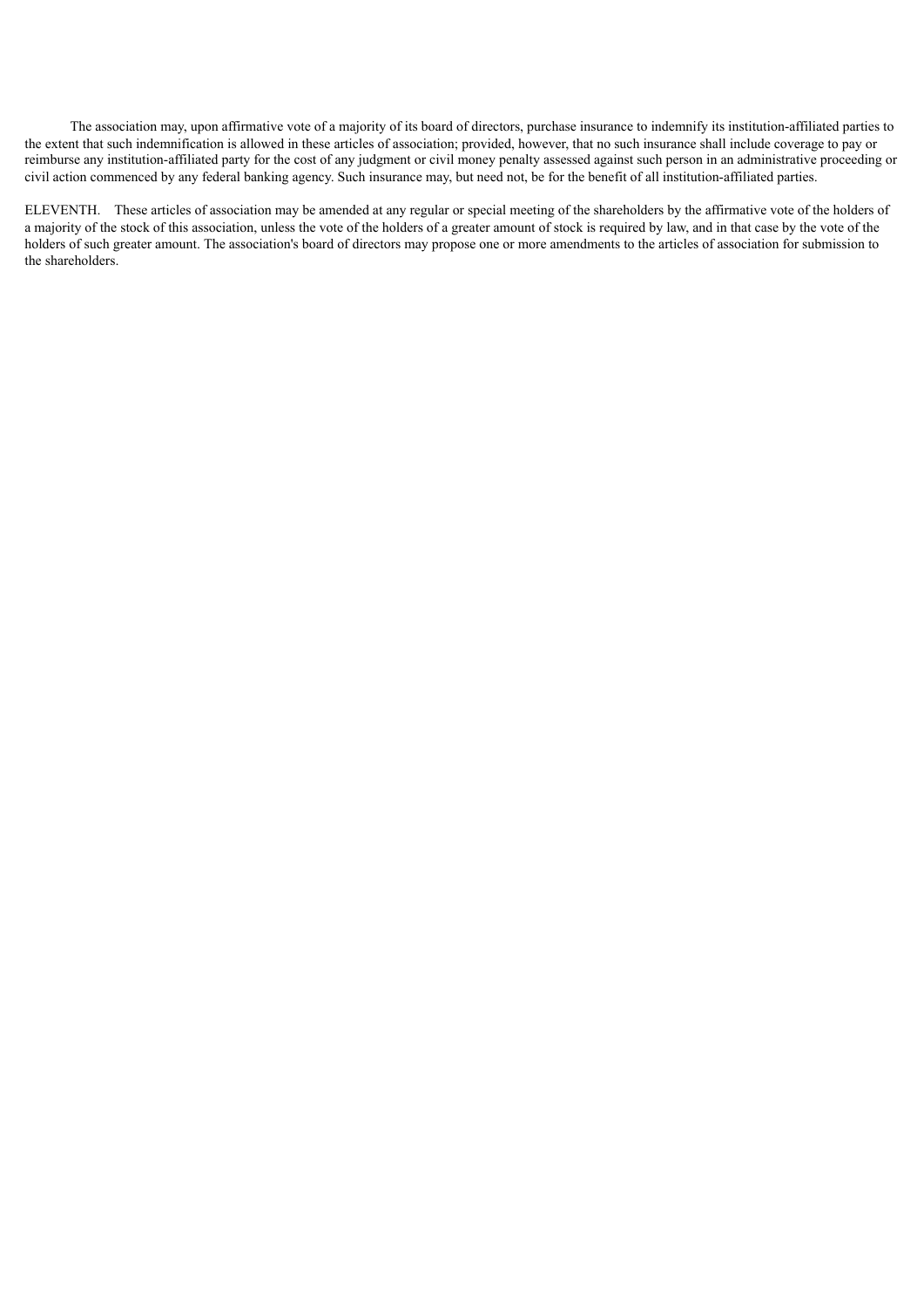# **EXHIBIT 4**

**BY-LAWS OF WILMINGTON TRUST, NATIONAL ASSOCIATION**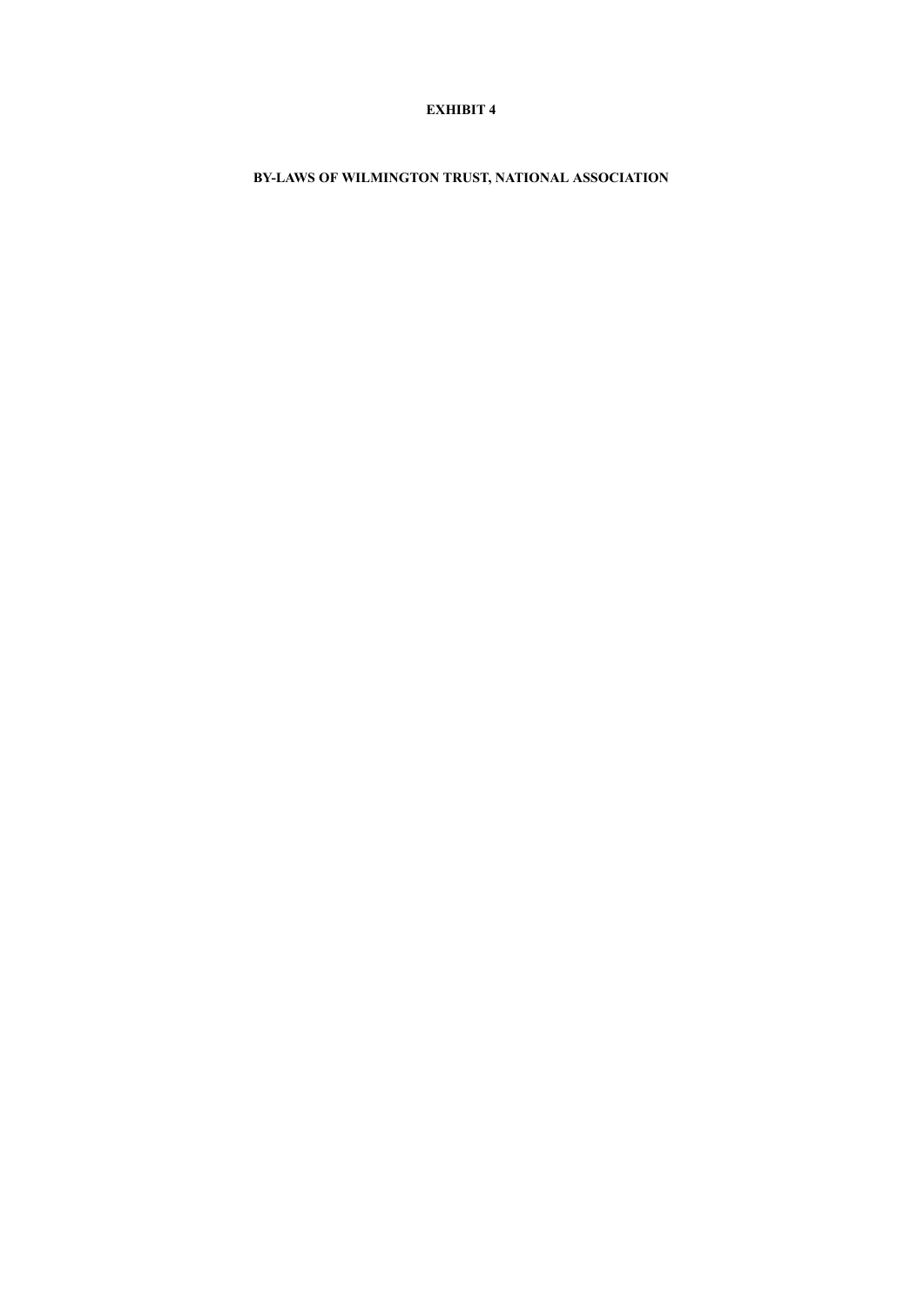# **AMENDED AND RESTATED BYLAWS OF WILMINGTON TRUST, NATIONAL ASSOCIATION**

#### **(Effective as of April 17, 2018)**

#### **ARTICLE I Meetings of Shareholders**

**Section 1. Annual Meeting.** The annual meeting of the shareholders to elect directors and transact whatever other business may properly come before the meeting shall be held at the main office of the association, Rodney Square North, 1100 Market Street, City of Wilmington, State of Delaware, at 1:00 o'clock p.m. on the first Tuesday in March of each year, or at such other place and time as the board of directors may designate, or if that date falls on a legal holiday in Delaware, on the next following banking day. Notice of the meeting shall be mailed by first class mail, postage prepaid, at least 10 days and no more than 60 days prior to the date thereof, addressed to each shareholder at his/her address appearing on the books of the association. If, for any cause, an election of directors is not made on that date, or in the event of a legal holiday, on the next following banking day, an election may be held on any subsequent day within 60 days of the date fixed, to be designated by the board of directors, or, if the directors fail to fix the date, by shareholders representing two-thirds of the shares. In these circumstances, at least 10 days' notice must be given by first class mail to shareholders.

**Section 2. Special Meetings.** Except as otherwise specifically provided by statute, special meetings of the shareholders may be called for any purpose at any time by the board of directors or by any one or more shareholders owning, in the aggregate, not less than fifty percent of the stock of the association. Every such special meeting, unless otherwise provided by law, shall be called by mailing, postage prepaid, not less than 10 days nor more than 60 days prior to the date fixed for the meeting, to each shareholder at the address appearing on the books of the association a notice stating the purpose of the meeting.

The board of directors may fix a record date for determining shareholders entitled to notice and to vote at any meeting, in reasonable proximity to the date of giving notice to the shareholders of such meeting. The record date for determining shareholders entitled to demand a special meeting is the date the first shareholder signs a demand for the meeting describing the purpose or purposes for which it is to be held.

A special meeting may be called by shareholders or the board of directors to amend the articles of association or bylaws, whether or not such bylaws may be amended by the board of directors in the absence of shareholder approval.

If an annual or special shareholders' meeting is adjourned to a different date, time, or place, notice need not be given of the new date, time or place, if the new date, time or place is announced at the meeting before adjournment, unless any additional items of business are to be considered, or the association becomes aware of an intervening event materially affecting any matter to be voted on more than 10 days prior to the date to which the meeting is adjourned. If a new record date for the adjourned meeting is fixed, however, notice of the adjourned meeting must be given to persons who are shareholders as of the new record date. If, however, the meeting to elect the directors is adjourned before the election takes place, at least ten days' notice of the new election must be given to the shareholders by first-class mail.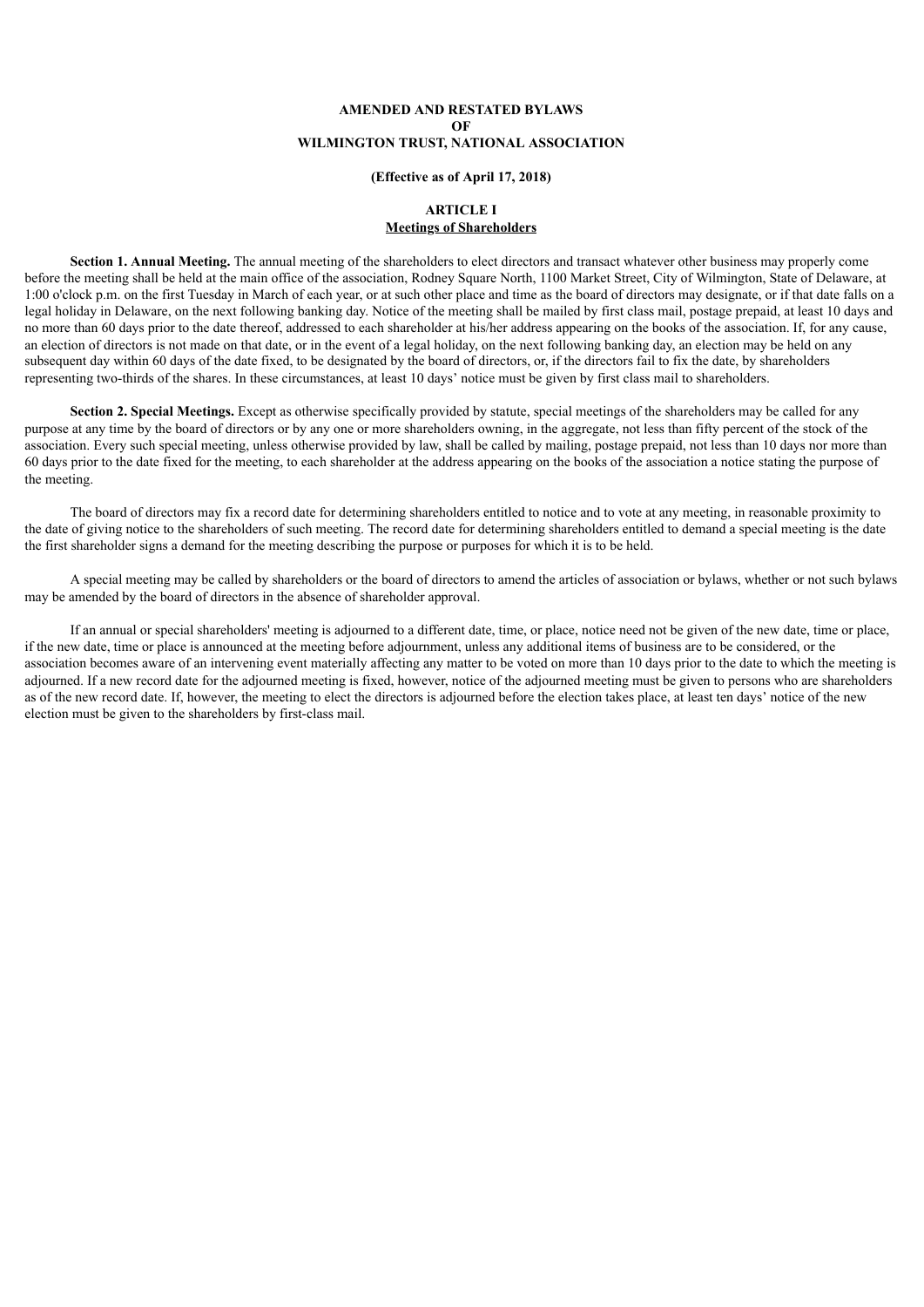**Section 3. Nominations of Directors.** Nominations for election to the board of directors may be made by the board of directors or by any stockholder of any outstanding class of capital stock of the association entitled to vote for the election of directors. Nominations, other than those made by or on behalf of the existing management of the association, shall be made in writing and shall be delivered or mailed to the president of the association and the Comptroller of the Currency, Washington, D.C., not less than 14 days nor more than 50 days prior to any meeting of shareholders called for the election of directors; *provided, however*, that if less than 21 days' notice of the meeting is given to shareholders, such nomination shall be mailed or delivered to the president of the association not later than the close of business on the seventh day following the day on which the notice of meeting was mailed. Such notification shall contain the following information to the extent known to the notifying shareholder:

- (1) The name and address of each proposed nominee;
- (2) The principal occupation of each proposed nominee;
- (3) The total number of shares of capital stock of the association that will be voted for each proposed nominee;
- (4) The name and residence of the notifying shareholder; and
- (5) The number of shares of capital stock of the association owned by the notifying shareholder.

Nominations not made in accordance herewith may, in his/her discretion, be disregarded by the chairperson of the meeting, and upon his/her instructions, the vote tellers may disregard all votes cast for each such nominee.

**Section 4. Proxies**. Shareholders may vote at any meeting of the shareholders by proxies duly authorized in writing, but no officer or employee of this association shall act as proxy. Proxies shall be valid only for one meeting, to be specified therein, and any adjournments of such meeting. Proxies shall be dated and filed with the records of the meeting. Proxies with facsimile signatures may be used and unexecuted proxies may be counted upon receipt of a written confirmation from the shareholder. Proxies meeting the above requirements submitted at any time during a meeting shall be accepted.

**Section 5. Quorum.** A majority of the outstanding capital stock, represented in person or by proxy, shall constitute a quorum at any meeting of shareholders, unless otherwise provided by law, or by the shareholders or directors pursuant to Article IX, Section 2, but less than a quorum may adjourn any meeting, from time to time, and the meeting may be held, as adjourned, without further notice. A majority of the votes cast shall decide every question or matter submitted to the shareholders at any meeting, unless otherwise provided by law or by the articles of association, or by the shareholders or directors pursuant to Article IX, Section 2. If a meeting for the election of directors is not held on the fixed date, at least 10 days' notice must be given by first-class mail to the shareholders.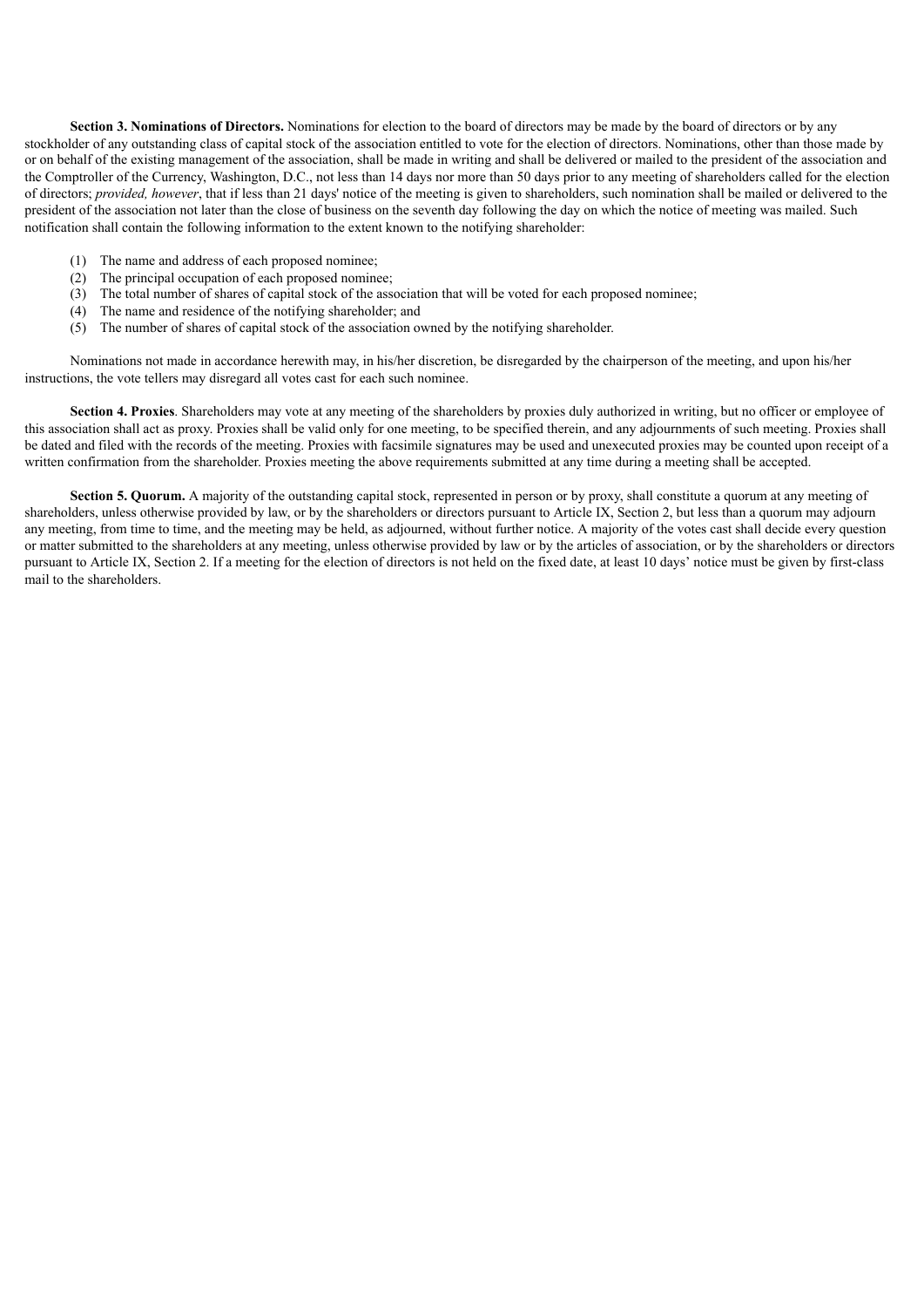### **ARTICLE II Directors**

**Section 1. Board of Directors.** The board of directors shall have the power to manage and administer the business and affairs of the association. Except as expressly limited by law, all corporate powers of the association shall be vested in and may be exercised by the board of directors.

**Section 2. Number**. The board of directors shall consist of not less than five nor more than twenty-five members, unless the OCC has exempted the bank from the 25-member limit. The exact number within such minimum and maximum limits is to be fixed and determined from time to time by resolution of a majority of the full board of directors or by resolution of a majority of the shareholders at any meeting thereof.

**Section 3. Organization Meeting.** The secretary or treasurer, upon receiving the certificate of the judges of the result of any election, shall notify the directors-elect of their election and of the time at which they are required to meet at the main office of the association, or at such other place in the cities of Wilmington, Delaware or Buffalo, New York, to organize the new board of directors and elect and appoint officers of the association for the succeeding year. Such meeting shall be held on the day of the election or as soon thereafter as practicable, and, in any event, within 30 days thereof. If, at the time fixed for such meeting, there shall not be a quorum, the directors present may adjourn the meeting, from time to time, until a quorum is obtained.

**Section 4. Regular Meetings**. The Board of Directors may, at any time and from time to time, by resolution designate the place, date and hour for the holding of a regular meeting, but in the absence of any such designation, regular meetings of the board of directors shall be held, without notice, on the first Tuesday of each March, June and September, and on the second Tuesday of each December at the main office or other such place as the board of directors may designate. When any regular meeting of the board of directors falls upon a holiday, the meeting shall be held on the next banking business day unless the board of directors shall designate another day.

**Section 5. Special Meetings.** Special meetings of the board of directors may be called by the Chairman of the Board of the association, or at the request of two or more directors. Each member of the board of directors shall be given notice by telegram, first class mail, or in person stating the time and place of each special meeting.

**Section 6. Quorum.** A majority of the entire board then in office shall constitute a quorum at any meeting, except when otherwise provided by law or these bylaws, but a lesser number may adjourn any meeting, from time to time, and the meeting may be held, as adjourned, without further notice. If the number of directors present at the meeting is reduced below the number that would constitute a quorum, no business may be transacted, except selecting directors to fill vacancies in conformance with Article II,

Section 7. If a quorum is present, the board of directors may take action through the vote of a majority of the directors who are in attendance.

**Section 7. Meetings by Conference Telephone.** Any one or more members of the board of directors or any committee thereof may participate in a meeting of such board or committees by means of a conference telephone or similar communications equipment allowing all persons participating in the meeting to hear each other at the same time. Participation in a meeting by such means shall constitute presence in person at such meeting.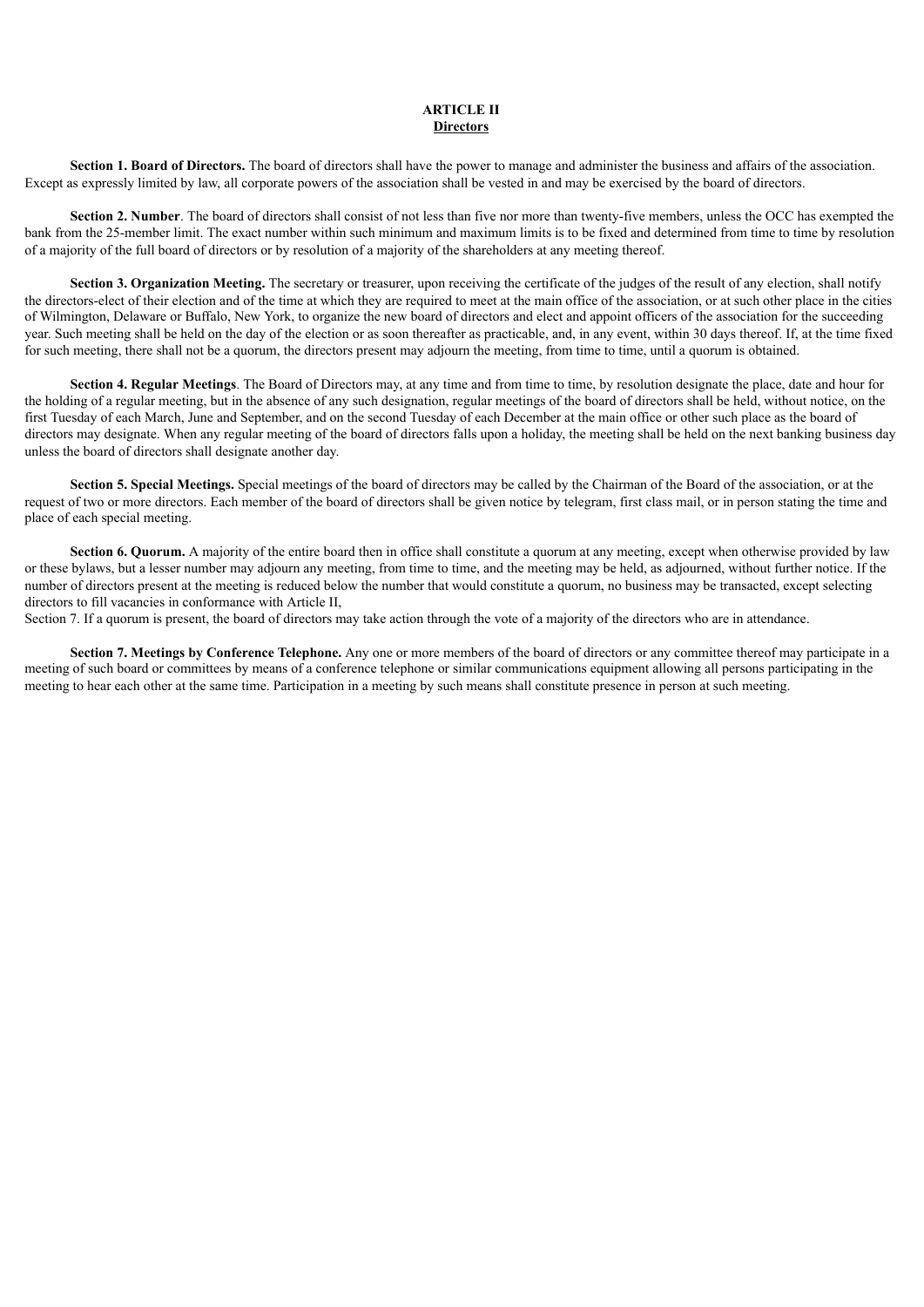**Section 8. Procedures.** The order of business and all other matters of procedure at every meeting of the board of directors may be determined by the person presiding at the meeting.

Section 9. Removal of Directors. Any director may be removed for cause, at any meeting of stockholders notice of which shall have referred to the proposed action, by vote of the stockholders. Any director may be removed without cause, at any meeting of stockholders notice of which shall have referred to the proposed action, by the vote of the holders of a majority of the shares of the Corporation entitled to vote. Any director may be removed for cause, at any meeting of the directors notice of which shall have referred to the proposed action, by vote of a majority of the entire Board of Directors.

**Section 10. Vacancies.** When any vacancy occurs among the directors, a majority of the remaining members of the board of directors, according to the laws of the United States, may appoint a director to fill such vacancy at any regular meeting of the board of directors, or at a special meeting called for that purpose at which a quorum is present, or if the directors remaining in office constitute fewer than a quorum of the board of directors, by the affirmative vote of a majority of all the directors remaining in office, or by shareholders at a special meeting called for that purpose in conformance with Section 2 of Article I. At any such shareholder meeting, each shareholder entitled to vote shall have the right to multiply the number of votes he or she is entitled to cast by the number of vacancies being filled and cast the product for a single candidate or distribute the product among two or more candidates. A vacancy that will occur at a specific later date (by reason of a resignation effective at a later date) may be filled before the vacancy occurs but the new director may not take office until the vacancy occurs.

#### **ARTICLE III Committees of the Board**

The board of directors has power over and is solely responsible for the management, supervision, and administration of the association. The board of directors may delegate its power, but none of its responsibilities, to such persons or committees as the board may determine.

The board of directors must formally ratify written policies authorized by committees of the board of directors before such policies become effective. Each committee must have one or more member(s), and who may be an officer of the association or an officer or director of any affiliate of the association, who serve at the pleasure of the board of directors. Provisions of the articles of association and these bylaws governing place of meetings, notice of meeting, quorum and voting requirements of the board of directors, apply to committees and their members as well. The creation of a committee and appointment of members to it must be approved by the board of directors.

**Section 1. Loan Committee.** There shall be a loan committee composed of not less than 2 directors, appointed by the board of directors annually or more often. The loan committee, on behalf of the bank, shall have power to discount and purchase bills, notes and other evidences of debt, to buy and sell bills of exchange, to examine and approve loans and discounts, to exercise authority regarding loans and discounts, and to exercise, when the board of directors is not in session, all other powers of the board of directors that may lawfully be delegated. The loan committee shall keep minutes of its meetings, and such minutes shall be submitted at the next regular meeting of the board of directors at which a quorum is present, and any action taken by the board of directors with respect thereto shall be entered in the minutes of the board of directors.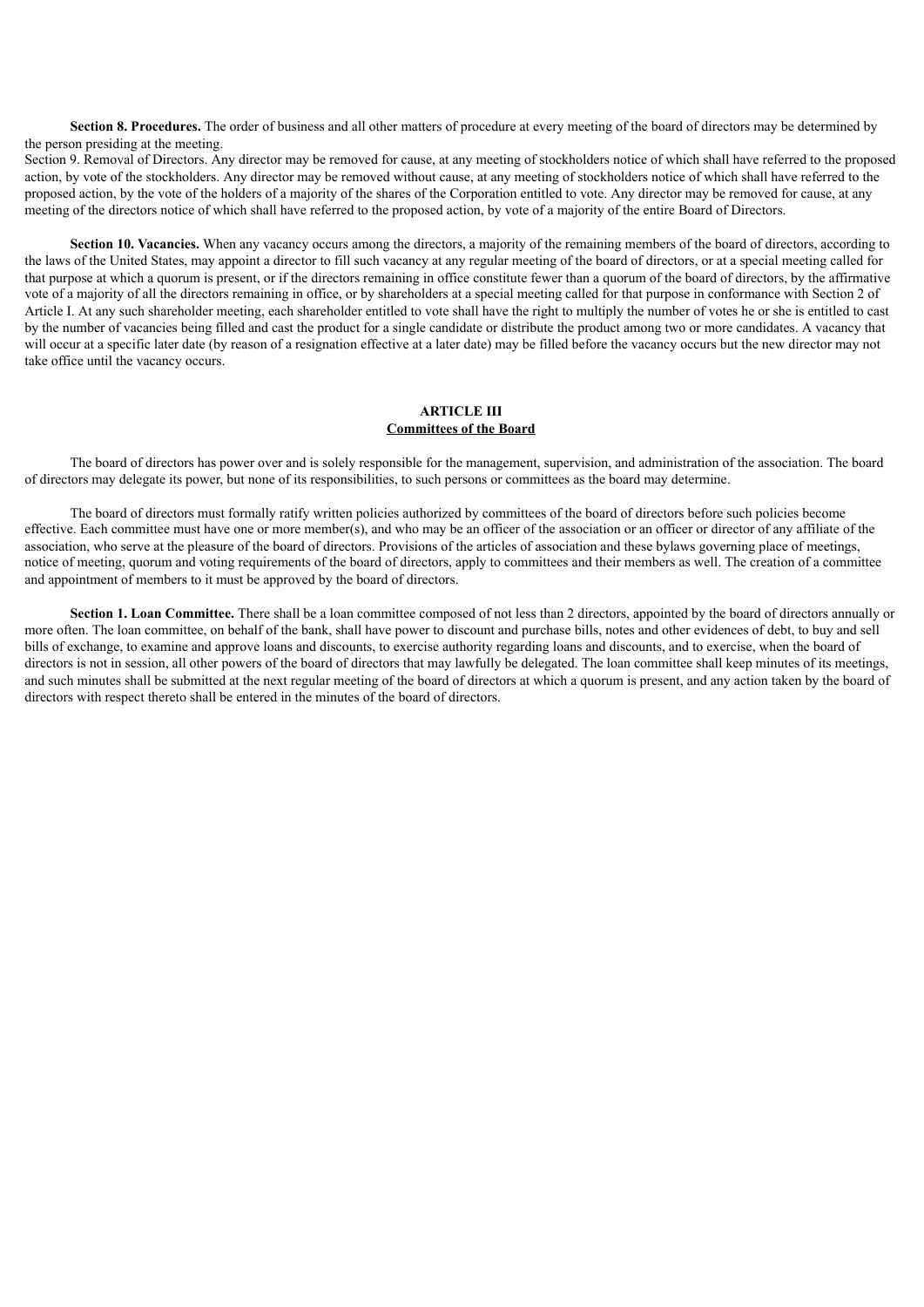**Section 2. Investment Committee.** There shall be an investment committee composed of not less than 2 directors, appointed by the board of directors annually or more often. The investment committee, on behalf of the bank, shall have the power to ensure adherence to the investment policy, to recommend amendments thereto, to purchase and sell securities, to exercise authority regarding investments and to exercise, when the board of directors is not in session, all other powers of the board of directors regarding investment securities that may be lawfully delegated. The investment committee shall keep minutes of its meetings, and such minutes shall be submitted at the next regular meeting of the board of directors at which a quorum is present, and any action taken by the board of directors with respect thereto shall be entered in the minutes of the board of directors.

**Section 3. Examining Committee.** There shall be an examining committee composed of not less than 2 directors, exclusive of any active officers. appointed by the board of directors annually or more often. The duty of that committee shall be to examine at least once during each calendar year and within 15 months of the last examination the affairs of the association or cause suitable examinations to be made by auditors responsible only to the board of directors and to report the result of such examination in writing to the board of directors at the next regular meeting thereafter. Such report shall state whether the association is in a sound condition, and whether adequate internal controls and procedures are being maintained and shall recommend to the board of directors such changes in the manner of conducting the affairs of the association as shall be deemed advisable.

Notwithstanding the provisions of the first paragraph of this section 3, the responsibility and authority of the Examining Committee may, if authorized by law, be given over to a duly constituted audit committee of the association's parent corporation by a resolution duly adopted by the board of directors.

**Section 4. Trust Audit Committee.** There shall be a trust audit committee in conformance with Section 1 of Article V.

**Section 5. Other Committees.** The board of directors may appoint, from time to time, from its own members, compensation, special litigation and other committees of one or more persons, for such purposes and with such powers as the board of directors may determine.

However, a committee may not:

- (1) Authorize distributions of assets or dividends;
- (2) Approve action required to be approved by shareholders;
- (3) Fill vacancies on the board of directors or any of its committees;
- (5) Amend articles of association;
- (6) Adopt, amend or repeal bylaws; or
- (6) Authorize or approve issuance or sale or contract for sale of shares, or determine the designation and relative rights, preferences and limitations of a class or series of shares.

**Section 6. Committee Members' Fees**. Committee members may receive a fee for their services as committee members and traveling and other out-of-pocket expenses incurred in attending any meeting of a committee of which they are a member. The fee may be a fixed sum to be paid for attending each meeting or a fixed sum to be paid quarterly, or semiannually, irrespective of the number of meetings attended or not attended. The amount of the fee and the basis on which it shall be paid shall be determined by the board of directors.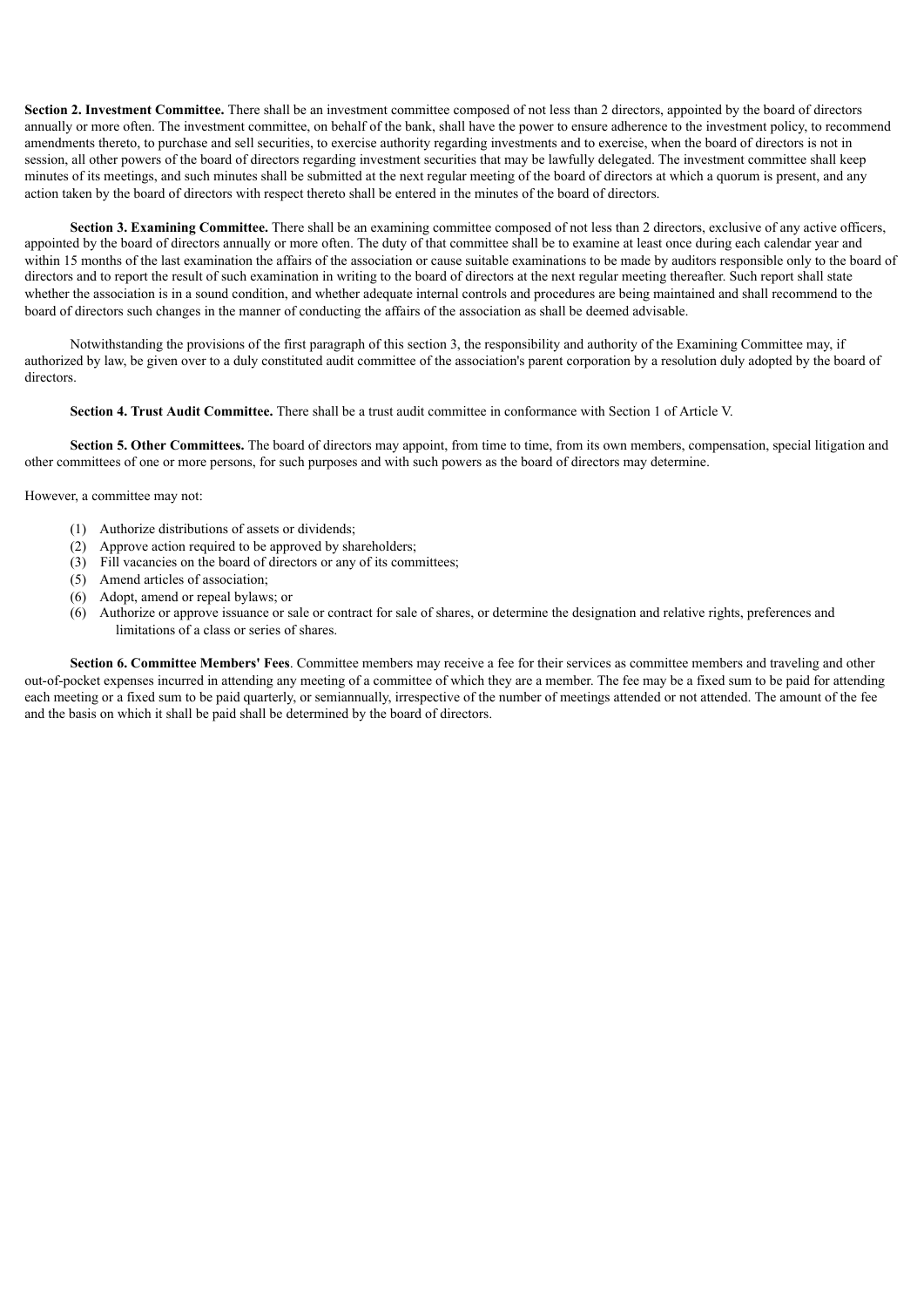## **ARTICLE IV Officers and Employees**

**Section 1. Officers.** The board of directors shall annually, at the Annual Reorganization Meeting of the board of directors following the annual meeting of the shareholders, appoint or elect a Chairperson of the Board, a Chief Executive Officer and a President, and one or more Vice Presidents, a Corporate Secretary, a Treasurer, a General Auditor, and such other officers as it may determine. At the Annual Reorganization Meeting, the board of directors shall also elect or reelect all of the officers of the association to hold office until the next Annual Reorganization Meeting. In the interim between Annual Reorganization Meetings, the board of directors may also elect or appoint a Chief Executive Officer, a President or such additional officers to the rank of Vice President, including (without limitation as to title or number) one or more Administrative Vice Presidents, Group Vice Presidents, Senior Vice Presidents and Executive Vice Presidents, and any other officer positions as they deem necessary and appropriate. The Chief Executive Officer of M&T Bank, the head of the Human Resources Department of M&T Bank, and any one executive Vice Chairman of M&T Bank, acting jointly, may appoint one or more officers to the rank of Executive Vice President or Senior Vice President. The head of the Human Resources Department of M&T Bank or his or her designee or designees, may appoint other officers up to the rank of Group Vice President, including (without limitation as to title or number) one or more Administrative Vice Presidents, Vice Presidents, Assistant Vice Presidents, Assistant Secretaries, Assistant Treasurers and Assistant Auditors, and any other officer positions as they deem necessary and appropriate. Each such person elected or appointed by the board of directors, the Chief Executive Officer of M&T Bank, the head of the Human Resources Department of M&T Bank, and an executive Vice Chairman of M&T Bank, acting jointly, or the head of the Human Resources Department of M&T Bank or his or her designee or designees, in between Annual Reorganization Meetings shall hold office until the next Annual Reorganization Meeting unless otherwise determined by the board of directors or such authorized officers.

**Section 2. Chairperson of the Board.** The board of directors shall appoint one of its members to be the chairperson of the board to serve at its pleasure. Such person shall preside at all meetings of the board of directors. The chairperson of the board shall supervise the carrying out of the policies adopted or approved by the board of directors; shall have general executive powers, as well as the specific powers conferred by these bylaws; and shall also have and may exercise such further powers and duties as from time to time may be conferred upon or assigned by the board of directors.

**Section 3. President.** The board of directors shall appoint one of its members to be the president of the association. In the absence of the chairperson, the president shall preside at any meeting of the board of directors. The president shall have general executive powers and shall have and may exercise any and all other powers and duties pertaining by law, regulation, or practice to the office of president, or imposed by these bylaws. The president shall also have and may exercise such further powers and duties as from time to time may be conferred or assigned by the board of directors.

**Section 4. Vice President.** The board of directors may appoint one or more vice presidents. Each vice president shall have such powers and duties as may be assigned by the board of directors. One vice president shall be designated by the board of directors, in the absence of the president, to perform all the duties of the president.

**Section 5. Secretary.** The board of directors shall appoint a secretary, treasurer, or other designated officer who shall be secretary of the board of directors and of the association and who shall keep accurate minutes of all meetings. The secretary shall attend to the giving of all notices required by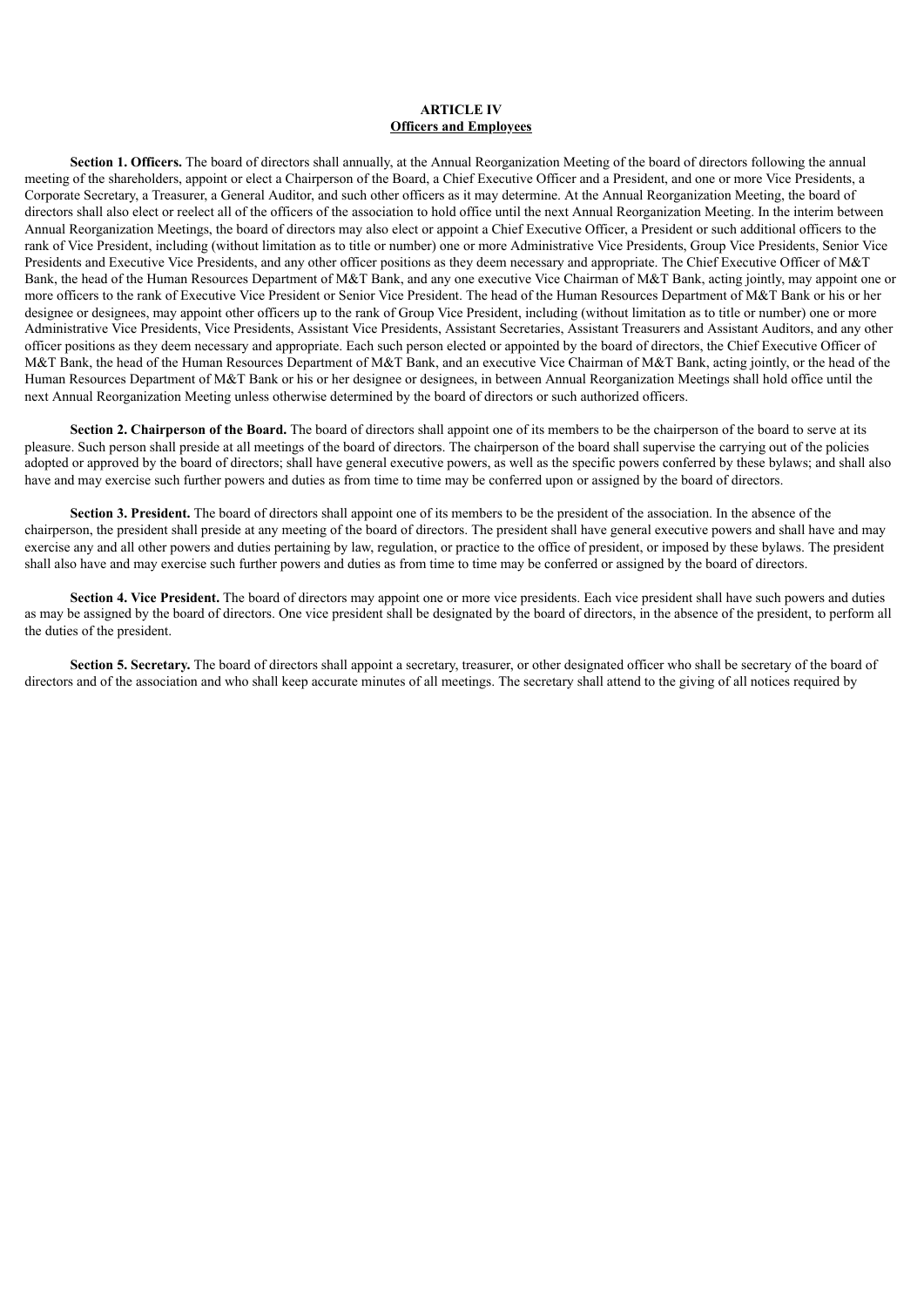these bylaws; shall be custodian of the corporate seal, records, documents and papers of the association; shall provide for the keeping of proper records of all transactions of the association; shall have and may exercise any and all other powers and duties pertaining by law, regulation or practice to the office of treasurer, or imposed by these bylaws; and shall also perform such other duties as may be assigned from time to time, by the board of directors.

**Section 6. Other Officers.** The board of directors may appoint one or more assistant vice presidents, one or more trust officers, one or more assistant secretaries, one or more assistant treasurers, one or more managers and assistant managers of branches and such other officers and attorneys in fact as from time to time may appear to the board of directors to be required or desirable to transact the business of the association. Such officers shall respectively exercise such powers and perform such duties as pertain to their several offices, or as may be conferred upon or assigned to them by the board of directors, the chairperson of the board, or the president. The board of directors may authorize an officer to appoint one or more officers or assistant officers.

**Section 7. Tenure of Office.** The president and all other officers shall hold office for the current year for which the board of directors was elected, unless they shall resign, become disqualified, or be removed; and any vacancy occurring in the office of president shall be filled promptly by the board of directors.

**Section 8. Resignation.** An officer may resign at any time by delivering notice to the association. A resignation is effective when the notice is given unless the notice specifies a later effective date.

#### **ARTICLE V Fiduciary Activities**

**Section 1. Trust Audit Committee.** There shall be a Trust Audit Committee composed of not less than 2 directors, appointed by the board of directors, which shall, at least once during each calendar year make suitable audits of the association's fiduciary activities or cause suitable audits to be made by auditors responsible only to the board, and at such time shall ascertain whether fiduciary powers have been administered according to law, Part 9 of the Regulations of the Comptroller of the Currency, and sound fiduciary principles. Such committee: (1) must not include any officers of the bank or an affiliate who participate significantly in the administration of the bank's fiduciary activities; and (2) must consist of a majority of members who are not also members of any committee to which the board of directors has delegated power to manage and control the fiduciary activities of the bank.

Notwithstanding the provisions of the first paragraph of this section 1, the responsibility and authority of the Trust Audit Committee may, if authorized by law, be given over to a duly constituted audit committee of the association's parent corporation by a resolution duly adopted by the board of directors.

**Section 2. Fiduciary Files.** There shall be maintained by the association all fiduciary records necessary to assure that its fiduciary responsibilities have been properly undertaken and discharged.

**Section 3. Trust Investments.** Funds held in a fiduciary capacity shall be invested according to the instrument establishing the fiduciary relationship and applicable law. Where such instrument does not specify the character and class of investments to be made, but does vest in the association investment discretion, funds held pursuant to such instrument shall be invested in investments in which corporate fiduciaries may invest under applicable law.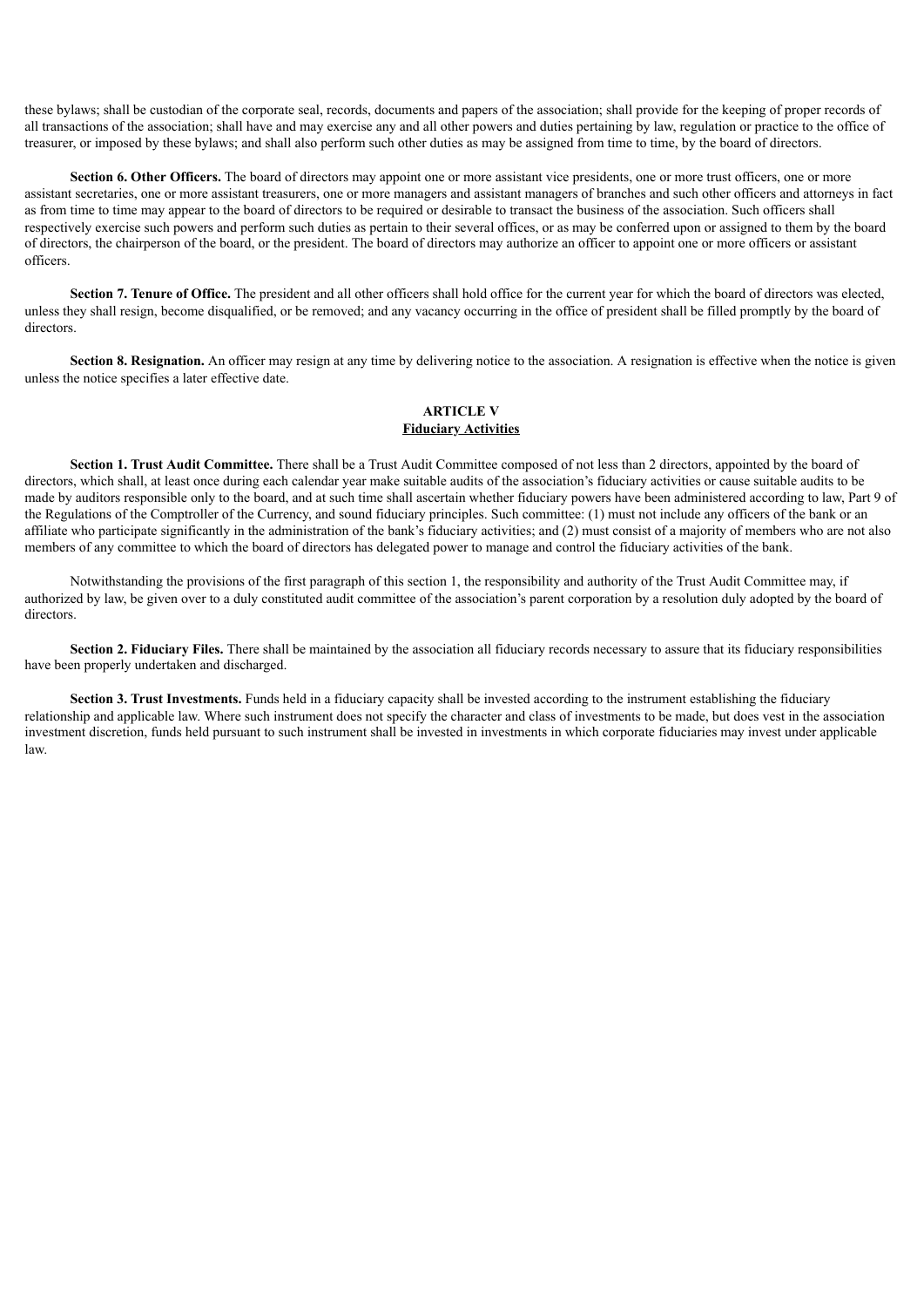## **ARTICLE VI Stock and Stock Certificates**

**Section 1. Transfers.** Shares of stock shall be transferable on the books of the association, and a transfer book shall be kept in which all transfers of stock shall be recorded. Every person becoming a shareholder by such transfer shall in proportion to such shareholder's shares, succeed to all rights of the prior holder of such shares. The board of directors may impose conditions upon the transfer of the stock reasonably calculated to simplify the work of the association with respect to stock transfers, voting at shareholder meetings and related matters and to protect it against fraudulent transfers.

**Section 2. Stock Certificates.** Certificates of stock shall bear the signature of the president (which may be engraved, printed or impressed) and shall be signed manually or by facsimile process by the secretary, assistant secretary, treasurer, assistant treasurer, or any other officer appointed by the board of directors for that purpose, to be known as an authorized officer, and the seal of the association shall be engraved thereon. Each certificate shall recite on its face that the stock represented thereby is transferable only upon the books of the association properly endorsed.

The board of directors may adopt or use procedures for replacing lost, stolen, or destroyed stock certificates as permitted by law.

The association may establish a procedure through which the beneficial owner of shares that are registered in the name of a nominee may be recognized by the association as the shareholder. The procedure may set forth:

- (1) The types of nominees to which it applies;
- (2) The rights or privileges that the association recognizes in a beneficial owner;
- (3) How the nominee may request the association to recognize the beneficial owner as the shareholder;
- (4) The information that must be provided when the procedure is selected;
- (5) The period over which the association will continue to recognize the beneficial owner as the shareholder;
- (6) Other aspects of the rights and duties created.

#### **ARTICLE VII Corporate Seal**

**Section 1. Seal.** The seal of the association shall be in such form as may be determined from time to time by the board of directors. The president, the treasurer, the secretary or any assistant treasurer or assistant secretary, or other officer thereunto designated by the board of directors shall have authority to affix the corporate seal to any document requiring such seal and to attest the same. The seal on any corporate obligation for the payment of money may be facsimile.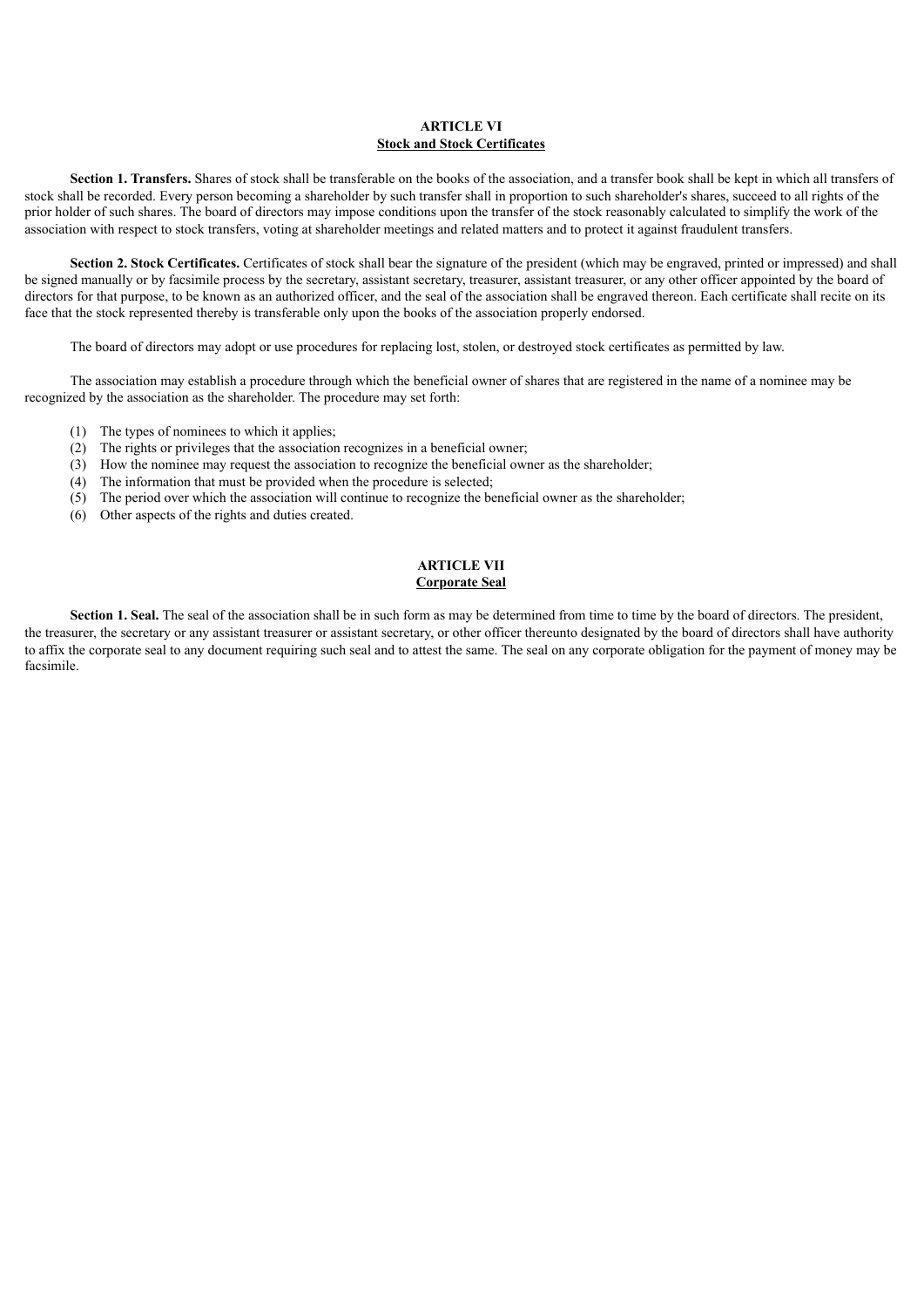## **ARTICLE VIII Miscellaneous Provisions**

**Section 1. Fiscal Year.** The fiscal year of the association shall be the calendar year.

**Section 2. Execution of Instruments**. All agreements, indentures, mortgages, deeds, conveyances, transfers, certificates, declarations, receipts, discharges, releases, satisfactions, settlements, petitions, schedules, accounts, affidavits, bonds, undertakings, proxies and other instruments or documents may be signed, executed, acknowledged, verified, delivered or accepted on behalf of the association by the chairperson of the board, or the president, or any vice president, or the secretary, or the treasurer, or, if in connection with the exercise of fiduciary powers of the association, by any of those offices or by any trust officer. Any such instruments may also be executed, acknowledged, verified, delivered or accepted on behalf of the association in such other manner and by such other officers as the board of directors may from time to time direct. The provisions of this section 2 are supplementary to any other provision of these bylaws.

**Section 3. Records.** The articles of association, the bylaws and the proceedings of all meetings of the shareholders, the board of directors, and standing committees of the board of directors shall be recorded in appropriate minute books provided for that purpose. The minutes of each meeting shall be signed by the secretary, treasurer or other officer appointed to act as secretary of the meeting.

Section 4. Corporate Governance Procedures. To the extent not inconsistent with federal banking statutes and regulations, or safe and sound banking practices, the association may follow the Delaware General Corporation Law, Del. Code Ann. tit. 8 (1991, as amended 1994, and as amended thereafter) with respect to matters of corporate governance procedures.

**Section 5. Indemnification.** For purposes of this Section 5 of Article VIII, the term "institution-affiliated party" shall mean any institution-affiliated party of the association as such term is defined in 12 U.S.C. 1813(u).

Any institution-affiliated party (or his or her heirs, executors or administrators) may be indemnified or reimbursed by the association for reasonable expenses actually incurred in connection with any threatened, pending or completed actions or proceedings and appeals therein, whether civil, criminal, governmental, administrative or investigative, in accordance with and to the fullest extent permitted by law, as such law now or hereafter exists; provided, however, that when an administrative proceeding or action instituted by a federal banking agency results in a final order or settlement pursuant to which such person: (i) is assessed a civil money penalty, (ii) is removed from office or prohibited from participating in the conduct of the affairs of the association, or (iii) is required to cease and desist from or to take any affirmative action described in 12 U.S.C. 1818(b) with respect to the association, then the association shall require the repayment of all legal fees and expenses advanced pursuant to the next succeeding paragraph and may not indemnify such institution-affiliated parties (or their heirs, executors or administrators) for expenses, including expenses for legal fees, penalties or other payments incurred. The association shall provide indemnification in connection with an action or proceeding (or part thereof) initiated by an institution-affiliated party (or by his or her heirs, executors or administrators) only if such action or proceeding (or part thereof) was authorized by the board of directors.

Expenses incurred by an institution-affiliated party (or by his or her heirs, executors or administrators) in connection with any action or proceeding under 12 U.S.C. 164 or 1818 may be paid by the association in advance of the final disposition of such action or proceeding upon (a) a determination by the board of directors acting by a quorum consisting of directors who are not parties to such action or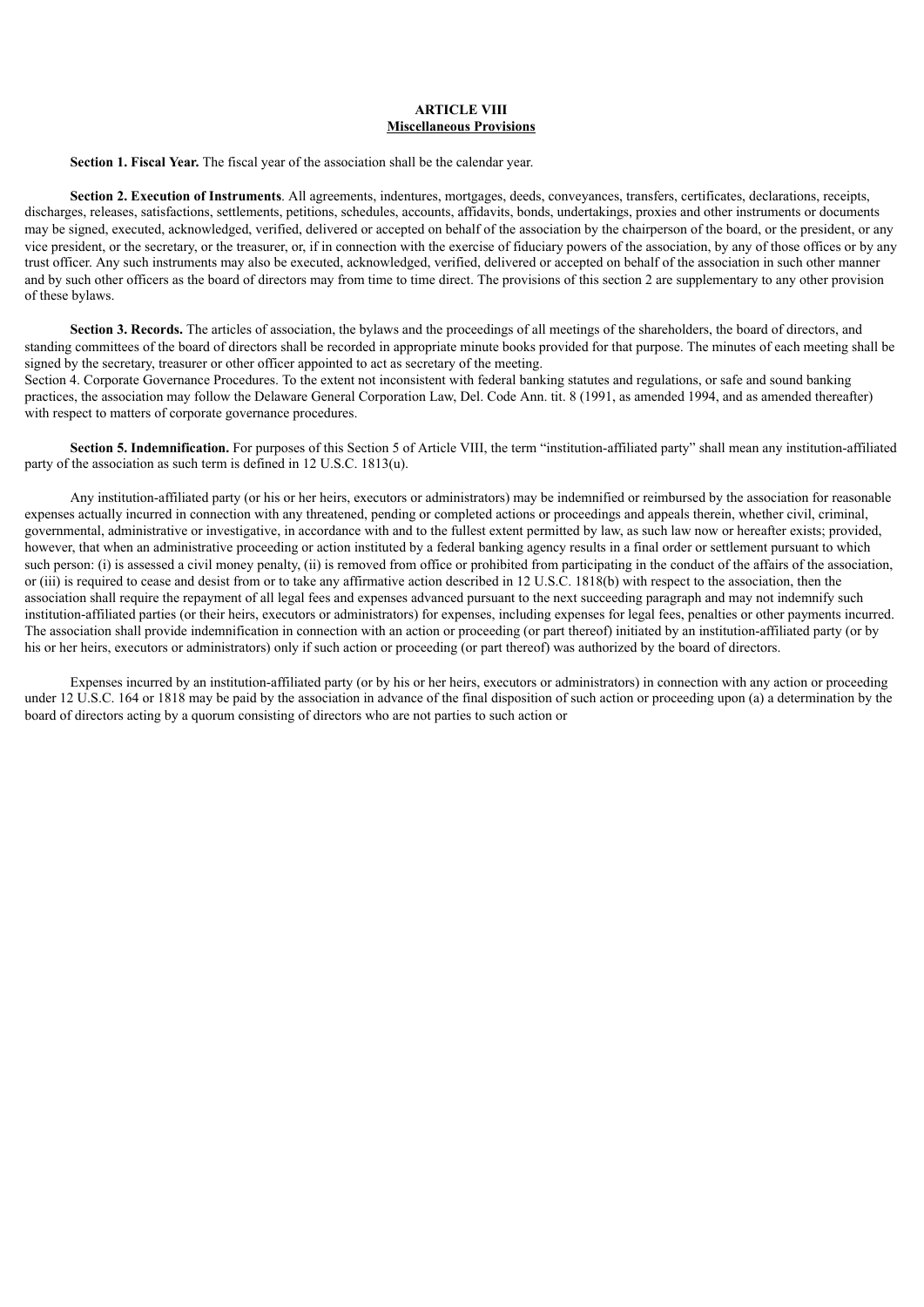proceeding that the institution-affiliated party (or his or her heirs, executors or administrators) has a reasonable basis for prevailing on the merits, (b) a determination that the indemnified individual (or his or her heirs, executors or administrators) will have the financial capacity to reimburse the bank in the event he or she does not prevail, (c) a determination that the payment of expenses and fees by the association will not adversely affect the safety and soundness of the association, and (d) receipt of an undertaking by or on behalf of such institution-affiliated party (or by his or her heirs, executors or administrators) to repay such advancement in the event of a final order or settlement pursuant to which such person: (i) is assessed a civil money penalty, (ii) is removed from office or prohibited from participating in the conduct of the affairs of the association, or (iii) is required to cease and desist from or to take any affirmative action described in 12 U.S.C. 1818(b) with respect to the association. In all other instances, expenses incurred by an institution-affiliated party (or by his or her heirs, executors or administrators) in connection with any action or proceeding as to which indemnification may be given under these articles of association may be paid by the association in advance of the final disposition of such action or proceeding upon (a) receipt of an undertaking by or on behalf of such institution-affiliated party (or by or on behalf of his or her heirs, executors or administrators) to repay such advancement in the event that such institution- affiliated party (or his or her heirs, executors or administrators) is ultimately found not to be entitled to indemnification as authorized by these bylaws and (b) approval by the board of directors acting by a quorum consisting of directors who are not parties to such action or proceeding or, if such a quorum is not obtainable, then approval by stockholders. To the extent permitted by law, the board of directors or, if applicable, the stockholders, shall not be required to find that the institution-affiliated party has met the applicable standard of conduct provided by law for indemnification in connection with such action or proceeding.

In the event that a majority of the members of the board of directors are named as respondents in an administrative proceeding or civil action and request indemnification, the remaining members of the board may authorize independent legal counsel to review the indemnification request and provide the remaining members of the board with a written opinion of counsel as to whether the conditions delineated in the first four paragraphs of this Section 5 of Article VIII have been met. If independent legal counsel opines that said conditions have been met, the remaining members of the board of directors may rely on such opinion in authorizing the requested indemnification.

In the event that all of the members of the board of directors are named as respondents in an administrative proceeding or civil action and request indemnification, the board shall authorize independent legal counsel to review the indemnification request and provide the board with a written opinion of counsel as to whether the conditions delineated in the first four paragraphs of this Section 5 of Article VIII have been met. If legal counsel opines that said conditions have been met, the board of directors may rely on such opinion in authorizing the requested indemnification.

To the extent permitted under applicable law, the rights of indemnification and to the advancement of expenses provided in these articles of association (a) shall be available with respect to events occurring prior to the adoption of these bylaws, (b) shall continue to exist after any restrictive amendment of these bylaws with respect to events occurring prior to such amendment, (c) may be interpreted on the basis of applicable law in effect at the time of the occurrence of the event or events giving rise to the action or proceeding, or on the basis of applicable law in effect at the time such rights are claimed, and (d) are in the nature of contract rights which may be enforced in any court of competent jurisdiction as if the association and the institutionaffiliated party (or his or her heirs, executors or administrators) for whom such rights are sought were parties to a separate written agreement.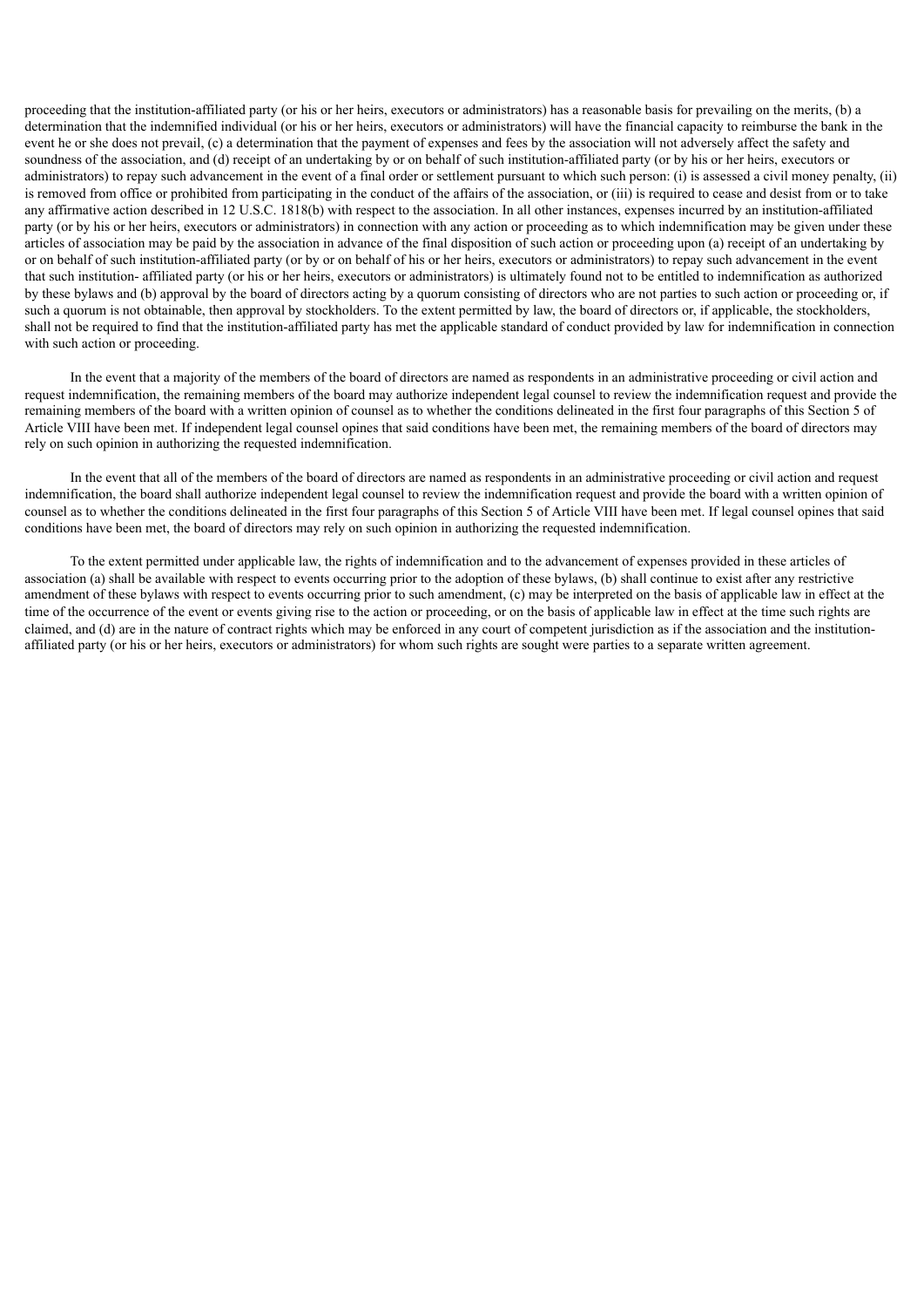The rights of indemnification and to the advancement of expenses provided in these bylaws shall not, to the extent permitted under applicable law, be deemed exclusive of any other rights to which any such institution-affiliated party (or his or her heirs, executors or administrators) may now or hereafter be otherwise entitled whether contained in the association's articles of association, these bylaws, a resolution of stockholders, a resolution of the board of directors, or an agreement providing such indemnification, the creation of such other rights being hereby expressly authorized. Without limiting the generality of the foregoing, the rights of indemnification and to the advancement of expenses provided in these bylaws shall not be deemed exclusive of any rights, pursuant to statute or otherwise, of any such institution-affiliated party (or of his or her heirs, executors or administrators) in any such action or proceeding to have assessed or allowed in his or her favor, against the association or otherwise, his or her costs and expenses incurred therein or in connection therewith or any part thereof.

If this Section 5 of Article VIII or any part hereof shall be held unenforceable in any respect by a court of competent jurisdiction, it shall be deemed modified to the minimum extent necessary to make it enforceable, and the remainder of this Section 5 of Article VIII shall remain fully enforceable.

The association may, upon affirmative vote of a majority of its board of directors, purchase insurance to indemnify its institution-affiliated parties to the extent that such indemnification is allowed in these bylaws; provided, however, that no such insurance shall include coverage for a final order assessing civil money penalties against such persons by a bank regulatory agency. Such insurance may, but need not, be for the benefit of all institution- affiliated parties.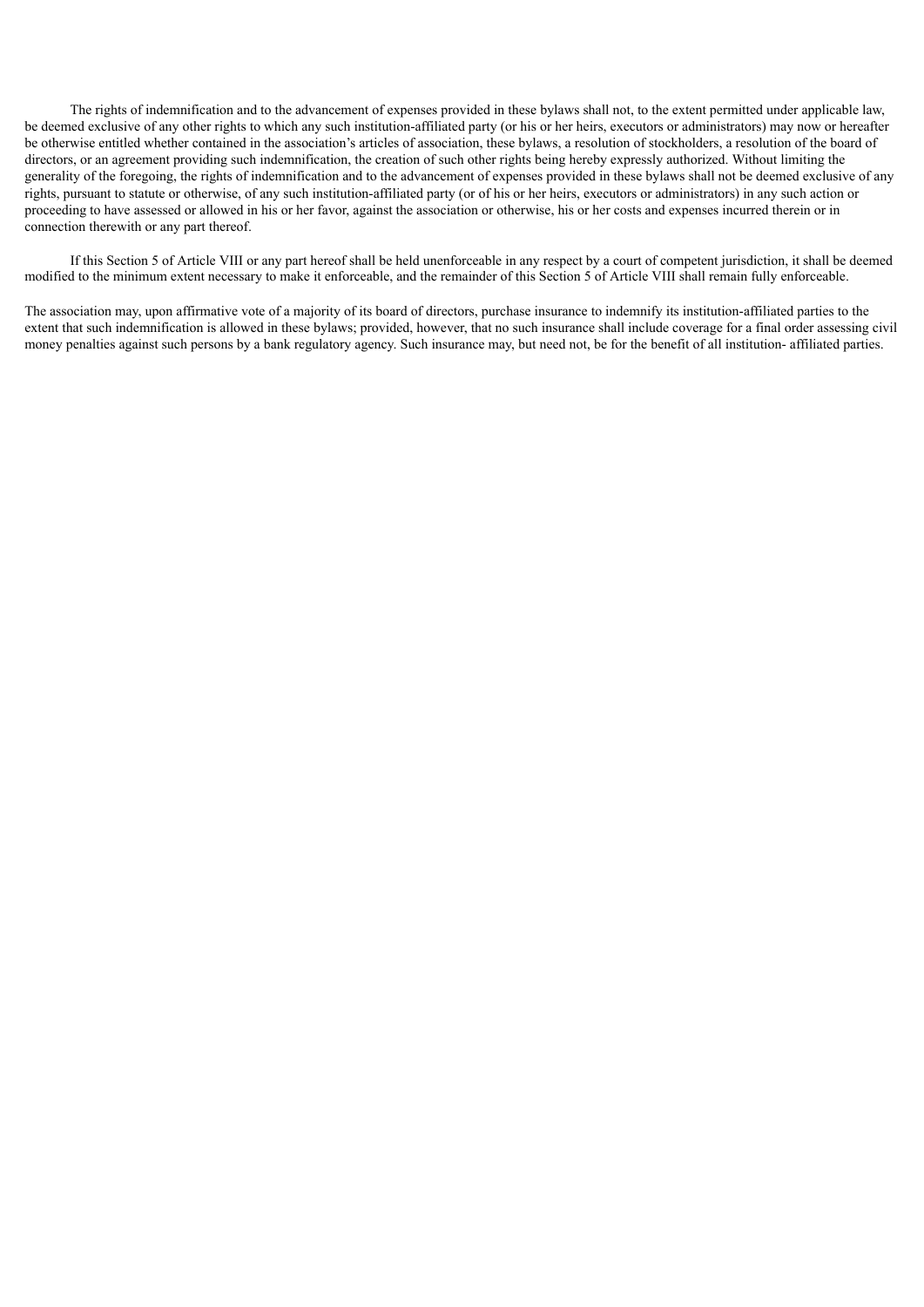## **ARTICLE IX Inspection and Amendments**

**Section 1. Inspection.** A copy of the bylaws of the association, with all amendments, shall at all times be kept in a convenient place at the main office of the association, and shall be open for inspection to all shareholders during banking hours.

**Section 2. Amendments.** The bylaws of the association may be amended, altered or repealed, at any regular meeting of the board of directors, by a vote of a majority of the total number of the directors except as provided below, and provided that the following language accompany any such change.

I, extrify that: (1) I am the duly constituted (secretary or treasurer) of and secretary of and secretary of its board of directors, and as such officer am the official custodian of its records; (2) the foregoing bylaws are the bylaws of the association, and all of them are now lawfully in force and effect.

I have hereunto affixed my official signature on this \_\_\_\_\_\_\_\_\_\_\_\_\_\_\_\_day of \_\_\_\_\_\_\_\_\_\_\_\_\_\_.

(Secretary or Treasurer)

The association's shareholders may amend or repeal the bylaws even though the bylaws also may be amended or repealed by the board of directors.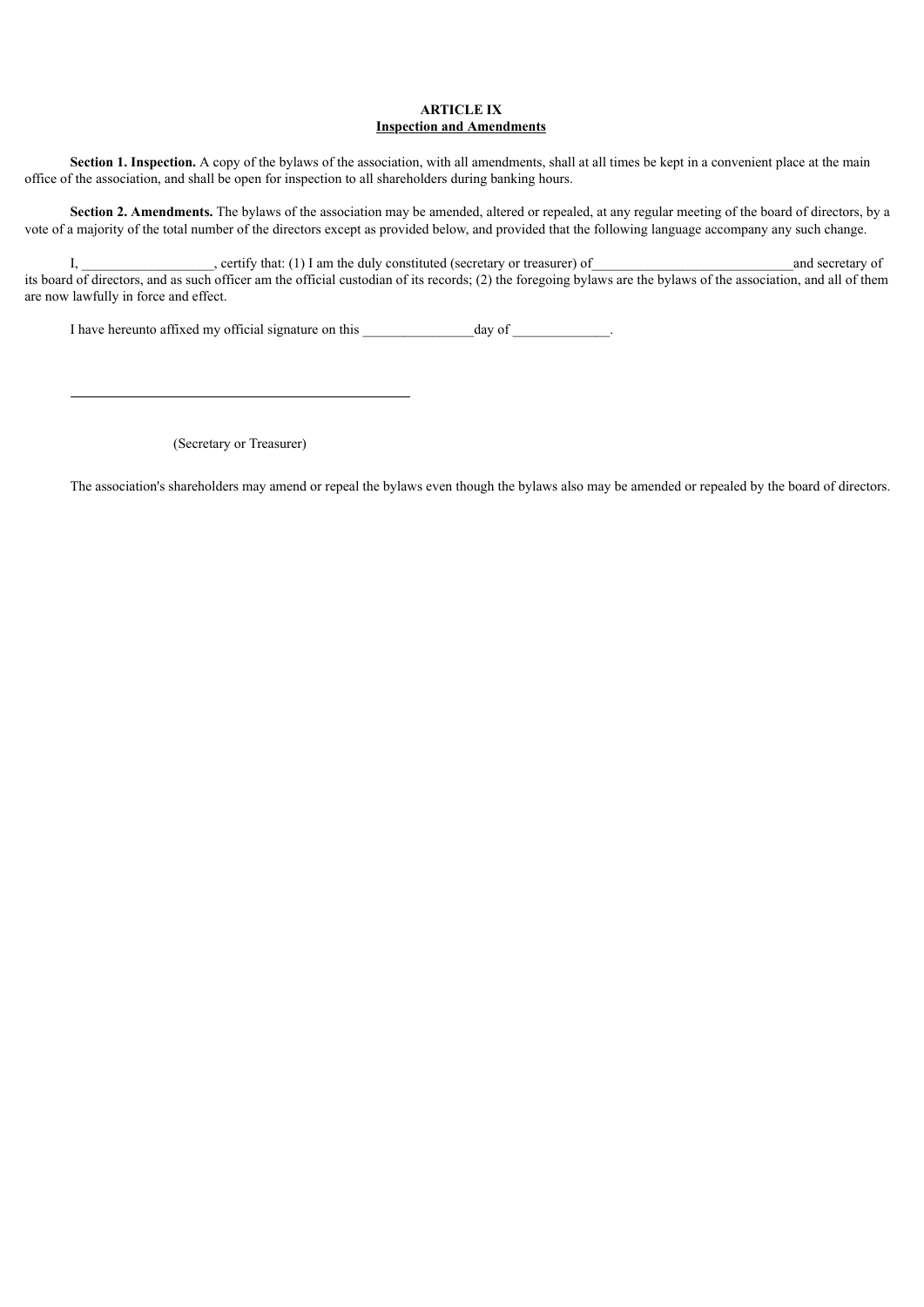### **EXHIBIT 6**

## **Section 321(b) Consent**

Pursuant to Section 321(b) of the Trust Indenture Act of 1939, as amended, Wilmington Trust, National Association hereby consents that reports of examinations by Federal, State, Territorial or District authorities may be furnished by such authorities to the Securities and Exchange Commission upon requests therefor.

# **WILMINGTON TRUST, NATIONAL ASSOCIATION**

Dated: May 9, 2022 By: /s/ Karen Ferry

Name: Karen Ferry Title: Vice President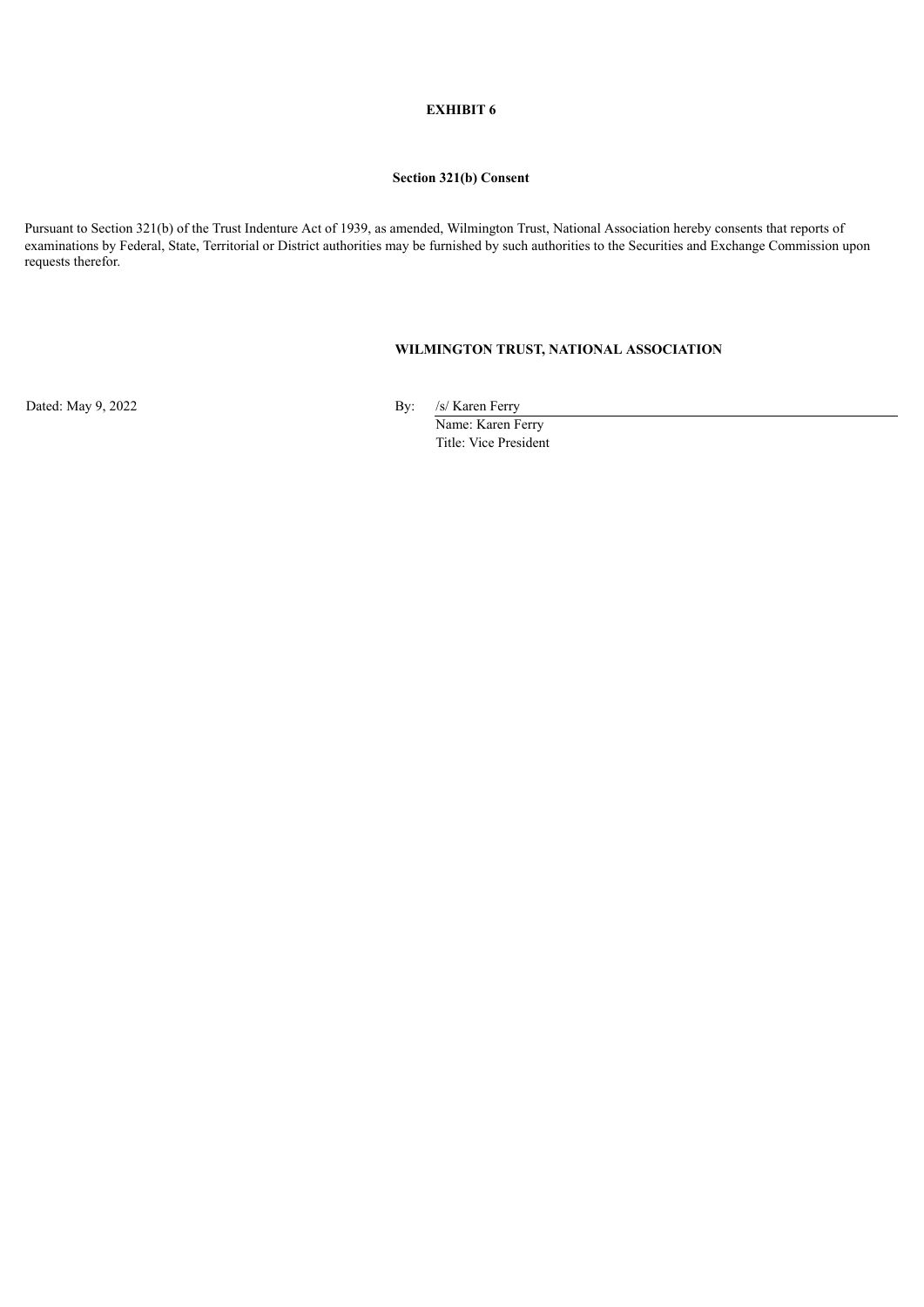## **EXHIBIT 7**

## **REPORT OF CONDITION**

# **WILMINGTON TRUST, NATIONAL ASSOCIATION**

As of the close of business on December 31, 2021

| <b>ASSETS</b>                                                          | <b>Thousands of Dollars</b> |
|------------------------------------------------------------------------|-----------------------------|
| Cash and balances due from depository institutions:                    | 11,805,778                  |
| Securities:                                                            | 5,946                       |
| Federal funds sold and securities purchased under agreement to resell: | $\Omega$                    |
| Loans and leases held for sale:                                        | $\overline{0}$              |
| Loans and leases net of unearned income, allowance:                    | 85,022                      |
| Premises and fixed asset                                               | 26,542                      |
| Other real estate owned:                                               | 348                         |
| Investments in unconsolidated subsidiaries and associated companies:   | $\overline{0}$              |
| Direct and indirect investments in real estate ventures:               | $\mathbf{0}$                |
| Intangible assets:                                                     | 81                          |
| Other assets:                                                          | 66,919                      |
| Total Assets:                                                          | 11.990.636                  |

| <b>LIABILITIES</b>                                                         | <b>Thousands of Dollars</b> |
|----------------------------------------------------------------------------|-----------------------------|
| Deposits                                                                   | 11,117,354                  |
| Federal funds purchased and securities sold under agreements to repurchase | $\overline{0}$              |
| Other borrowed money:                                                      | $\Omega$                    |
| Other Liabilities:                                                         | 94,033                      |
| <b>Total Liabilities</b>                                                   | 11,211,387                  |

| <b>Thousands of Dollars</b> |
|-----------------------------|
| 1,000                       |
| 523,768                     |
| 254,601                     |
| (120)                       |
| 779.249                     |
| 11,990,636                  |
|                             |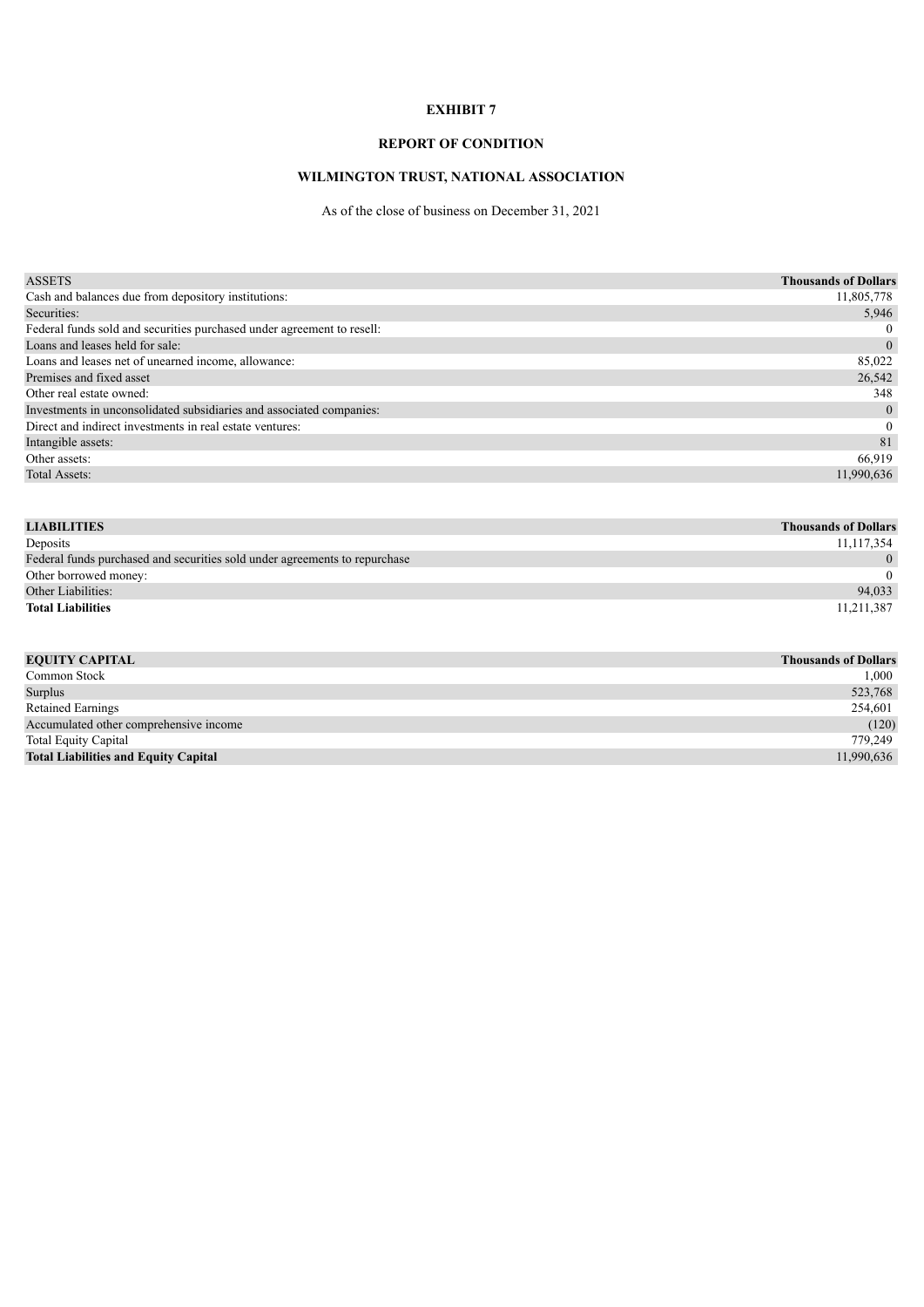#### **Calculation of Filing Fee Tables**

**Form S-3** (Form Type)

**Clover Health Investments, Corp.** (Exact Name of Registrant as Specified in its Charter)

Table 1: Newly Registered and Carry Forward Securities

|                                   | Security Type                    | Security<br>Class Title         | Fee<br>Calculation<br>or Carry<br>Forward<br>Rule | Amount<br>Registered | Proposed | Maximum<br>Maximum Offering Aggregate Offering<br>Price Per Unit Price | Fee Rate  | Amount of   | Form Type | Registration Carry Forward Carry Forward<br>Fee Form Type File Number<br>File Number | Carry<br>Forward<br>Initial<br>Effective<br>Date | Filing Fee Previously<br>Paid In Connection<br>with Unsold Securities<br>to be Carried Forward |
|-----------------------------------|----------------------------------|---------------------------------|---------------------------------------------------|----------------------|----------|------------------------------------------------------------------------|-----------|-------------|-----------|--------------------------------------------------------------------------------------|--------------------------------------------------|------------------------------------------------------------------------------------------------|
|                                   |                                  |                                 |                                                   |                      |          | <b>Newly Registered Securities</b>                                     |           |             |           |                                                                                      |                                                  |                                                                                                |
| Fees to be<br>Paid                | Debt                             | Debt<br>Securities              | -                                                 | (1)                  | (3)      | (3)                                                                    |           | –           |           |                                                                                      |                                                  |                                                                                                |
|                                   | Equity                           | Class A<br>Common<br>Stock      |                                                   | (1)(2)               | (3)      | (3)                                                                    | –         | –           |           |                                                                                      |                                                  |                                                                                                |
|                                   | Equity                           | Preferred<br>Stock              | —                                                 | (1)(2)               | (3)      | (3)                                                                    | --        |             |           |                                                                                      |                                                  |                                                                                                |
|                                   | Other                            | Warrants                        |                                                   | (1)                  | (3)      | (3)                                                                    |           |             |           |                                                                                      |                                                  |                                                                                                |
|                                   | Unallocated<br>(Universal) Shelf | $\hspace{0.1mm}-\hspace{0.1mm}$ | 457(0)                                            | (1)(2)               | (3)      | \$300,000,000                                                          | 0.0000927 | \$27,810(4) |           |                                                                                      |                                                  |                                                                                                |
| Fees<br>Previously<br>Paid        |                                  |                                 |                                                   |                      |          |                                                                        |           |             |           |                                                                                      |                                                  |                                                                                                |
|                                   |                                  |                                 |                                                   |                      |          | <b>Carry Forward Securities</b>                                        |           |             |           |                                                                                      |                                                  |                                                                                                |
| Carry<br>Forward<br>Securities    |                                  |                                 |                                                   |                      |          |                                                                        |           |             |           |                                                                                      |                                                  |                                                                                                |
| <b>Total Offering Amounts</b>     |                                  |                                 |                                                   | \$300,000,000        |          | \$27,810                                                               |           |             |           |                                                                                      |                                                  |                                                                                                |
| <b>Total Fees Previously Paid</b> |                                  |                                 |                                                   |                      |          |                                                                        |           |             |           |                                                                                      |                                                  |                                                                                                |
| <b>Total Fee Offsets</b>          |                                  |                                 |                                                   |                      |          |                                                                        |           |             |           |                                                                                      |                                                  |                                                                                                |
|                                   | Net Fee Due                      |                                 |                                                   |                      |          |                                                                        |           | \$27,810    |           |                                                                                      |                                                  |                                                                                                |

(1) There are being registered hereunder an indeterminate number or amount, as the case may be, of the securities of each identified class as may from time to time be offered and sold at indeterminate prices, which togethe or amount, as the case may be, of securities as may be issued in exchange for, or upon conversion or exercise of, as the case may be, the securities registered hereunder or pursuant to the anti—dilution provisions of any s dollar amount of all securities previously issued hereunder.